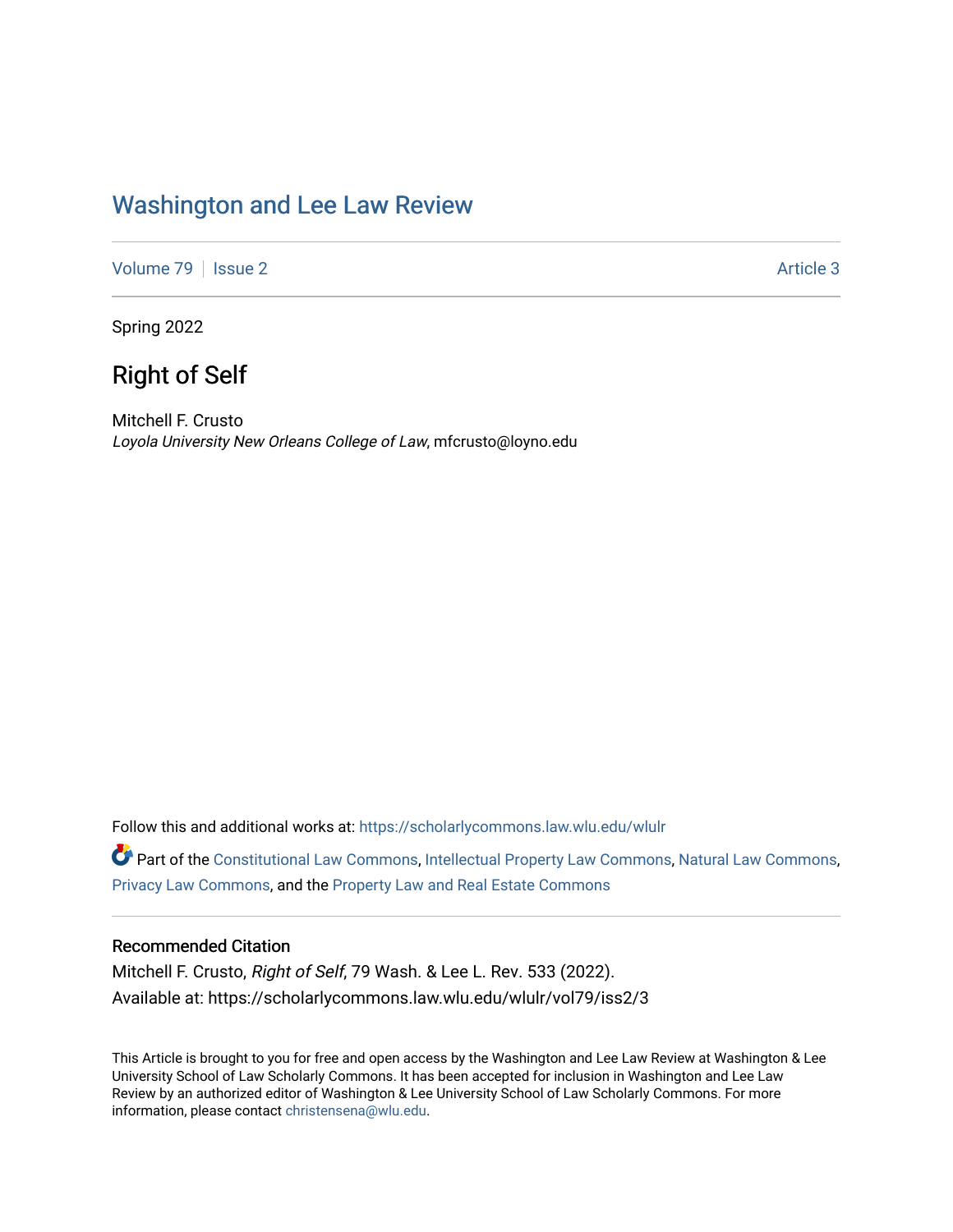# Right of Self

## Mitchell F. Crusto\*

#### *Abstract*

*The exercise of free will against tyranny is the single principle that defines the American spirit, our history, and our culture. From the American Revolution through the Civil War, the two World Wars, the Civil Rights Movement, and up to today, Americans have embraced the fundamental rights of the individual against wrongful governmental intrusion. This is reflected in our foundational principles, including the Magna Carta, the Bill of Rights to the United States Constitution, the Reconstruction Amendments, the Nineteenth Amendment, and, more recently, in the Supreme Court's recognition of fundamental individual rights within the Constitution's penumbras. However, there is no unifying term or concept for this moving force that has guided our constitutional development.* 

*This Article seeks to redefine our rights to individual liberties through a concept that I call "Right of Self." It introduces the concept of Right of Self as the legal recognition and protection of a person's attributes or identity, including one's labor; name, image, likeness (NIL); and other unequivocal identifiers. It is critical to clearly define this fundamental principle and embrace it as a protected right for several reasons, but mainly because modern technology has increased the number* 

The Henry F. Bonura, Jr. Professor at Loyola University New Orleans College of Law, Yale Law School, J.D., 1981; Oxford University (Marshall Scholar), England, B.A., 1980, M.A., 1985; Yale University, B.A. The author is especially grateful to my colleagues of the John Mercer Langston Black Law Professors Organization and to Loyola law student Jillian Morrison (graduated). Special thanks to my life partner and wife, Lisa, who, in addition to being a great C.P.A., is an equally great proof-reader. Thanks to Loyola for financial support through the generosity of the Henry F. Bonura, Jr. Family, the Alfred T. Bonomo, Sr. Family, and the Rosario Sarah LaNasa Memorial Fund.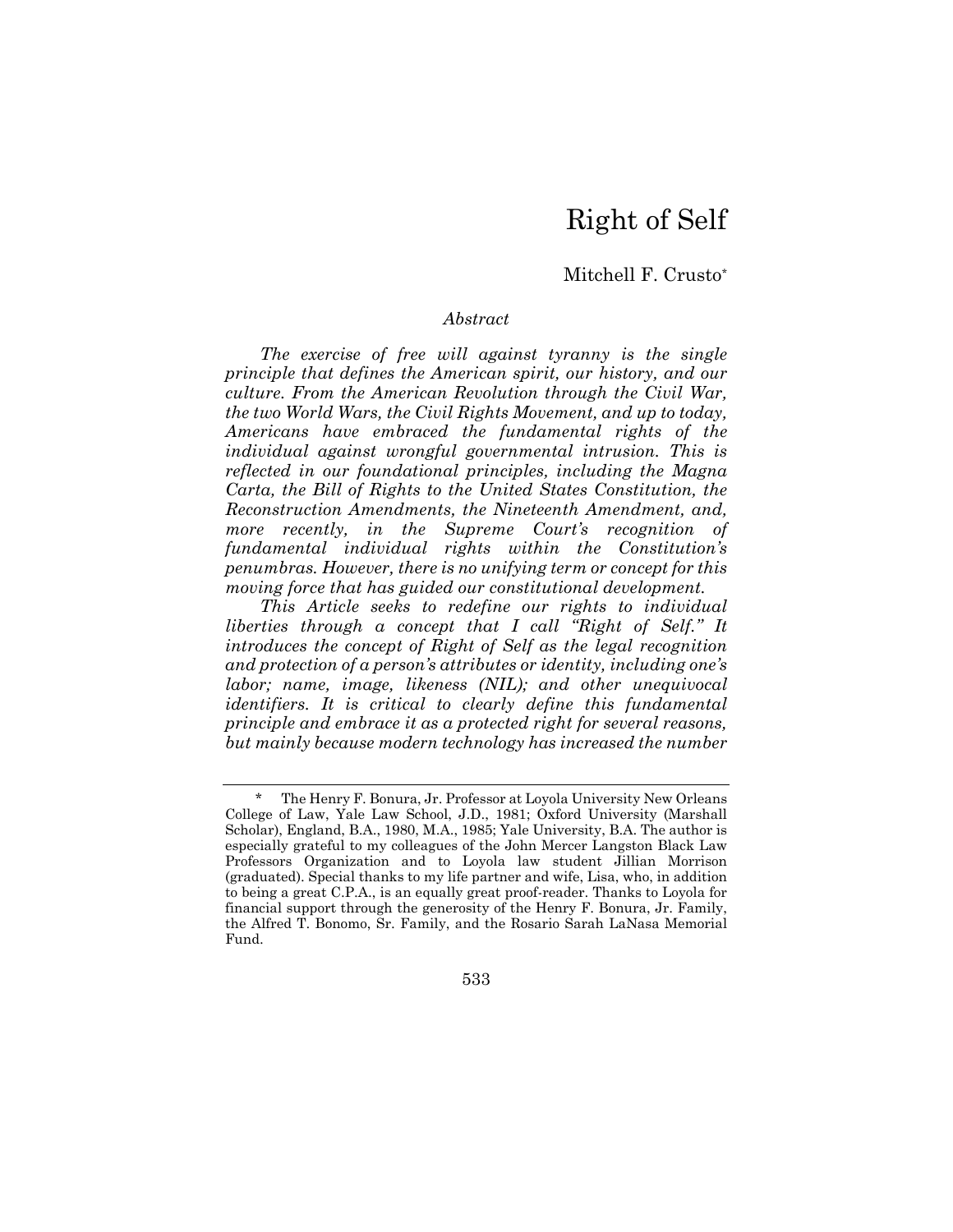*of ways in which the self is being expropriated, for example through the abuse of facial recognition technology. Without Right of Self, the powerfuloften with the government's tacit or direct supportcan exploit people without restrictions or compensation. To illustrate this point, this Article analyzes a contemporary case of government-assisted, "private" taking of Right of Self that concerns a particular and vulnerable group of people: college student athletes.* 

*This Article argues that Right of Self is an inherent, fundamental, and constitutionally based right of every person in America. It shows how the failure to embrace and protect that right has resulted in a particular form of inequity, which I call "intergenerational wealth displacement." This inequity is rooted in race, gender, status, age, and class differences. To redress it, this Article proposes a model code that policymakers should adopt to recognize Right of Self as a fundamental right and to broadly apply it to protect people from the exploitation of their name, image, and likeness.* 

## *Table of Contents*

| L.           | 2. The Reconstruction Amendments  561<br>1. Right of Self Meets Criteria for<br>2. Right of Self as Corollary to Privacy 570<br>3. Right of Privacy Relating to Personality |
|--------------|-----------------------------------------------------------------------------------------------------------------------------------------------------------------------------|
| H.           |                                                                                                                                                                             |
| $\mathbf{H}$ | INTERGENERATIONAL WEALTH DISPLACEMENT577<br>1. Inequitable Distribution of Wealth583                                                                                        |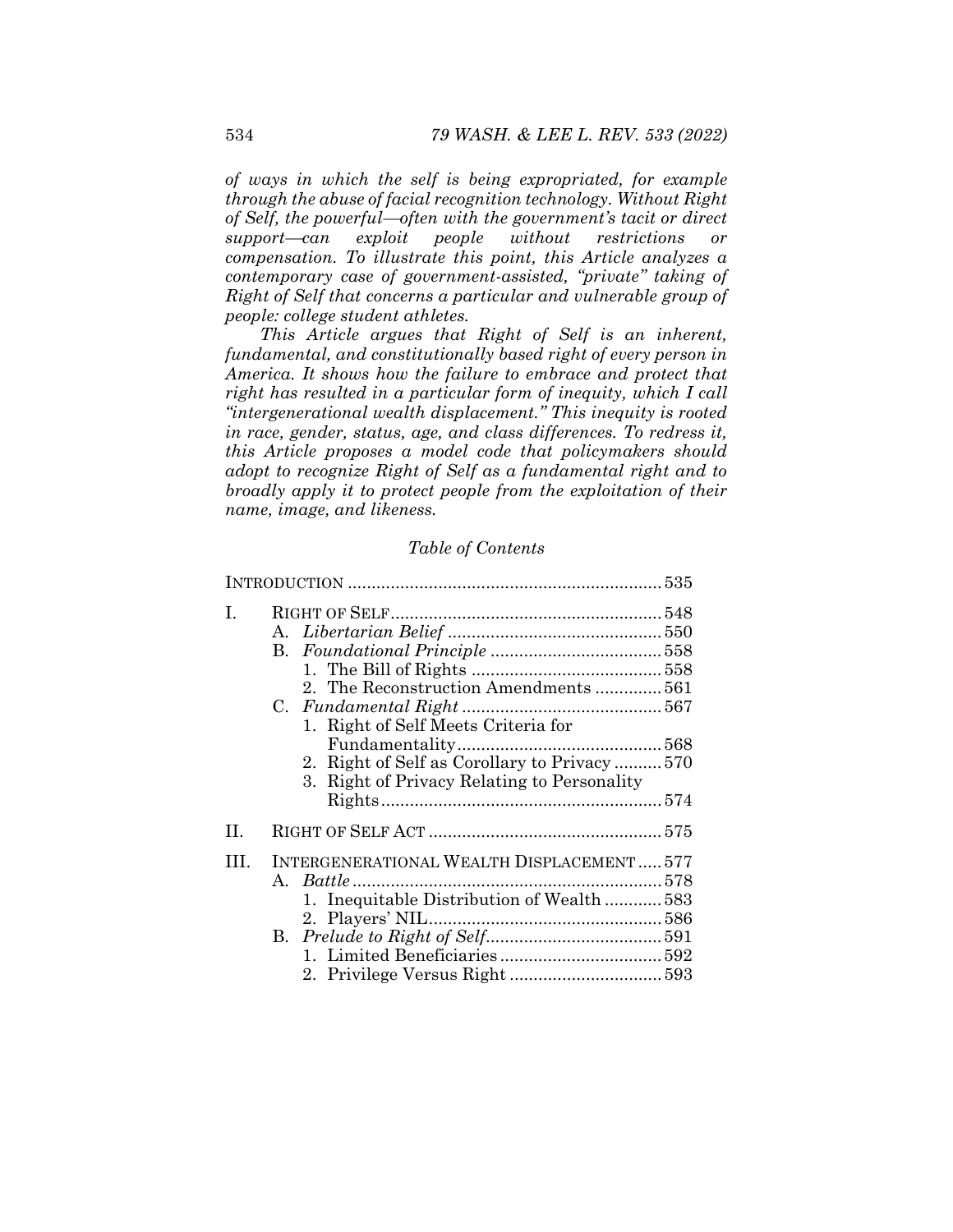|  | 8. Race, Gender, Status, and Wealth        |  |  |  |
|--|--------------------------------------------|--|--|--|
|  |                                            |  |  |  |
|  |                                            |  |  |  |
|  | 10. Overall Observations and Questions 597 |  |  |  |
|  |                                            |  |  |  |
|  | 1. Applying a Federal Right of Self Act598 |  |  |  |
|  |                                            |  |  |  |
|  |                                            |  |  |  |
|  | ADDENDUM I: RIGHT OF SELF ACT (ROSA)  604  |  |  |  |
|  |                                            |  |  |  |
|  |                                            |  |  |  |
|  |                                            |  |  |  |

#### INTRODUCTION1

Let me share my journey. A few years ago, I became aware of how collegiate athletes were being exploited, both in the taking of their labor and the exploitation of their name, image, and likeness. This unfair treatment of young people compelled me to wonder: do people have an inherent right to the attributes of themselves, including their labor and the other attributes of

 <sup>1.</sup> This Article is one in a trilogy that examines a person's rights to own and control the attributes of themselves. *See* Mitchell F. Crusto, *Blackness as State Property: Valuing Critical Race Theory*, HARV. C.R.-C.L. L. REV. (forthcoming 2022) [hereinafter Crusto, *Blackness as State Property*] (utilizing Critical Race Theory to explain how the American legal system has denied Black people, specifically young Black men, the right to acquire property); Mitchell F. Crusto, *Game of Thrones: Liberty & Eminent Domain*, U. MIA. L. REV. 653 (2022) [hereinafter Crusto, *Game of Thrones*] (presenting a Due Process rationale as a means to prohibit governmental exploitation of people's property rights). These articles are components of a broad project to critically analyze the constitutionality of the law's treatment of people and their attributes as property. *See generally* Mitchell F. Crusto, *Blackness as Property: Sex, Race, Status, and Wealth*, 1 STAN. J.C.R. & C.L. 51 (2005) [hereinafter Crusto, *Blackness as Property*] (focusing on Black women's struggle for property rights).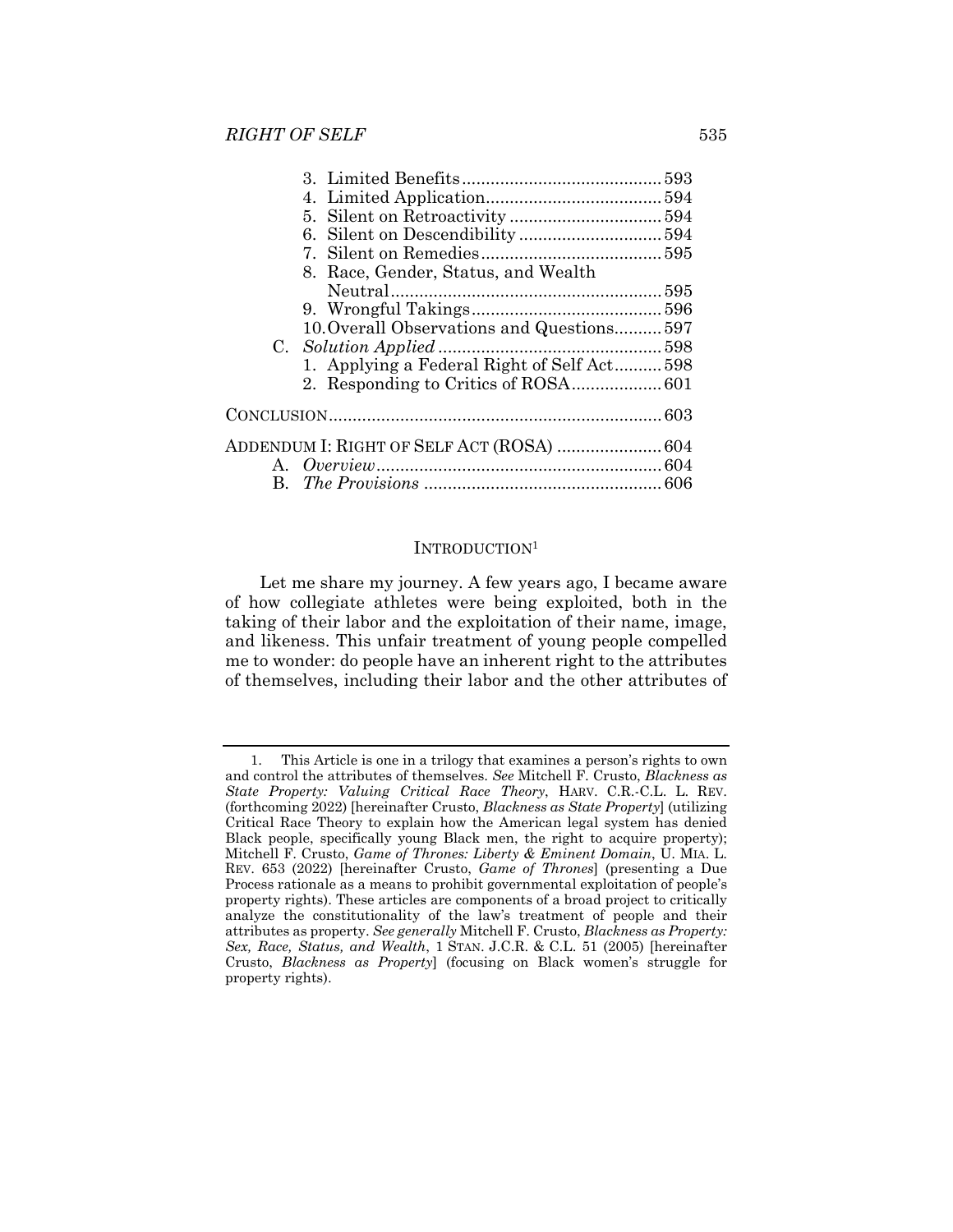self, especially their virtual self. That is when I conceptualized "Right of Self," and that is where this journey began.

I began with a Google search of essential terms. When I conducted a Google search for the phrase "Right of Self," I was directed to links relating to self-determination,2 but that was not the rabbit hole I wanted to venture down. Not to be deterred, I continued my search for what I believe is the most important, transformational concept in law and society. But I came up with nothing directly on point.

So, I thought, perhaps I would find some assistance if I broke the phrase down to its separate words, that is, "self" and "right," and pulled out the dictionaries. The word "self," I was happy to find, is defined as "the union of elements (such as body, emotions, thoughts, and sensations) that constitute the individuality and identity of a person."3 At last, this was the definition I was looking for. For the word "right," I cautiously settled on: "Legal rights are, clearly, rights which exist under the rules of legal systems or by virtue of decisions of suitably authoritative bodies within them."4

Since I could not find a definition of the term "Right of Self," I took the liberty of proposing my own definition. Before I define it, let me explain the three reasons why Right of Self is an important concept worthy of exploration: (1) it differentiates a privilege from a right; (2) it explores the dynamics of wealth

<sup>2</sup>*. See, e.g.*, *Self-Determination*, UNDERREPRESENTED NATIONS & PEOPLES ORG. (Sept. 21, 2017), https://perma.cc/8PWE-CS3S; *Self Determination International Law*, CORNELL LEGAL INFO. INST., https://perma.cc/7LTZ-BWF3; Hurst Hannum, *Legal Aspects of Self-Determination*, ENCYC. PRINCETONIENSIS, https://perma.cc/F3V3-TUJY.

<sup>3</sup>*. Self*, MERRIAM-WEBSTER (2022), https://perma.cc/APZ5-3SL9. *See generally* THE SELF: A HISTORY (Patricia Kitcher ed., 2021) (exploring the ways in which the concept of an "I" or a "self" has been developed and deployed at different times in the history of Western Philosophy).

<sup>4</sup>*. Legal Rights*, STAN. ENCYC. OF PHIL. (Dec. 20, 2001), https://perma.cc/DUU5-LPA5 (last updated Nov. 4, 2017). However, I believe that Right of Self exists regardless of its formal recognition by the government—possessed by individuals as permissions and entitlements to do things or enjoy liberty and property free from infringement by other persons, governments, or other authorities. *See* AYN RAND, *Collectivized "Rights"*, *in* THE VIRTUE OF SELFISHNESS 135, 140 (4th ed. 1964) ("Individual rights are not subject to a public vote; a majority has no right to vote away the rights of a minority; the political function of rights is precisely to protect minorities from oppression by majorities (and the smallest minority on earth is the individual).").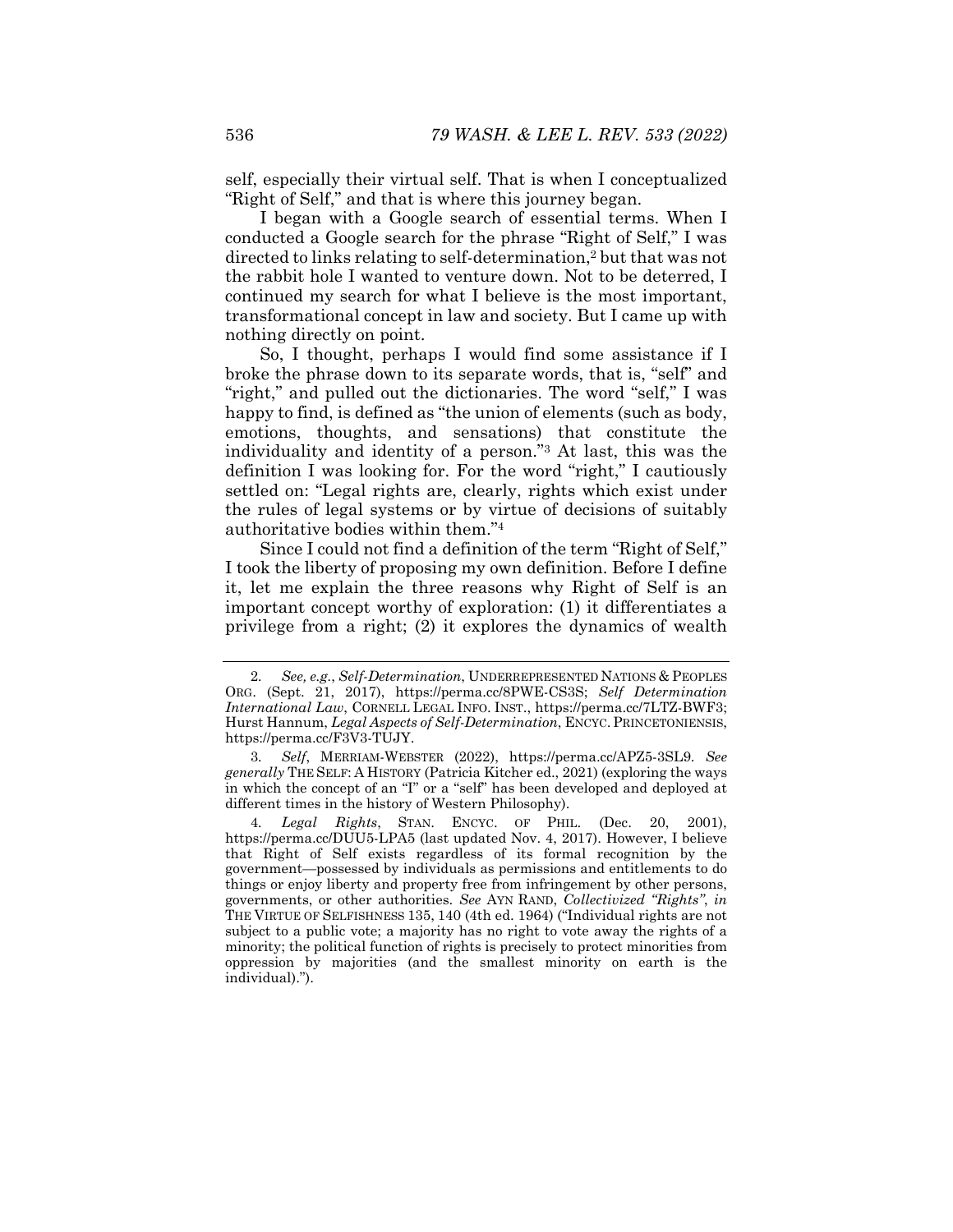inequity, and (3) it redresses the historical imbalance between the powerful and the powerless.

First, I have observed that, throughout the centuries, law has been a tool through which the powerful exploit the powerless, for example through social oppression.5 As a result, rights have been a "top-down" phenomenon, which I call the "privilege paradigm."6 The problem I see in that paradigm is that the enjoyment of a privilege exists at the discretion of the powerful. I find this observation disturbing. Recognizing the need to free the powerless from this cycle of conscious and unconscious exploitation, I believe we need a different approach to the role of law, one which identifies and embraces the idea that people are entitled to control their own destiny through the ownership and control of their own selves and protected against infringements. I refer to that approach as the "rights paradigm."7 Therefore, Right of Self requires a critical assessment of the power paradigm that distinguishes a privilege from a right. I contend that the law should recognize Right of Self as a fundamental right. Identifying certain rights as "fundamental" is not a novel idea. The United States Supreme Court has deemed certain rights to be fundamental<sup>8</sup> and has

 <sup>5.</sup> Law has been a tool of oppression, combined with force, claims of God-given rights, title, tradition, culture, religion, and government. *See* Elanor Taylor, *Groups and Oppression*, 31 HYPATIA 520, 520–21 (2016) ("Oppression is a form of injustice that occurs when one social group is subordinated while another is privileged, and oppression is maintained by a variety of different mechanisms including social norms, stereotypes and institutional rules."); LYNN WEBER, UNDERSTANDING RACE, CLASS, GENDER, AND SEXUALITY: A CONCEPTUAL FRAMEWORK (2d ed. 2010).

 <sup>6. &</sup>quot;Privilege paradigm," for purposes of this Article, means a view of the legal system that artificially uses apparent majoritarian authority as a veil to protect and enforce the social and financial interest of the powerful. This is in contrast to a legal system in which rights are guaranteed against exploitation regardless of age, class, race, gender, or other socioeconomic status.

 <sup>7.</sup> This rights-based approach to Right of Self reflects former Supreme Court Justice Sandra Day O'Connor's vision of federalism as a means to protect individuals from undue governmental intrusion. *See generally* Bradley W. Joondeph, *The Deregulatory Valence of Justice O'Connor's Federalism*, 44 HOUS. L. REV. 507 (2008).

<sup>8</sup>*. See* Washington v. Glucksberg, 521 U.S. 702, 720 (1997)

<sup>[</sup>I]n addition to the specific freedoms protected by the Bill of Rights, the "liberty" specially protected by the Due Process Clause includes the rights to marry; . . . to have children; . . . to direct the education and upbringing of one's children; . . . to marital privacy; . . . to use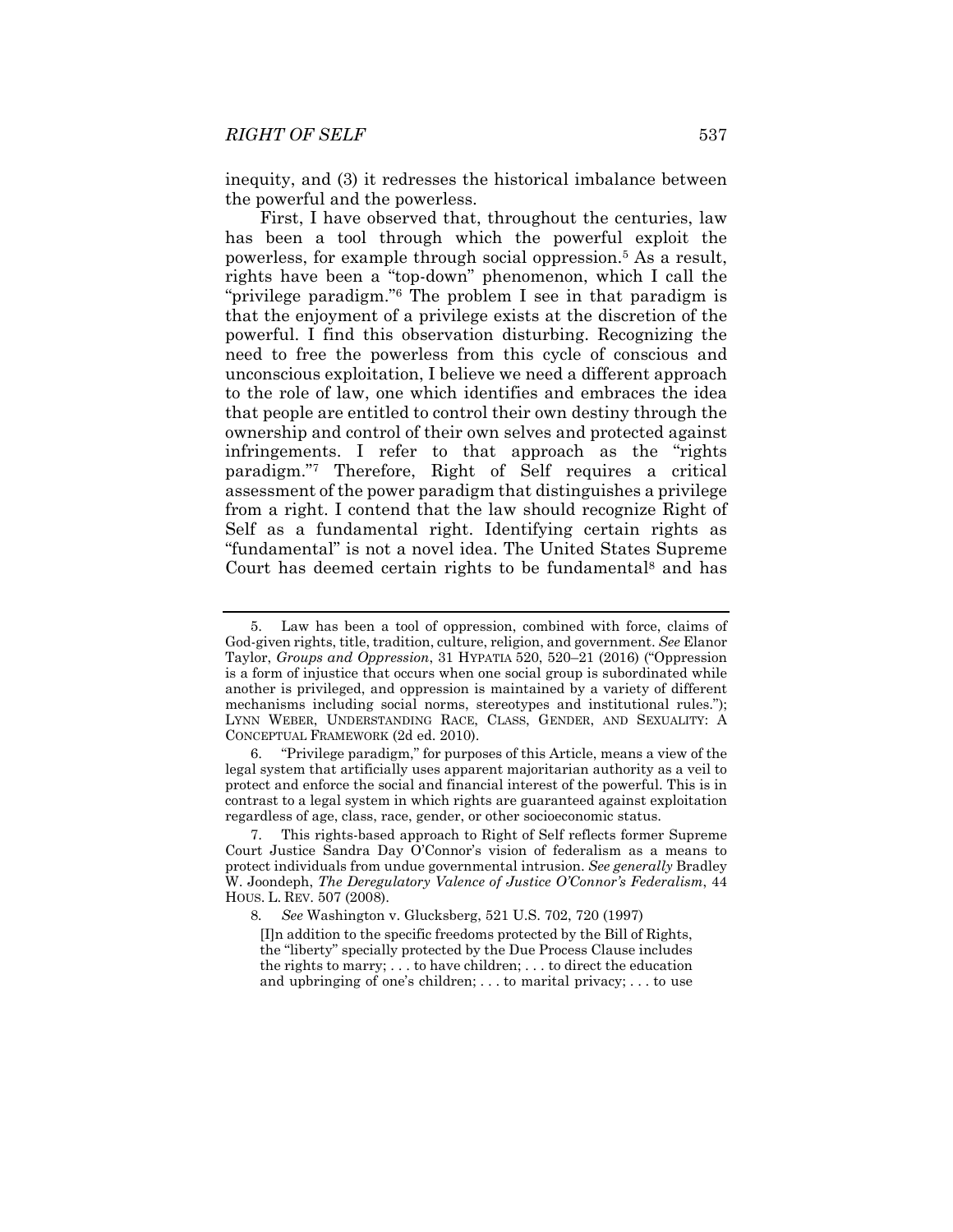provided criteria for determining which rights are fundamental.9

The second reason for exploring the concept of Right of Self is its relationship between the privilege paradigm and wealth inequality in the United States,10 particularly as it relates to the intersection of class, race, gender, and age.<sup>11</sup> For example, I suspect that wealth inequality is one byproduct of systemic racism.12 More broadly, I surmise that wealth inequality is a result of the dynamic through which the property or attributes

Our established method of substantive*-*due-process analysis has two primary features: First, we have regularly observed that the Due Process Clause specially protects those fundamental rights and liberties which are, objectively, deeply rooted in this Nation's history and tradition, and implicit in the concept of ordered liberty, such that neither liberty nor justice would exist if they were sacrificed. Second, we have required in substantive-due-process cases a "careful description" of the asserted fundamental liberty interest. Our Nation's history, legal traditions, and practices thus provide the crucial guideposts for responsible decisionmaking, that direct and restrain our exposition of the Due Process Clause. As we stated recently in *Flores*, the Fourteenth Amendment "forbids the government to infringe . . . 'fundamental' liberty interests at all, no matter what process is provided, unless the infringement is narrowly tailored to serve a compelling state interest." (internal citations and quotations omitted)

 10. Federal Reserve data indicates that, from 1989 to 2019, wealth became increasingly concentrated in the top 1 percent of the country's wealthiest individuals. Matthew Yglesias, *New Federal Reserve Data Shows How the Rich Have Gotten Richer*, VOX (June 13, 2019, 8:50 AM), https://perma.cc/QD5D-FK22. The gap between the wealth of the top 10 percent and that of the middle class is over 1,000 percent; that increases another 1,000 percent for the top 1 percent, hence the term "wealth gap." *Id.* 

11*. See* Vanessa Williamson, *Closing the Racial Wealth Gap Requires Heavy, Progressive Taxation of Wealth*, BROOKINGS (Dec. 9, 2020), https://perma.cc/B25Y-JASG (reporting that "the median white household has a net worth 10 times that of the median Black household," such that "[t]he total racial wealth gap . . . is \$10.14 trillion").

 12. "Systemic racism," or "institutional racism," for purposes of this Article, refers to the conscious and unconscious institutionalization of and the continuation of the oppression of Black people. *See* STOKELY CARMICHAEL & CHARLES V. HAMILTON, BLACK POWER: POLITICS OF LIBERATION 4 (1992 ed.) (noting that institutional racism "originates in the operation of established and respected forces in the society, and thus receives far less public condemnation than [individual racism]").

contraception; . . . to bodily integrity; . . . and to abortion. (citations omitted)

<sup>9</sup>*. See id.* at 720–21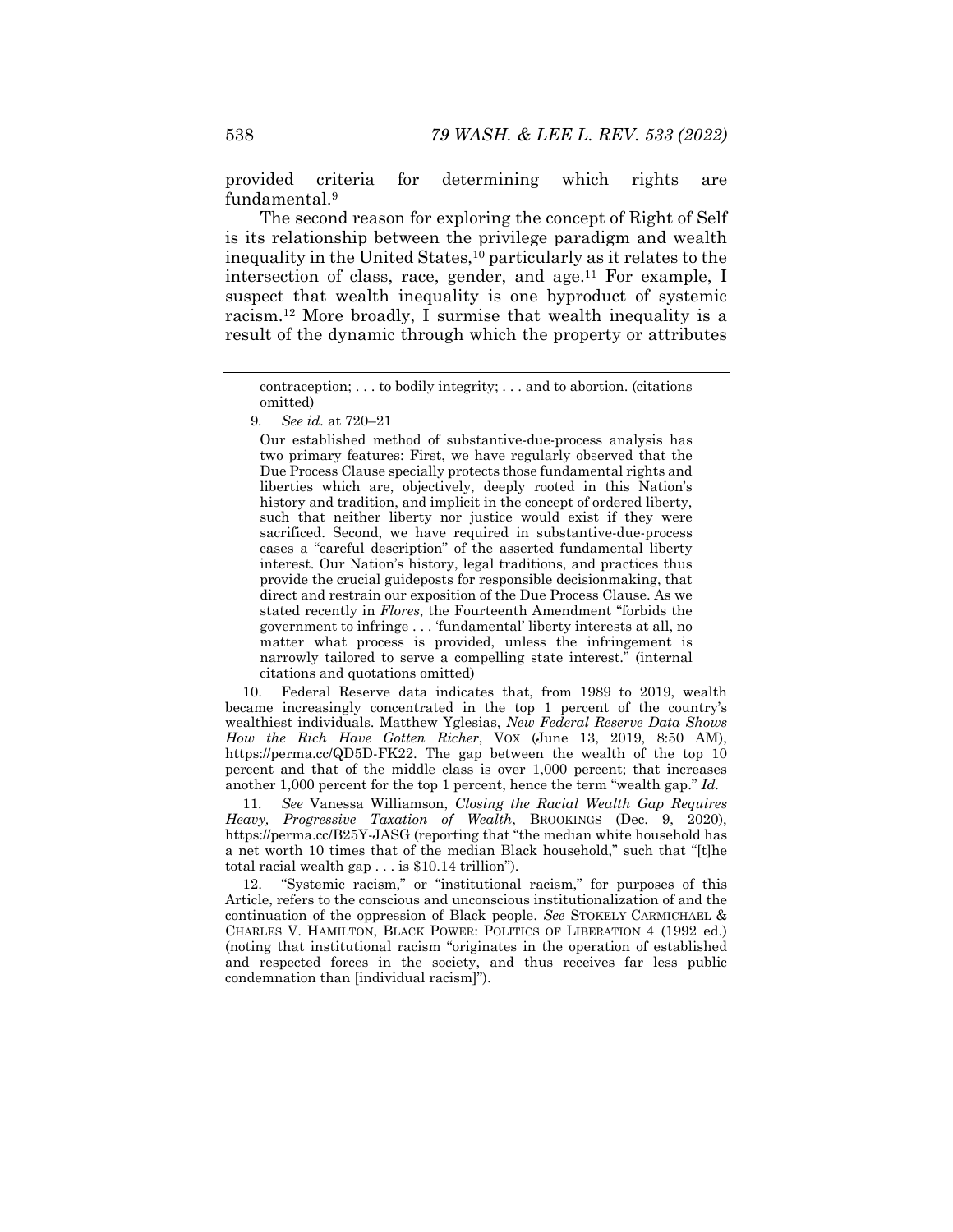of young people, are "transferred" to upper-class, white seniors—I refer to this process as "intergenerational wealth displacement."13 One example of this phenomenon is the high price that students, particularly the economically-disadvantaged, pay to attend college and graduate and professional schools and the long-lasting impact this has on their quality of life.14 Therefore, I believe that analyzing Right of Self as a property right that is protected against exploitation can redress intergenerational wealth displacement and will ensure that young people of all backgrounds will have a greater opportunity to benefit economically from self.

The third reason for studying Right of Self is that the war over Right of Self is not new and, in fact, defines our constitutional history and culture.15 Throughout Anglo-American history, there have been notable breakthroughs in the privilege paradigm in which the powerless demanded and procured their rights against the powerful. One example of these rights-breakthroughs is the Magna Carta,

14*. See* Censky, *supra* note 13

Some of those trends come hand in hand with more young people attending college, which can be a double-edged sword. While those college credentials could lead to income gains for many young people down the road, surging tuition costs are also leaving them burdened by more student loans than prior generations.

15*. See infra* Part I. This observation does not ignore the ongoing political and constitutional law tensions that historically and currently surround issues relating to self. Examples of these tensions include "body autonomy" or "body integrity," as it relates to a woman's freedom of choice; a person's right to deny medical treatment, such as vaccination against COVID-19; and the right of privacy, to name a few. *See generally* RICHARD C. TURKINGTON & ANITA L. ALLEN, PRIVACY LAW: CASES & MATERIALS (2002).

 <sup>13. &</sup>quot;Intergenerational wealth displacement," for purposes of this Article, is defined as the legal and illegal, conscious and unconscious, transfer of wealth from legal minors, particularly those from disadvantages communities, to adults, particularly wealthy, senior, white males. This is one dynamic that resulted in an aged-related wealth gap. Consequently, households headed by persons aged sixty-five years or older are forty-seven times wealthier than households headed by persons aged thirty-five years or younger. Annalyn Censky, *Older Americans Are 47 Times Richer than Young*, CNN MONEY (Nov. 28, 2011, 3:09 PM), https://perma.cc/2VNZ-S7YX; *see* Christopher Ingraham, *The Staggering Millennial Wealth Deficit, in One Chart*, WASH. POST (Dec. 3, 2019), https://perma.cc/55FW-6WP3 ("Millennials['] . . . financial situation is relatively dire. They own just 3.2 percent of the nation's wealth. To catch up to Gen Xers, they'd need to triple their wealth in just four years. To reach boomers, their net worth would need a sevenfold jump.").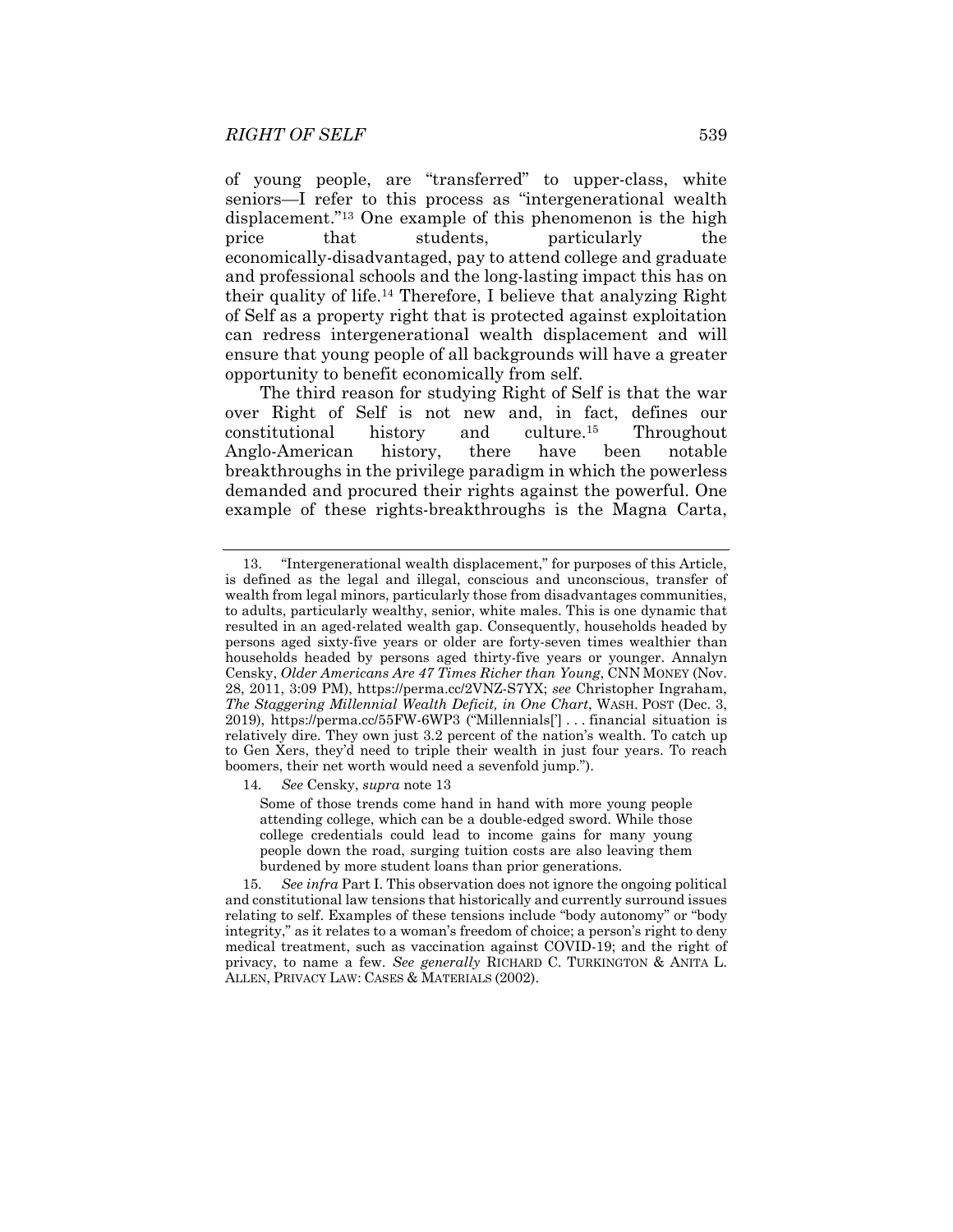adopted in 1215.16 Though the Magna Carta was concerned with the medieval relationship between the monarch (King John of England) and a group of rebel barons (the lowest rank in the Peerage of England), in the early seventeenth century, Sir Edward Coke adopted the Magna Carta to argue for Right of Self against the divine right of kings as a justification for absolute monarchies.17 Most importantly, in the eighteenth century, the Magna Carta's embellished principles greatly influenced the early American colonists and were foundational to the U.S. Constitution, especially the Bill of Rights.18 Since the establishment of the Republic, the U.S. Constitution has slowly but continuously moved toward the realization of Right of Self.19 Hence, Right of Self is a libertarian vision<sup>20</sup> through which the powerless are entitled to legal protections from exploitation. Most importantly, without Right of Self, the powerful will continue to use the legal system to exploit the powerless, widening the wealth gap and ultimately destroying the middle class.

For those reasons, I believe it is critical and timely for us to explore the rights we have to attributes of ourselves.

Magna Carta was used in the 17th century by Sir Edward Coke as a common law check on the power of the Stuart kings and later, in the mid-17th century, more broadly by the radical Levellers as a basis for arguing that certain fundamental rights should be beyond the reach of government.

18*. Id*. at 20 (citing A.E. DICK HOWARD, THE ROAD FROM RUNNYMEDE: MAGNA CARTA AND CONSTITUTIONALISM IN AMERICA (1968)).

19*. See infra* Part I.

 20. "Libertarian view," for purposes of this Article, means to strongly value individual freedom and civil liberties and to endorse a free-market economy based on private property and freedom of contract. *See Libertarianism*, STAN. ENCYC. OF PHIL. (Sept. 5, 2002), https://perma.cc/82F4- 69VN (last updated Jan. 28, 2019); *Individual Rights*, LIBERTARIANISM.ORG, https://perma.cc/S4QG-AY83. This Article reflects libertarianism based on deontological ethics—the theory that all individuals possess certain natural or moral rights, mainly the right of "individual sovereignty" or "self-ownership." That right is a property in one's person, with possession and control over oneself akin to the exercise of control over one's possessions. *See generally*  ROBERT NOZICK, ANARCHY, STATE, AND UTOPIA (1974); DAVID BOAZ, THE LIBERTARIAN MIND: A MANIFESTO FOR FREEDOM (2015); G.A. COHEN, SELF-OWNERSHIP, FREEDOM, AND EQUALITY (1995).

<sup>16</sup>*. See generally* J.C. HOLT, MAGNA CARTA (1992).

 <sup>17.</sup> Michael Steenson, *Roots of Constitutional Government: Magna Carta at 800*, 72 BENCH & BAR MINN. 18, 19 (2015)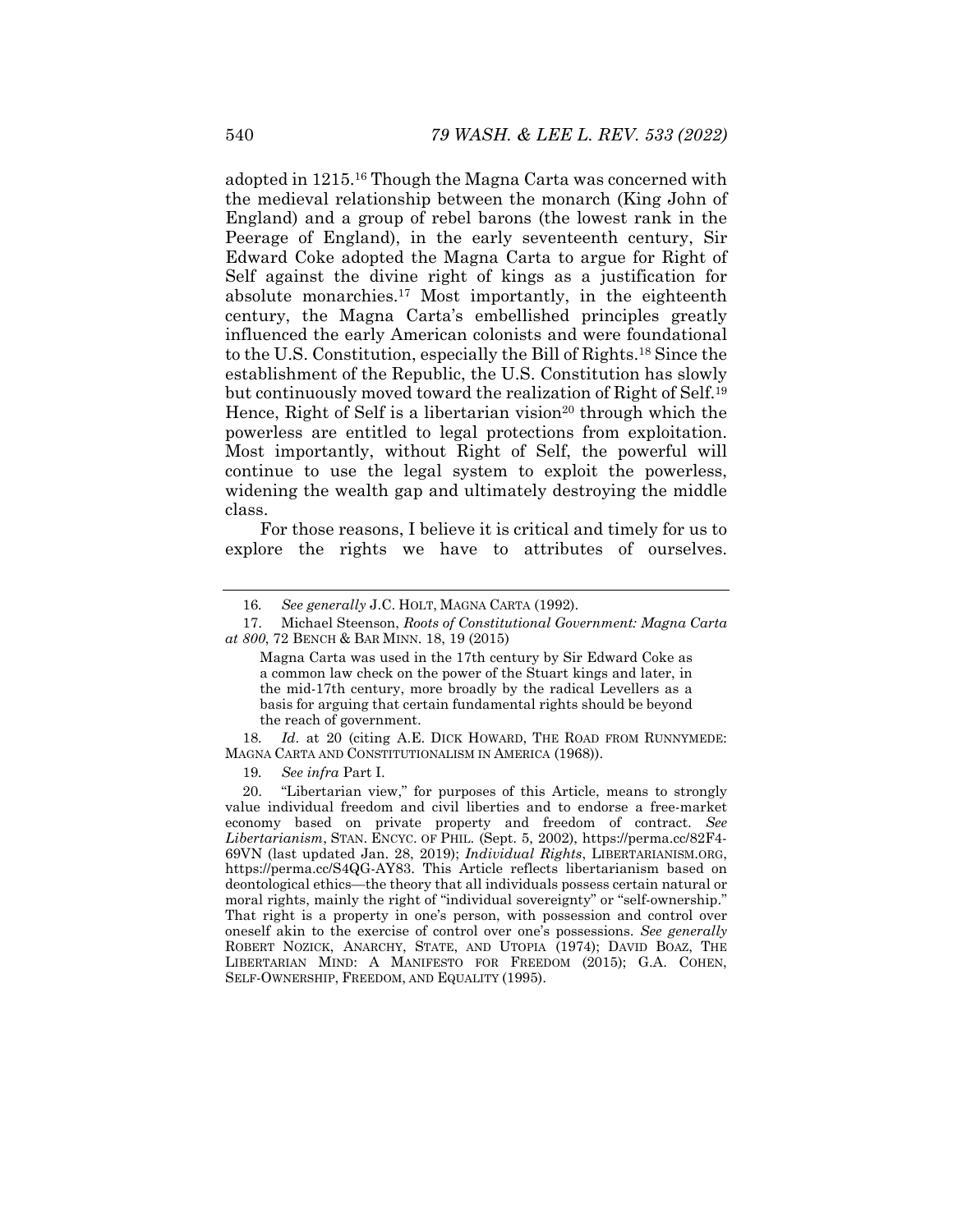Consequently, I propose a definition of "Right of Self." Right of Self is a natural property right<sup>21</sup> in one's "self"—encompassing a person's attributes or identity, such as labor, name, image, likeness, and other unequivocal identifiers.<sup>22</sup> With this right, a person is entitled to enjoy and control the attributes of themselves, protected from all exploitation, including private, governmental, and government-sponsored expropriation,23 the last two raising issues of the scope of eminent domain.<sup>24</sup> I contend that Right of Self is based on jurisprudential, fundamental, and constitutional principles, including those

 <sup>21. &</sup>quot;Natural law" or "natural law theory of property," for purposes of this Article, is defined as the jurisprudential theory in which there are "natural rights" (1) that are fundamental or natural, as derived from God or nature; (2) to which all people are equally entitled; (3) that are inalienable, meaning they cannot be bargained or legislated away from people; and (4) that apply to life, liberty, and property. *See generally The Natural Law Tradition in Ethics*, STAN. ENCYC. OF PHIL. (Sept. 23, 2002), https://perma.cc/78ZW-W6GD (last updated May 26, 2019); *Natural Law*, FREE DICTIONARY (2022), https://perma.cc/YB9M-NU3A.

 <sup>22. &</sup>quot;Attributes" of a person include their labor, their brand, and a quality or feature regarded as a characteristic or inherent part of someone or something, both tangible and intangible, but not limited to the right of privacy, the right of publicity, the right not to be enslaved, in all mediums such as print, online, fantasy, cyberspace, and the virtual universe.

 <sup>23.</sup> The terms "government" or "governmental," for purposes of this Article, refer to all levels and aspects of the federal, state, and local authorities, as well as "agents" of the government, including private individuals, organizations, and entities who receive government support or benefits including antitrust protection, non-profit status, and the like.

 <sup>24.</sup> A natural consequence of an inherent right to oneself is protection from wrongful governmental takings. I explore this issue in-depth in a forthcoming article, Crusto, *Game of Thrones*, *supra* note 1. Moreover, though this Article focuses on the Right of Self of each resident of the United States, this right is a universal human right that belongs to every person. *See infra*  Part III.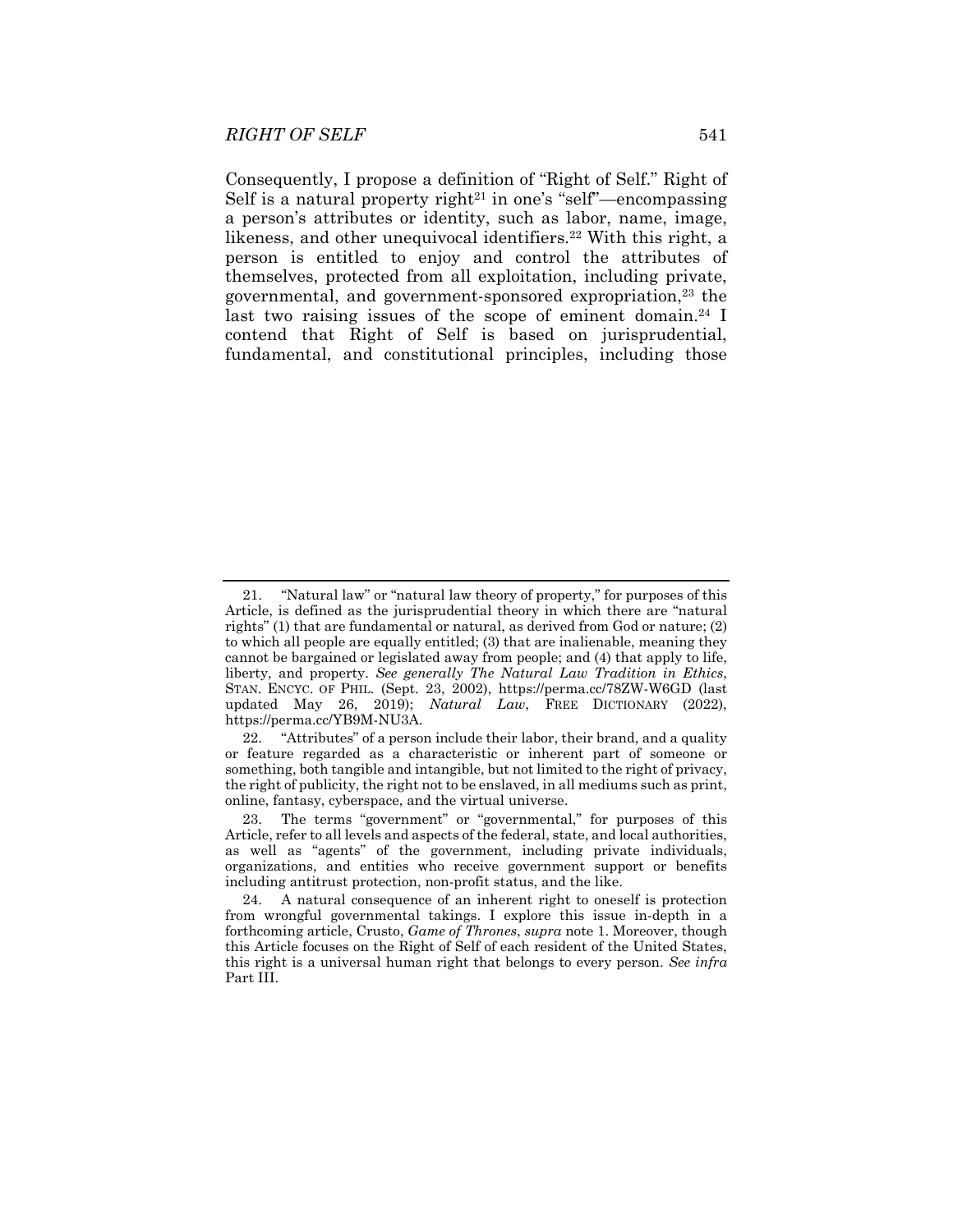found in the Fourth,<sup>25</sup> Fifth,<sup>26</sup> Ninth,<sup>27</sup> Thirteenth,<sup>28</sup> and Fourteenth29 Amendments, as well as in groundbreaking Supreme Court decisions.30

The issue of who "controls" or "owns" self is as old as the founding of the Republic. Relative to the exploitation of labor, for over a century, there was a historic battle over who controls the self, particularly the self of enslaved people of African descent.31 Though the concept of liberty was a fundamental principle of the new Republic, it was not "universal."32 It took a

26. *Id.* amend. V ("No person shall ... be deprived of life, liberty, or property, without due process of law; *nor shall private property be taken for public use, without just compensation*." (emphasis added)).

 27. *Id.* amend. IX ("The enumeration in the Constitution, of certain rights, shall not be construed to deny or disparage others retained by the people.").

 28. *Id.* amend. XIII ("Neither slavery nor involuntary servitude, except as a punishment for crime whereof the party shall have been duly convicted, shall exist within the United States, or any place subject to their jurisdiction.").

29. *Id.* amend. XIV, § 1

All persons born or naturalized in the United States, and subject to the jurisdiction thereof, are citizens of the United States and of the state wherein they reside. No state shall make or enforce any law which shall abridge the privileges or immunities of citizens of the United States; nor shall any state deprive any person of life, liberty, or property, without due process of law; nor deny to any person within its jurisdiction the equal protection of the laws.

30*. See infra* Part I. Parenthetically, this Article focuses on these Amendments' *civil* rights protections, recognizing that they also protect against *criminal* infringements. This does not exclude the fundamental right of privacy. *See generally Publicity*, CORNELL LEGAL INFO. INST., https://perma.cc/J24Y-VD9N; *Statutes & Interactive Map*, RIGHT OF PUBLICITY, https://perma.cc/H9UM-PFHX.

 31. See my forthcoming companion article, Crusto, *Blackness as State Property*, *supra* note 1, in which I view the expropriation of Right of Self as having its roots in Antebellum slavery practices, and how that exploitation and expropriation continue to manifest itself today.

32*. See* Elizabeth C. Tucker, Comment, *Has the Supreme Court Taken a Wrong Turn? An Analysis of the Supreme Court's Decision in Atwater v. City* of Lago Vista, 107 DICK. L. REV. 675, 695 (2003) ("Racial concerns were not an

 <sup>25.</sup> U.S. CONST. amend. IV

The right of the people to be secure in their persons, houses, papers, and effects, against unreasonable searches and seizures, shall not be violated, and no Warrants shall issue, but upon probable cause, supported by Oath or affirmation, and particularly describing the place to be searched, and the persons or things to be seized.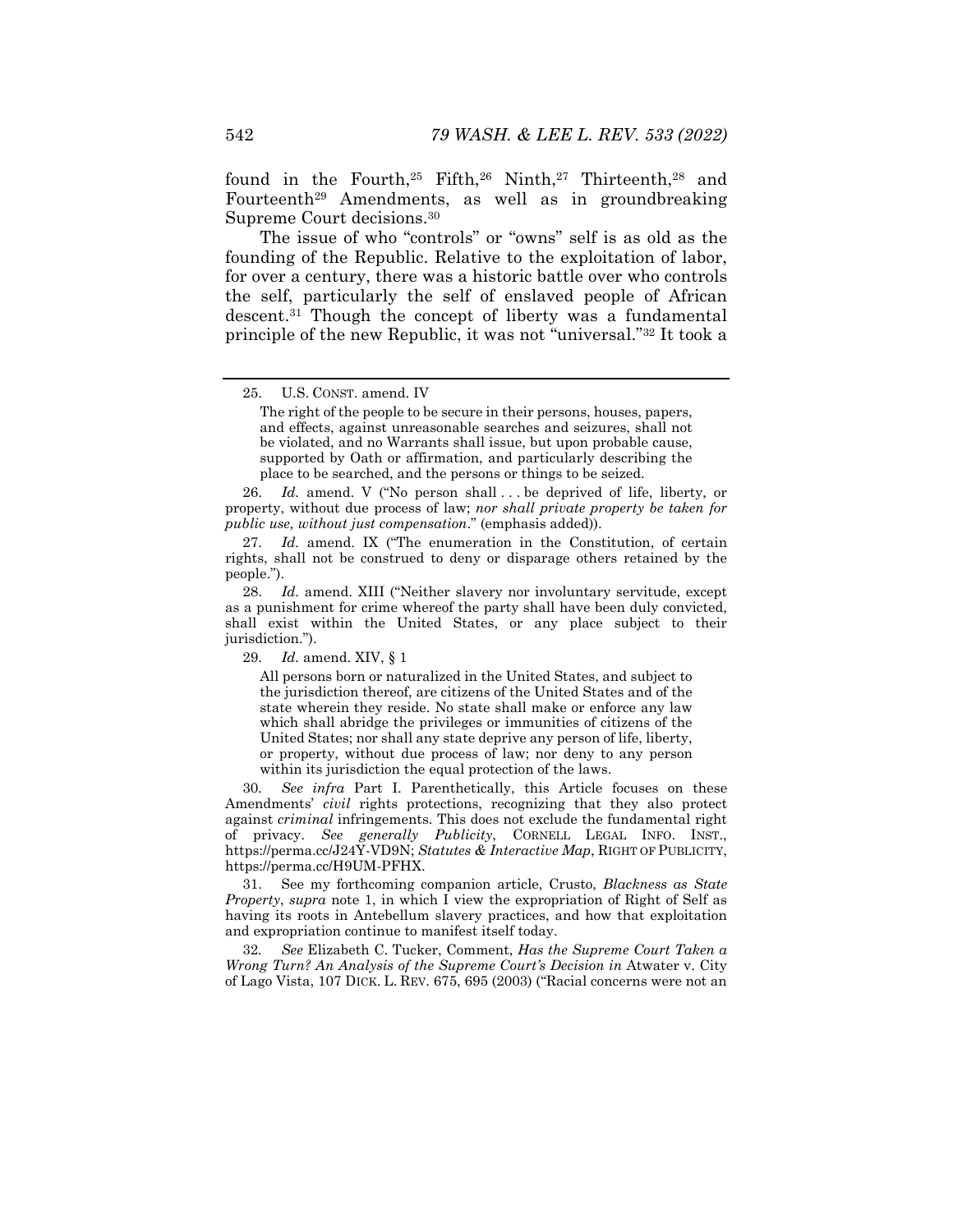Civil War and the adoption of the Thirteenth Amendment to constitutionally guarantee Right of Self, relative to the expropriation of a person's liberty, labor, and property, under the term called "slavery."33 Parenthetically, in an early case on a person's right to their name, image, and likeness, a judge analogized the "taking" of a person's image to the American enslavement of people of African descent.34

While protection of self in the labor context is important, this Article instead focuses on certain "modern" developments relating to the exploitation of self<sup>35</sup> and argues for the necessity

34*. See* Pavesich v. New Eng. Life Ins. Co., 50 S.E. 68, 80 (Ga. 1905)

The knowledge that one's features and form are being used for such a purpose, and displayed in such places as such advertisements are often liable to be found, brings not only the person of an extremely sensitive nature, but even the individual of ordinary sensibility, to a realization that his liberty has been taken away from him; and, as long as the advertiser uses him for these purposes, *he cannot be otherwise than conscious of the fact that he is for the time being under the control of another, that he is no longer free, and that he is in reality a slave, without hope of freedom, held to service by a merciless master*; and if a man of true instincts, or even of ordinary sensibilities, no one can be more conscious of his enthrallment than he is. (emphasis added)

 35. Moreover, self is not limited to name, image, and likeness, but includes less visible attributes of an individual, such as their DNA, which, with medical technology such as gene splicing and stem cell development, raises legal issues over the ownership rights of a voluntary or involuntary donor. For example, the "HeLa cell line" is among the most important scientific discoveries of the last century and was established in 1951 from a biopsy of cervical cancer taken from Henrietta Lacks, a thirty-one-year-old, working-class African-American woman and mother of five. *See generally* REBECCA SKLOOT, THE IMMORTAL LIFE OF HENRIETTA LACKS (2010). Also relevant is *Moore v. Regents*, 793 P.2d 479 (Cal. 1990), *cert. denied*, 499 U.S.

issue at common law; thus, the Framers of the United State Constitution did not explicitly provide for protection of minorities in the Bill of Rights.").

 <sup>33.</sup> The term "slavery" has been aptly replaced with the term "enslavement" to better describe the horrific abuses that the victims, or enslaved, had to endure from their enslavers, who were backed by the government. *See generally The 1619 Project*, N.Y. TIMES, https://perma.cc/86KB-DBR5. "The 1619 Project is an ongoing initiative from The New York Times Magazine that began in August 2019, the 400th anniversary of the beginning of American [enslavement]." *Id.* "It aims to reframe the country's history by placing the consequences of [enslavement] and the contributions of Black Americans at the very center of our national narrative." *Id.* Parenthetically, the government could abolish and provide reparations for the enslavement of people of African descent because the government originally legalized it and promoted it.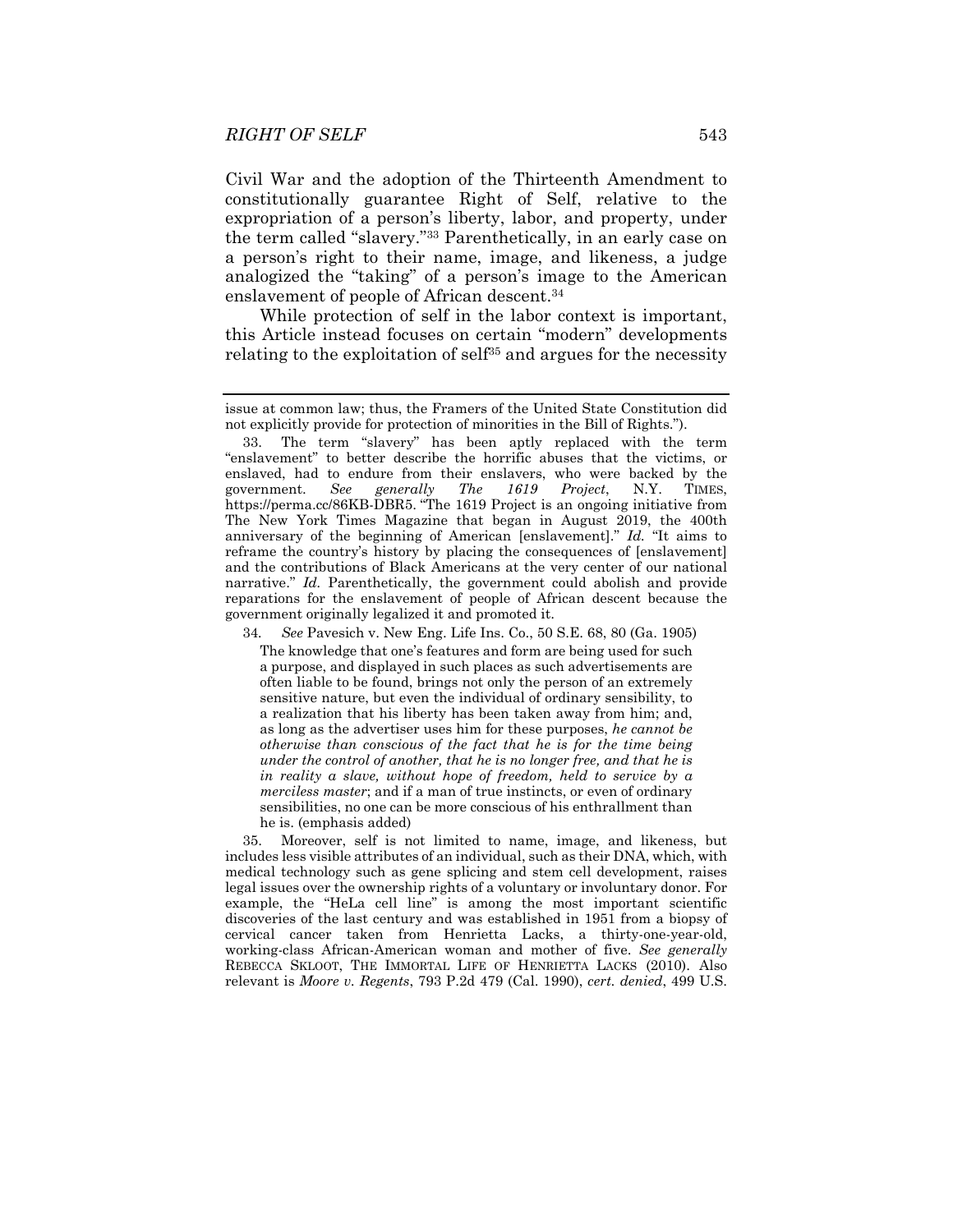of the legal protection of self, particularly a person's name, image, and likeness.36 With the development of modern technology, including the expansion of the virtual or cyber universe,37 these attributes of self are an invaluable source of wealth<sup>38</sup> and, therefore, subject to substantial exploitation.<sup>39</sup> Often, we see the public battles over Right of Self involving

 37. "Cyberspace," for purposes of this Article, refers to the virtual environment of the Internet and anything associated with the Internet and Internet culture. *See generally* DAVID J. BELL ET AL., CYBERCULTURE: THE KEY CONCEPTS (2004).

 38. The nature and ownership of self are still being developed. There is much at stake as technology continues to monetize the "virtual" essence of a person, such as an "avatar" in a fantasy football league that was part of the American and Canadian fantasy sports/gaming industry, which was valued at more than \$7 billion in 2017. Ashley Rodriguez, *How the \$7 Billion US Fantasy Football Industry Makes Its Money in 2017*, QUARTZ (Sept. 3, 2017), https://perma.cc/GJ84-T69N; *see* Dora Mekouar, *Why Millions of Americans Spend Billions on this Fantasy*, VOICE OF AM. (Sept. 3, 2019, 11:42 AM), https://perma.cc/PPB3-UX2A.

 39. College athletes must cover the difference between scholarships and their cost of living, amounting to thousands of dollars annually. *Paying College Athletes—Top 3 Pros and Cons*, PROCON.ORG, https://perma.cc/AE43-AAAC (last updated Jan. 21, 2021). This leaves about 85 percent of players *below* the poverty line, with about 25 percent of Division I athletes reporting food poverty and almost 14 percent reporting homelessness in 2020. *Id.* "Erin McGeoy, a former water polo athlete at George Washington University, explained, 'a common occurrence was that we would run out of meal money halfway through the semester and that's when I started to run into troubles of food insecurity.'" *Id.*; *see also* Craig Garthwaite et al., *Who Profits from Amateurism? Rent-Sharing in Modern College Sports* 1–3 (Nat'l Bureau of Econ. Rsch., Working Paper No. 27734, 2020), https://perma.cc/Y8WY-EYQT (demonstrating that revenue generated from collegiate men's football and basketball programs is largely re-invested in the university's athletic department, with less than 7 percent being distributed to athletes given strict limits on academic scholarships and stipends for living expenses).

<sup>936 (1991),</sup> a landmark case holding that the plaintiff had no property rights in his discarded cells or rights to any profits made from them. 793 P.2d at 488–93.

 <sup>36.</sup> The legal aspects of these attributes of self are widely undeveloped by our legal system. *See, e.g.*, Shaw Fam. Archives Ltd. v. CMG Worldwide, Inc., 486 F. Supp. 2d 309, 319 (S.D.N.Y. 2007) (holding that the right of publicity cannot be created and transferred post-mortem where that right did not exist at the time of the testator's death); Michael Decker, Note, *Goodbye, Norma Jean: Marilyn Monroe and the Right of Publicity's Transformation at Death*, 27 CARDOZO ARTS & ENT. L.J. 243, 252 n.69, 253 n.77 (2009) (noting that many states now have common law or statutory rights of publicity that apply postmortem). From birth until death, and possibly beyond, every American possesses attributes of self.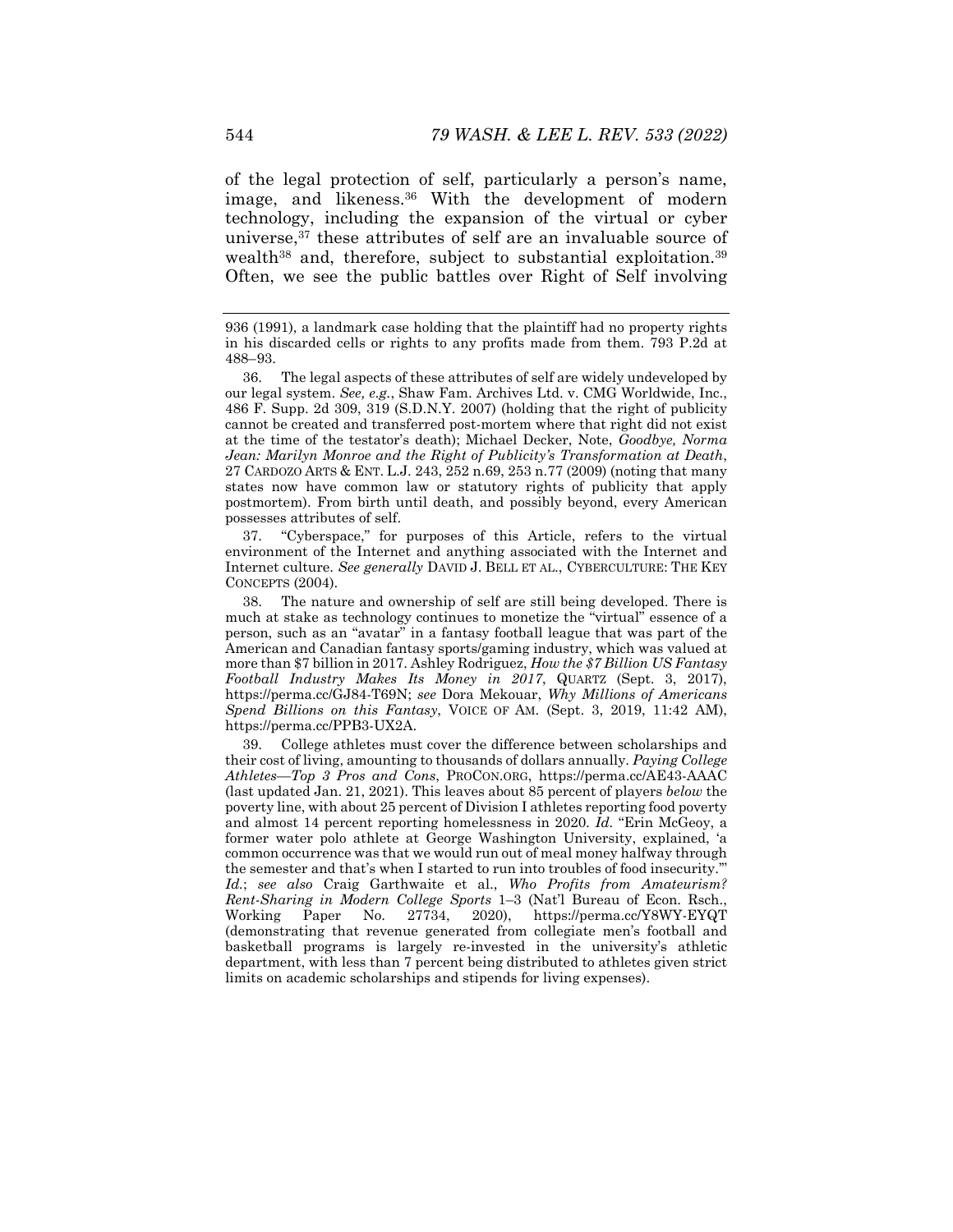wealthy people, like celebrities, such as the legal battle over control of famed singer Britney Spears's self via a conservatorship.40 However, the need for protection is universal, not exclusive to individuals of certain socioeconomic classes. For example, with the proliferation of social media, many individuals currently depend on the fruits of their virtual selves.41 Failing to protect a person's Right of Self negatively impacts disadvantaged minors, in a disproportionate manner.<sup>42</sup>

Moreover, Right of Self is personal and private. Imagine one morning you receive a text message from your best friend. She tells you a new "character," who looks and talks just like you, has been added to a popular video game.<sup>43</sup> Upon investigation, you discover that someone stole your image and licensed it to a

42*. See* Garthwaite et al., *supra* note 39, at 36 ("The player-level analysis reveals that the existing limits on player compensation effectively transfers resources away from students who are more likely to be [B]lack and more likely to come from poor neighborhoods towards students who are more likely to be white and come from higher-income neighborhoods.").

<sup>40</sup>*. See What We Know About Britney Spears's Conservatorship Hearing*, N.Y. TIMES (June 23, 2021), https://perma.cc/6MG3-6ZEX (last updated Sept. 13, 2021). A Los Angeles judge terminated the court-ordered arrangement at the request of the popstar and her legal team, ending her years-long battle. Sarah Whitten, *Britney Spears Freed from Conservatorship After 13 Years*, CNBC (Nov. 12, 2021, 5:18 PM), https://perma.cc/B7EV-XMKX (last updated Nov. 12, 2021).

<sup>41</sup>*. See* Jade Scipioni, *Here's How Many Social Media Followers You Need to Make \$100,000*, CNBC (Apr. 30, 2021, 11:48 AM), https://perma.cc/TLR7- CSLN (last updated May 20, 2021) (discussing how nineteen-year-old influencer Josh Richards makes nearly \$1,000-a-minute as a TikTok star); Raktim Sharma, *How Do Influencers Make Money on Instagram?*, YAHOO FIN. (Mar. 31, 2021), https://perma.cc/YVF9-FA5B (discussing how influencers use their personas as branding to influence marketing, promotional, and affiliate deals).

 <sup>43.</sup> Juventus footballer Edgar Davids brought a lawsuit against Riot Games Europe Holdings Ltd., stating that a player named Lucian in their League of Legends game infringed Davids's likeness. *See* Monika A. Górska & Lena Marcinoska-Boulangé, *Likeness in Computer Games: Real-Life People*, NEWTECH.LAW (Apr. 8, 2021), https://perma.cc/N2LF-W2KT. Similarly, Gwen Stefani sued Activation Publishing Co. when she saw that her avatar, which she believed would only be used to perform No Doubt songs, also performed other songs in the game Band Hero. *Id.* Additionally, Lindsay Lohan filed a lawsuit against Rockstar Games in connection with the character Lacy Jonas in Grand Theft Auto V, claiming that the avatar infringed her likeness. *Id.* In a lawsuit brought by Kierin Kirby against Sega, Kirby claimed that the avatar Ulala from the video game Space Channel 5 infringed her likeness. *Id.*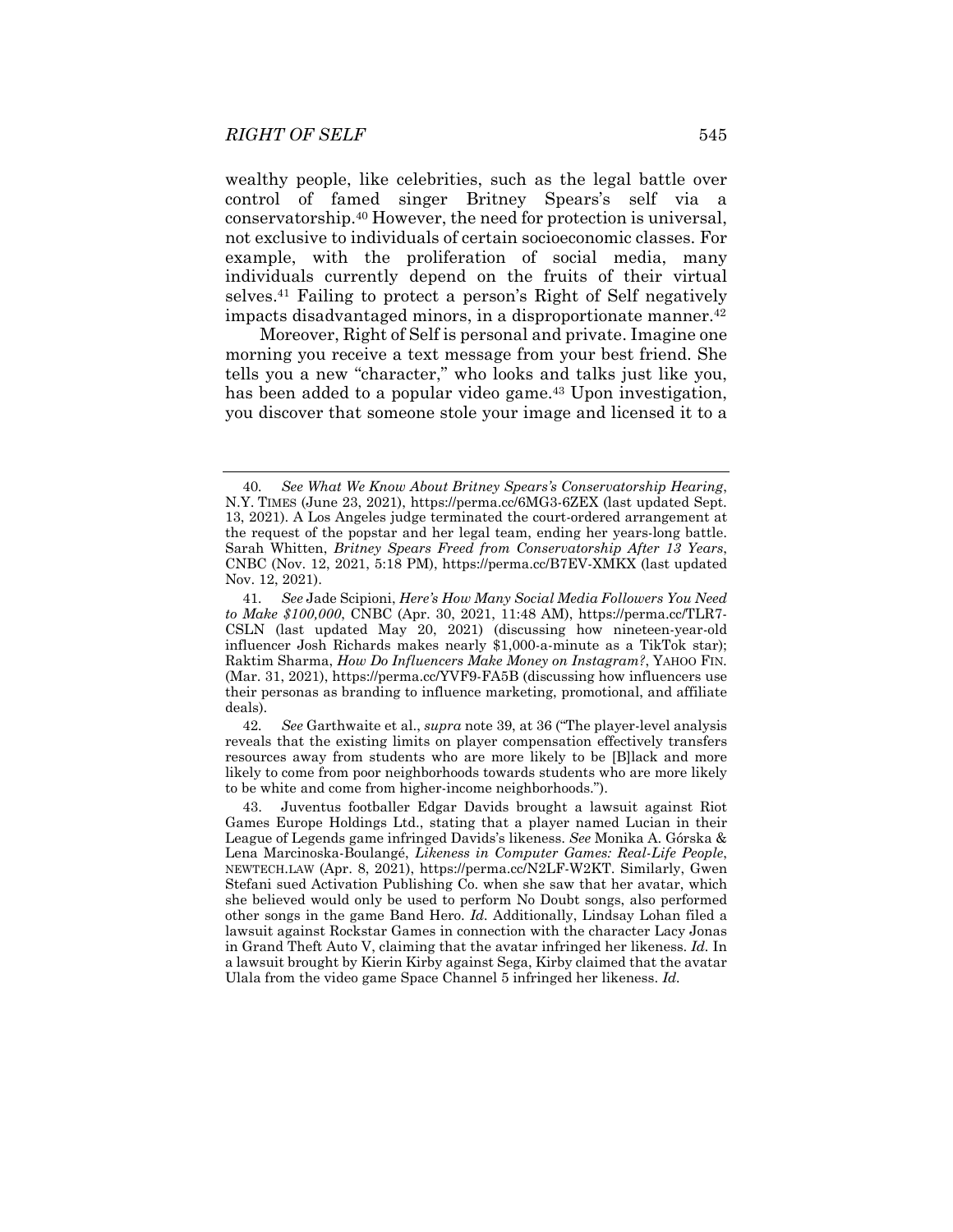game developer.44 Is that legal? Constitutional? Ethical? This issue is particularly important relative to the need to redress intergenerational wealth displacement,45 by which young people or minors are robbed of the value of their virtual selves.<sup>46</sup>

The ambition of this Article, then, is to consider two questions. (1) What are the jurisprudential, fundamental, and constitutional bases of Right of Self? (2) How would Right of Self apply to the ownership and commercial use of a person's name, image, and likeness (NIL), so as to redress the contemporary challenge of wealth inequity between young people and adults in our society? Consequently, this Article proposes the seminal thesis that every person in the United States is entitled to Right of Self. Part I of this Article posits that Right of Self embodies jurisprudential, fundamental, and constitutional principles. Part II proposes a model statute that seeks to codify Right of Self as an inherent, universal right that belongs to every person in the United States. Part III presents a case study of how Right of Self might apply to a contemporary issue of wealth inequity—college student-athletes' struggle for the right to their NIL in light of the National Collegiate Athletic Association's  $(NCAA)^{47}$  amateurism rules<sup>48</sup> or eligibility rules, following the

 48. "Amateurism rules," for purposes of this Article, refers to the body of NCAA rules, under which college teams are only allowed to compensate their

 <sup>44.</sup> In each of the cases discussed in the previous footnote, except for the case concerning Gwen Stefani, the game developers used the person's likeness in their video game without their permission. *Id.*

<sup>45</sup>*. See supra* note 13.

 <sup>46.</sup> This "exploitation" includes the lawful and unlawful commercial use of virtual or digital images, data, and information—referred to as "personally identifiable information"—usually by big business or government. *See* General Data Protection Regulation, Council Regulation 2016/679, 2016 O.J. (L 119) 1, 1–3 (EU) (protecting data rights for individuals, strengthening mandated data protection requirements, and imposing significant legal responsibilities on entities handling personal data). No similar protections exist in U.S. law, except in California under the California Consumer Privacy Act (CCPA). CAL. CIV. CODE §§ 1798.100–199.100 (West 2021).

<sup>47</sup>*. See National Collegiate Athletic Association*, ENCYC. BRITANNICA, https://perma.cc/2PWL-X8JT (noting that the NCAA is a nonprofit organization established in 1906 that regulates college athletics, including game rules, athlete eligibility, and college tournaments); *What Is the NCAA?*, NCAA, https://perma.cc/3YAM-9Q79 (reporting that, as of March 2021, the NCAA was composed of "[n]early half a million college athletes [who] make up the 19,886 teams that send more than 57,661 participants to compete each year in the NCAA's 90 championships in 24 sports across 3 divisions").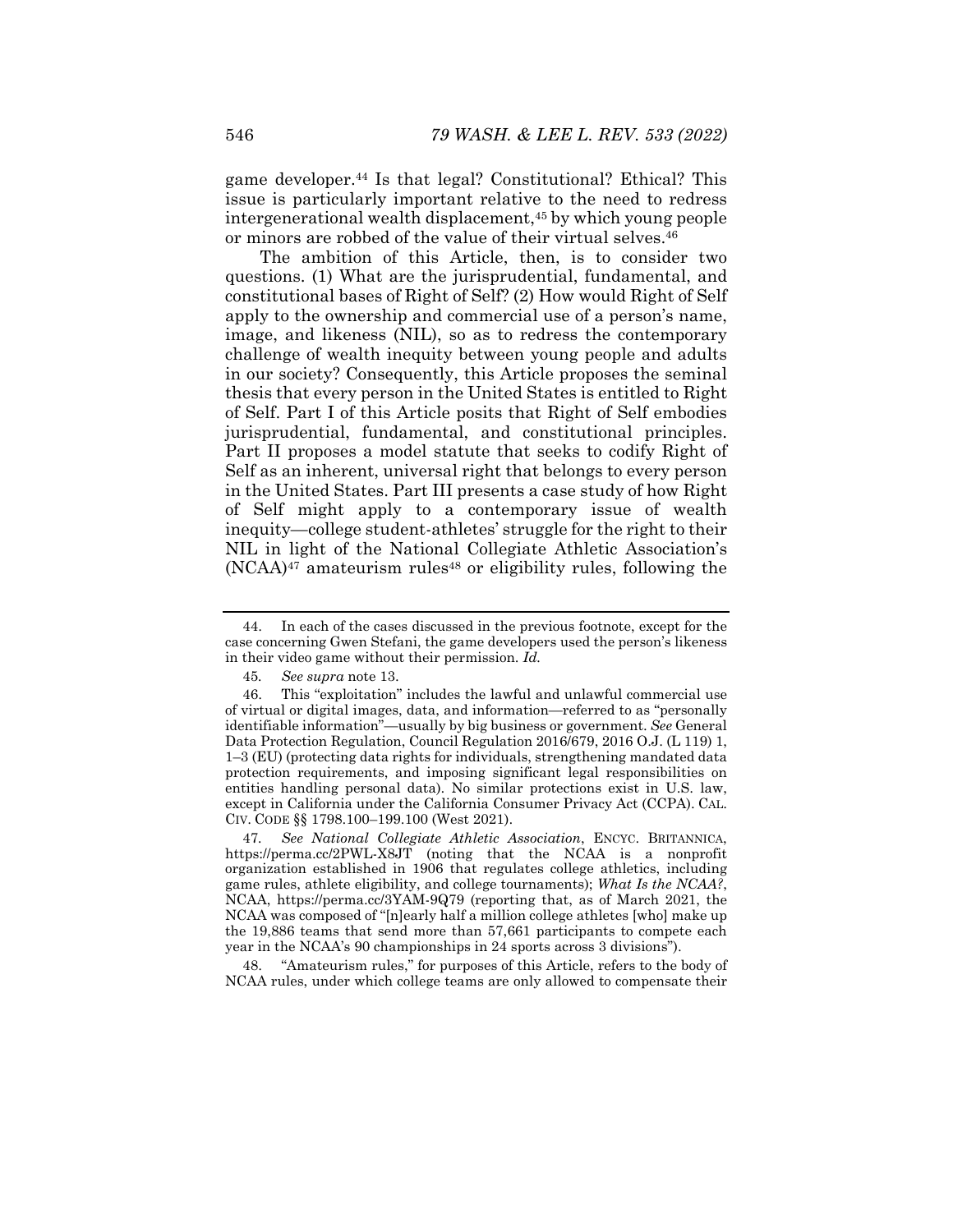Supreme Court's decision in *NCAA v. Alston*49 relating to "Fair Pay to Play"50 and subsequent state laws granting players some benefits to capitalize on their NIL.<sup>51</sup>

athletes with scholarships and other academic benefits. Before *Alston*, these rules prohibited players from being compensated for their play or from capitalizing on their NIL. *See* NCAA, NCAA DIVISION I MANUAL, § 12.1.2 (2021) [hereinafter NCAA MANUAL], https://perma.cc/K22L-9RRG ("An individual loses amateur status and thus shall not be eligible for intercollegiate competition in a particular sport if the individual . . . . [u]ses athletics skill (directly or indirectly) for pay in any form in that sport . . . ."); *id.* § 12.5.2.1

After becoming a student-athlete, a student-athlete shall not be eligible for participation in intercollegiate athletics if the student-athlete: (a) Accepts any remuneration for or permits the use of the student-athlete's name or picture to advertise, recommend or promote directly the sale or use of a commercial product or service of any kind; or (b) Receives remuneration for endorsing a commercial product or service through the student-athlete's use of such product or service.

Clearly, these rules do not reflect changes due to the impact of the *Alston* decision. *See generally* Anastasios Kaburakis et al., *Is It Still "In the Game", or Has Amateurism Left the Building? NCAA Student-Athletes' Perceptions of Commercial Activity and Sports Video Games*, 26 J. SPORT MGMT. 295 (2012).

 49. 141 S. Ct. 2141 (2021). *Alston* affirmed the district court's decisions (1) not to disturb NCAA rules limiting athletic scholarships and other compensation related to athletic performance, (2) to find unlawful and enjoin certain NCAA rules limiting the education-related benefits schools may make available to student-athletes, and (3) as consistent with established antitrust principles when subjecting the NCAA's compensation restrictions to antitrust scrutiny under a "rule of reason" analysis. *Id.* at 2160–66. Tangentially, this case shows that, contrary to Alexander Hamilton's belief that the Supreme Court is the "weakest" branch of government, the Court's established power of "judicial review" has produced profound social, economic, and political outcomes. *See* THE FEDERALIST NO. 78 (Alexander Hamilton); *infra* Part I.C.

 50. "Fair Pay to Play," for purposes of this Article, refers to the legal issue of the right of college athletes to profit from their name, image, and likeness while maintaining their amateur status with the NCAA. It is often referred to simply as "Pay to Play," although that phrase also refers to various situations in which persons exchange money for services or the privilege to engage in certain activities, particularly in reference to political corruption. *See generally supra* note 39 and accompanying text; *infra* Part III.

51*. See* Braly Keller, *NIL Incoming: Comparing State Laws and Proposed Legislation*, OPENDORSE (Apr. 15, 2022), https://perma.cc/D9YJ-2Z2T (compiling all states' NIL legislative actions). In the last few years, this NCAA rule has been under attack from various sources and the NCAA itself is planning to reform it. For example, in October 2019, California passed the Fair Pay to Play Act, CAL. EDUC. CODE § 67456 (West 2021), which, when enforceable, will allow students to have more control of their names and likenesses for sponsorships and endorsements beyond the NCAA's control. *See*  Lucy Callard, *Fair Pay to Play Act: California Legislation Threatens NCAA*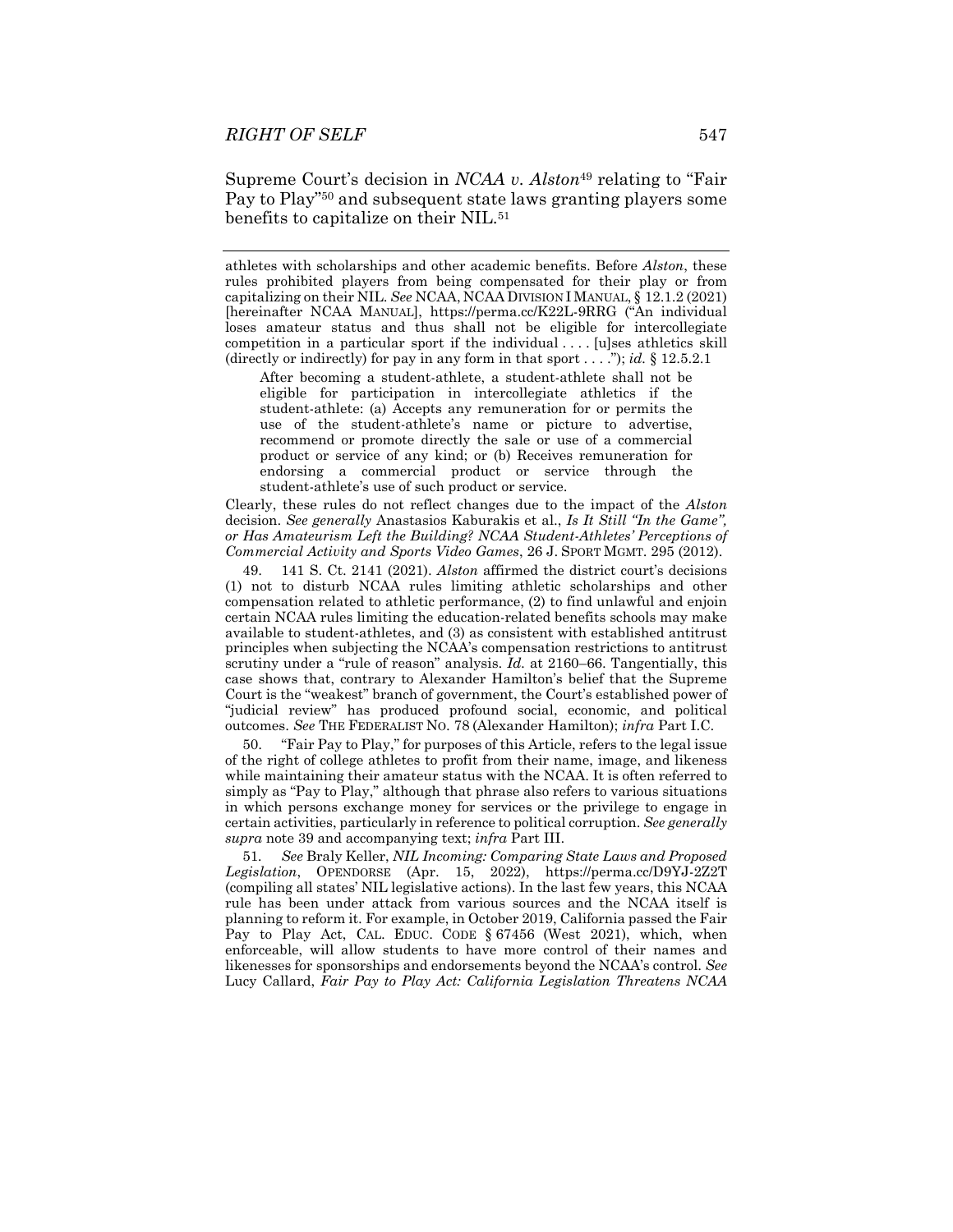In summary, this Article visualizes a libertarian view of Right of Self as an inherent entitlement of every person in America and shows how such a right could redress wealth inequality. It both (1) lends evidence to the thought that a rights paradigm, rather than a privilege paradigm, provides policymakers with an important transformational approach to progressive, real change; and (2) is a seminal argument for the recognition and protection of an inherent Right of Self, free from exploitation.52 As presented in the next Part, I provide my argument for Right of Self is a quintessential right based upon our history, our culture, and fundamental principles..

## I. RIGHT OF SELF

*Every man has Property in his own Person. This no Body has any Right but to himself.*  John Locke53

Right of Self is a fundamentally, constitutionally, and jurisprudentially based natural property right that every person in the United States is entitled to enjoy. As this Part will discuss, this thesis is vitally important, and not self-evident, for two reasons. First, to date, the Supreme Court has not expressly stated that there is a fundamental right to Right of Self that broadly applies across the constitutional spectrum. Further, the

*Amateurism Rules*, JURIS (Oct. 25, 2019), https://perma.cc/263Q-CW3N (reporting on the new Fair Pay to Play Act); Greta Anderson, *Court Panel Rules Against NCAA Restrictions on Athlete Pay*, INSIDE HIGHER ED (May 19, 2020), https://perma.cc/9YE3-TQFG (reporting on the NCAA's process of reviewing its policies related to how to compensate players for names and likenesses); *infra* Part III.

 <sup>52.</sup> This Article has a forthcoming companion piece in which I analyze Right of Self relative to the constitutionality of governmental taking of the NIL of student athletes. *See* Crusto, *Game of Thrones, supra* note 1.

JOHN LOCKE, TWO TREATISES OF GOVERNMENT 18 (C.B. MacPherson ed., Univ. of Toronto Press 1978) (1690) [hereinafter LOCKE, TWO TREATISES OF GOVERNMENT] ("For this Labour being the unquestionable Property of the Labourer, no Man but he can have a right to what that is one joyned to, at least where there is enough and as good left in common for others."); *cf.* JEREMY BENTHAM, THEORY OF LEGISLATION 111 (Richard Hildreth trans., 1840) (1802) (providing the most influential utilitarian justification for private property: "Property is nothing but a basis of expectation; the expectation of deriving certain advantages from a thing which we are said to possess, in consequence of the relation in which we stand towards it").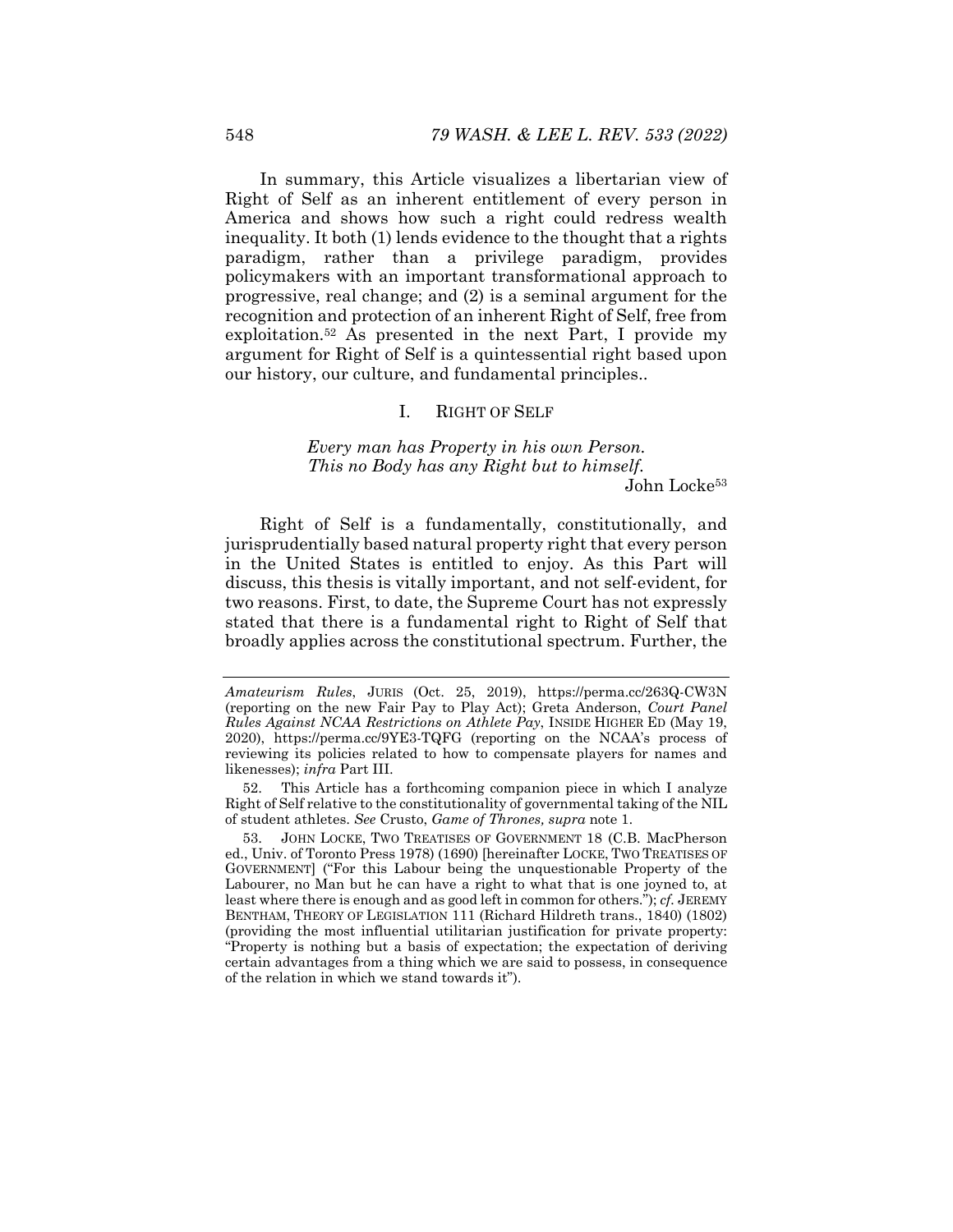Court has not expressly stated that Right of Self is a property right that is protected against private and public exploitation. Second, because the Supreme Court has determined that privacy is a fundamental right,<sup>54</sup> Right of Self might be viewed as a corollary to the right of privacy. However, as the Court has yet to expressly determine that Right of Self is a fundamental right, the Court's jurisprudence unintentionally diminishes the value of an individual's rights, which results in the unregulated taking of the attributes of self, often without consent of the people.

Despite the lack of an express provision in the Constitution stating that Right of Self exists, textual and non-textual historical evidence and several Supreme Court holdings exist that support the premise that the Constitution protects Right of Self as a fundamental right. The following sources of "authority" present both textual and non-textual support for the thesis that Right of Self is fundamental:55 (1) historical sources that form the philosophical, legal, and moral underpinnings of the Constitution (hereinafter referred to as "founding principles"); (2) express provisions in the Constitution, particularly the Bill of Rights and Reconstruction Amendments; and (3) Supreme Court decisions relating to fundamental rights and Right of Self.56 Hence, this Article's thesis proceeds in three parts: that

 56. The concept of Right of Self as a fundamental right is also evidenced in international human rights principles and treaties adopted and ratified by the United States. *See generally* G.A. Res. 22000A (XXI), International Covenant on Civil and Political Rights (Dec. 16, 1966); G.A. Res. 2106 (XX),

<sup>54</sup>*. See* Griswold v. Connecticut, 381 U.S. 479, 486 (1965).

<sup>55</sup>*. See* Antonin Scalia, *Is There an Unwritten Constitution?*, 12 HARV. J.L. & PUB. POL'Y 1, 2 (1989) (discussing three alternative sources for non-textual constitutional rights: history, natural rights, and the evolving consensus of society); Washington v. Glucksberg, 521 U.S. 702, 721 (1997) ("[T]he Due Process Clause specially protects those fundamental rights and liberties which are, objectively, 'deeply rooted in this Nation's history and tradition,' and 'implicit in the concept of ordered liberty,' such that 'neither liberty nor justice would exist if they were sacrificed.'" (citations omitted)); NORMAN REDLICH ET AL*.*, UNDERSTANDING CONSTITUTIONAL LAW 403–91 (2005) (noting that the Supreme Court has extended fundamental rights to include the right to interstate travel, the right to parent one's children, protection on the high seas from pirates, the right to privacy, and the right to marriage); David Crump, *How Do the Courts Really Discover Unenumerated Fundamental Rights? Cataloguing the Methods of Judicial Alchemy*, 19 HARV. J.L. & PUB. POL'Y 795, 806–16 (1996).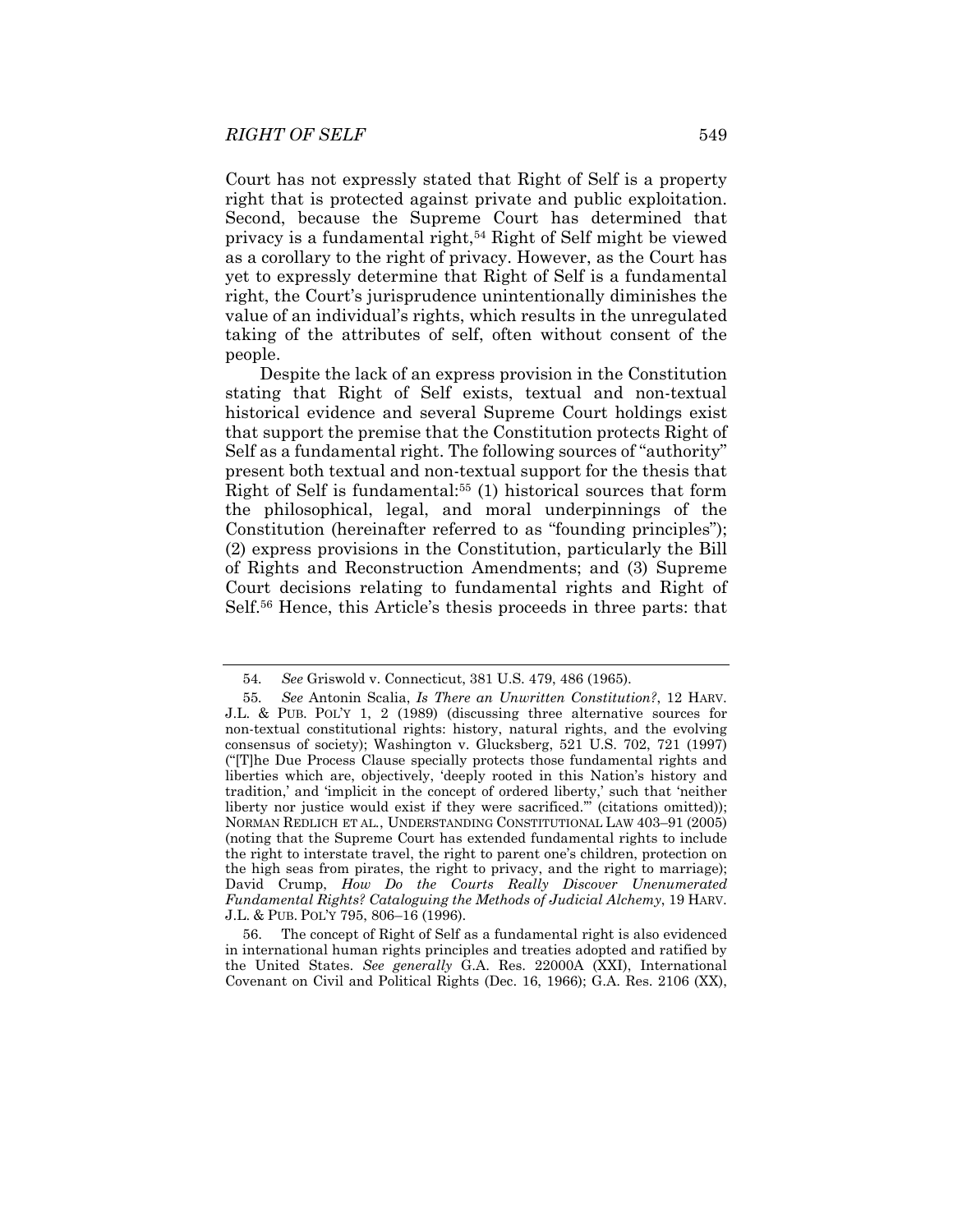Right of Self is (1) a libertarian principle that was a personal belief of the Founders of the Republic; (2) embodied in the Declaration of Independence, the Bill of Rights, and in the Reconstruction Amendments; and (3) a corollary to Supreme Court decisions that recognize certain penumbral and fundamental rights.

#### A. *Libertarian Belief*

A brief legal history of the American Revolution, the establishment of the Republic, and development of the U.S. Constitution and the Bill of Rights shows that the Founders believed in what I refer to as Right of Self. Because the term "Right of Self" is a novel, modern, libertarian concept, we need to establish the elements or components of libertarianism from a historical perspective to see how the Founders knew and embraced the concept.57

Libertarian theory embodies the classical liberal tradition of John Locke,<sup>58</sup> David Hume,<sup>59</sup> Adam Smith,<sup>60</sup> and Immanuel Kant.61 The hallmark of libertarianism is self-autonomy or the

60*. Adam Smith's Moral and Political Philosophy*, STAN. ENCYC. OF PHIL., https://perma.cc/7W7U-GZ55 (last updated Nov. 11, 2020).

61*. See Libertarianism*, STAN. ENCYC. OF PHIL., *supra* note 20 ("[L]ibertarian theory is closely related to . . . [the philosophy of] Immanuel Kant."). Right of Self captures the key feature of libertarianism: the idea of self-ownership. Robert Nozick argued that people have a very stringent set of rights over their persons, giving them the kind of control over themselves that one might have over possessions they own, including:

(1) [R]ights to control the use of the entity: including a liberty-right to use it as well as a claim-right that others not use it without one's consent, (2) rights to transfer these rights to others (by sale, rental, gift, or loan), (3) immunities to the non-consensual loss of these rights, (4) compensation rights in case others use the entity without

International Convention on the Elimination of All Forms of Racial Discrimination (Dec. 21, 1965).

<sup>57</sup>*. See generally* DAVID J. HOEVELER, CREATING THE AMERICAN MIND: INTELLECT AND POLITICS IN THE COLONIAL COLLEGES (2007); NEIL C. OLSEN, PURSUING HAPPINESS: THE ORGANIZATIONAL CULTURE OF THE CONTINENTAL CONGRESS (2013); JAMES WALSH, EDUCATION OF THE FOUNDING FATHERS OF THE REPUBLIC: SCHOLASTICISM IN THE COLONIAL COLLEGES 35 (1925).

<sup>58</sup>*. See generally* LOCKE, TWO TREATISES OF GOVERNMENT, *supra* note 53.

<sup>59</sup>*. See generally* DAVID HUME, A TREATISE OF HUMAN NATURE (1739–1740).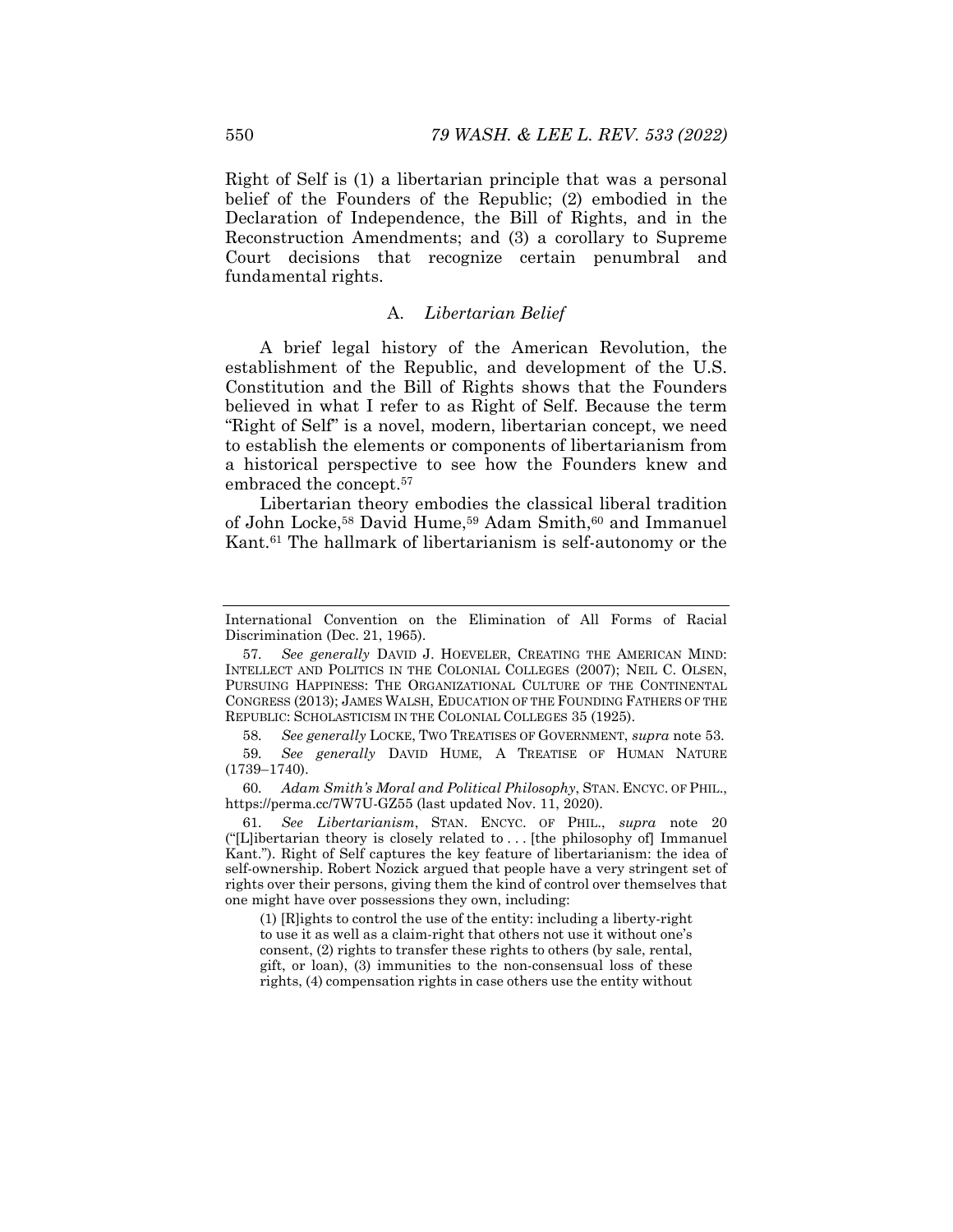sovereignty of individuals as right-holders, including the right in themselves and a right in their property.62 Establishing the central role of "natural," or God-given, individual rights, liberalism (which encompasses libertarianism) challenged the traditional sources of control over individual rights: monarchic government in an overbearing and overtaxing King George III; a state-established religion in the Church of England; and government-sponsored monopolies such as the East Indian Tea Company.63 These individual rights include "the rights to life, liberty, private property, freedom of speech and association, freedom of worship, government by consent, equality under the law, and moral autonomy."64

The Founders embraced John Locke's theories of natural rights, including the right to private property and to government by consent.65 According to libertarian principles, the quintessential role of the government is to protect the rights of the individual.66 Consequently, liberal philosophy advocates limiting government power "to that which is necessary to accomplish this task. Libertarians are classical liberals who strongly emphasize the individual right to liberty."67 Further, libertarians "contend that the scope and powers of government should be constrained so as to allow each individual as much freedom of action as is consistent with a like freedom for

63*. Libertarianism*, ENCYC. BRITANNICA, https://perma.cc/W8NE-34CM (last updated Oct. 22, 2021).

65*. Libertarianism*, ENCYC. BRITANNICA, *supra* note 63.

66*. Id.* 

one's consent, and (5) enforcement rights (e.g. rights to restrain persons about to violate these rights).

*Libertarianism*, STAN. ENCYC. OF PHIL., *supra* note 20; *see* NOZICK, *supra* note 20, at 268; *see also* Daniel C. Russell, *Self-Ownership as a Form of Ownership*, *in* THE OXFORD HANDBOOK OF FREEDOM 21, 21–39 (D. Schmidtz & Carmen E. Pavel eds., 2018).

<sup>62</sup>*. See Libertarianism*, STAN. ENCYC. OF PHIL., *supra* note 20.

<sup>64</sup>*. Id.* The first well-developed statement of libertarianism, AN AGREEMENT OF THE PEOPLE (1647), was produced by the radical republican Leveller movement during the English Civil Wars (1642–1651) and presented to Parliament in 1649. *Libertarianism*, ENCYC. BRITANNICA, *supra* note 63. This statement included the ideas of self-ownership, private property, legal equality, religious toleration, and limited, representative government. *Id.* 

<sup>67</sup>*. See id.* ("[A]ll libertarians agree that individual rights are imprescriptible—i.e., that they are not granted (and thus cannot be legitimately taken away) by governments or by any other human agency.").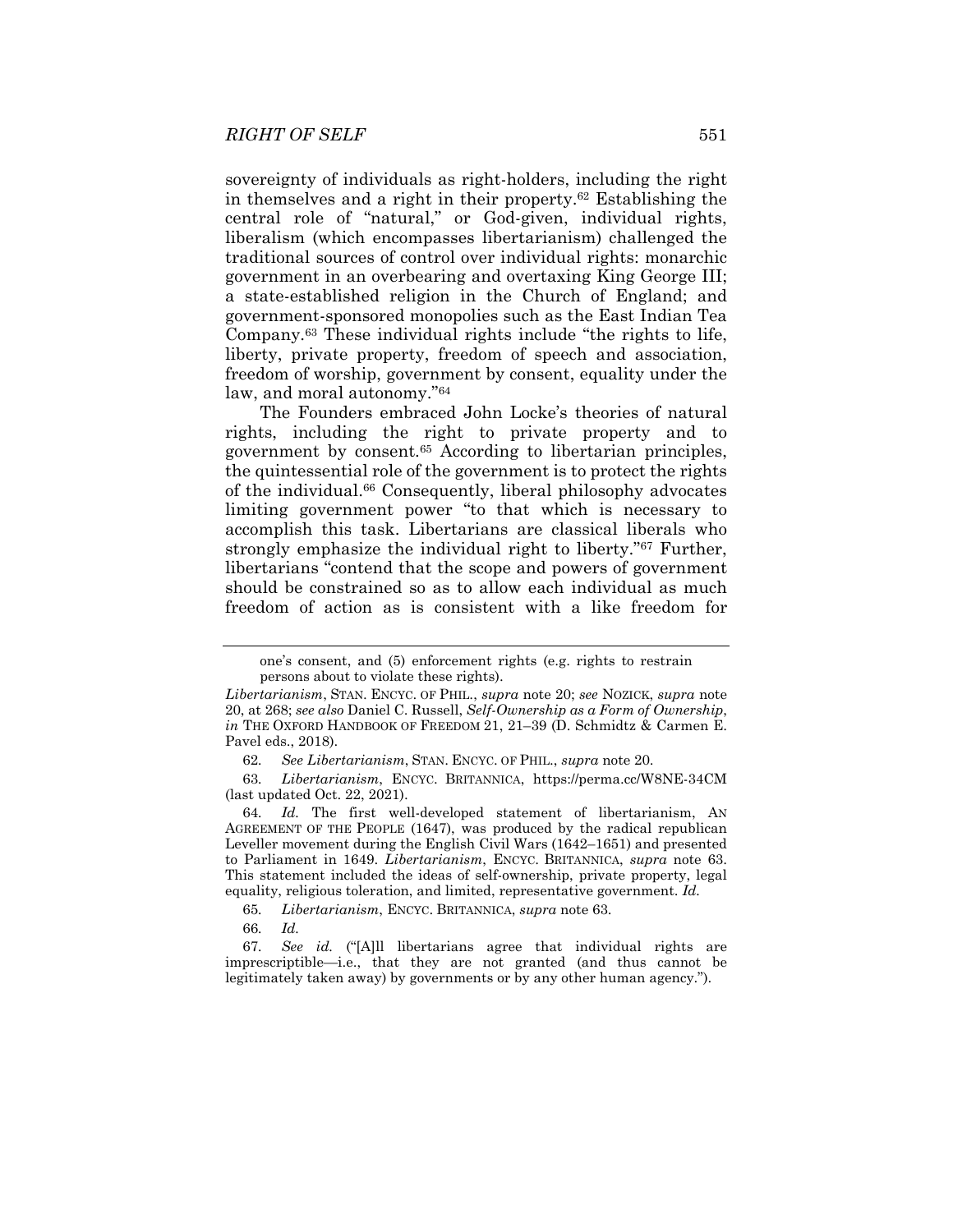everyone else."68 As such, "they believe that individuals should be free to behave and to dispose of their property as they see fit, provided that their actions do not infringe on the equal freedom of others."69

The Founders also adopted Adam Smith's analysis of the economic effects of free markets.70 Smith propelled the liberal theory of "spontaneous order," by which some forms of order in society arise naturally and spontaneously, without central direction, from the independent activities of large numbers of individuals.71 In 1776, the American revolutionary Thomas Paine combined the theory of spontaneous order with a theory of justice based on natural rights to justify the call for independence from England.72

One might argue that when tensions mounted between the American colonists and George III, libertarianism dictated that the colonists become revolutionaries. The colonists followed the seventeenth-century Lords who had challenged the absolute rule of the King, arguing that reason and principles of liberty and equality should guide human affairs, and that governments exist to serve the needs of the people.73

The Founders, including George Mason, who wrote the Virginia Declaration of Rights, and Thomas Jefferson, who was the primary author of the Declaration of Independence, were clearly influenced by the philosophies of John Locke.74 In 1689,

74*. See generally* BERNARD BAILYN, THE IDEOLOGICAL ORIGINS OF THE AMERICAN REVOLUTION (1967) (concluding that the major themes of eighteenth-century libertarianism were realized in written constitutions, bills of rights, and limits on executive and legislative powers, and arguing that the

<sup>68</sup>*. Id.*

<sup>69</sup>*. Id.*

<sup>70</sup>*. Id.* 

<sup>71</sup>*. Id.*; *see* ADAM SMITH, THE THEORY OF MORAL SENTIMENTS 175 (1759); ADAM SMITH, AN INQUIRY INTO THE NATURE AND CAUSES OF THE WEALTH OF NATIONS 405 (1776).

<sup>72</sup>*. See* THOMAS PAINE, THE RIGHTS OF MAN 157 (1776) (maintaining that the "great part of that order which reigns among mankind is not the effect of government").

<sup>73</sup>*. See* JEFFREY KOPSTEIN ET AL., COMPARATIVE POLITICS: INTERESTS, IDENTITIES, AND INSTITUTIONS IN A CHANGING GLOBAL ORDER 61 (2014) (examining British nobles' desires to recognize individual rights and affirm the concept of limited government using documents like the Magna Carta); Robert Blackburn, *Britain's Unwritten Constitution*, BRIT. LIBR. (Mar. 13, 2015), https://perma.cc/R586-TF3P (same).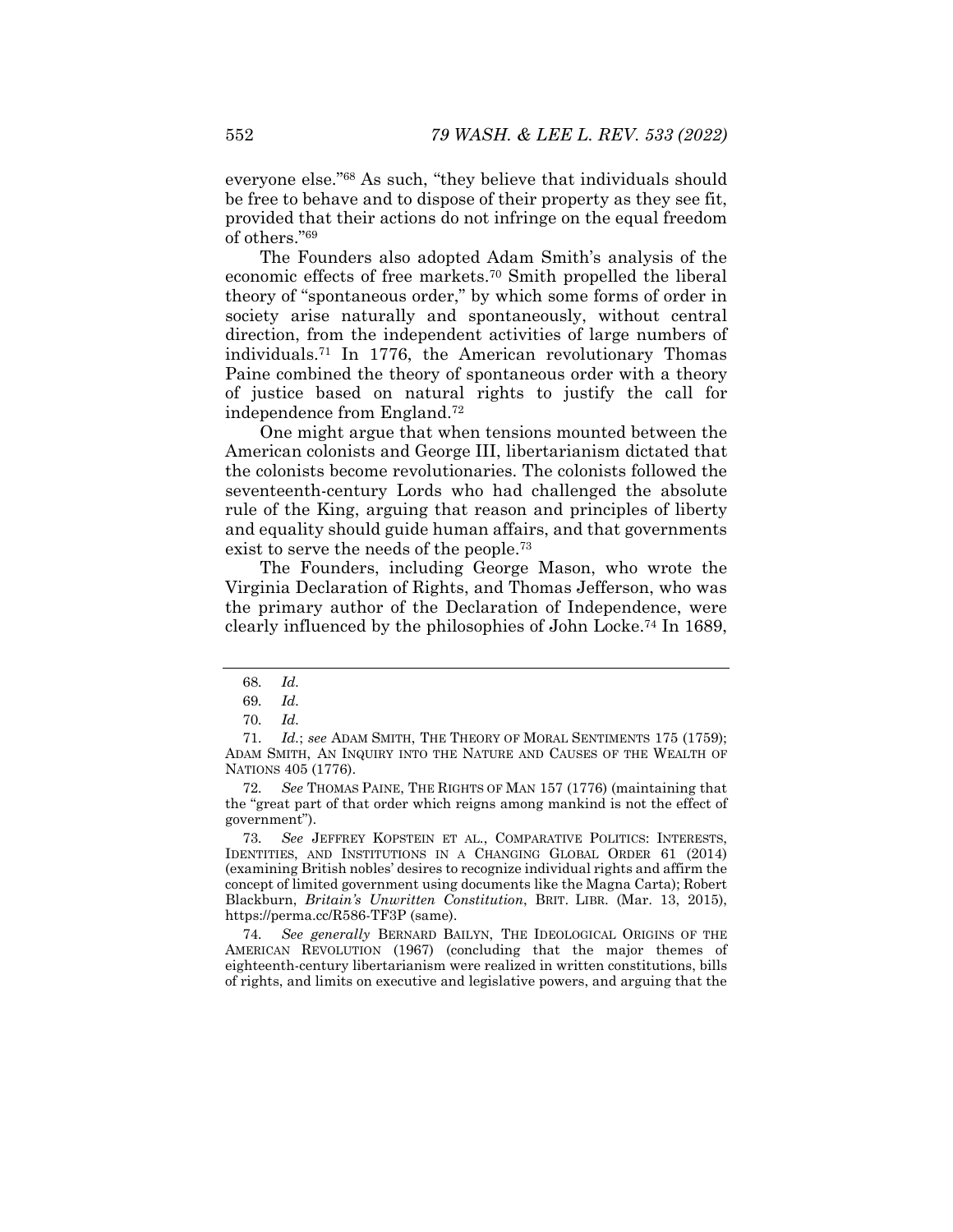Locke argued in his *Two Treatises of Government* that political society existed for the sake of protecting "property," which he defined as a person's "life, liberty, and estate."75 In *A Letter Concerning Toleration*, Locke elaborated on the relationship between libertarianism and the limitations of government when he wrote that the magistrate's power was limited to preserving a person's "civil interest," which he described as "life, liberty, health, and indolency of body; and the possession of outward things."76 Hence, the Founders' adoption of a belief in the enjoyment of life and liberty as a property right evidences that the most influential Founders embraced Locke's view of the universality of natural law<sup>77</sup> and its relationship to property<sup>78</sup> rights.79

To be clear, there were real-life, pragmatic, not purely philosophical, reasons why the American colonists revolted from English rule. For example, "[n]o taxation without representation" was a rallying cry for the colonists who believed they should not be taxed since they did not vote for members of

- 75. LOCKE, TWO TREATISES OF GOVERNMENT, *supra* note 53, at 48.
- 76. JOHN LOCKE, A LETTER CONCERNING TOLERATION 17 (1692).
- 77*. Supra* note 30 (defining "natural law").

 78. "Property," for purposes of this Article, recognizes the ambiguous and sometimes contradictory theories of private property. *See generally* J. WALDRON, THE RIGHT TO PRIVATE PROPERTY (1988); S. MUNZER, A THEORY OF PROPERTY (1990); M.J. RADIN, REINTERPRETING PROPERTY (1993).

79*. See* THE DECLARATION OF INDEPENDENCE para. 2 (U.S. 1776) ("We hold these truths to be self-evident, that all men are created equal, that they are endowed by their Creator with certain unalienable Rights, that among these are Life, Liberty and the pursuit of Happiness . . . ."); Joshua Getzler, *Theories of Property and Economic Development*, 26 J. INTERDISC. HIST. 639, 641 (1996)

There is a notion of property as presocial, a natural right expressing the rights of persons which are prior to the state and law, this being the view of Hugo Grotius, Samuel von Pufendorf, John Locke, Immanuel Kant, and Georg W.F. Hegel; and there is a notion of property as social, a positive right created instrumentally by community, state, or law to secure other goals—the theory of Thomas Hobbes, David Hume, Adam Smith, Jeremy Bentham, Emile Durkheim, and Max Weber.

Revolutionary rhetoric of liberty and freedom was not simply propagandistic but rather central to how the revolutionaries understood their situation). These ideas and beliefs inspired both the American Revolution and the French Revolution. *Id.* at 200.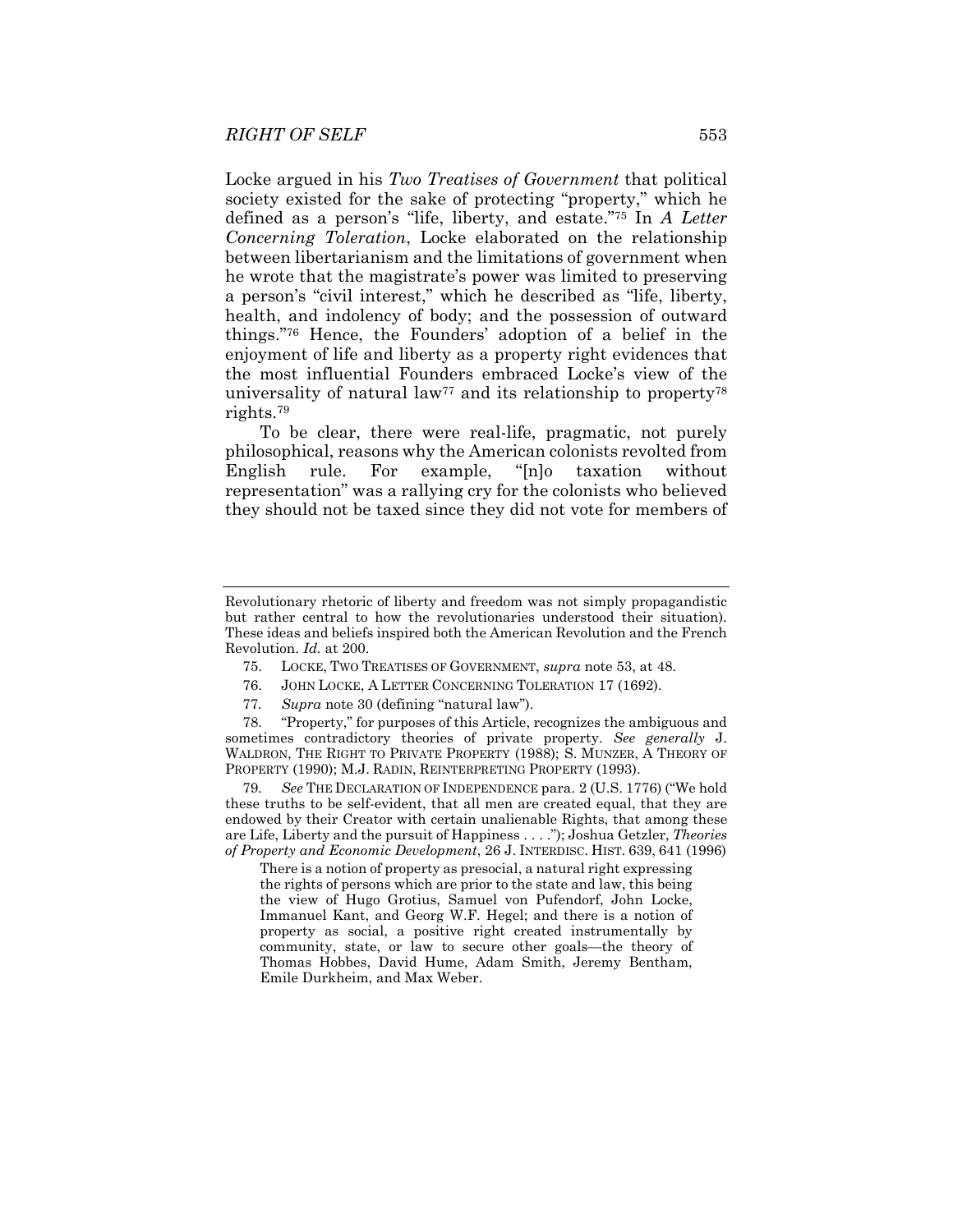Parliament in England.<sup>80</sup> Those practical reasons notwithstanding, the theory of natural law and governance provided the American Revolutionaries with a philosophical justification for challenging the British rule under King George III.81 Moreover, the Founders' adoption of natural law, libertarian principles remains a guiding, foundational template that continues to serve as a major tenet of our belief system.82 This distinction, between a "natural property right" and a "positive"<sup>83</sup> or "man-made"<sup>84</sup> property right (in which utilitarians like Jeremy Bentham believe)85 is critical to appreciating the essential nature of an individual's Right of Self. Consequently, Right of Self is a type of "natural property" that is not "property" in a traditional sense. Understanding that distinction, Right of Self is *not* the kind of property that the Founders envisioned when they adopted the doctrine of eminent domain.86 Instead, it is the kind of property that the Founders declared in the Declaration as being "truths," "self-evident," "endowed by their Creator," and "unalienable" rights.

That Right of Self was a personal belief of the Founders is evidenced by the documents that inspired the Revolution and is embodied in the Declaration of Independence—the most sacred

 82. This is evidenced in Supreme Court Justice Field's 1888 dissenting opinion in which he recognized the importance of natural law's influence in early U.S. law, stating that the "right to pursue . . . happiness is placed by the declaration of independence among the inalienable rights of man . . . not by the grace of emperors or kings, or by force of legislative or constitutional enactments, but by their Creator." Powell v. Pennsylvania, 127 U.S. 678, 692 (1888) (Field, J., dissenting).

In general, the term "positive law" connotes statutory law that has been enacted by a duly authorized legislature. *Positive Law*, BLACK'S LAW DICTIONARY (8th ed. 2004).

 84. "Man-made law is law that is made by humans, usually considered in opposition to concepts like natural law or divine law." Akpotor Eboh, *Natural Law and Man-Made Laws: Criticizing the Latter by Appealing to the Former*, 4 INT'L J. INNOVATIVE HUM. ECOLOGY & NATURE STUD. 13, 16 (2019).

85*. See* BENTHAM, *supra* note 53, at 111.

 86. Unlike Bentham's utilitarian justification for property, self is protected by natural law rights. *See id.*

 <sup>80.</sup> JACK P. GREENE, THE CONSTITUTIONAL ORIGINS OF THE AMERICAN REVOLUTION 79 (2011).

<sup>81</sup>*. See* BAILYN, *supra* note 74, at 27 ("[T]he great *virtuosi* of the American Enlightenment—Franklin, Adams, Jefferson—cited the classic Enlightenment texts and fought for the legal recognition of natural rights  $\dots$  .").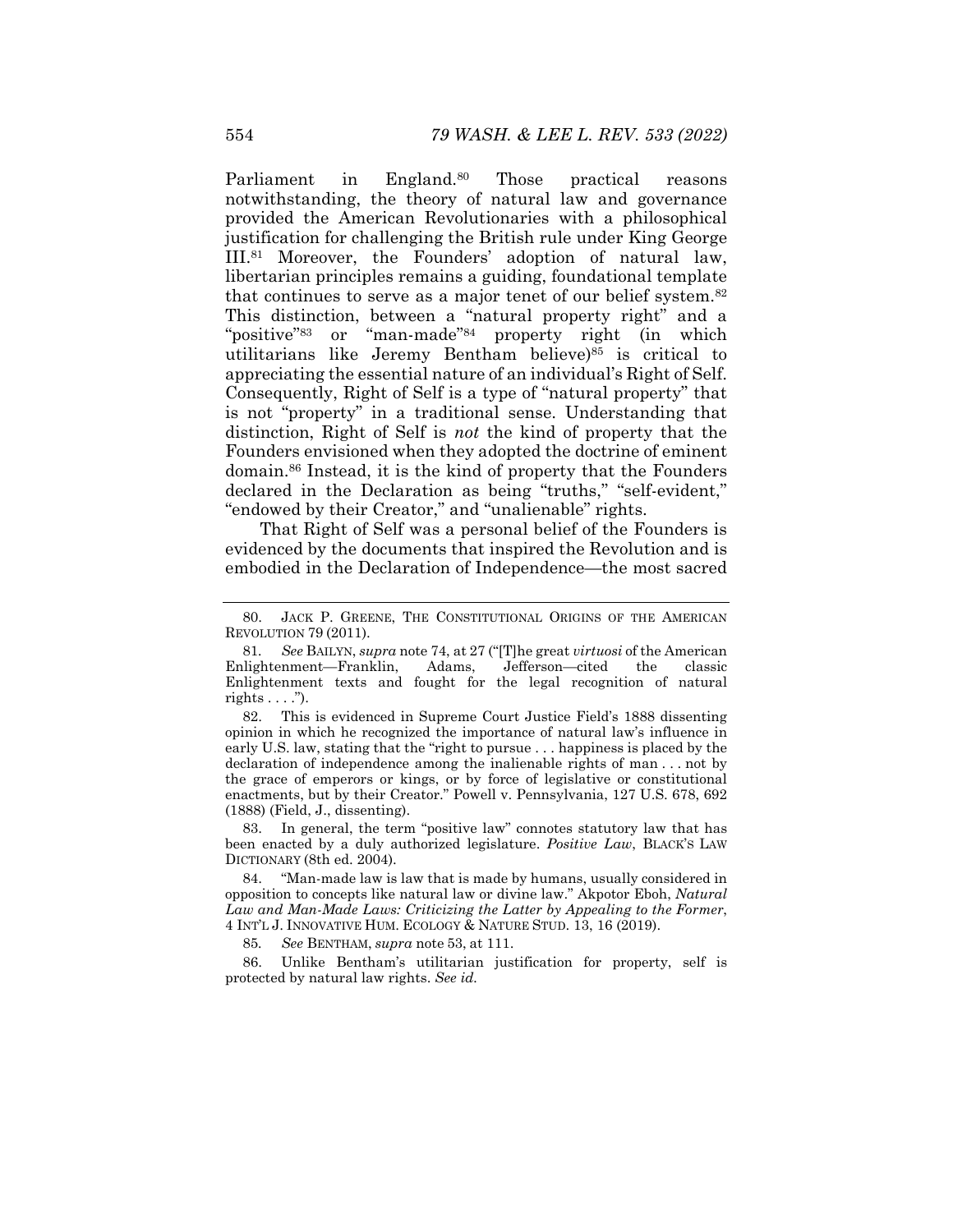declaration of individual rights in U.S. history and indisputably the cornerstone of our culture and values.87 On September 5, 1774, the First Continental Congress denounced taxation without representation and Britain's maintenance of an army in the colonies without the Congress's consent.88 The Congress then issued a declaration of the rights due every citizen, among them life, liberty, property, assembly, and trial by jury.89 On October 14, 1774, the First Continental Congress declared that citizens were "entitled to life."90

On July 4, 1776, the Continental Congress voted to adopt the Declaration of Independence.<sup>91</sup> The Declaration, adopted unanimously, proclaimed that *life, liberty, and the pursuit of happiness* are fundamental rights: self-evident, inalienable, and endowed by the Creator.<sup>92</sup> While this alone could serve as conclusive evidence of the Founders' belief in what I refer to as Right of Self, there is even more evidence that the Founders embraced Right-of-Self: reflective principles that they drafted into the Constitution.

The Constitution took effect in 1789, and with it the Continental Congress was replaced by the U.S. Congress.93 Shortly after, the states ratified the Bill of Rights, which guaranteed the fundamental rights the breach of which

89*. Declaration and Resolves of the First Continental Congress*, AVALON PROJECT (2008), https://perma.cc/AY76-JBC6.

90*. Id.* ("Resolved, N. C. D. 1. That they are entitled to life, liberty, and property, and they have never ceded to any sovereign power whatever a right to dispose of either without their consent.").

<sup>87</sup>*. See generally* GORDON S. WOOD, THE RADICALISM OF THE AMERICAN REVOLUTION: HOW A REVOLUTION TRANSFORMED A MONARCHICAL SOCIETY INTO A DEMOCRATIC ONE UNLIKE ANY THAT HAD EVER EXISTED (1992); A COMPANION TO THE AMERICAN REVOLUTION (Jack P. Greene & J.R. Pole ed., Blackwell Publishers 2004); GORDON S. WOOD, REVOLUTIONARY CHARACTERS: WHAT MADE THE FOUNDERS DIFFERENT (2007); GARRY WILLS, INVENTING AMERICA: JEFFERSON'S DECLARATION OF INDEPENDENCE (1978).

 <sup>88. 1</sup> JOURNALS OF CONGRESS: CONTAINING THE PROCEEDINGS FROM SEPT. 5, 1774, TO JAN. 1, 1776, at 1–10 (1776).

 <sup>91. 2</sup> JOURNALS OF CONGRESS: CONTAINING THE PROCEEDINGS FROM JAN. 1, 1776, TO JAN. 1, 1777, at 240–48 (1777).

 <sup>92.</sup> THE DECLARATION OF INDEPENDENCE, *supra* note 79.

 <sup>93.</sup> THE DEBATE ON THE CONSTITUTION: FEDERALIST AND ANTIFEDERALIST SPEECHES, ARTICLES, AND LETTERS DURING THE STRUGGLE FOR RATIFICATION, PART ONE 1098–1101 (Bernard Bailyn ed., 1993).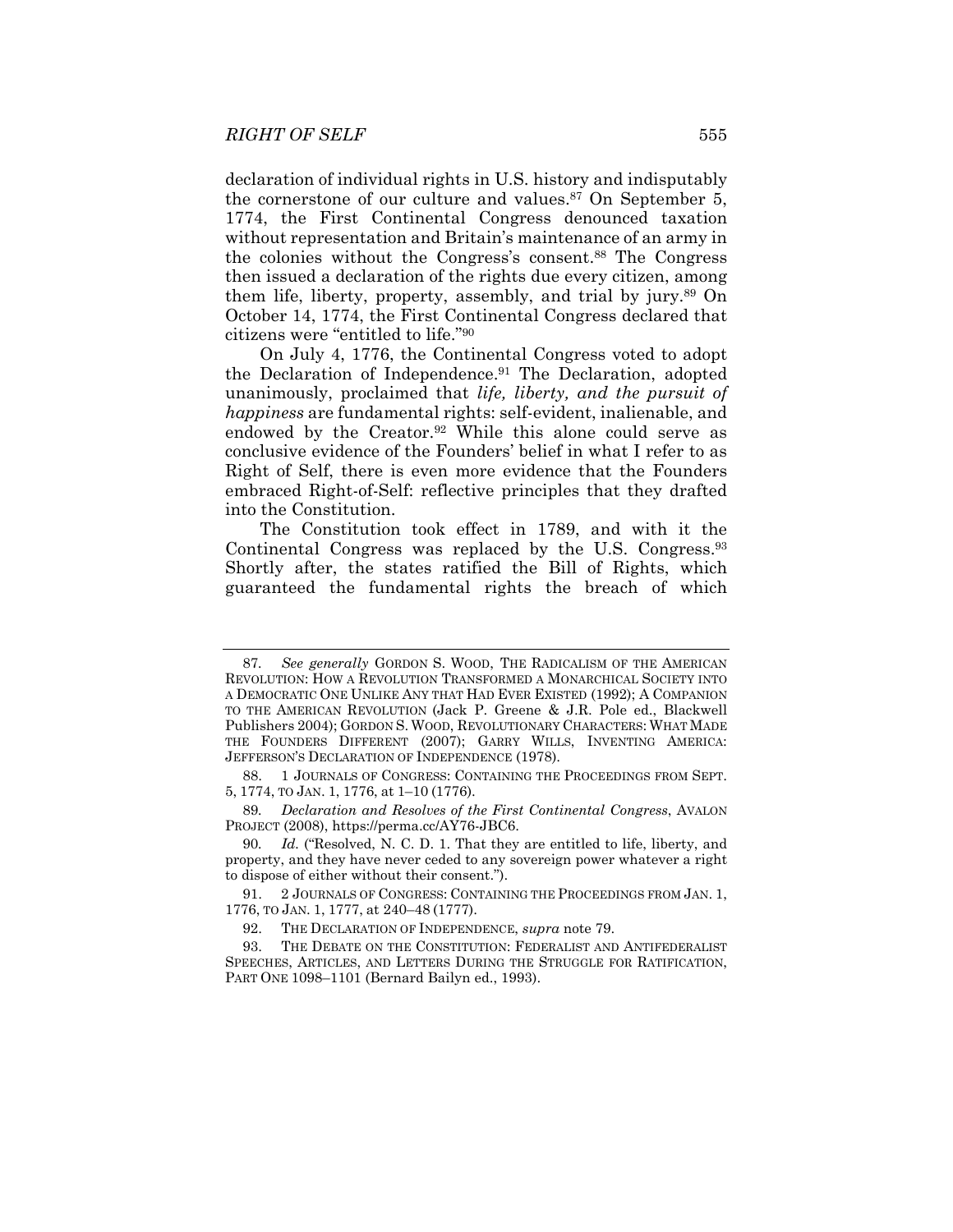compelled the Revolution.94 In drafting the Declaration and the Constitution, the Founders were undoubtedly aware that the English common law—as digested in Blackstone's Commentaries—identified the right to the natural attributes of self as an inherent natural right that is entitled to protection from wrongful governmental infringement.95 Blackstone noted that the "right of personal security" was composed of "enjoyment of life" and that "[l]ife is an immediate gift of God, a right inherent by nature in every individual."96 He also emphasized that the government could not take a person's life, liberty, or property arbitrarily or without the express warrant of law.<sup>97</sup> Then, and more evident today, the "enjoyment of life" includes all attributes of self, including enjoying the financial benefits of one's labor, NIL, and other real and virtual features of self.

When drafting the Constitution, the Founders borrowed from various previously established state constitutions that expressly provided that the right to or enjoyment of attributes of self was a fundamental right.<sup>98</sup> For example, in 1779, Founder

97*. Id*. at \*129

The statute law of England does therefore very seldom, and the common law does never, inflict any punishment extending to life or limb, unless upon the highest necessity: and the constitution is an utter stranger to any arbitrary power of killing or maiming the subject without the express warrant of law . . . . And it is enacted by the statute 5 Edw. III. c. 9. that no man shall be forejudged of life or limb, contrary to the great charter and the law of the land: and again, by statute 28 Ed. III. c. 3. that no man shall be put to death, without being brought to answer by due process of law.

98*. Id*. Many state constitutions have such a provision today. *See, e.g.*, VA. CONST. art. I,  $\S 1$  ("[A]ll men ... have certain inherent rights ... namely, the

<sup>94</sup>*. Id.* at 1100–05.

<sup>95</sup>*. See* 1 WILLIAM BLACKSTONE, COMMENTARIES \*54 ("Those rights then which God and nature have established, and are therefore called natural rights  $\dots$ .").

<sup>96</sup>*. Id*. at \*125

The right of personal security consists in a person's legal and uninterrupted enjoyment of his life, his limbs, his body, his health, and his reputation. 1. Life is the immediate gift of God, a right inherent by nature in every individual . . . . This natural life being, as was before observed, the immediate donation of the great creator, cannot legally be disposed of or destroyed by any individual, neither by the person himself nor by any other of his fellow creatures, merely upon their own authority . . . .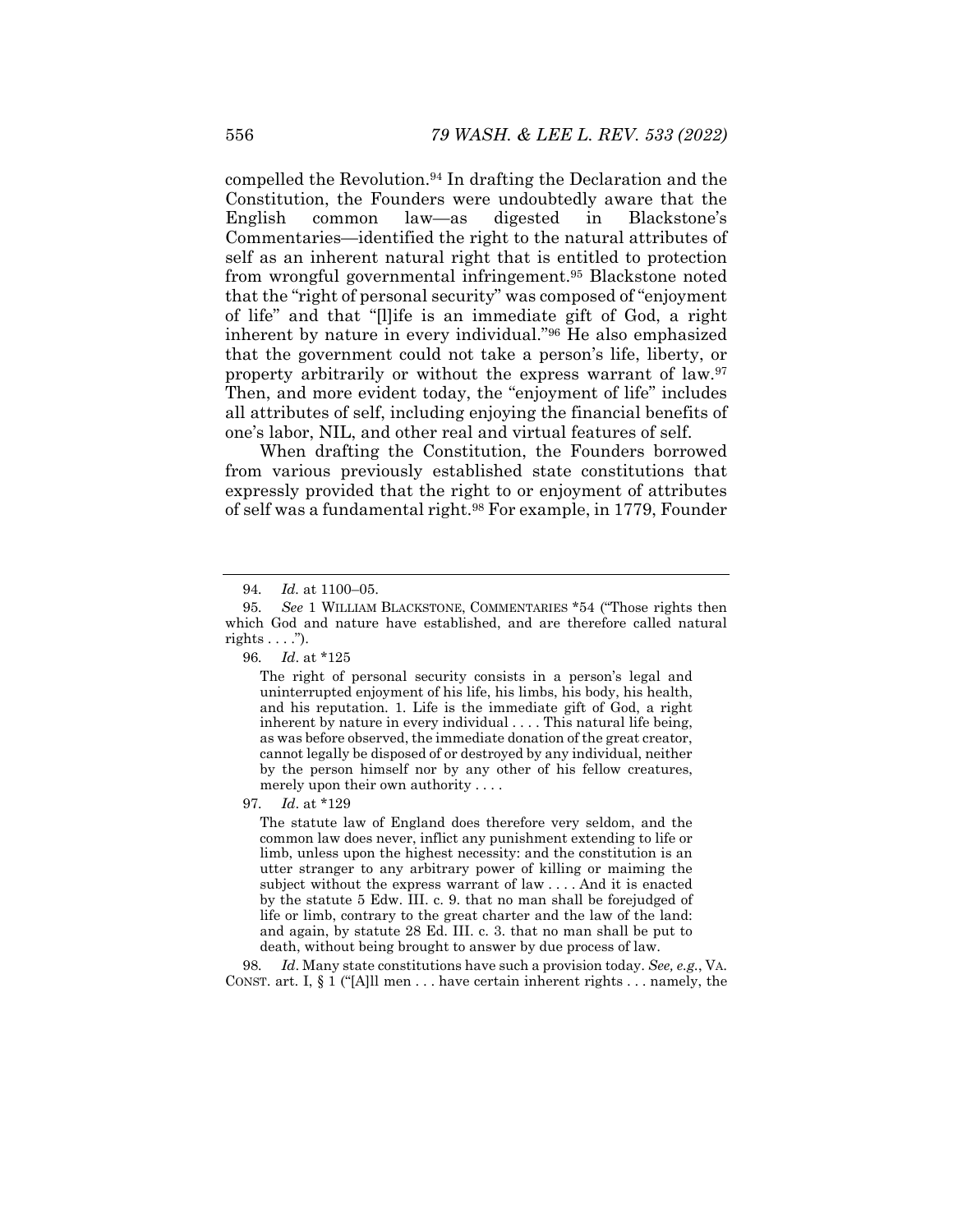and eventual President John Adams reported in the Massachusetts Constitution that "all men have certain natural, essential, and unalienable rights, among which may be reckoned the right of enjoying and defending their lives."99 Echoing Massachusetts's language almost verbatim, the Pennsylvania Declaration of Rights proclaimed "[t]hat all men . . . have certain natural, inherent and inalienable rights, amongst which are, the enjoying and defending life and liberty."100 That was deemed so fundamental a principle that the Founders did not believe it necessary to repeat it verbatim in the U.S. Constitution itself, although the Anti-Federalists insisted on the expressed protection of self, which led to the adoption of the Bill of Rights.101

The words of the Bill of Rights were not superfluous words on paper, but rather reflected the Founders' personal beliefs that the right to the enjoyment of attributes of self was fundamental. For example, Samuel Adams stated, "Among the Natural Rights of the Colonists are these: First, a right to life; Secondly, to liberty; Thirdly, to property."102 George Mason also expressed his belief in libertarianism: "all men . . . when they enter into a state of society, they cannot, by any compact, deprive or divest their posterity; namely, the enjoyment of life."103

Hence, the Founders believed and adopted the principle that every person is endowed with a natural right to enjoy Right of Self as a property right, which in modern terms means that Right of Self is fundamental and reflects the foundational principles of our Constitution. This brief history of our Nation's

100. PA. CONST. art. I (enacted Sept. 28, 1776).

101*. See generally The Bill of Rights: A Brief History*, ACLU, https://perma.cc/46J3-6KFW.

 102. Samuel Adams, *The Rights of the Colonists*, REVOLUTIONARY WAR & BEYOND (Nov. 20, 1772), https://perma.cc/987K-93SU.

103. THE VIRGINIA DECLARATION OF RIGHTS § 1 (Va. 1776).

enjoyment of life . . . ."); *id.* § 11 ("That no person shall be deprived of his life, liberty, or property without due process of law . . . .").

 <sup>99.</sup> MASS. CONST. art. I, *amended by* MASS. CONST. amend. art. CVI ("All men are born free and equal, and have certain natural, essential, and unalienable rights, among which may be reckoned the right of enjoying and defending their lives and liberties; that of acquiring, possessing, and protecting their property; in fine, that of seeking and obtaining their safety and happiness.").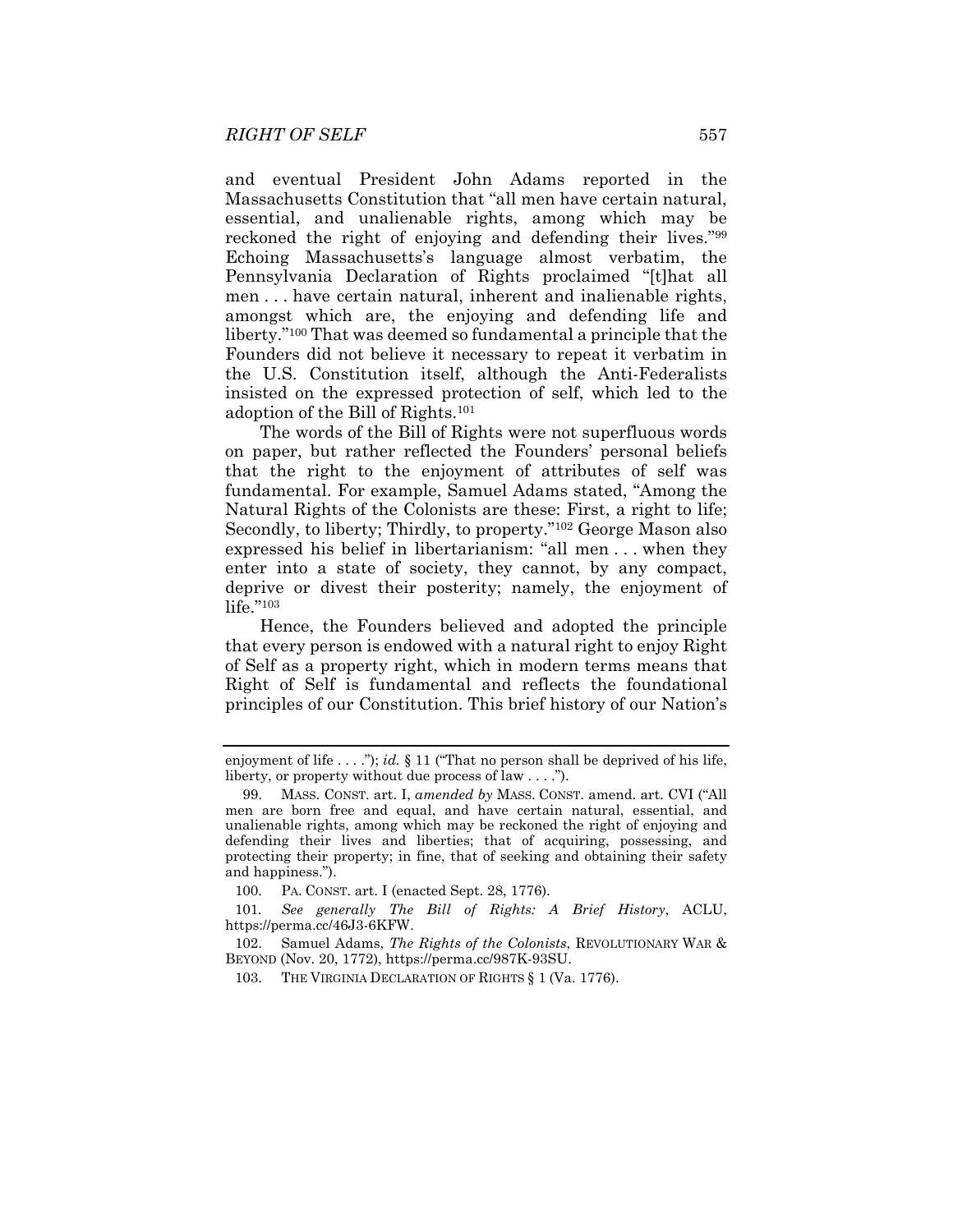founding principles provides the first justification for Right of Self—its historical and philosophical roots are synonymous with enjoyment of life, liberty, and the pursuit of happiness, which is the bedrock of natural law and liberal democracies.

## B. *Foundational Principle*

The second justification for Right of Self is its embodiment in the express provisions of the original, foundational documents of the democracy—the Declaration of Independence and the Bill of Rights—and as *the* guiding principle in the Reconstruction Amendments.

As previously discussed, the Declaration of Independence was the foundational document in which the Founders asserted their belief in Right of Self. Building off that cornerstone of our democracy, our constitutional history evidences that the principle of Right of Self was reiterated in both the Bill of Rights and in the Reconstruction Amendments.104

## 1. The Bill of Rights

Right of Self, expressed as the enjoyment of life, liberty, and the pursuit of happiness, was so basic, so obvious a natural right, that the Founders did not expressly restate it in the Preamble to the U.S. Constitution.105 However, textual evidence of the Founders' belief that Right of Self was a fundamental right is found in the constitutional safeguards intended to protect self against governmental infringement, particularly in the context of overreaching criminal laws. To be specific, the Constitution itself expressly protects Right of Self from governmental deprivation, particularly in the context of abusive criminal laws and procedures.106 To that point, Article I, Section 9 prohibits the federal and state governments from passing bills of attainder.107 Further, Article I, Section 10 prohibits the

<sup>104</sup>*. See supra* Part I.A.

<sup>105</sup>*. See* U.S. CONST. (excluding any mention of life, liberty, and property). 106*. See* Paul Paulker, *The Constitution, Deprivation of Life, and Personhood*, AM. THINKER (May 12, 2012), https://perma.cc/NN7Z-LR7B (describing the Due Process Clauses and Equal Protection Clause as safeguards against state power).

 <sup>107.</sup> U.S. CONST. art. I, § 9, cl. 2.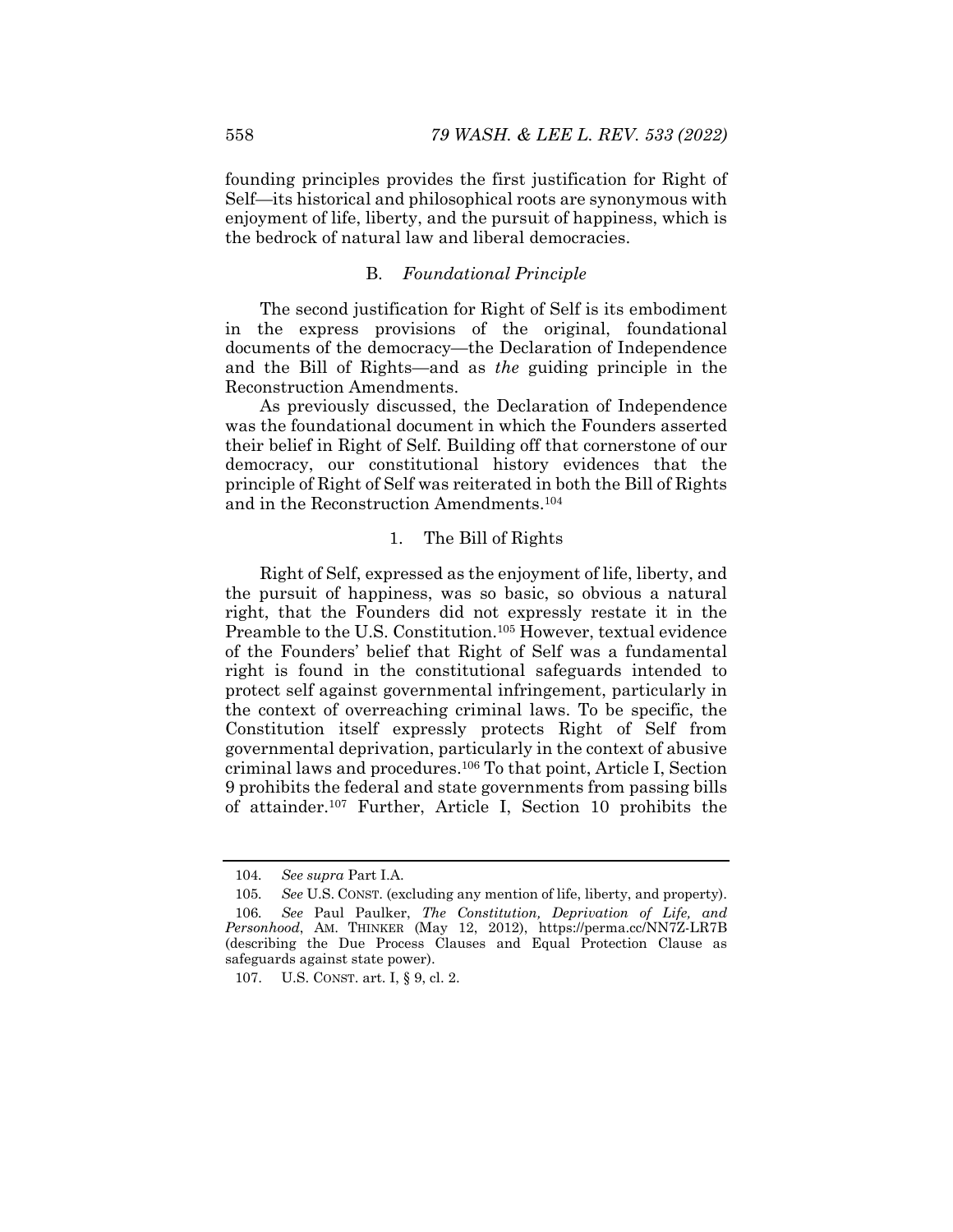federal and state governments from passing ex post facto laws.108

In addition to Article I, the provisions of the Bill of Rights provide the best evidence of the Founders' commitment to Right of Self and its constitutional protection against governmental abuse. Shortly after the Constitution was adopted and in response to the Constitution's failure to expressly recognize civil liberties, the Founders passed the first ten amendments to the Constitution, in the aptly named "Bill of Rights."109 These amendments codified Right of Self against governmental infringement, following the model of the Virginia Declaration of  $Rights<sup>110</sup>$  and the Northwest Ordinance.<sup>111</sup> As a staunch defender of individual liberties, James Madison drafted the Bill of Rights in response to the Anti-Federalists' demands that Right of Self be expressly recognized and protected in the Constitution. The Congress approved the draft amendments to the Constitution on September 25, 1789,112 and the states ratified it on December 15, 1791.113

While each of the Bill of Rights Amendments reflects the thesis that Right of Self was fundamental to the Founders' constitutional mindset, the Fifth Amendment commands the federal government to recognize and protect Right of Self: "No person shall . . . be deprived of life, liberty, or property . . . nor shall private property be taken for public use, without just compensation."114 This libertarian principle was echoed and expanded to expressly apply to state governments in the Fourteenth Amendment, which expressly provides,

114. U.S. CONST. amend. V.

<sup>108</sup>*. Id.* art. I, § 10.

<sup>109</sup>*. See The Bill of Rights: A Brief History*, *supra* note 101.

 <sup>110.</sup> THE VIRGINIA DECLARATION OF RIGHTS, *supra* note 103, § 1.

 <sup>111.</sup> The Northwest Ordinance of 1787; *see* David G. Chardavoyne, *The Northwest Ordinance and Michigan's Territorial Heritage*, *in* THE HISTORY OF MICHIGAN LAW 13, 13 (Paul Finkleman & Martin Hershock eds., 2006) ("[The Northwest Ordinance's] provisions established a structure of government that encouraged settlement of that vast region and provided those settlers a startling set of civil rights that presaged the U.S. Constitution's Bill of Rights.").

<sup>112</sup>*. See The Bill of Rights: A Brief History*, *supra* note 101.

 <sup>113.</sup> The Bill of Rights ensured that the well-found civil liberties would be recognized by, protected from, and not trampled by the newly-formed federal government. *See id.* (establishing ten amendments to the Constitution).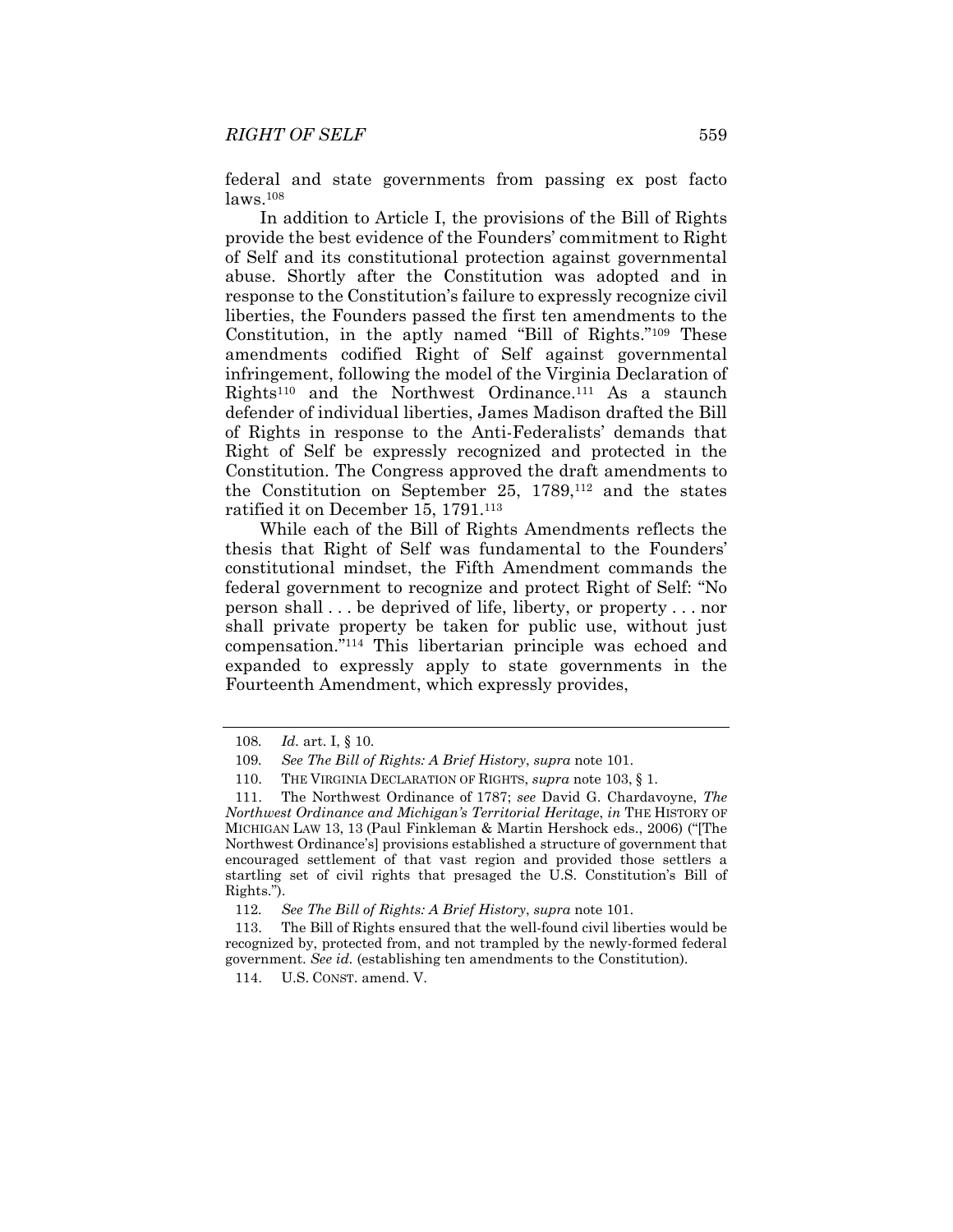No State shall make or enforce any law which shall abridge the privileges or immunities of citizens of the United States; nor shall any State deprive any person of life, liberty, or property, without due process of law; nor deny to any person within its jurisdiction the equal protection of the laws.<sup>115</sup>

Together, the Fifth and the Fourteenth Amendments' due process clauses, which apply to the federal and state governments, respectively, each provides two types of protection: (1) procedural due process, which requires the government to follow certain procedures before depriving a person of life, liberty, or property; and (2) substantive due process, which requires the government to have sufficient justification when seeking to deprive a person of life, liberty, or property.116

In addition to the Fifth Amendment, the enactment of other Bill of Rights Amendments shows the Founders' conviction to the protection of Right of Self. (1) The First Amendment prohibits the creation of an established religion and protects against restraints on the free exercise of religion, abridgment of the freedom of speech, infringement on the freedom of the press, and interference with the rights to peaceably assemble and petition for governmental redress of grievances.117 (2) The Second Amendment provides citizens the right to personally protect their Right of Self, through their right to bear arms.118 (3) The Fourth Amendment guards people's privacy against wrongful governmental infringement.<sup>119</sup> (4) As already mentioned, the Fifth Amendment's Due Process Clause, coupled

119. *Id.* amend. IV

 <sup>115.</sup> *Id*. amend. XIV, § 1.

 <sup>116.</sup> REDLICH ET AL*.*, *supra* note 55, at 275–76.

<sup>117</sup>*. See* U.S. CONST. amend. I ("Congress shall make no law respecting an establishment of religion, or prohibiting the free exercise thereof; or abridging the freedom of speech, or of the press; or the right of the people peaceably to assemble, and to petition the Government for a redress of grievances.").

<sup>118</sup>*. See id.* amend. II ("A well regulated Militia, being necessary to the security of a free State, the right of the people to keep and bear Arms, shall not be infringed.").

The right of the people to be secure in their persons, houses, papers, and effects, against unreasonable searches and seizures, shall not be violated, and no Warrants shall issue, but upon probable cause, supported by Oath or affirmation, and particularly describing the place to be searched, and the persons or things to be seized.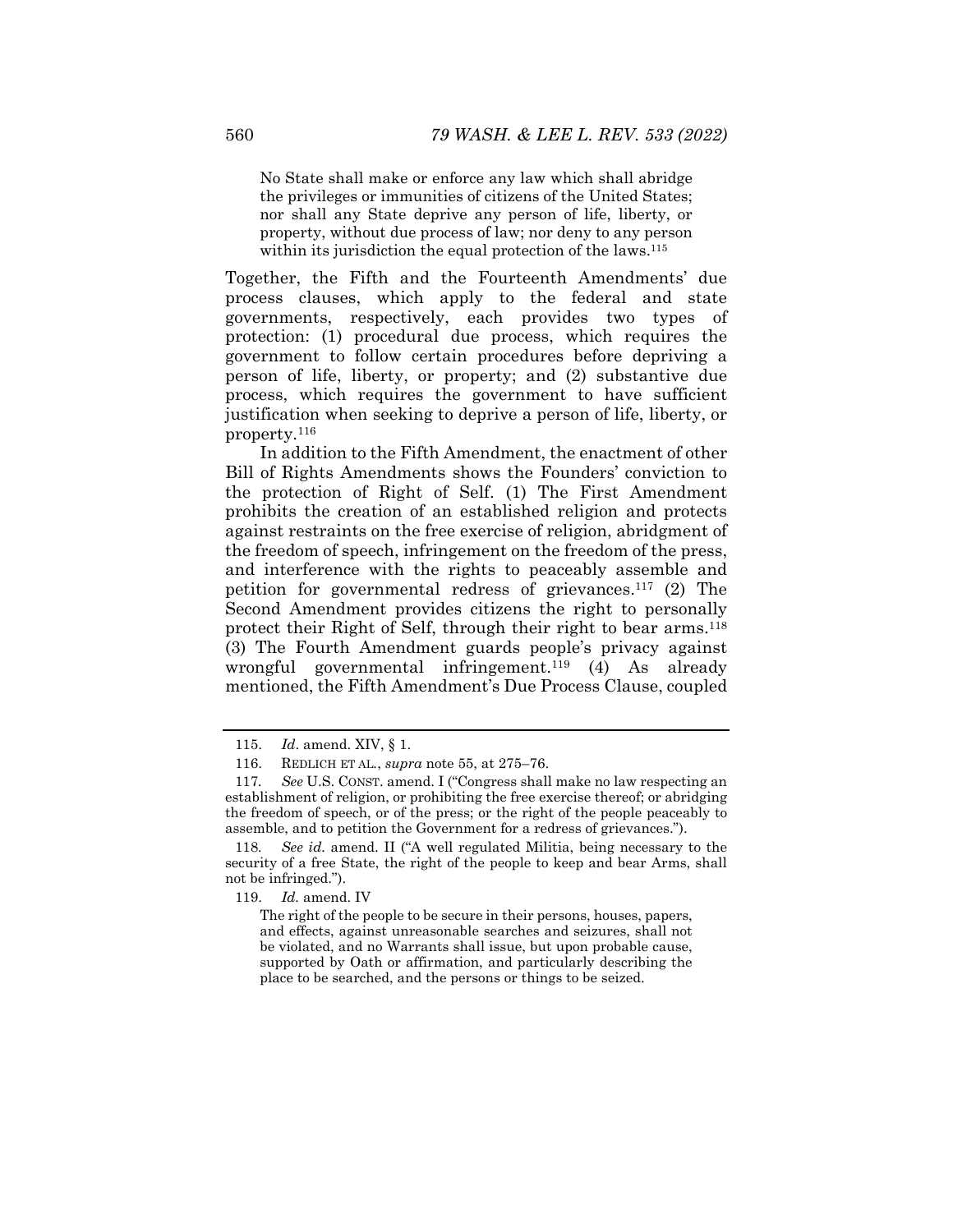with the Takings Clause,<sup>120</sup> are definitive statements of libertarian principles. (5) And the Ninth Amendment and the Tenth Amendment reserve to each person their Right of Self, commanding that all rights not transferred to the government by the Constitution reside in the people; that there are additional fundamental rights that exist outside the Constitution; and that the rights enumerated in the Constitution are not an explicit and exhaustive list of individual rights.121 Subsequently, the protection of civil liberties, which is foundational to our federalist Constitution, was reinforced and expanded in the Reconstruction Amendments, which protect Right of Self from both federal and state government infringements.

2. The Reconstruction Amendments

*Four score and seven years ago our fathers brought forth upon this continent, a new nation, conceived in Liberty, and dedicated to the proposition that all men are created equal . . . that we here highly resolve that these dead shall not have died in vain—that this nation, under God, shall have a new birth of freedom—and that government of the people, by the people, for the people, shall not perish from the earth.* 

President Abraham Lincoln<sup>122</sup>

Throughout United States history, we have grappled with when to apply positive law property rules to natural rights.

<sup>120</sup>*. See id.* amend. V ("No person shall . . . be deprived of life, liberty, or property, without due process of law; nor shall private property be taken for public use, without just compensation.").

<sup>121</sup>*. See id.* amend. IX ("The enumeration in the Constitution, of certain rights, shall not be construed to deny or disparage others retained by the people."); *id.* amend. X ("The powers not delegated to the United States by the Constitution, nor prohibited by it to the States, are reserved to the States respectively, or to the people.").

 <sup>122.</sup> Abraham Lincoln, The Gettysburg Address (Nov. 19, 1863).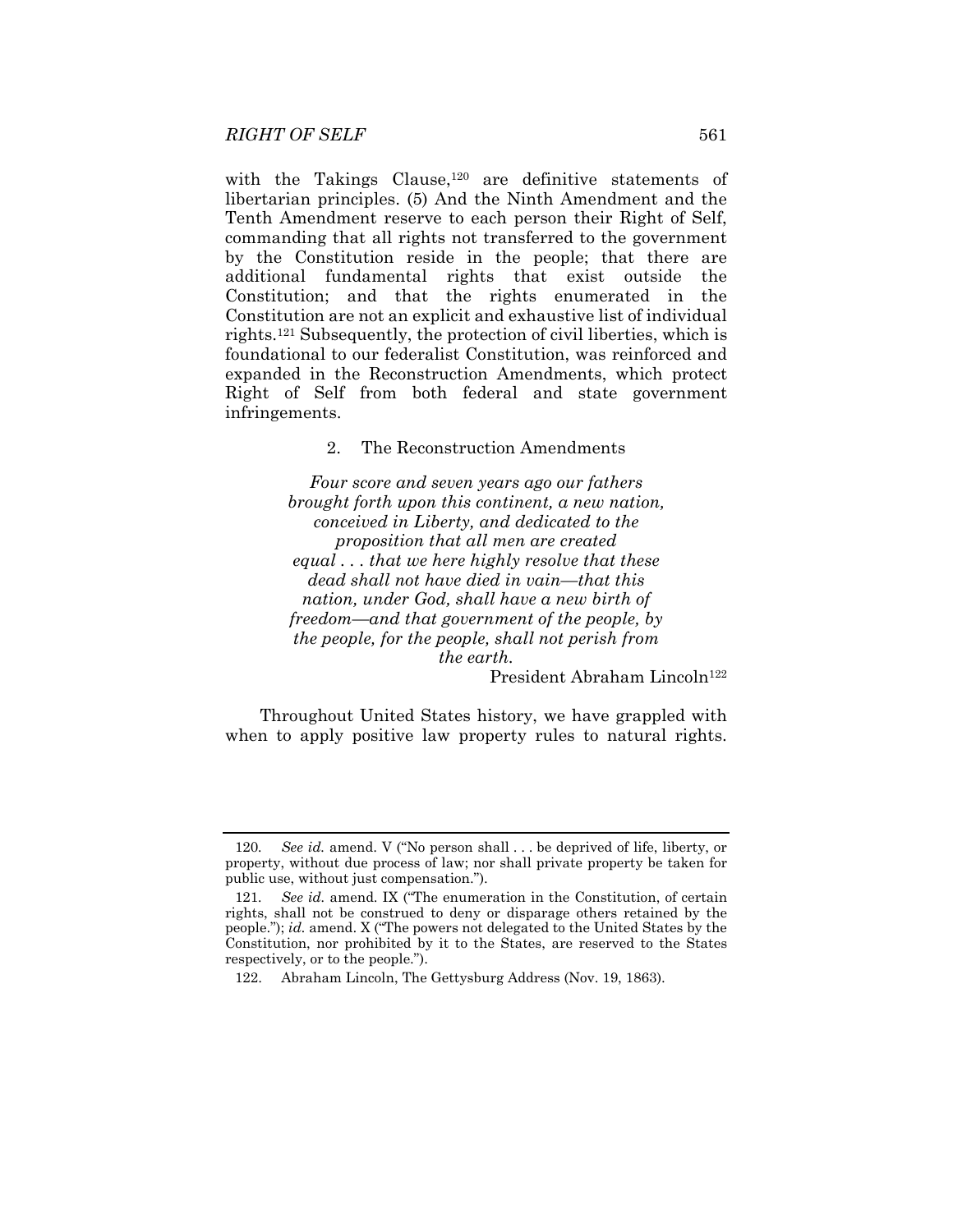From 1619, before the formal creation of the United States,<sup>123</sup> until post-Civil-War Reconstruction,<sup>124</sup> the law wrongfully applied property law to human beings based on skin color, as if people were land or chattel.125

From the Republic's inception, the Founders recognized the inherent contradiction between their belief in libertarianism and their ownership and enslavement of people of African descent as property.126 Rather than extend Right of Self to Black people, the Founders choose to use the Constitution to support the enslavement of Black people.127 That choice, paired with the

125*. See* Finkelman, *supra* note 124, at 105–34 (discussing enslavement in early America and the tensions between different racial groups regarding the concept of African enslaved persons as property who could be transferred or owned by white individuals). *See generally* Crusto, *Blackness as Property*, *supra* note 1.

126*. See* Solly, *supra* note 123.

 127. Before the Civil War, the Constitution protected the institution of enslavement and did not consider Black people as U.S. citizens. Article I, Section 2, Clause 3, the Enumeration Clause or Three-Fifths Compromise, provided:

Representatives and direct Taxes shall be apportioned among the several States which may be included within this Union, according to their respective Numbers, which shall be determined by adding to the whole Number of free Persons, including those bound to Service for a Term of Years, and excluding Indians not taxed, *three fifths of all other Persons*.

U.S. CONST. art. I, § 2, cl. 3, *amended by id.* amend. XIV (emphasis added). "[O]ther Persons" meant enslaved persons, mainly of African descent. Article I, Section 9 provided:

The Migration and Importation of such Persons as any of the States now existing shall think proper to admit, shall not be prohibited by the Congress prior to the Year one thousand eight hundred and eight, but a Tax or duty may be imposed on such Importation, not exceeding ten dollars for each Person.

<sup>123</sup>*. See generally The 1619 Project*, *supra* note 33; Meilan Solly, *58 Resources to Understand Racism in America*, SMITHSONIANMAG.COM (June 4, 2020), https://perma.cc/J58Q.

<sup>124</sup>*. See* Paul Finkelman, *Slavery in the United States: Persons or Property?*, *in* THE LEGAL UNDERSTANDING OF SLAVERY: FROM THE HISTORICAL TO THE CONTEMPORARY 105, 125–30 (Jean Allain ed., 2012) (characterizing the Court's conclusion in *Prigg v. Pennsylvania*, 41 U.S. 539 (1842), as concluding "that masters could seize their slaves wherever they found them, without the use of any law or legal process, as long as it was done without breach of the peace"). *See generally* F. MICHAEL HIGGINBOTHAM, RACE LAW: CASES, COMMENTARY, AND QUESTIONS (4th ed. 2015); KENNETH M. STAMPP, THE PECULIAR INSTITUTION: SLAVERY IN THE ANTE-BELLUM SOUTH (1956).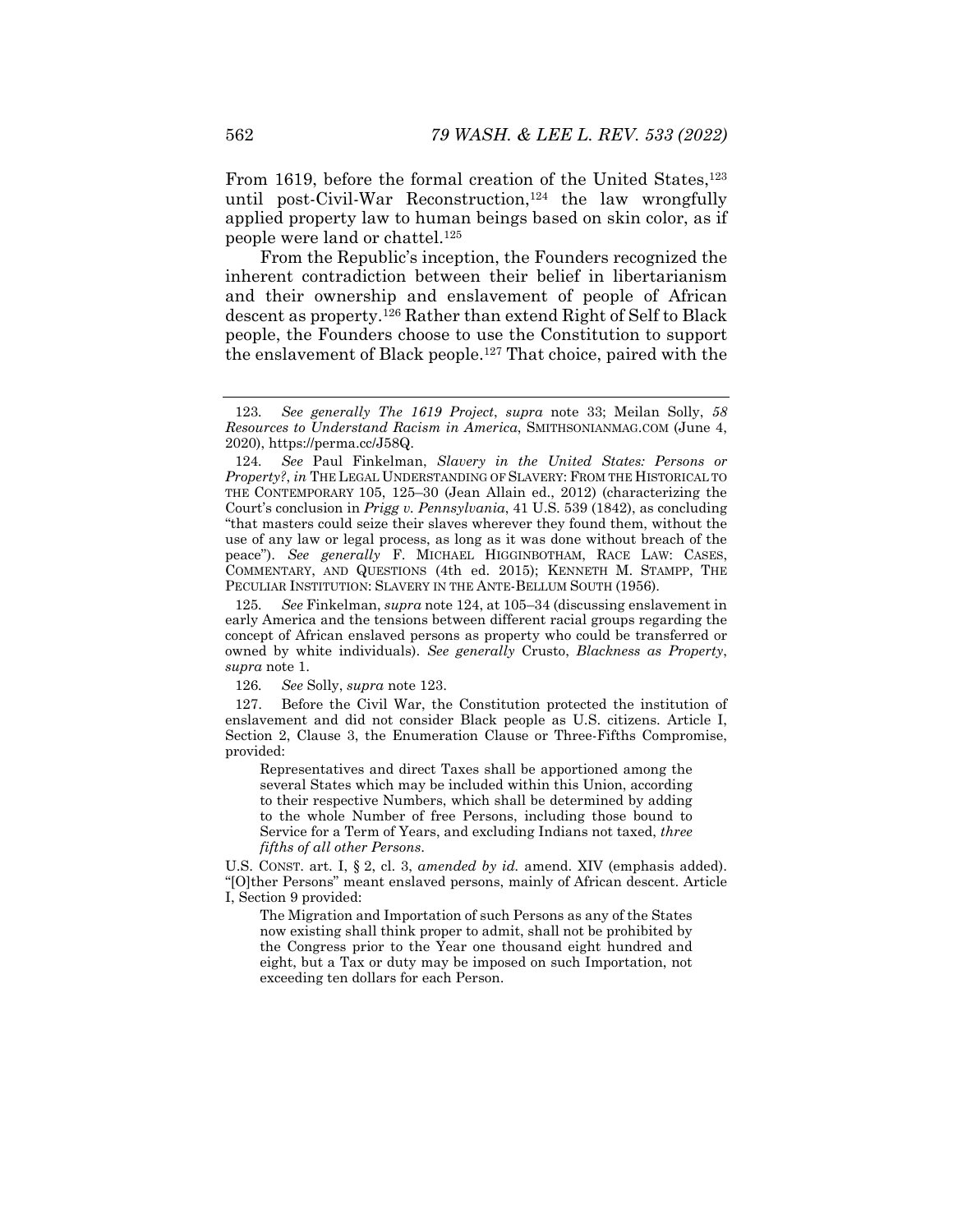Nation's economic reliance on the labor of enslaved people, forced the Nation to grapple with applying positive law property rules to natural rights.128 Hence, for decades, the government scornfully treated people as property based on skin color.<sup>129</sup>

However, the Right of Self was so strong and fundamental to the fabric of the Nation's ethos that it ultimately won out over the enslavement of people of African descent, following a bloody Civil War. Consequently, the clearest constitutional provisions relative to Right of Self, protecting a person's self against private and state deprivation, are found in the Thirteenth and Fourteenth Amendments. To understand these Amendments' historic purposes, we need a brief foundational understanding of the legal history of the enslavement of people of African descent in the United States. Before the Civil War, the Constitution protected the institution of enslavement.130 Black people were deemed to be property of white enslavers, and Black people were not considered United States citizens.131 Following a bloody contest over the rights of enslaved people, the Thirteenth Amendment sought to abolish enslavement, which had been sanctioned by many states and by the federal government up to that time.132 In 1865, the Thirteenth Amendment corrected this misapplication of property law when

128*. See supra* note 124 and accompanying text.

129*. See* Finkelman, *supra* note 124, at 119. *See generally* Crusto, *Blackness as Property*, *supra* note 1.

Id. art. I, § 9. This referred to the importation of enslaved persons of African descent. Article IV, Section 2, Clause 3, the Fugitive Slave Clause, required:

No Person held to Service or Labour in one State, under the Laws thereof, escaping into another, shall, in Consequence of any Law or Regulation therein, be discharged from such Service or Labour, but shall be delivered up on Claim of the Party to whom Service or Labour may be due.

*Id.* art IV, § 2, cl. 3, *superseded by id.* amend. XIII.

<sup>130</sup>*. See supra* note 127 and accompanying text.

<sup>131</sup>*. See* Dred Scott v. Sandford, 60 U.S. 393, 403, 454 (1857) (enslaved party) (holding that "a negro, whose ancestors were imported into [the United States], and sold as slaves," whether enslaved or free, was not and could not be a U.S. citizen).

<sup>132</sup>*. See generally* DOUGLAS A. BLACKMON, SLAVERY BY ANOTHER NAME: THE RE-ENSLAVEMENT OF BLACK AMERICANS FROM THE CIVIL WAR TO WORLD WAR II (2008).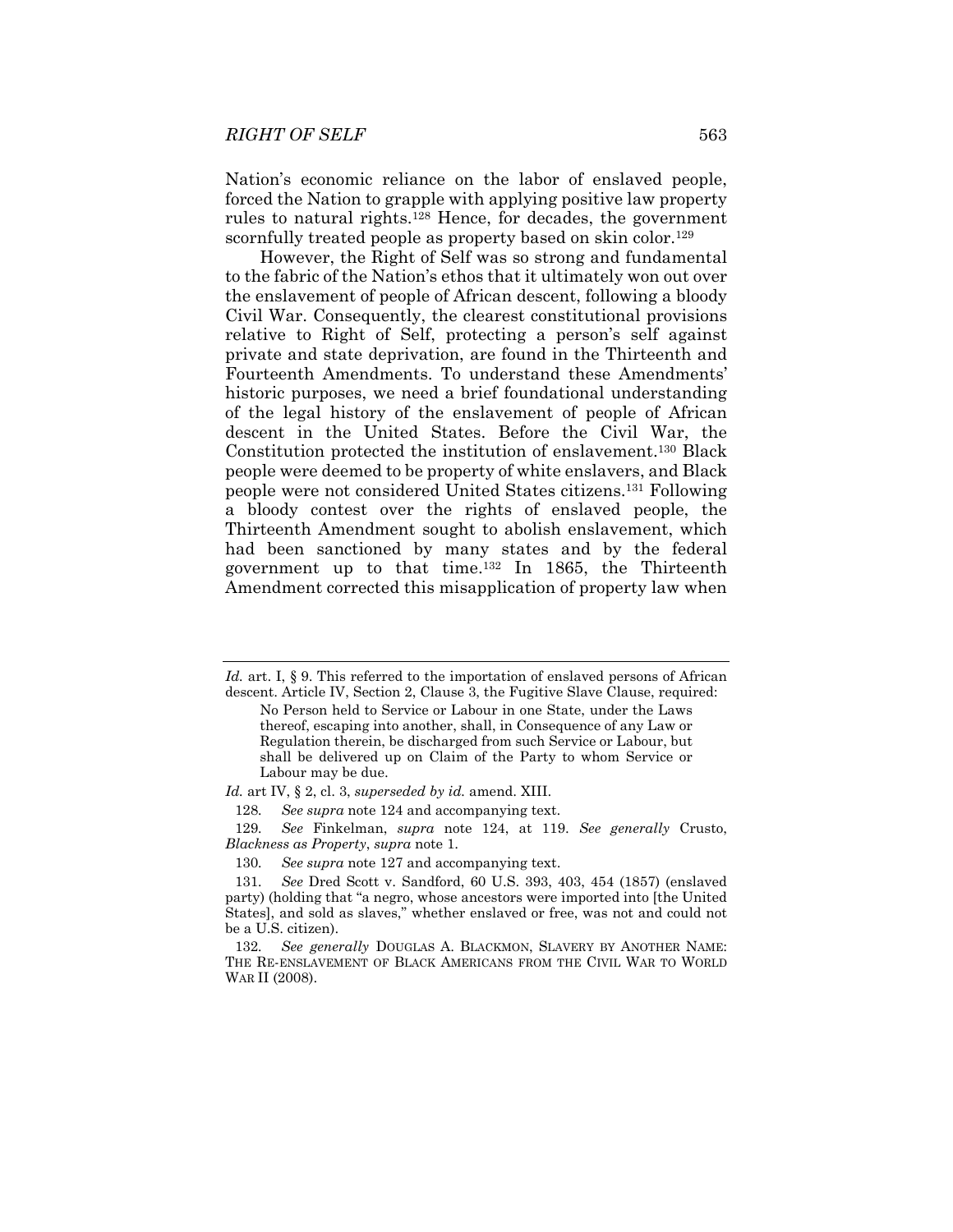it abolished the de jure institution of the enslavement of people.133

Unfortunately, the Thirteenth Amendment did not make Black people citizens of the United States, nor did it protect them from harm. As the Confederate leadership regained power in the South, southern legislatures enacted "black codes," state-sanctioned, racially-based controls on the lives, liberty, and property rights of Black people.134 In direct response to the black codes, the Nation adopted two additional constitutional amendments to protect the citizenship rights of newly freed Black people.<sup>135</sup> Those were the Fourteenth Amendment<sup>136</sup> and the Fifteenth Amendment,137 which sought to protect the legal status of Blacks, guaranteeing them citizenship and granting Black males the right to vote. However, the Federal Government's protection of Blacks was short lived.138

After Reconstruction and the restoration of southern white supremacy,139 the Supreme Court in the *Slaughter-House Cases*140 destroyed the protective impact of the Fourteenth Amendment, again exposing Black lives to exploitation, oppression, and abuses. The Court achieved that outcome by effectively limiting the application of the Fourteenth Amendment to federal rights, such as the right to interstate travel, excluding "state rights," such as the right to intrastate

- 139*. See generally id.*
- 140. 83 U.S. 36 (1872).

 <sup>133.</sup> U.S. CONST. amend. XIII.

<sup>134</sup>*. See generally id.*

 <sup>135.</sup> The Thirteenth Amendment was ratified on December 6, 1865. *The Constitution: Amendments 11–27*, NAT'L ARCHIVES, https://perma.cc/L84M-YSFU. The Fourteenth Amendment was adopted on July 9, 1868. *Id.* The Fifteenth Amendment, ratified on February 3, 1870, attempted to give all citizens, particularly Black freedmen (not including women or other disenfranchised groups of people) the right to vote. *Id.* 

<sup>136</sup>*. See* U.S. CONST. amend. XIV. The Fourteenth Amendment echoes the Fifth Amendment's protection of the sanctity of life. *Compare id*. amend. XIV, § 1 (No State shall . . . deprive any person of life, liberty, or property, without due process of law . . . ."), *with id.* amend. V ("No person shall be . . . deprived of life, liberty, or property, without due process of law.").

<sup>137</sup>*. See id.* amend. XV.

<sup>138</sup>*. See generally* JUAN WILLIAMS, EYES ON THE PRIZE: AMERICA'S CIVIL RIGHTS YEARS, 1954–1965 (1987).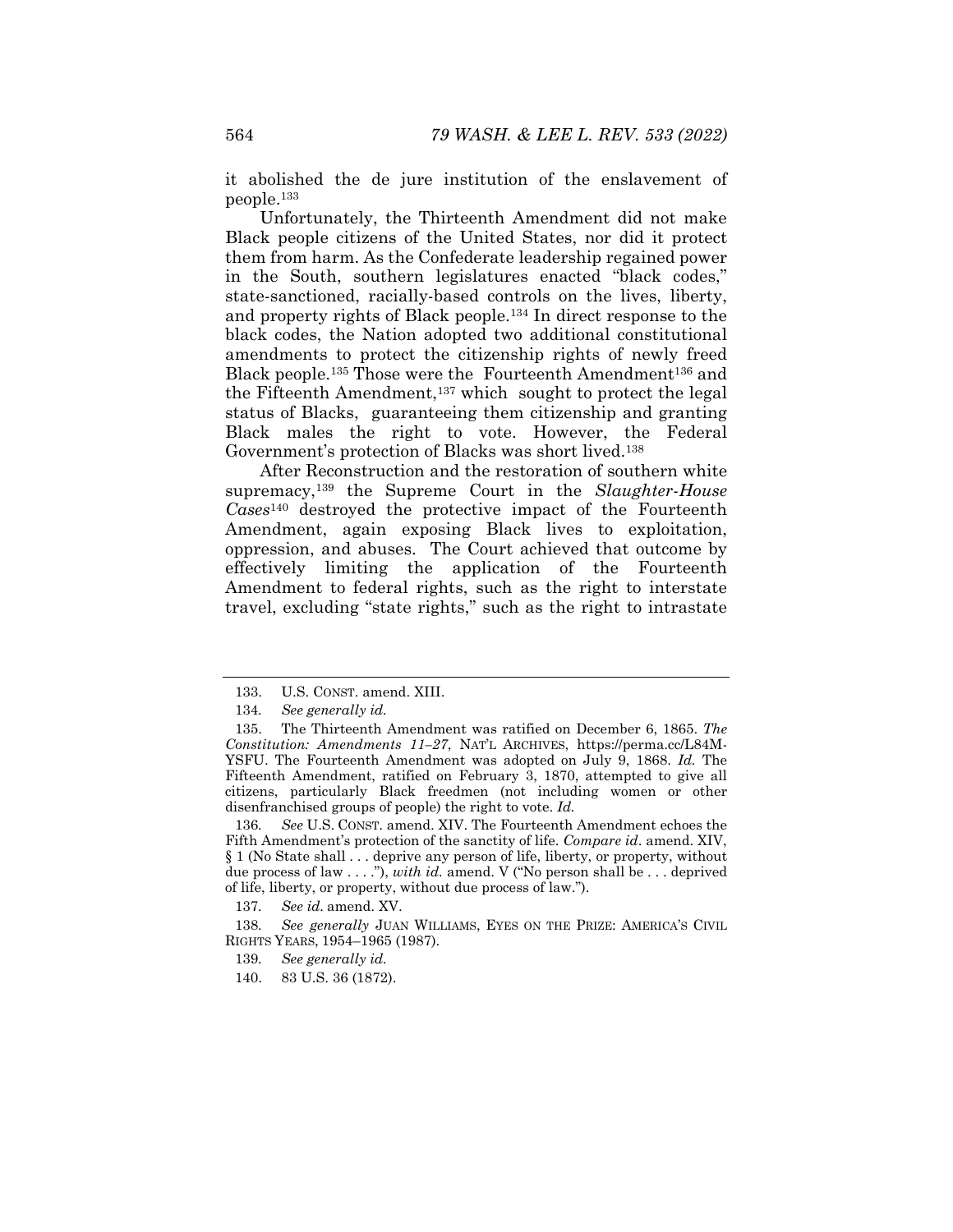travel.141 Subsequently, beginning in the 1920s, several Supreme Court decisions interpreted the Fourteenth Amendment as "incorporating" portions of the Bill of Rights, which made these portions enforceable against state governments.142 In the 1940s and 1960s, the Supreme Court issued a series of decisions incorporating several of the specific rights from the Bill of Rights and making those rights binding to the states.<sup>143</sup>

In 1954, the Court issued the landmark decision of *Brown v. Board of Education*,144 which held that racially segregated public schools were unconstitutional.145 The case restored Black people's hope that the Federal Government and the courts would once again be allies in their struggle for equal justice.146 In the 1960s, Black people pressed for their constitutional rights through peaceful civil rights protests, marches, and sit-ins,147 resulting in President Lyndon B. Johnson signing the Civil Rights Act of 1964148 into law.149 Today, the federal government arguably has both a constitutional and a statutory duty to protect Black people's Right of Self from expropriation. Federal

144*.* 347 U.S. 483 (1954). The Court ruled that state laws establishing racial segregation in public schools were unconstitutional, even if the segregated schools were otherwise equal in quality. *Id.* at 495. This was followed by a decade-long battle over the desegregation of public schools, including universities. *See generally* JACK BASS, UNLIKELY HEROES (1990).

145*. Brown*, 347 U.S. at 495.

147*. Civil Rights Act of 1964*, HISTORY (Jan. 4, 2010), https://perma.cc/TMT4-2T47 (last updated Jan. 20, 2022).

148. Pub. L. No. 88-352, 78 Stat. 241 (1964).

149*. See id.* 

<sup>141</sup>*. See id*. at 57.

<sup>142</sup>*. See, e.g.*, Gitlow v. New York, 268 U.S. 652, 672 (1925) (binding the states to protect freedom of speech). Under Selective Incorporation, the Court used the Fourteenth Amendment's Due Process and Equal Protection Clauses to "incorporate" individual elements of the Bill of Rights against the states. *See* LAURENCE H. TRIBE, AMERICAN CONSTITUTIONAL LAW 961–64 (3d ed. 2000).

 <sup>143.</sup> TRIBE, *supra* note 142, at 961–64. At the time, federal rights of citizenship were few, so the cases effectively limited protection to a small minority of rights. *Id.* Two years later, in *United States v. Cruikshank*, the Supreme Court ruled that the First and Second Amendments do not apply to state governments, further restricting the reach of the Fourteenth Amendment. 92 U.S. 542, 559 (1875).

<sup>146</sup>*. See generally* CHARLES J. OGLETREE, ALL DELIBERATE SPEED: REFLECTIONS ON THE FIRST HALF CENTURY OF *BROWN V. BOARD OF EDUCATION* (2004).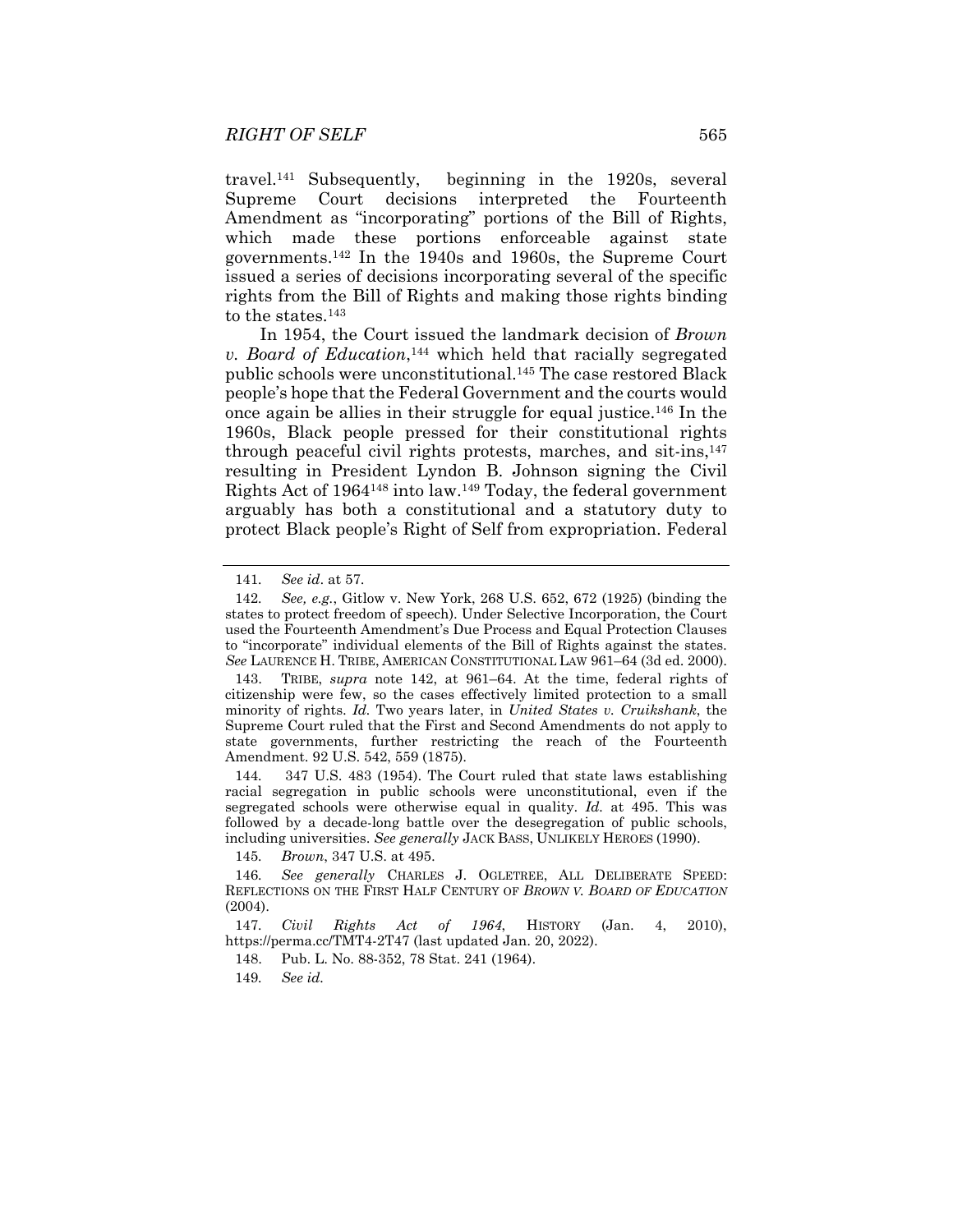civil rights laws provide federal courts with the jurisdiction to protect Black lives, recognizing that, throughout our history, Black people have been particularly vulnerable to both governmental and societal abuse and should be afforded special, federal protection.150 Even today, no federal statute expressly prohibits the expropriation of Right of Self, not even as applied to the most vulnerable in our society. Further, due to the criminal due process loophole in the Thirteenth Amendment<sup>151</sup> and the Nation's addiction to the free labor of Black people, Jim Crow laws and incarceration have served as an effective, unfortunate tool to further "enslave" Black people long after enslavement was formally abolished.152 Consequently, some private players and government enterprises continue to treat some Black people as their property.<sup>153</sup>

Because the Fourteenth Amendment expressly grants Congress the authority to guarantee the effectiveness of that Amendment, Congress is authorized to enact the protection of Right of Self statutorily.154 Enacting such a solution would protect Right of Self as a fundamental right, and, with that, it would gain the protections of strict scrutiny judicial analysis.

 Today, civil liberties that are protected against both federal and state governments' infringements are now analyzed under the auspices of "fundamentality."155 For example, in 2010, the Supreme Court incorporated the Second Amendment's right to bear arms into the protection against state action.156 Moreover, if a right is deemed fundamental, any law, policy, practice, or

<sup>150</sup>*. See supra* note 144.

<sup>151</sup>*.* U.S. CONST. amend. XIII (stating that enslavement and involuntary servitude are prohibited "except as a punishment for crime whereof the party shall have been duly convicted").

<sup>152</sup>*. See generally* MICHELLE ALEXANDER, THE NEW JIM CROW: MASS INCARCERATION IN THE AGE OF COLORBLINDNESS (2010); 13TH (Netflix 2016).

 <sup>153.</sup> *See, e.g.*, Crusto, *Blackness as State Property*, *supra* note 1.

<sup>154</sup>*. See* U.S. CONST. amend. XIV, § 5.

<sup>155</sup>*. See* Lutz v. City of York, 899 F.2d 255, 267 (3d Cir. 1990) ("The test usually articulated for determining fundamentality under the Due Process Clause is that the putative right must be 'implicit in the concept of ordered liberty,' or 'deeply rooted in this Nation's history and tradition.'" (citations omitted)).

<sup>156</sup>*. See* McDonald v. City of Chicago, 561 U.S. 742, 791 (2010) (holding that the right to bear arms is a fundamental and individual right, subject to strict scrutiny by the courts).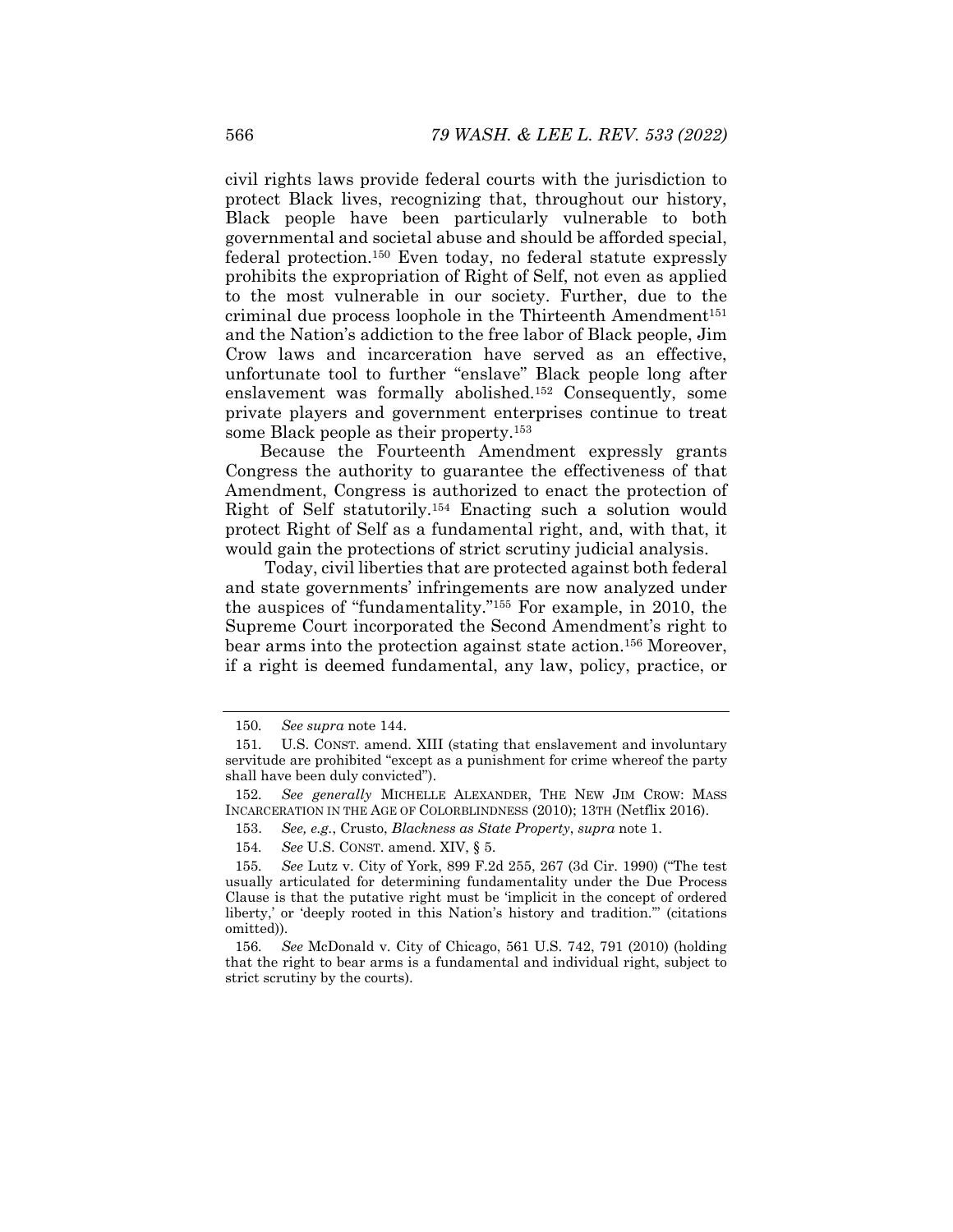action that abridges that right is assessed by the courts under the more exacting standard of strict scrutiny, instead of the less demanding rational basis test.157 Because Right of Self is fundamental, it would be subject to the same strict scrutiny analysis.158

## C. *Fundamental Right*

Right of Self posits that the "enjoyment of life, liberty, and happiness" is a property right—recognizing that the enjoyment of self and protection of property are fundamental. The relationship between the enjoyment of life as a property right and Right of Self requires some explanation. When we think of the constitutional issues relative to life and liberty, we might think about those involving a woman's right to privacy or a person's right not to be killed by a police officer. However, the enjoyment of life and liberty includes a person's attributes of life and liberty, which I coin as "self." For example, while the Bill of Rights focuses primarily on individual rights against the government's use of *criminal* laws to take a person's liberties, its underlying principles also apply to protect people from the government's abuse of a person's *civil rights or liberties*. This is evidenced by the Takings Clause of the Fifth Amendment, which protects a person's property from wrongful governmental takings, and is reinforced by the Thirteenth Amendment's prohibition on taking a person's liberty and labor by enslavement and by the Fourteenth Amendment's protection of citizenship rights against all wrongful governmental infringements.159 While the protection of the enjoyment-of-self principle might appear to be self-evident, again there is scarce Supreme Court case law to support it. Notwithstanding, there are Supreme Court cases finding the right of privacy as

<sup>157</sup>*. See* Reno v. Flores, 507 U.S. 292, 302 (1993) (reaffirming that due process "forbids the government to infringe certain 'fundamental' liberty interests . . . unless the infringement is narrowly tailored to serve a compelling state interest").

 <sup>158.</sup> For example, the Civil Rights Act of 1964 established that U.S. federal anti-discrimination law protects groups of people with a common characteristic, including race, color, religion, national origin, and other such categories, from discrimination on the basis of that characteristic. Pub. L. No. 88-352, 78 Stat. 241 (1964).

 <sup>159.</sup> U.S. CONST. amends. V, XIII, XIV.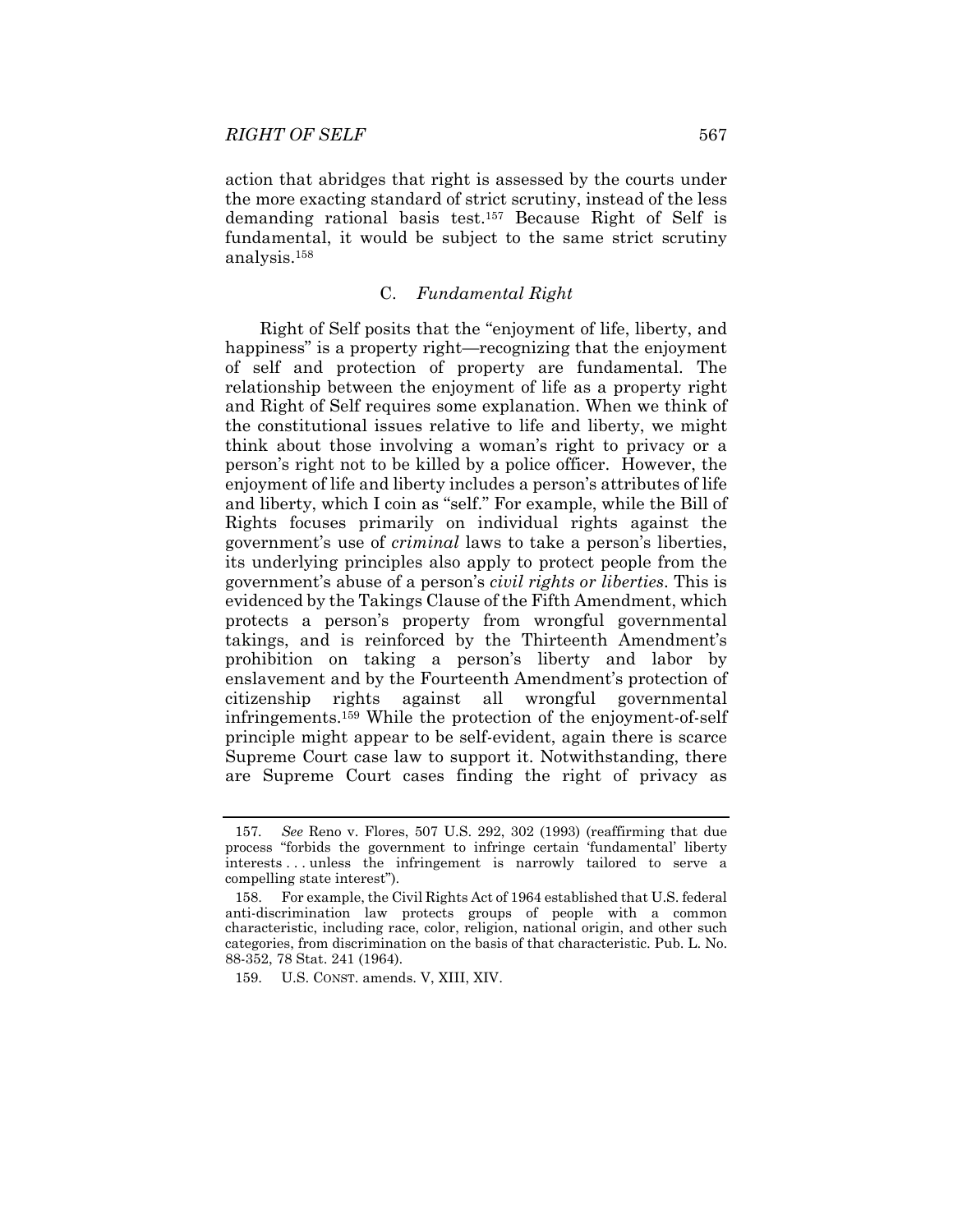fundamental, and Right of Self is a corollary of the right of privacy.160 Further, there are Supreme Court decisions that establish the criteria by which a right might be deemed to be fundamental; and I believe that Right of Self meets those criteria.161

1. Right of Self Meets Criteria for Fundamentality

The Supreme Court's expansion of the rights it deems fundamental further supports the proposition that Right of Self is fundamental. Since 1925, the Court has expanded its list of unenumerated or fundamental rights—civil liberties that are protected against both federal and state infringement.162 To establish when a right is fundamental, the Court looks to "history, legal traditions, and practices [to] provide the crucial 'guideposts for responsible decisionmaking.'"163

For example, in 2015, the Supreme Court formulated a test for whether a right is fundamental in the landmark case of *Obergefell v. Hodges*.164 In that case, the Court identified "four

164. 576 U.S. 644 (2015); *see id.* at 663–64

Under the Due Process Clause of the Fourteenth Amendment, no State shall "deprive any person of life, liberty, or property, without due process of law." The fundamental liberties protected by this Clause include most of the rights enumerated in the Bill of Rights. In addition these liberties extend to certain personal choices central to individual dignity and autonomy, including intimate choices that define personal identity and beliefs. The identification and protection of fundamental rights is an enduring part of the judicial

<sup>160</sup>*. See, e.g.*, Griswold v. Connecticut, 381 U.S. 479, 485 (1965).

<sup>161</sup>*. See, e.g.*, Washington v. Glucksberg, 521 U.S. 702, 720 (1997).

<sup>162</sup>*. See generally* Erwin Chemerinsky, *50th Annual William H. Leary Lecture—Fifty Years of Constitutional Law: What's Changed?*, 2016 UTAH L. REV. 689 (2016).

<sup>163</sup>*. Glucksberg*, 521 U.S. at 720 (quoting Collins v. City of Harker Heights, 503 U.S. 115, 125 (1992)); *see* Bowers v. Hardwick, 478 U.S. 186, 191 (1986) ("Striving to assure itself and the public that announcing rights not readily identifiable in the Constitution's text involves much more than the imposition of the Justices' own choice of values . . . the Court has sought to identify the nature of the rights qualifying for heightened judicial protection."); *see also* Moore v. City of East Cleveland, 431 U.S. 494, 502 (1977) ("Substantive due process has at times been a treacherous field for this Court. There *are* risks when the judicial branch gives enhanced protection to certain substantive liberties without the guidance of the more specific provisions of the Bill of Rights." (emphasis added)). *See generally* Mitchell F. Crusto, *Black Lives Matter: Banning Police Lynchings*, 48 HASTINGS CONST. L.Q. 3 (2020).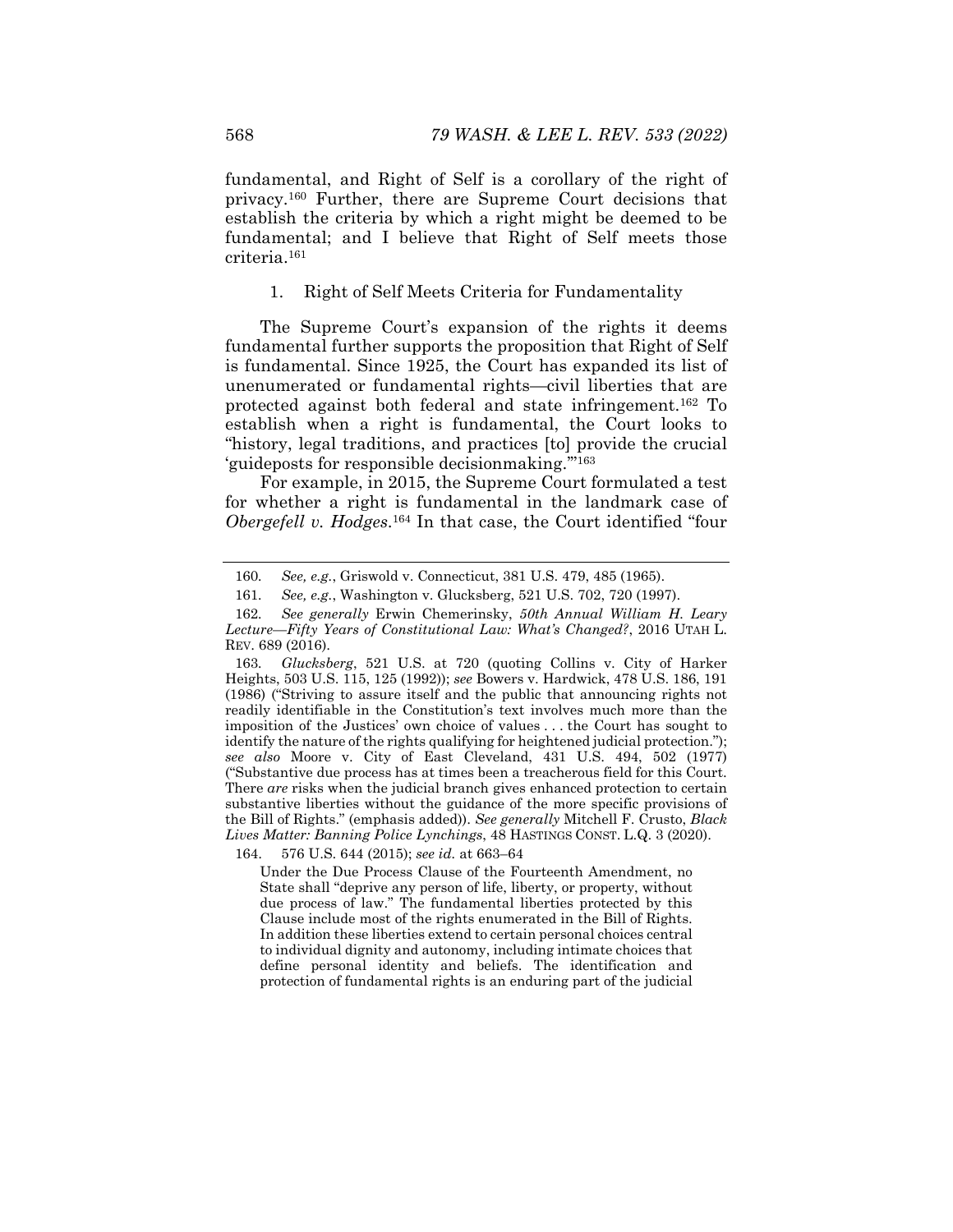principles and traditions [that] demonstrate that the reasons that marriage is fundamental under the Constitution and should apply with equal force to same-sex couples."165 While two of these principles are specific to marriage, two are not. Those two that apply here provide a test to determine whether Right of Self is a fundamental right: (1) is Right of Self inherent in the concept of individual autonomy; and (2) is the Right of Self a keystone of our social order?166 The answer to both questions is yes.

As evidenced above, Right of Self is *the* cornerstone of our social order, inherent to our concept of individual autonomy, and basic to our culture and traditions. In addition to the express provisions in the Constitution protecting Right of Self, the Supreme Court has recognized one aspect of Right of Self, the protection of life, in several key cases. For example, in *Ford v. Wainwright*,167 in which the Court held that the Constitution forbids the execution of the insane, the Court also expressly recognized the fundamental Right of Self: "For today, no less than before, we may seriously question the retributive value of executing a person who has no comprehension of why he has been singled out and stripped of his fundamental right to life."168

As presented above, protecting Right of Self from governmental infringement meets the Supreme Court's recent criteria for what constitutes a fundamental right, as spelled out in *Obergefell* and other key fundamental rights decisions. There is a clear constitutional basis for holding that there is a fundamental right to the enjoyment of life, liberty, and property

- 166*. See id.* at 665, 669.
- 167. 477 U.S. 399 (1986).
- 168*. Id*. at 409.

duty to interpret the Constitution. That responsibility, however, "has not been reduced to any formula." Rather, it requires courts to exercise reasoned judgment in identifying interests of the person so fundamental that the State must accord them its respect. That process is guided by many of the same considerations relevant to analysis of other constitutional provisions that set forth broad principles rather than specific requirements. History and tradition guide and discipline this inquiry but do not set its outer boundaries. That method respects our history and learns from it without allowing the past alone to rule the present. (internal citations omitted)

<sup>165</sup>*. Id*. at 665.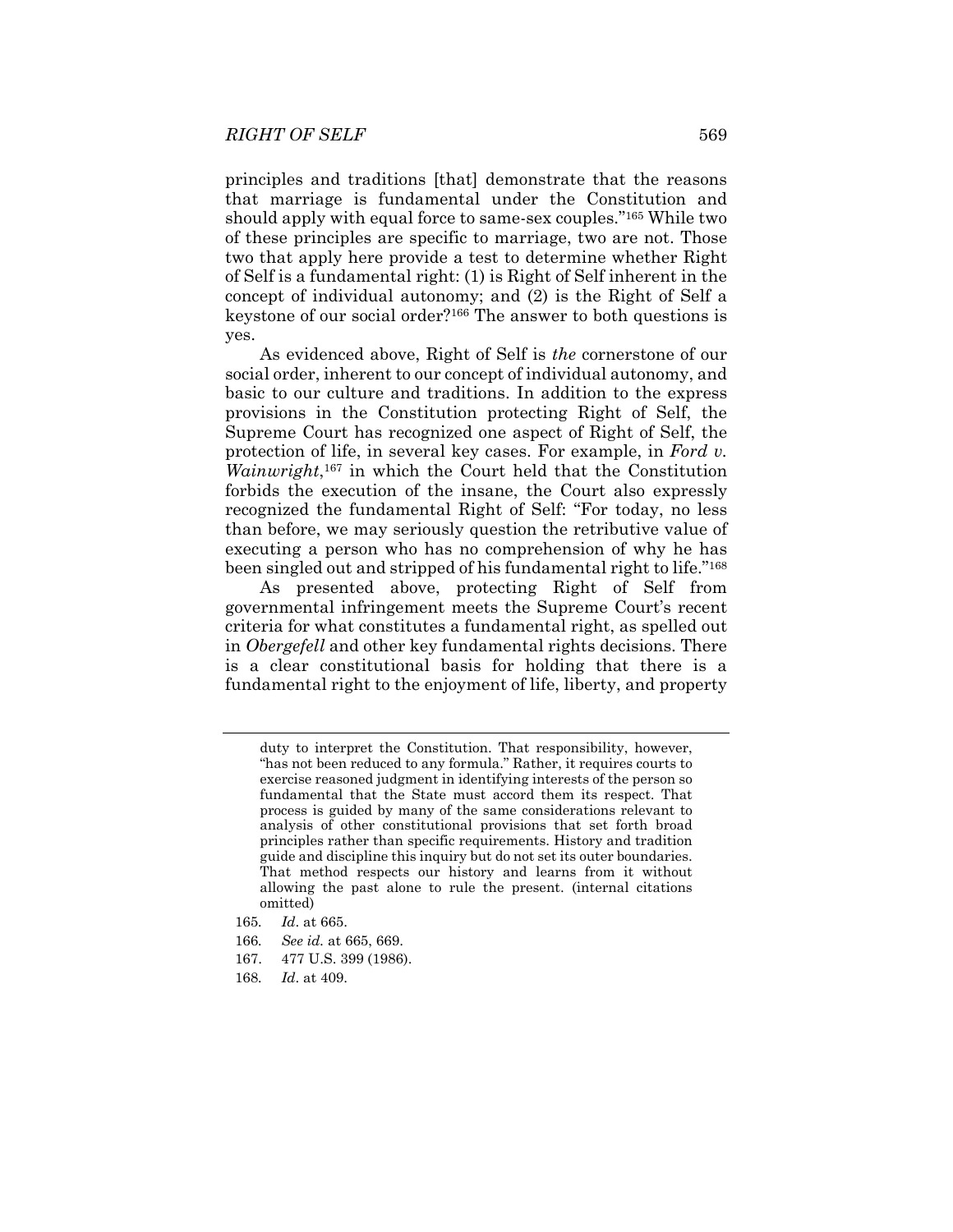that is protected against wrongful governmental infringement. In *County of Sacramento v. Lewis*,<sup>169</sup> the Court reiterated a substantive due process aspect of Right of Self inherent in the Fourteenth Amendment.170 The Court explained that its prior cases have held the amendment to guarantee "more than fair process," which includes a "substantive sphere" that bars "certain government actions regardless of the fairness of the procedures used to implement them."171

However, in recent years, the Supreme Court has shied away from the Fourteenth Amendment's protection of Right of Self.172 For example, the Supreme Court has failed to use Fourteenth Amendment jurisprudence to assess the legality of police use of lethal force as an impermissible seizure, but rather has relied on the Fourth Amendment.<sup>173</sup> This brings the discussion to the next type of evidence in support of Right of Self, that is, Right of Self as a corollary to the Supreme Court's jurisprudence that has held that there is a fundamental right of privacy.

#### 2. Right of Self as Corollary to Privacy

While the Court has not expressly recognized a general Right of Self, there are several constitutional rights that the Court has found within the penumbras of the Constitution that support its existence. Relative to Right of Self, the Constitution safeguards the right of privacy and personal autonomy. The Supreme Court has interpreted the Constitution to protect these

 <sup>169. 523</sup> U.S. 833 (1998).

<sup>170</sup>*. See id.* at 840.

<sup>171</sup>*. Id.* (quoting Daniels v. Williams, 474 U.S. 327, 331 (1986)).

 <sup>172.</sup> For example, relative to the state's lawful infringement on life, the Eighth Amendment has been used to challenge the death penalty as "cruel and unusual" punishment. Most attempts have been unsuccessful, but the Court had held that executing certain classes of persons is unconstitutional. *See* Roper v. Simmons, 543 U.S. 551, 575 (2005) (minors); Atkins v. Virginia, 536 U.S. 304, 318, 320 (2002) (mentally incompetent persons); Ford v. Wainwright, 477 U.S. 399, 410 (1986) (mentally insane persons).

<sup>173</sup>*. See* Mitchell F. Crusto, *Right to Life: Interest-Convergence Policing*, 71 RUTGERS L. REV. 63, 119, 125 (2018) (arguing an Eighth Amendment, "capital punishment" jurisprudence rationale for prohibiting police use of lethal force).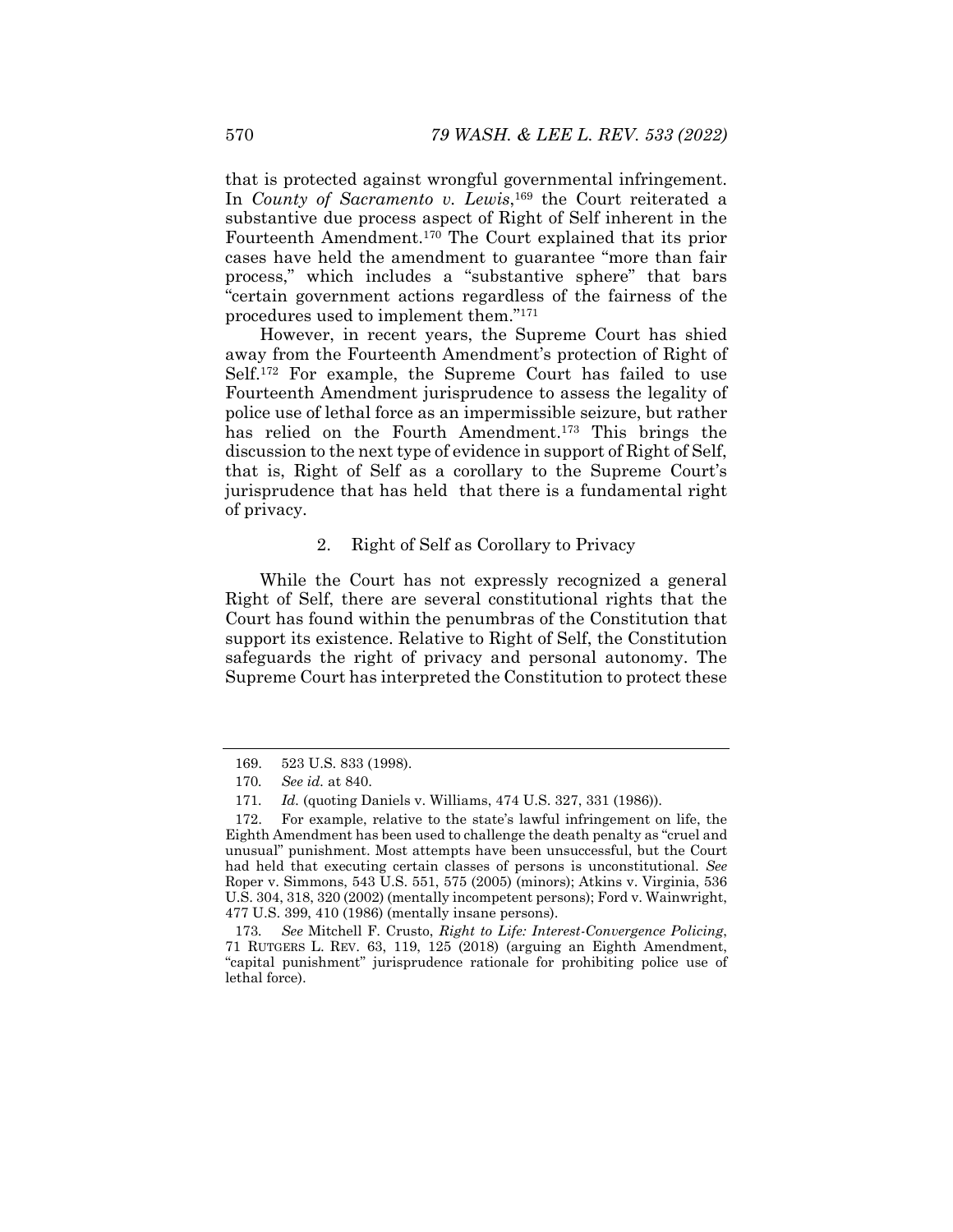rights, specifically in the areas of  $(1)$  marriage,  $174$   $(2)$ procreation,<sup>175</sup> (3) abortion,<sup>176</sup> (4) private consensual homosexual activity,<sup>177</sup> and (5) medical treatment.<sup>178</sup> Further, the right to privacy serves as the justification for decisions involving a wide range of civil liberties cases, including those relating to compulsory public education.179

 176. Roe v. Wade, 410 U.S. 113, 154 (1973) (holding that the Fourteenth Amendment's due process clause includes a fundamental right of privacy that protects women seeking to terminate their pregnancies before a fetus is viable outside the womb).

 177. Lawrence v. Texas, 539 U.S. 558, 578 (2003) (striking down laws that criminalize homosexual sodomy and holding that substantive due process under the Fourteenth Amendment protects the right of adults to be free to engage in consensual sexual acts); *see* LiJia Gong & Rachel Shapiro, *Sexual Privacy After* Lawrence v. Texas, 13 GEO. J. GENDER & L. 487, 500 (2012) (noting *Lawrence*'s nationwide impact).

 178. Cruzan v. Mo. Dep't of Health, 497 U.S. 261, 286 (1990) (guaranteeing adults' right to personal autonomy in matters relating to their medical care). Additionally, in the area of pornography, the Court has granted some privacy rights. *See* Stanley v. Georgia, 394 U.S. 557, 568 (1969) (relying on the First and Fourteenth Amendments to invalidate all state laws that prohibited private possession of obscene materials depicting adults over the age of eighteen).

 179. Pierce v. Soc'y of Sisters, 268 U.S. 510, 534–35 (1925). *See generally* Neil M. Richard & Daniel J. Solove, *Prosser's Privacy Law: A Mixed Legacy*, 98 CALIF. L. REV. 1887 (2010). State constitutions afford greater privacy protections than does the Federal Constitution. Ten states have explicit privacy clauses in their constitutions: ALASKA CONST. art. I, § 22; ARIZ. CONST. art. II, § 8; CAL. CONST. art. I, § 1; FLA. CONST. art. I, § 23; HAW. CONST. art. I, § 6; ILL. CONST. art. I, § 12; LA. CONST. art. I, § 5; MONT. CONST. art. II, § 10; S.C. CONST. art. I, § 10; WASH. CONST. art. I, § 7. Courts in these and other states have held that their state constitutions protect liberties, including reproductive choice, to a greater extent than the federal constitution. *See, e.g.*, State v. Planned Parenthood of Alaska, Inc., 38 P.3d 904 (Alaska 2001) (pertaining to a privacy dispute regarding reproductive rights, for which the state constitution set a higher standard than the federal baseline); Simat Corp. v. Ariz. Health Care Cost Containment Sys., 56 P.3d 28 (Ariz. 2002) (same); Am. Acad. of Pediatrics v. Lungren, 940 P.2d 797 (Cal. 1997) (same); N. Fla. Women's Health & Counseling Servs., Inc. v. State, 866 So.2d 612 (Fla. 2003) (same); Humphreys v. Clinic for Women, Inc., 796 N.E.2d 247 (Ind. 2003) (same); Planned Parenthood League of Mass., Inc. v. Att'y Gen., 677 N.E.2d

 <sup>174.</sup> Griswold v. Connecticut, 381 U.S. 479, 485 (1965) (finding a right to privacy in the marital relationship, noting that a line of U.S. Supreme Court cases suggested that specific guarantees in the Bill of Rights had penumbras, which covered the marital relationship).

 <sup>175.</sup> Eisenstadt v. Baird, 405 U.S. 438, 477 (1972) (expanding the scope of sexual privacy rights by invalidating a law that banned the sale of contraceptives to unmarried couples).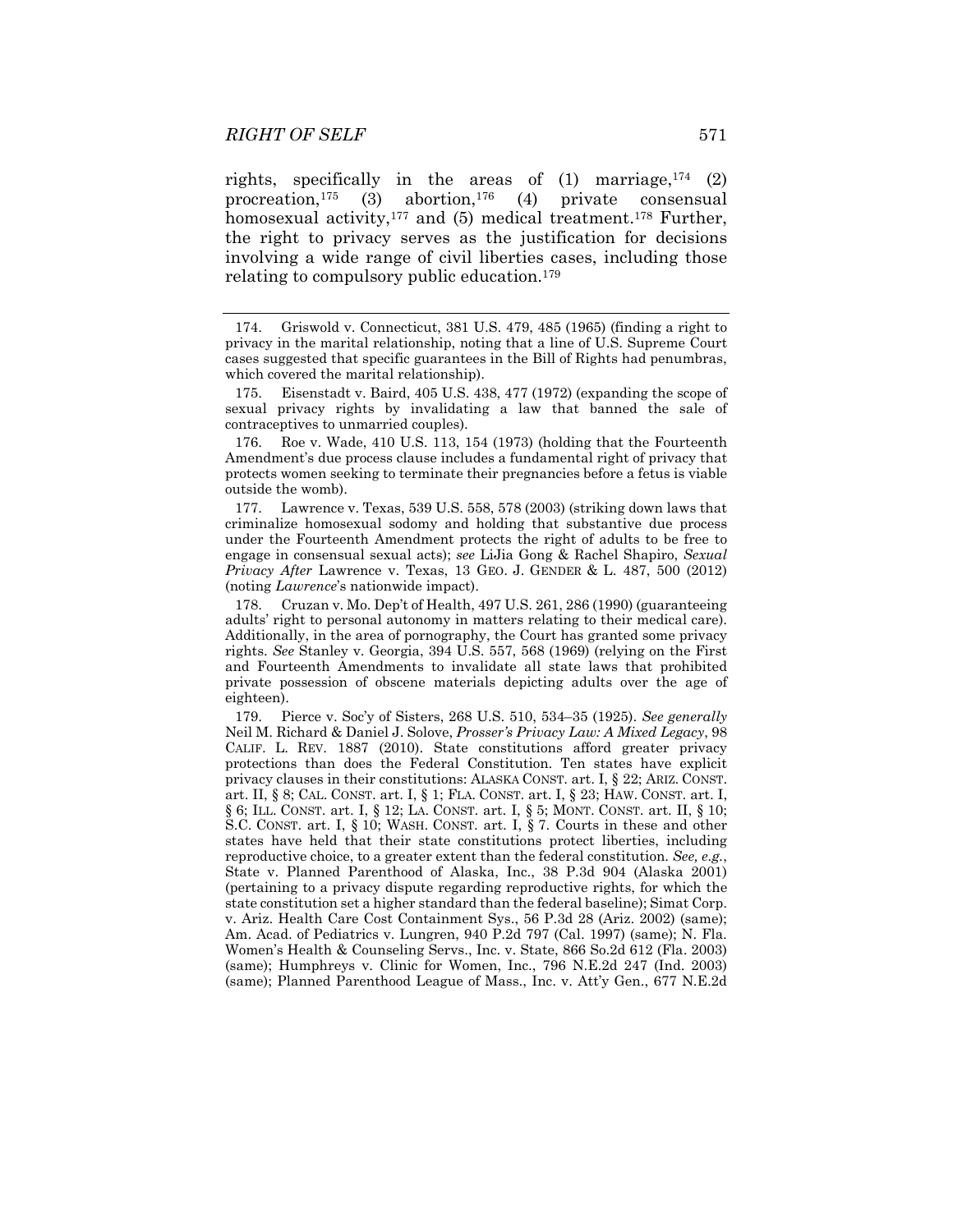The Supreme Court consistently recognizes that there are fundamental rights that are "deeply rooted in this Nation's history and tradition."<sup>180</sup> Specifically, although the Court has not yet recognized Right of Self, in the context of name, image, and likeness, it is arguably encapsulated in previously recognized rights to personal autonomy,181 privacy,182 and informational privacy.183 Support for this proposition can be found in a few landmark cases. For example, *Meyer v. Nebraska*<sup>184</sup> recognizes marriage as a fundamental right and the liberty interest under the right to privacy and autonomy.<sup>185</sup> There the Court stated that the term "liberty" denotes not only

181*. See* Allgeyer v. Louisiana, 165 U.S. 578, 589 (1897) (describing due process liberty guarantees in terms of personal autonomy, which includes the right "to b[e] free in the enjoyment of all his faculties; to be free to use them in all lawful ways").

184. 262 U.S. 390 (1923).

185*. See id.* at 399 ("While this court has not attempted to define with exactness the liberty . . . it denotes not merely freedom from bodily restraint but also the right  $\dots$  to marry  $\dots$ .").

<sup>101 (</sup>Mass. 1997) (same); Women of Minn. v. Gomez, 542 N.W.2d 17 (Minn. 1995) (same); New Jersey v. Farmer, 762 A.2d 620 (N.J. 2000) (same); New Mexico Right to Choose v. Johnson, 975 P.2d 841 (N.M. 1998) (same); Planned Parenthood Ass'n v. Dep't of Hum. Res., 663 P.2d 1247 (Or. Ct. App. 1983), *aff'd on other grounds*, 687 P.2d 785 (Or. 1984) (same); Planned Parenthood of Middle Tenn. v. Sundquist, 38 S.W.3d 1 (Tenn. 2000) (same); Women's Health Ctr. v. Panepinto, 446 S.E.2d 658 (W. Va. 1993) (same).

 <sup>180.</sup> Moore v. City of East Cleveland, 431 U.S. 494, 503 (1977). There are many other theories for deciding what is a fundamental right. Some argue that the Court's preeminent role is perfecting the processes of government and that the Court should only recognize non-textual rights that concern ensuring adequate representation and the effective operation of the political process. *See, e.g.*, JOHN HART ELY, DEMOCRACY AND DISTRUST (1980). Others argue that the Court should use natural law principles in deciding what rights to protect as fundamental. *See, e.g.*, HARRY V. JAFFA, ORIGINAL INTENT AND THE FRAMERS OF THE CONSTITUTION (1994). Still others maintain that the Court should recognize non-textual fundamental rights that are supported by a deeply embedded moral consensus that exists in society. *See, e.g.*, Harry H. Wellington, *Common Law Rules and Constitutional Double Standards: Some Notes on Adjudication*, 83 YALE L.J. 221, 284 (1973).

<sup>182</sup>*. See* Griswold v. Connecticut, 381 U.S. 479, 484 (1965) (concluding that the First, Third, Fourth, Fifth, and Ninth Amendments, as interpreted by the Court in decisions over the years and read together, create "zones of privacy").

<sup>183</sup>*. See* Whalen v. Roe, 429 U.S. 589, 603–04 (1977) (noting the right to informational privacy within the Fourteenth Amendment but finding no violation in the instant case).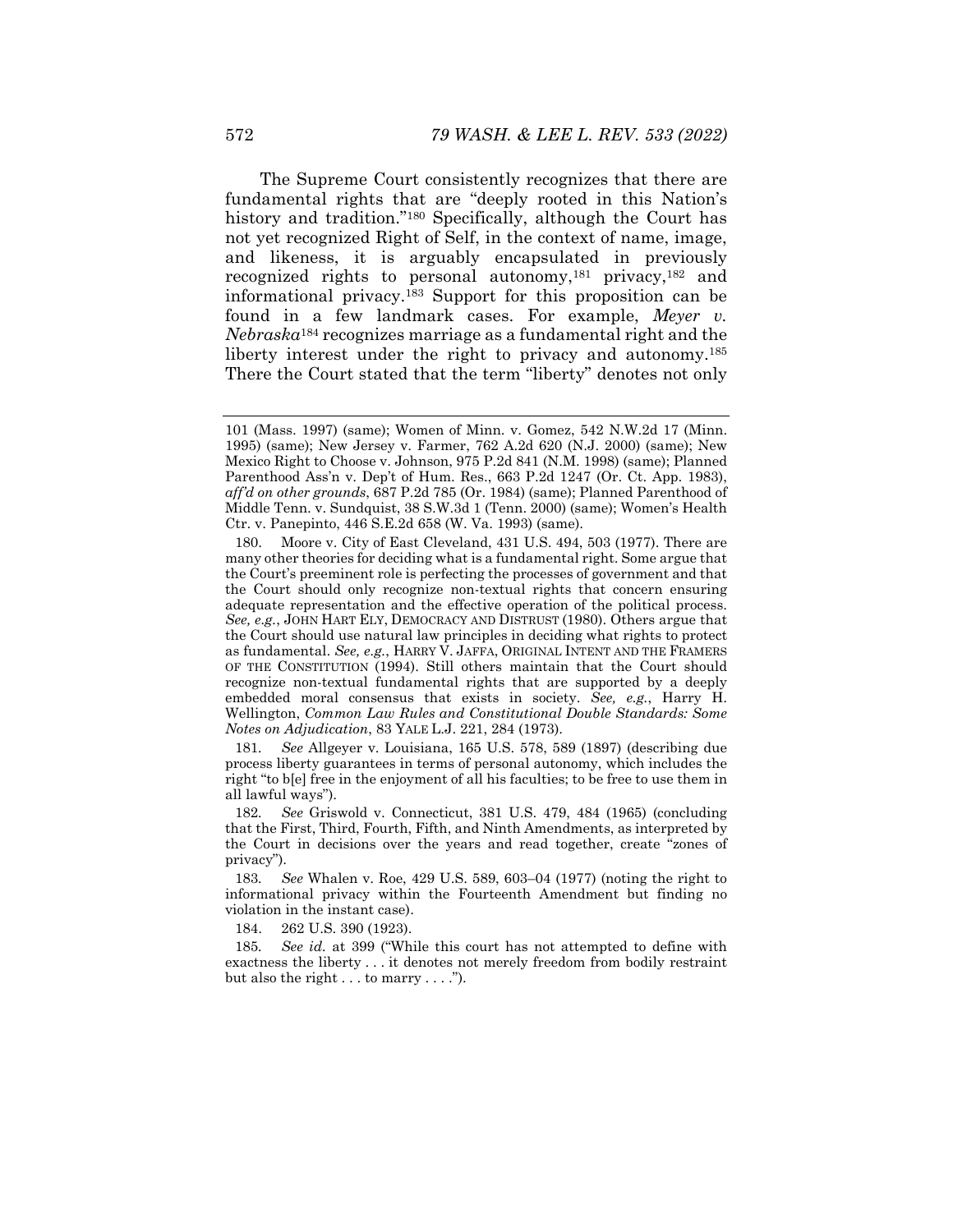freedom from bodily restraint, but also the rights to contract, to employment, to marry and raise a family, to be assured freedom in one's religious practices, "and generally to enjoy those privileges long recognized at common law as essential to the orderly pursuit of happiness by free men."186 Further, the Court articulated a two-step test in *Washington v. Glucksberg*,187 "emphasizing that 1) the Due Process Clause 'specially' protects rights and liberties deeply rooted in tradition and implicit in the concept of ordered liberty; and 2) a 'careful description' of the asserted fundamental liberty interest is required."188 The *Glucksberg* Court also acknowledged a line of cases that applied heightened scrutiny while invoking either fundamental rights or liberty interests.189 Additionally, one commentator has identified eight broad categories of constitutional analyses where the Supreme Court has invoked dignity in more than just a random fashion.190

189*. See Glucksberg*, 521 U.S. at 720 (citing Planned Parenthood of Se. Pa. v. Casey, 505 U.S. 833 (1992)); Eisenstadt v. Bard, 405 U.S. 438 (1972); Loving v. Virginia, 388 U.S. 1 (1967); Griswold v. Connecticut, 381 U.S. 479 (1965); Skinner v. Oklahoma *ex rel.* Williamson, 316 U.S. 535 (1942); Pierce v. Soc'y of Sisters, 268 U.S. 510 (1925); Meyer v. Nebraska, 262 U.S. 390 (1923)).

190*.* Rex D. Glensy, *The Right to Dignity*, 43 COLUM. HUM. RTS. L. REV. 65, 86 n.107 (2011)

These eight categories are: Fourteenth Amendment substantive due process claims; Fourteenth Amendment equal protection claims; Fifth Amendment self-incrimination claims; Fourth Amendment search and seizure claims; Eighth Amendment cruel and unusual punishment claims; Fourteenth Amendment right to die claims; Fourteenth Amendment procedural due process claims; and First Amendment freedom of expression claims.

*see* Maxine D. Goodman, *Human Dignity in Supreme Court Constitutional Jurisprudence*, 84 NEB. L. REV. 740, 789 (2006) (advocating for the Supreme Court to expressly recognize human dignity as underlying certain constitutional rights).

 <sup>186.</sup> Nancy C. Marcus, *Beyond* Romer *and* Lawrence*: The Right to Privacy Comes Out of the Closet*, 15 COLUM. J. GENDER & L. 355, 373 (2006) (quoting *Meyer*, 262 U.S. at 399).

 <sup>187. 521</sup> U.S. 702 (1997).

 <sup>188.</sup> Marcus, *supra* note 186, at 385 (citing Washington v. Glucksberg, 521 U.S. 702, 720–21 (1997)).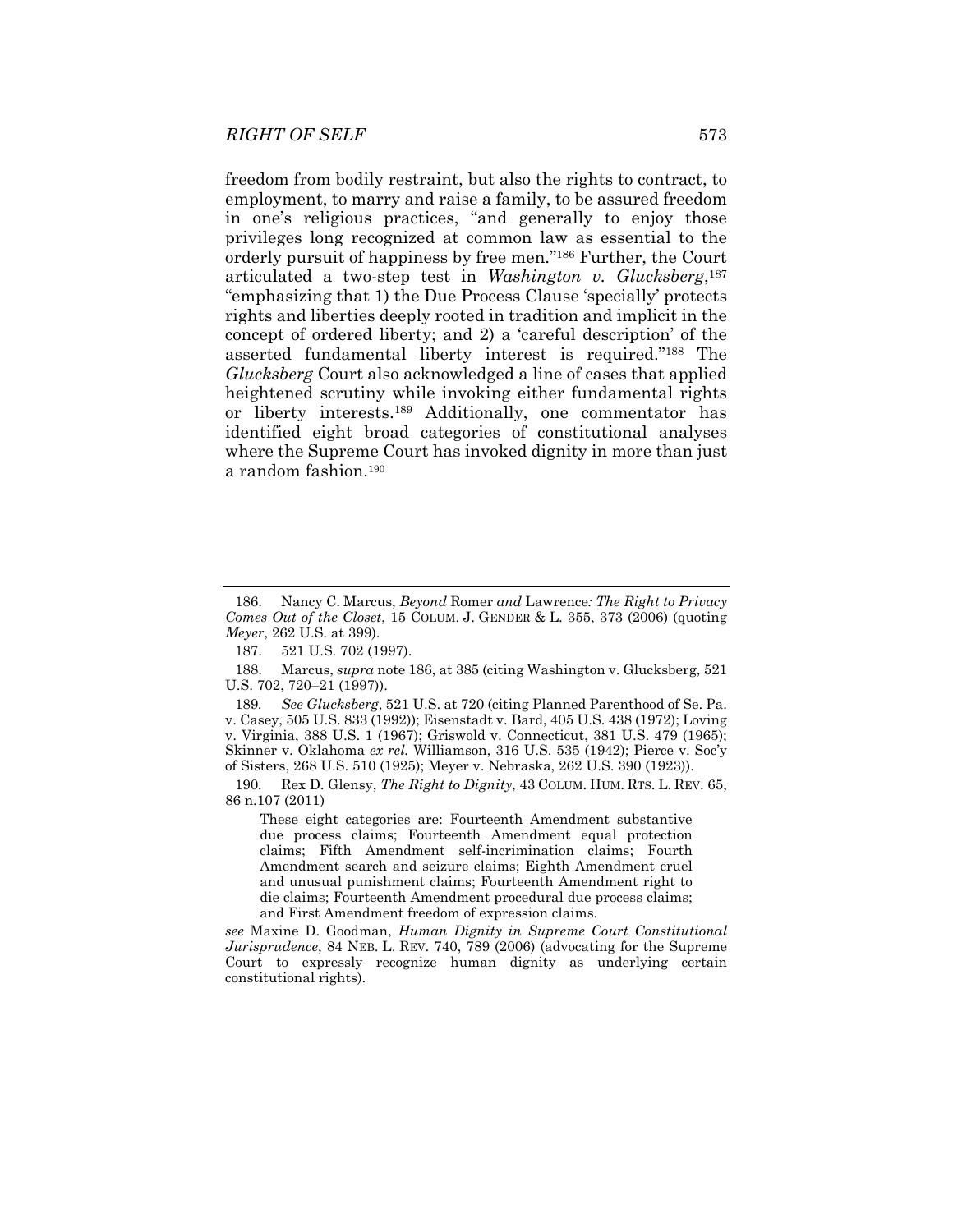### 3. Right of Privacy Relating to Personality Rights

Relative to Right of Self and the right of privacy, personality rights are recognized both in federal and in state laws. "Personality rights" consist of two types of rights: (1) the right of publicity, which is the right to protect one's image and likeness from commercial exploitation without permission or contractual compensation; and (2) the right to privacy, which is the right to be left alone and not have one's personality represented publicly without permission.191

Scholars trace the "right to privacy" to an 1890 article in the Harvard Law Review authored by Samuel D. Warren and Louis D. Brandeis.192 The right to privacy includes protection against misappropriation and is designed to protect individuals' personal rights against emotional distress.193

By comparison, the "right of publicity"194 is a tort action that protects celebrities from the unauthorized exploitation of their NIL for commercial purposes.<sup>195</sup> One scholar has argued that the current doctrine actually embraces at least three different concepts—"the endorsement right, the merchandizing entitlement, and the right against virtual impressment."<sup>196</sup> Because the right of publicity exists only as a state law-based right, application of the right can vary from state to state.197 In

<sup>191</sup>*. See* Michael Mullins, *New Fame in a New Ballgame: Right of Publicity in the Era of Instant Celebrity*, 45 IND. L. REV. 869, 876 (2012).

 <sup>192.</sup> Samuel D. Warren & Louis D. Brandeis, *The Right to Privacy*, 4 HARV. L. REV. 193 (1890).

<sup>193</sup>*. See id.* at 195 ("Thoughts, emotions, and sensations demanded legal recognition, and the beautiful capacity for growth which characterizes the common law enabled the judges to afford the requisite protection . . . .").

 <sup>194.</sup> Judge Jerome N. Frank of the Second Circuit minted the term in *Haelan Laboratories, Inc. v. Topps Chewing Gum, Inc.*, 202 F.2d 866 (2d Cir. 1953), which recognized a baseball player's interest in his photograph on a baseball card. *See id.* at 869. To date, more than half of states recognize the right of publicity in state common law or state statutes.

<sup>195</sup>*. See id.* ("[P]laintiff, in its capacity as exclusive grantee of player's 'right of publicity,' has a valid claim against defendant if defendant used that player's photograph during the term of plaintiff's grant and with knowledge of it.").

 <sup>196.</sup> Eric E. Johnson, *Disentangling the Right of Publicity*, 111 NW. U. L. REV. 891, 910 (2017).

<sup>197</sup>*. See Statutes & Interactive Map*, RIGHT OF PUBLICITY, https://perma.cc/75K8-SA29.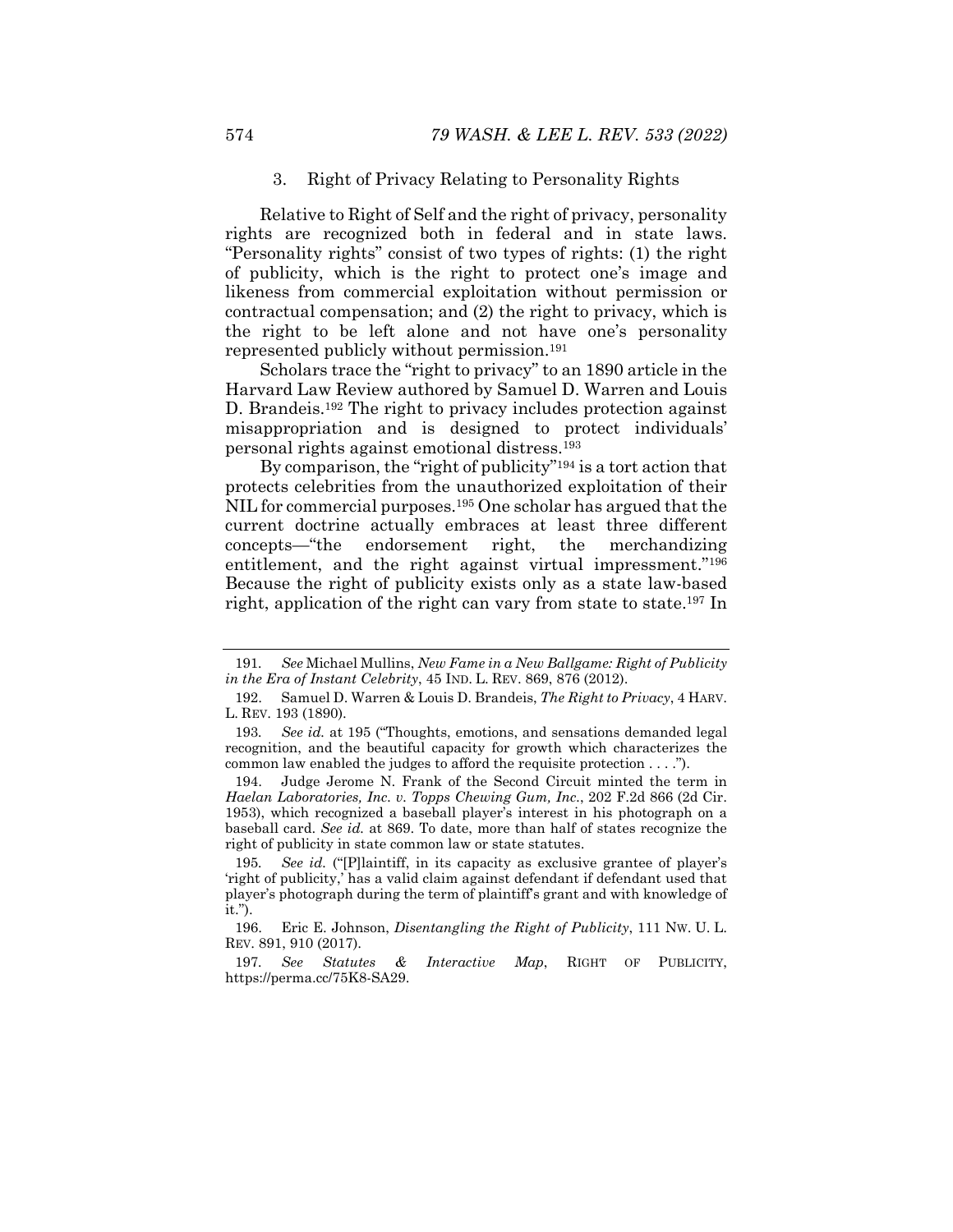response to the lack of uniformity, critics have called for a broad, national standard.198 I argue that as the law is rooted in natural rights and the idea that every individual is entitled to control how, if at all, their right of publicity is commercialized by third parties, it would be appropriate for there to be federal legislation supporting such a right.199

\* \* \*

Therefore, Right of Self should be recognized as a fundamental, constitutionally based, universal right and should apply to virtual attributes that include a person's name, image, and likeness. Failing to recognize and protect this right leaves it ripe for continued exploitation.

There is clearly a void in the development of civil liberties that must be addressed to redress wealth inequities. Doing so requires a transformational development in our understanding of natural property and the importance of strong laws that protect such property of the individual. Such laws would both promote growth of new markets for intellectual property generated through the often-virtual world of cyberspace and allow individual citizens protection against exploitation. Many constitutional and policy reasons exist to support such a development as both desirable and timely. The solution to this shortcoming in the law is proposed in the next Part.

### II. RIGHT OF SELF ACT200

*That the individual shall have full protection in person and in property is a principle as old as the common law; but it has been found necessary* 

<sup>198</sup>*. See* Alex Wyman, *Defining the Modern Right of Publicity*, 15 TEX. REV. ENT. & SPORTS L. 167, 167 (2014) (arguing that the "framework for litigating" the right of publicity is "impossibly muddled" because it may be "litigated in fifty different ways depending on which state's law is applied").

<sup>199</sup>*. See* Johnson, *supra* note 196, at 897 ("[I]n its early days the right of publicity was reserved for celebrities—that is, those few people who had a present pecuniary value attached to their fame—but it has, over the decades, been increasingly recognized as a right belonging to the everyday person.").

 <sup>200.</sup> This Act benefited from the Senate bill, College Athletes Bill of Rights, and a proposal published by the ABA. *See generally Booker, Senators Announce College Athletes Bill of Rights*, COREY BOOKER (Aug. 13, 2020), https://perma.cc/M2XM-SREN; Kevin L. Vick & Jean-Paul Jassy, *Why a Federal Right of Publicity Statute Is Necessary*, 28 COMMC'NS L. 14 (2011).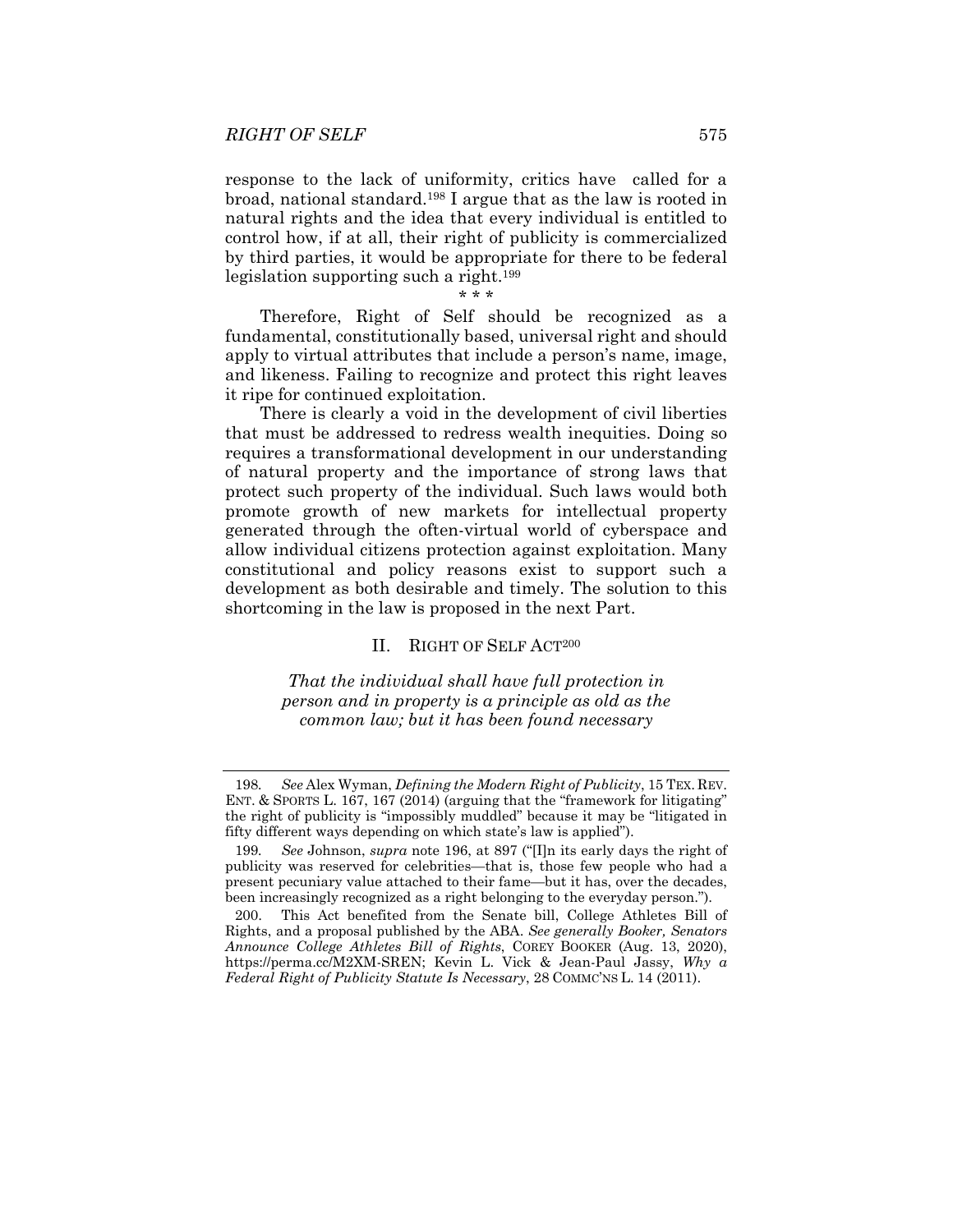*from time to time to define anew the exact nature and extent of such protection. Political, social, and economic changes entail the recognition of new rights, and the common law, in its eternal youth, grows to meet the new demands of society.*  Samuel D. Warren & Louis D. Brandeis<sup>201</sup>

The "Right of Self Act" (ROSA) is the proposed code that would guide society, industry, government, and policymakers in identifying and enforcing Right of Self, particularly as applied to virtual aspects of self—including NIL. It reflects the normative claim that every person in this country has a fundamental and constitutionally based right to possess and control the use of their self. Additionally, ROSA provides legal and equitable remedies for the wrongful exploitation of a person's Right of Self.202 The ROSA's specific provisions follow the main text of this Article as an Addendum. Here, I provide the three tenets that the provisions of ROSA reflect:

Tenet #1: ROSA recognizes the natural rights theory of property, as embodied in the Declaration of Independence and the U.S. Constitution, and embraces the fundamental principle that we are all endowed with certain natural, or God-given, rights that are inalienable. These rights include the possession and control of the virtual attributes of self, including one's name, image, and likeness, thus ending the question whether a universal Right of Self in such attributes of self exists.

Tenet #2: ROSA seeks to protect people, specifically the most vulnerable in our society and particularly minors of color from disadvantaged communities, from all exploitation of their virtual selves, by granting legal and equitable remedies to victims of such exploitation. These remedies include the use of injunctive relief and constructive trusts, as well as compensatory and punitive damages, including private, governmental, and governmental-spoused expropriation.203

 <sup>201.</sup> Warren & Brandeis, *supra* note 192, at 193.

 <sup>202.</sup> Because both the Fifth Amendment and the Fourteenth Amendment expressly grant Congress the authority to guarantee their effectiveness, Congress is authorized to enact the ROSA. *See* U.S. CONST. amend. V, § 2; *id.* amend. XIV, § 5.

<sup>203</sup>*. See generally* Dombrowski v. Pfister, 227 F. Supp. 556, 558 (E.D. La. 1964) (involving a civil rights criminal prosecution regarding segregation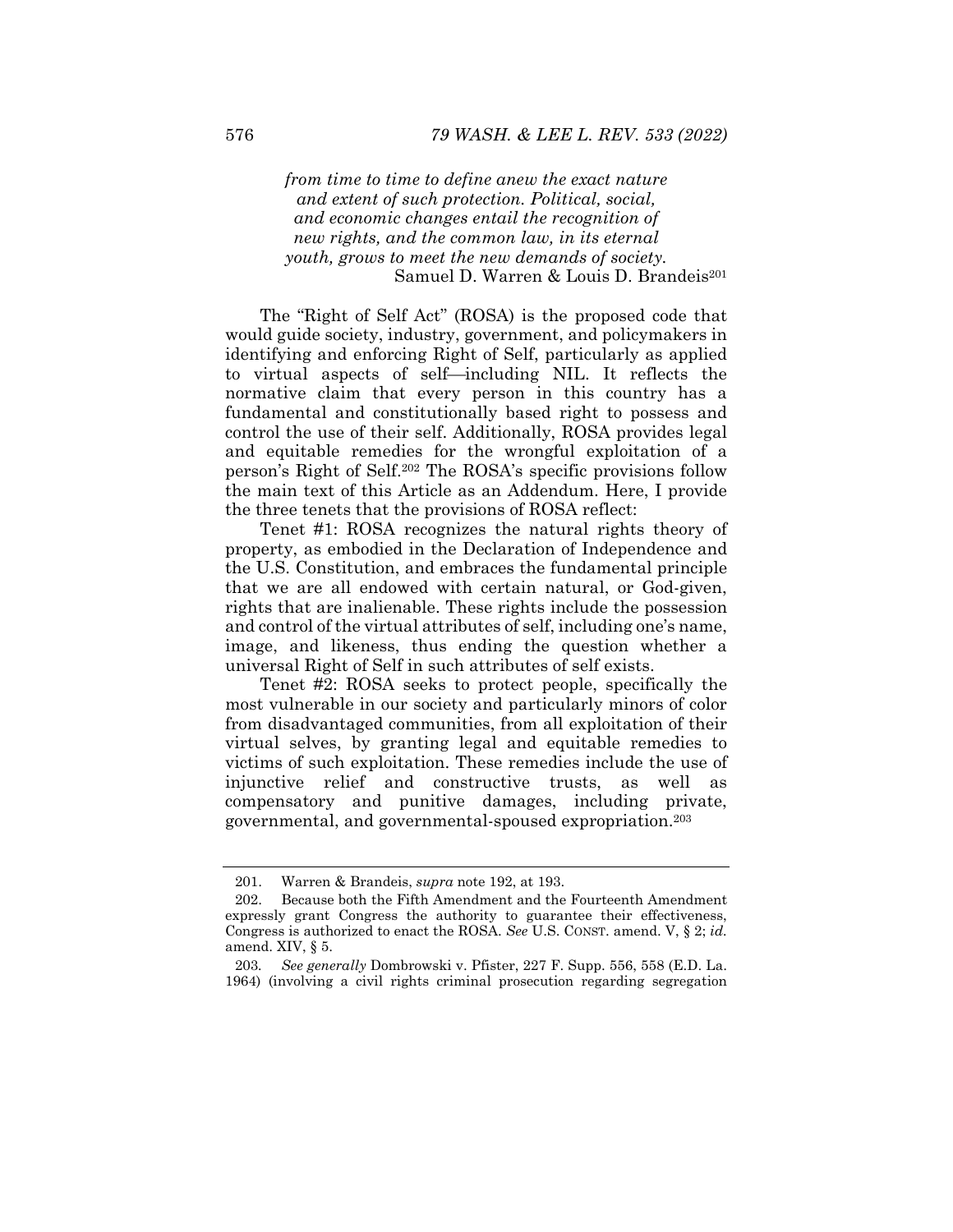Tenet #3: ROSA seeks to remedy past, present, and future expropriation of Right of Self by providing remedial solutions to the past exploitation and expropriation of the virtual aspects of self. These remedial solutions involve intentionally providing compensation and reparations for past and present exploitation, such as that of NCAA athletes.

In conclusion, ROSA (1) recognizes Right of Self, (2) codifies it as a fundamental principle of law, and (3) prohibits both private and public exploitation of the virtual aspects of a person's self without their full knowledge and express consent. It is a win-win because it protects the privacy of people while providing clear guidance and uniformity to society, industry, and government to avoid needless litigation. This change will deliver both justice and peace of mind for those who wish or need to protect their self.

## III. INTERGENERATIONAL WEALTH DISPLACEMENT

This Part presents a case study of a battle over Right of Self through the lens of the NCAA and its student-players' struggles over the students' right to capitalize on their NIL. This Part highlights the problems with the current law relative to a particular aspect of Right of Self and illustrates the need for a transformative solution. It unfolds in three sections. The first section provides background on the players' struggle to benefit from their NIL. The second section analyzes the Supreme Court's decision in *NCAA v. Alston*, relating to the NCAA and players' compensation. The third section analyzes various state laws that seek to allow NCAA players to benefit from their NIL and presents the shortcomings in those laws and the unanswered questions that they raise.

activities). Dissenting in *Dombroski*, Judge John Minor Wisdom argued, "the crowning glory of American federalism . . . is the protection the United States Constitution gives to the private citizen against all wrongful governmental invasion of fundamental rights and freedoms . . . it makes federalism workable." *Id*. at 570–71 (Wisdom, J., dissenting) (footnotes and emphasis omitted). Libertarian principles intersect with federalism, and libertarianism and federalism are in constant tension with one another. *See* Ilya Somin, *Libertarianism and Federalism*, 751 CATO INST. POL'Y ANALYSIS 1, 12 (2014) ("Federalism is often a valuable tool for protecting freedom, but can also be a menace.").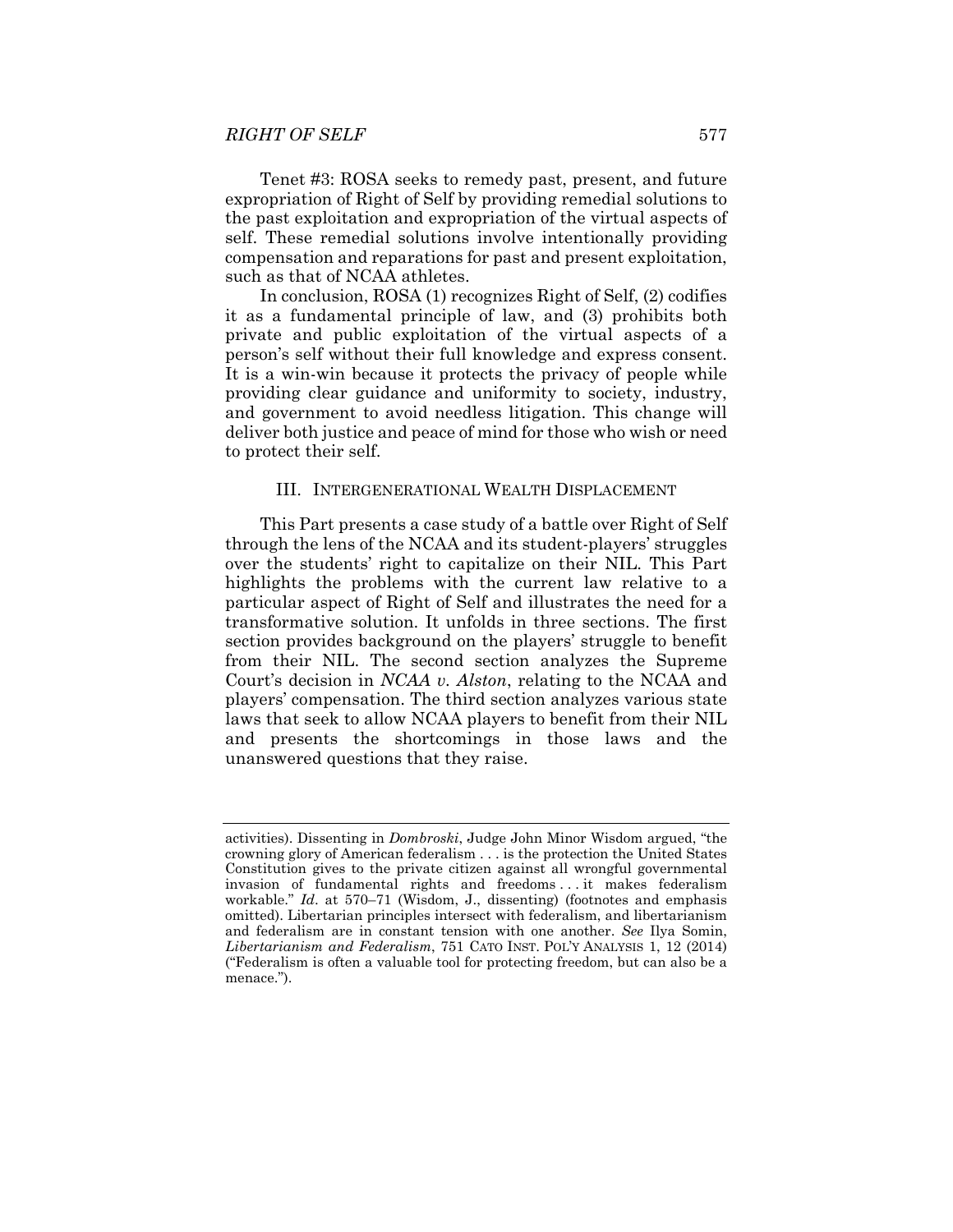At this point, it is appropriate to explain how the battle over college students' rights to control the use of their self demonstrates the transformational value of Right of Self. First, sports are an invaluable insight into our culture and values.<sup>204</sup> Second, Justices and other constitutional scholars have analogized the judicial function in sports terms.205 And third, Right of Self as applied to college students is an important example of intergenerational wealth displacement, a system of government-sponsored wealth and age exploitation. However, NCAA athletes are not the only people who should be interested in the issue of who can capitalize from their NIL; everyone should demand the same right.

# A. *Battle*

In 2019, Chase Young was the star football player for the Ohio State University Buckeyes.206 During his junior season, Mr. Young broke the school's single season sack record, was unanimously named an All-American, and received several defensive player of the year awards.207 However, in November

<sup>204</sup>*. See* Kenneth J. Macri, *Not Just a Game: Sport and Society in the United States*, INQUIRIES J. (2012), https://perma.cc/QZ62-763W ("Sport coincides with community values and political agencies, as it attempts to define the morals and ethics attributed not only to athletes, but the totality of society as a whole.").

<sup>205</sup>*. See* Megan E. Boyd, *Riding the Bench—A Look at Sports Metaphors in Judicial Opinions*, 5 HARV. J. SPORTS & ENT. L. 245, 248 (2014) (quoting Chief Justice John Roberts, who once stated, "Judges are like umpires. Umpires don't make the rules; they apply them . . . I will remember that it's my job to call balls and strikes and not to pitch or bat"). Justice Stevens expressed his frustration on a decision by stating that the majority "punted" on an issue of importance in *Morse v. Frederick*, 551 U.S. 393 (2007). Boyd, *supra*, at 251.

<sup>206</sup>*. See Demand That the U.S. Congress Guarantee Fair Pay for College Athletes in Every State*, COLOR OF CHANGE, https://perma.cc/6YWM-C9QP (last visited Aug. 5, 2021) (reporting on several awful stories of the NCAA's mistreatment of Black athletes, including that of Chase Young).

 <sup>207.</sup> His awards include the Bronko Nagurski Trophy, Chuck Bednarik Award, Ted Hendricks Award, Chicago Tribune Silver Award, Nagurski-Woodson Defensive Player of the Year Award, and the Smith-Brown Defensive Lineman of the Year. Mr. Young was also named the Big Ten Athlete of the Year and was a finalist for the Heisman Trophy. *See Ohio State's Chase Young Wins Nagurski Award*, ESPN (Dec. 9, 2019), https://perma.cc/WGB6-7H2Q; *Chase Young Wins Chuck Bednarik Award*, OHIO ST. UNIV. (Dec. 12, 2019), https://perma.cc/5PQT-Y6WZ; Jarrod Clay,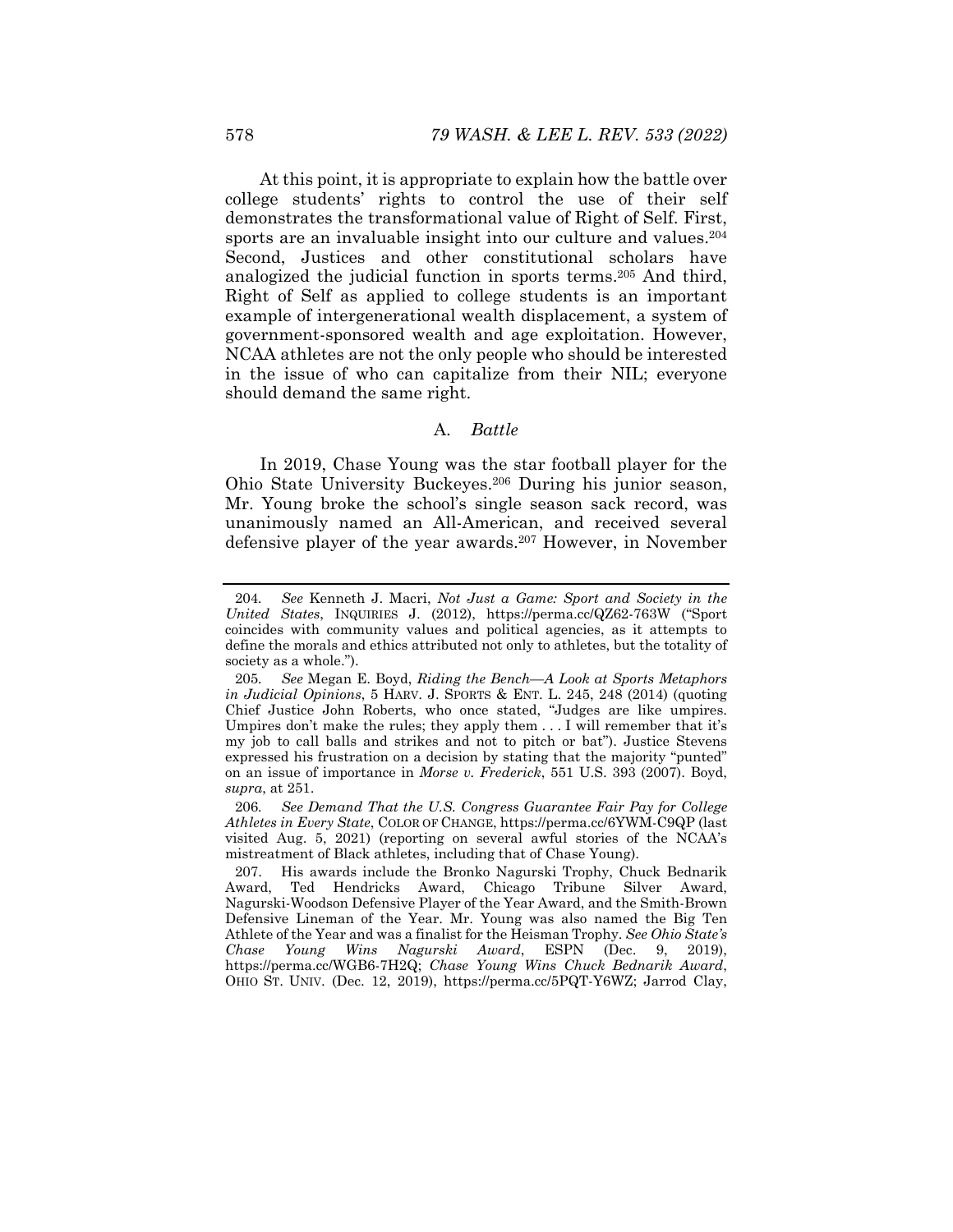2019, Mr. Young was suspended from play due to a "possible NCAA issue from 2018 that the Department of Athletics [was] looking into."208 In 2018, Mr. Young had borrowed money from a family friend to purchase an airline ticket for his girlfriend to attend the prestigious Rose Bowl.209 By the time Mr. Young was suspended in November 2019, he had repaid the loan.<sup>210</sup> Despite this, the NCAA claimed that, by taking the loan, Mr. Young violated the NCAA's amateurism rules.211 The NCAA ultimately suspended him for two games, $2^{12}$  which likely caused him to lose his bid for the highly coveted Heisman Trophy.<sup>213</sup>

This story begs the question: had Mr. Young had been permitted to capitalize on this Right of Self-primarily, his name, image, and likeness—would he have needed the loan that caused the "violation" at issue?214 Through its rules, the NCAA

*Chase Young Wins 2019 Ted Hendricks Award*, ABC 6 (Dec. 11, 2019), https://perma.cc/HG7G-4DEL; Teddy Greenstein, *Chase Young Is the 2019 Chicago Tribune Silver Football Winner*, CHI. TRIB. (Dec. 6, 2019), https://perma.cc/XSL7-5XH9.

 <sup>208.</sup> Díamaris Martino, *Ohio State's Star Football Player Suspended for Accepting Loan*, CNBC (Nov. 8, 2019, 4:06 PM), https://perma.cc/MG3Q-CYNY (last updated Nov. 8, 2019, 5:25 PM).

 <sup>209.</sup> Jordan Heck, *'Free Chase Young': Criticism of the NCAA Trends on Social Media After Ohio State Star's Suspension*, SPORTING NEWS (Nov. 9, 2019), https://perma.cc/MF8U-TB9X.

<sup>210</sup>*. Id*.

 <sup>211.</sup> Gregory A. Cranmer et al., *Everyone Hates the NCAA: The Role of Identity in the Evaluations of Amateurism Transgressions: A Case Study of the Chase Young's Loan Scandal*, COMMC'N & SPORT, 2021, at 1, 3–5.

<sup>212</sup>*. Id.* 

<sup>213</sup>*. See* Bruce Hooley, *Ohio State's Justin Fields, Chase Young 34 in Heisman Voting*, SPORTS ILLUSTRATED (Dec. 14, 2019), https://perma.cc/FYU3- 3AAN (discussing the outcome of the Heisman award and Fields' and Young's accolades); Josh Planos, *Ohio State's Chase Young Is Playing like a Heisman Contender*, FIVETHIRTYEIGHT (Oct. 29, 2019), https://perma.cc/9RUN-ZLTR (analyzing Young's skills and statistics that made him a serious Heisman contender).

 <sup>214.</sup> As an award-winning player on a top college football team, Mr. Young would have had the funds available via advertising and promotional deals to purchase a ticket for his friends or family to see him play in the big game. One study shows that NCAA college football stars could be earning as much as \$2.4 million per year. *See* Tom Huddleston Jr., *College Football Stars Could Be Earning as Much as \$2.4 Million Per Year, Based on NCAA Revenues: Study*, CNBC (Sept. 2, 2020), https://perma.cc/KM9X-NRRR; Tommy Beer, *NCAA Athletes Could Make \$2 Million a Year If Paid Equitably, Study Suggests*, FORBES, https://perma.cc/UFR3-7FGN (last updated Sept. 1, 2020, 1:03 PM).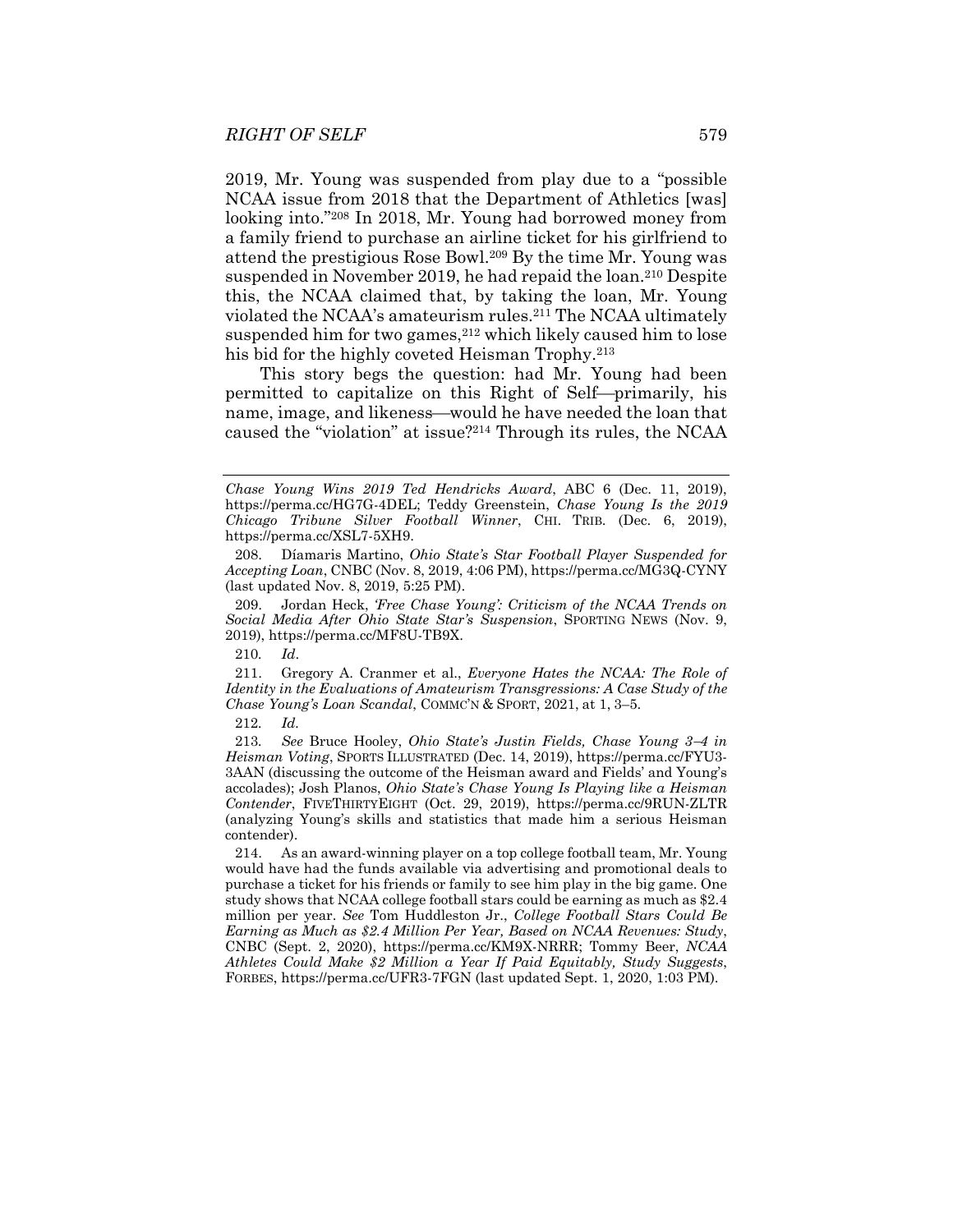denied Mr. Young the fruits of his Right of Self,215 cutting him off from an economic opportunity that may have mitigated any need to borrow money for the airline ticket. Instead of Mr. Young, the NCAA and its member school, Ohio State University, financially benefitted from the use of Mr. Young's NIL in the form of media coverage of his performance.

Mr. Young's story is a pointed example of the importance of the law's recognition of Right of Self. A brief overview of the current battle over NCAA athletes' rights to their virtual selves contextualizes this case study. Prior to recent changes in the law, players were restricted to school-granted benefits, such as scholarships, under the NCAA rules.<sup>216</sup> These benefits are often insufficient to meet a student's basic needs.217 Further, to

216*. See* NCAA MANUAL, *supra* note 48, art. 12 (placing numerous limits on what "benefits" student-athletes can receive).

 <sup>215.</sup> In addition to his NIL rights, Mr. Young was entitled to just compensation for the value of his labor as a player, which is beyond the scope of this Article. Some critics have likened the NCAA's exploitation of its players to the enslavement of Black people or of Black labor during Jim Crow. While this is a powerful analysis due to the number of Black male athletes who are negatively impacted by NCAA amateurism rules, that is not the focus of this Article. *See* Brandi Collins-Dexter, *NCAA's Amateurism Rule Exploits Black Athletes as Slave Labor*, UNDEFEATED (Mar. 27, 2018), https://perma.cc/9WSV-PBL9; Jay Connor, *The NCAA Is Big Business for Everybody but Black Players*, ROOT (Nov. 15, 2019, 12:30 PM), https://perma.cc/JS6S-ZKPJ; Brando Simeo Starkey, *College Sports Aren't like Slavery. They're like Jim Crow*, NEW REPUBLIC (Oct. 31, 2014), https://perma.cc/FVP9-Y7VK. Moreover, college sports, particularly football, can be especially dangerous to students' physical and emotional health and wellbeing. Numerous players have sued the NCAA for its handling of concussions. *See Former College Football Player Sues NCAA in Federal Court over Concussions*, USA TODAY (Sept. 4, 2013, 12:10 PM), https://perma.cc/VB6U-59DE (reporting on a class action complaint filed by three former NCAA football players alleging the NCAA neglected former players); *see also* Edward M. Wojtys, Editorial, *The Dark Side of College Football*, 10 SPORTS HEALTH 489, 489–90 (2018) (reporting that thirty-four NCAA football players have died during football activities in the past eighteen years; twenty-seven nontraumatic deaths were reported in 2017, while six players died from trauma to the head or neck over the same time period).

 <sup>217.</sup> In fact, 86 percent of NCAA college athletes live below the poverty line, with many qualifying for and receiving government Pell Grants. Armstrong Williams, *Time to Pay College Athletes*, NEWSMAX (Apr. 9, 2014, 7:47 AM), https://perma.cc/9RRW-8W3Y. These students are usually required to live on campus, attend summer workout camp, and travel to games. *Id.* They often require additional financial support not allowed by NCAA rules. *Id.* For example, how are they supposed to eat after the school cafeterias are closed when their only meal ticket applies to onsite school-sponsored meals? *Id.* In addition to the lack of general financial support, there are the dangers of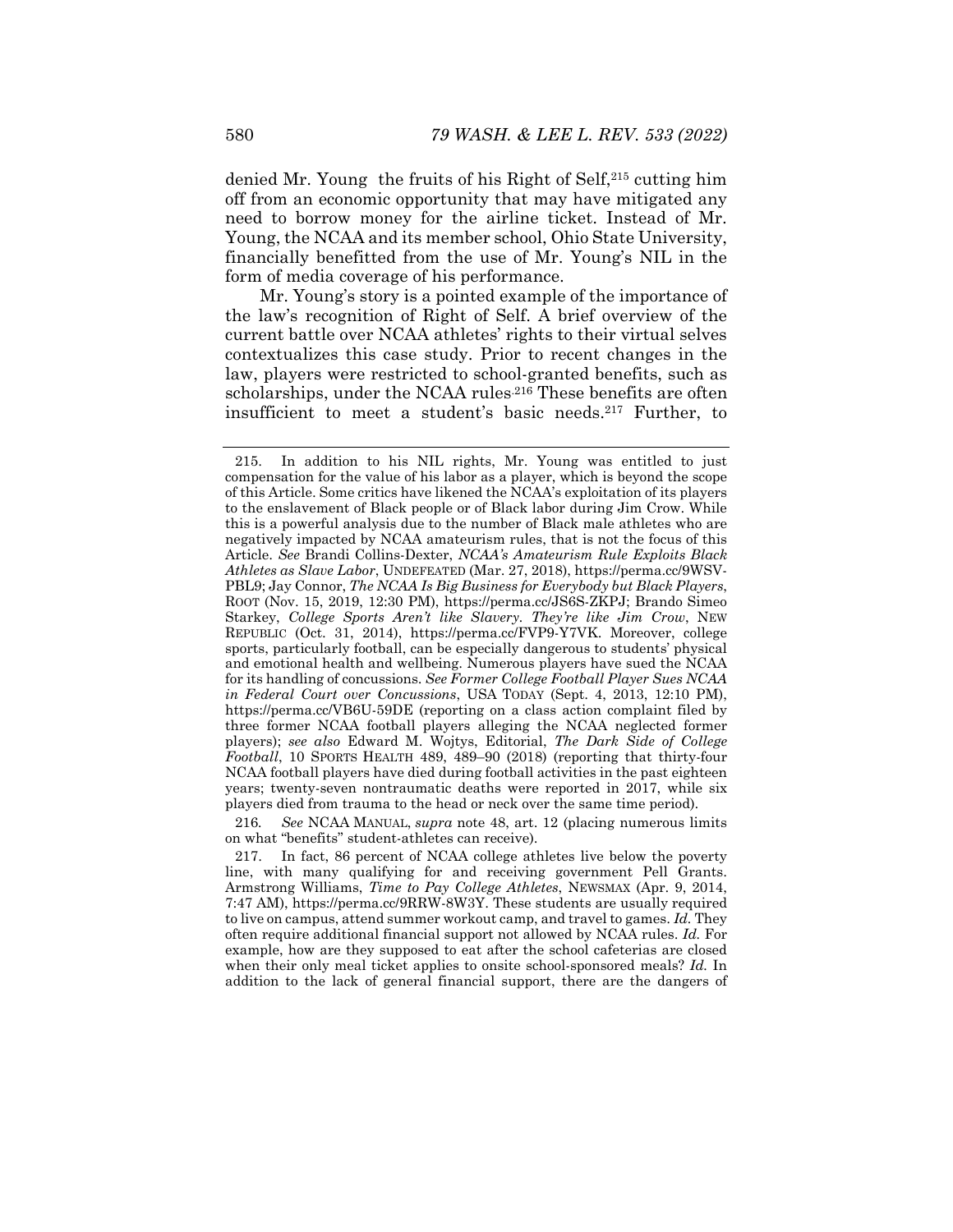maintain their amateur status, student athletes were strictly forbidden from receiving funds or support from sources outside of NCAA member schools.218 Yet the NCAA and its member schools, including state-owned "public" schools, have received and continue to receive billions of dollars from their sports programs, mainly in the form of advertising, television media, and the grossly discounted labor of the players.219 In comparison, the "benefits" these NCAA student athletes receive are grossly inadequate, especially when compared to the benefits professional athletes receive.<sup>220</sup>

After several years of player protests and litigation, often referred to as "Fair Pay to Play,"221 the players scored two major victories over the NCAA's restrictions on player compensation in *O'Bannon v. NCAA*222 and the Supreme Court case of *NCAA v. Alston.*223 Subsequently, following the State of California's

220*. See* Tommy Beer, *NCAA Athletes Could Make \$2 Million a Year If Paid Equitably, Study Suggests*, FORBES (Sept. 1, 2020, 1:03 PM), https://perma.cc/UFR3-7FGN (highlighting that in the NFL and NBA, athletes receive approximately 50 percent of revenue compared to the 7 percent that NCAA athletes do); *Paying College Athletes—Top 3 Pros and Cons*, *supra* note 39 ("If college players earned 50% of their team's revenues like the NFL and NBA players do, the average football player's yearly salary would be \$360,000 and the average basketball player's yearly salary would be \$500,000.").

221*. See supra* note 50 and accompanying text.

 222. 7 F. Supp. 3d 955 (N.D. Cal. 2014); O'Bannon v. NCAA, 802 F.3d 1049 (9th Cir. 2015); O'Bannon v. NCAA, 137 S. Ct. 277 (2016) (denying certiorari); *see O'Bannon*, 7 F. Supp. 3d at 1007 (holding that the NCAA's rules and bylaws violate antitrust law by unreasonably restraining trade).

223*. See* NCAA v. Alston, 141 S. Ct. 2141, 2155 (2021) (deciding that though the NCAA can regulate its player's compensation, restrictions on that

getting injured. *Id.* All these factors place an emotional and psychological strain on these players of color.

 <sup>218.</sup> NCAA MANUAL, *supra* note 48, art. 12.

 <sup>219.</sup> California's Governor Gavin Newsom, in supporting college athletes' rights, noted that the Fair Pay to Play Act would rebalance a power structure in which NCAA universities receive more than \$14 billion annually and the nonprofit NCAA receives more than \$1 billion, "while the actual product, the folks that are putting their lives on the line, putting everything on the line, are getting nothing." Eliott C. McLaughlin, *California Wants Its College Athletes to Get Paid, but the NCAA Is Likely to Put Up Hurdles*, CNN (Oct. 2, 2019, 9:00 AM), https://perma.cc/N3AG-KMVY; *see* Dan Murphy, *California Defies NCAA as Gov. Gavin Newsom Signs into Law Fair Pay to Play Act*, ESPN (Sept. 30, 2019), https://perma.cc/3JFB-JPN7; Tom Goldman, *College Athletes in California Can Now Be Paid Under Fair Pay to Play Act*, NPR (Sept. 30, 2019, 5:23 PM), https://perma.cc/N4ZW-C8JG.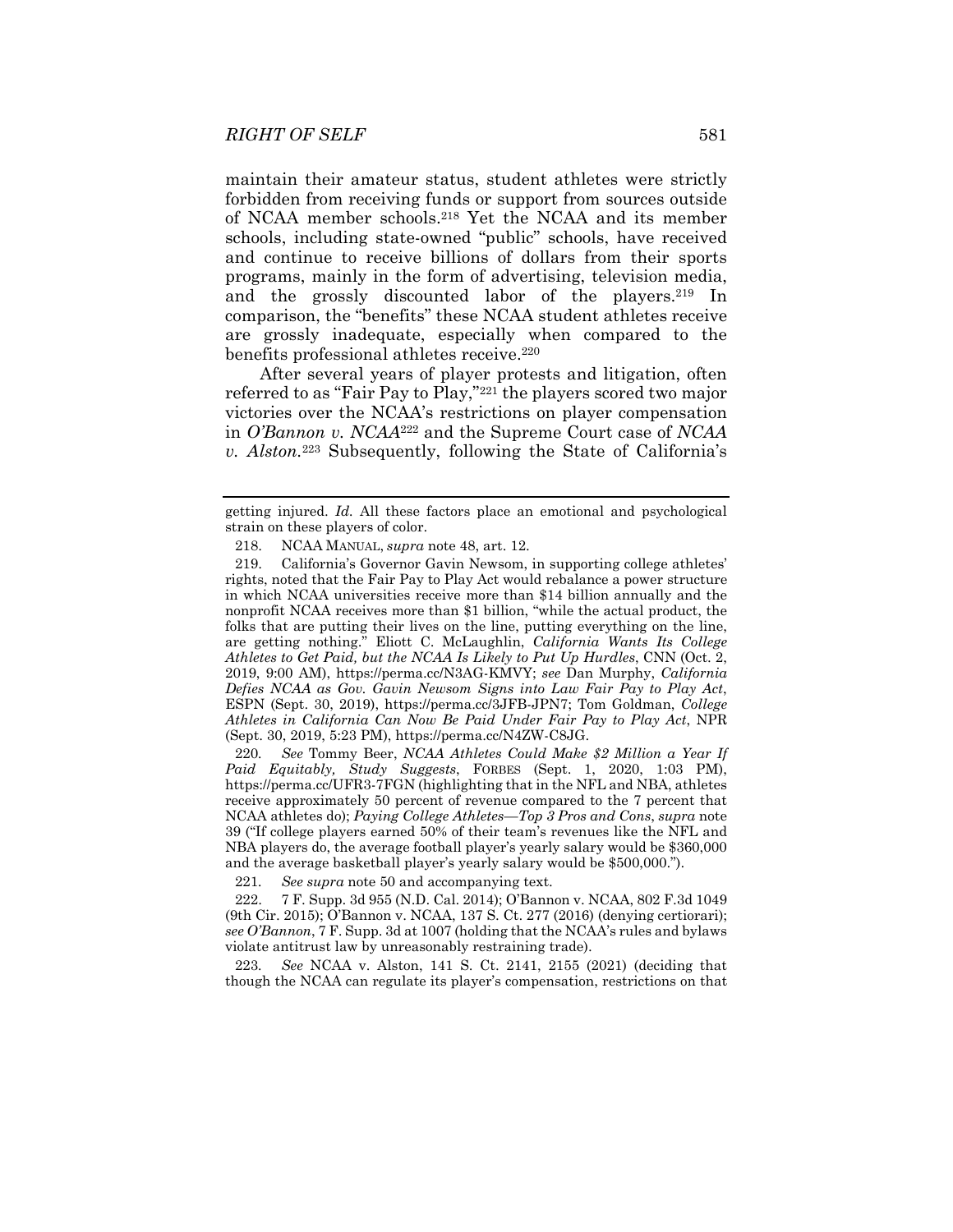pre-*Alston* lead,<sup>224</sup> several states enacted laws recognizing the right of NCAA athletes to capitalize on the commercial use of their NIL.<sup>225</sup> After years of deliberation,<sup>226</sup> the NCAA provided interim rules to permit its players to benefit from the use of their NIL and still maintain their eligibility as amateurs.<sup>227</sup> These developments represent a major financial opportunity for NCAA

 224. In October 2019, California passed the Fair Pay to Play Act, which gives students more control over their names and likenesses by allowing sponsorships and endorsements beyond the NCAA's control. Jack Kelly, *Newly*  Passed California Fair Pay to Play Act Will Allow Student Athletes to Receive *Compensation*, FORBES (Oct. 1, 2019, 12:36 PM), https://perma.cc/V8AB-YT6G.

 225. Twenty-five states—Arizona, Arkansas, California, Connecticut, Florida, Georgia, Illinois, Kentucky, Louisiana, Maine, Michigan, Mississippi, Missouri, Nebraska, Nevada, New Mexico, North Carolina, Oklahoma, Ohio, Oregon, Pennsylvania, South Carolina, Tennessee, Texas, and Virginia—have pro-NIL laws that are now in effect, with three others to be effective by July 2023 and one more effective by August 2025. *See Tracker: Name, Image and Likeness Legislation by State*, BUS. OF COLL. SPORTS, https://perma.cc/ L3ZP-2KSZ (last updated Apr. 13, 2022); Keller, *supra* note 51. However, the new state laws do not use the term persona, nor do they provide a rationale for the new laws.

 226. In the last couple of years, the NCAA eligibility rules have been under attack from various sources, and the NCAA itself has been planning a reform after the enactment of the California Pay to Play Act and the federal district court and Ninth Circuit decisions in *Alston*. *See* Greta Anderson, *Court Panel Rules Against NCAA Restrictions on Athlete Pay*, INSIDE HIGHER ED (May 19, 2020), https://perma.cc/GTV6-ER79.

 227. Michelle Brutlag Hosick, *NCAA Adopts Interim Name, Image and Likeness Policy*, NCAA (June 30, 2021, 4:20 PM), https://perma.cc/F7S4-7RQ9. The NCAA adopted the interim rules on June 30. *Id.* The rules provide four points of guidance: (1) athletes can engage in NIL deals that comport with state law and colleges and universities can provide information on "state law questions"; (2) college athletes in states without NIL laws can monetize their NIL rights without violating NCAA rules; (3) athletes can hire a professional services provider to advise on NIL activities; and (4) athletes should report NIL activities in accordance with state law or school and conference rules. *Id.*  The NCAA's interim rules do not expressly prohibit gambling businesses or other vice industries. *Id.* Moreover, (1) deals cannot serve as recruiting inducements; (2) athletes cannot receive benefits without services given; (3) agents or representation are allowed for NIL benefits; (4) schools cannot be involved in creating opportunities for their athletes; and (5) players cannot promote alcohol, legal drugs like cannabis, tobacco products, adult entertainment, or gambling. *See id.*; Barry Benjamin, *NCAA Interim NIL Policy: Sponsoring College Athletes—What You Need to Know About NIL Regulations*, JD SUPRA (Aug. 17, 2021), https://perma.cc/5KE5-XTPB.

compensation are subject to antitrust scrutiny under a "rule of reason" analysis and the ordinary rule of reason's fact-specific assessment of their effect on competition).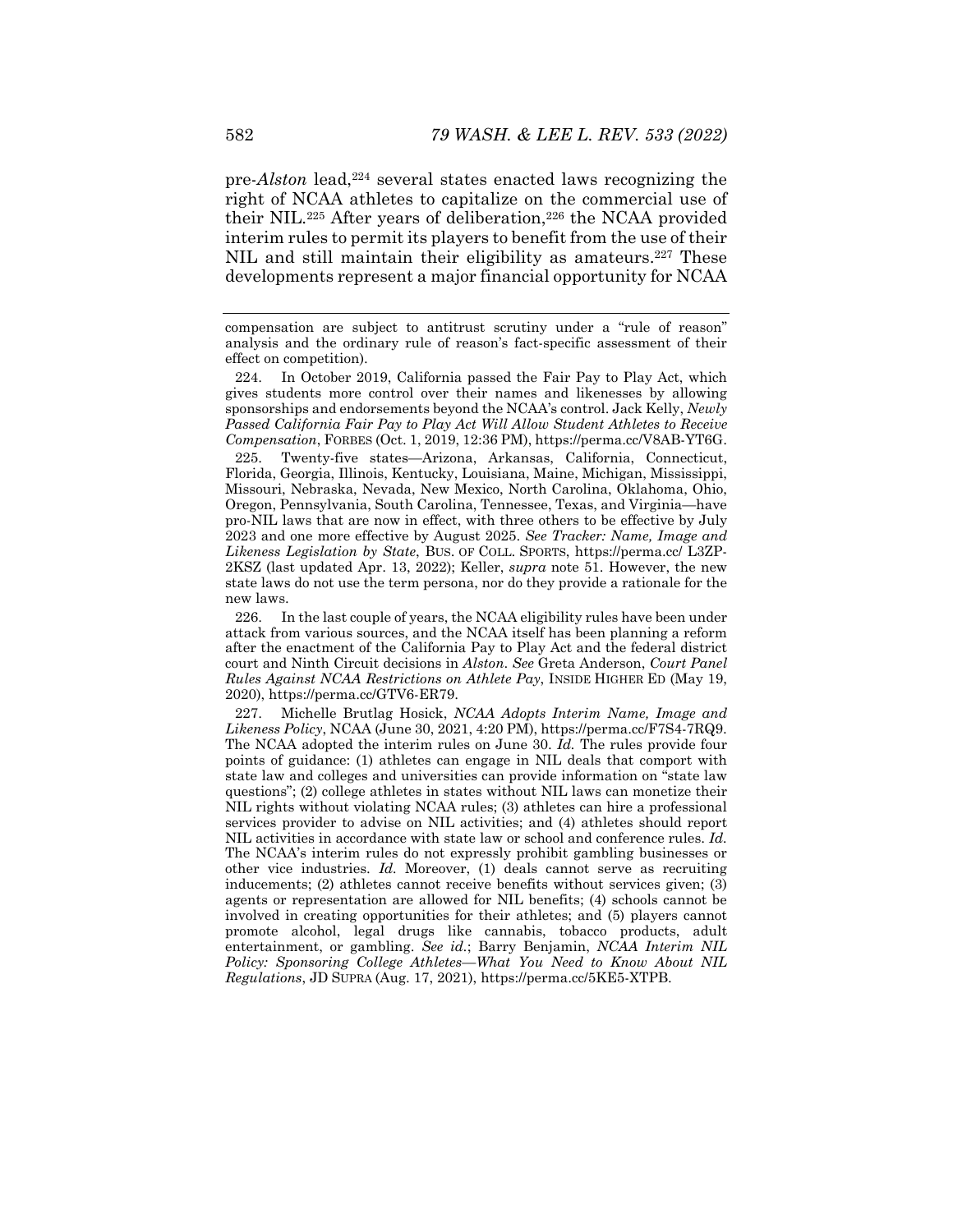athletes, allowing them to enjoy what other students, including non-athletes and some athletes who play for other non-NCAA leagues already enjoy—benefitting from their NIL. While state laws permitting NCAA players to capitalize on their NIL are vitally important, this development raises a broader societal issue and quintessential jurisprudential question worthy of exploration: Should every American be innately entitled to enjoy Right of Self?

#### 1. Inequitable Distribution of Wealth

Clearly, the NCAA and its member school financially exploit the labor and NIL of their players. Each year, the NCAA and its member schools receive billions of dollars from their sports programs, mainly in the form of advertising and television media. In 2019, the NCAA reported gross revenues of over \$1.1 billion dollars,<sup>228</sup> with most of its annual revenue coming from two sources: television and marketing rights for the Division I Men's Basketball Championship and ticket sales for all championships, particularly men's football.229 Additionally, NCAA President Mark Emmert's base salary for calendar year 2019 was \$2.5 million and his total compensation was \$2.9 million according to the association's latest federal tax return.<sup>230</sup>

By comparison, student players are not permitted to share in these revenues, lest they lose their amateur status.231 Over the years, the NCAA rules regarding student-athlete compensation have gradually evolved to provide minimal increased benefits to students.232 Notwithstanding, they are

<sup>228</sup>*. See* NCAA, CONSOLIDATED FINANCIAL STATEMENTS: AUGUST 31, 2020 AND 2019, at 5 (2020), https://perma.cc/F7SQ-NDAV (PDF). From 2019 to 2020, the NCAA saw a positive increase in net assets (profits) of over \$70 million, and net assets of just under \$500 million. *Id.* About 25 percent of its annual revenue went to "association-wide programs" (nearly \$150 million) and to "management and general" (\$45 million). *Id.* The NCAA spent \$67.7 million on outside legal fees. Steve Berkowitz, *NCAA President Mark Emmert Credited with \$2.9 Million in Total Pay for 2019 Calendar Year*, USA TODAY (July 19, 2021, 4:25 PM), https://perma.cc/2597-VJH9.

 <sup>229.</sup> NCAA, *Finances*, https://perma.cc/N8GF-BVUY.

 <sup>230.</sup> Berkowitz, *supra* note 228.

<sup>231</sup>*. See* NCAA MANUAL, *supra* note 48, art. 12.

 <sup>232.</sup> These include: room, board, books, fees, and "cash for incidental expenses such as laundry" (1956); "paid professionals in one sport to compete on an amateur basis in another sport" (1974); authorizing "member schools to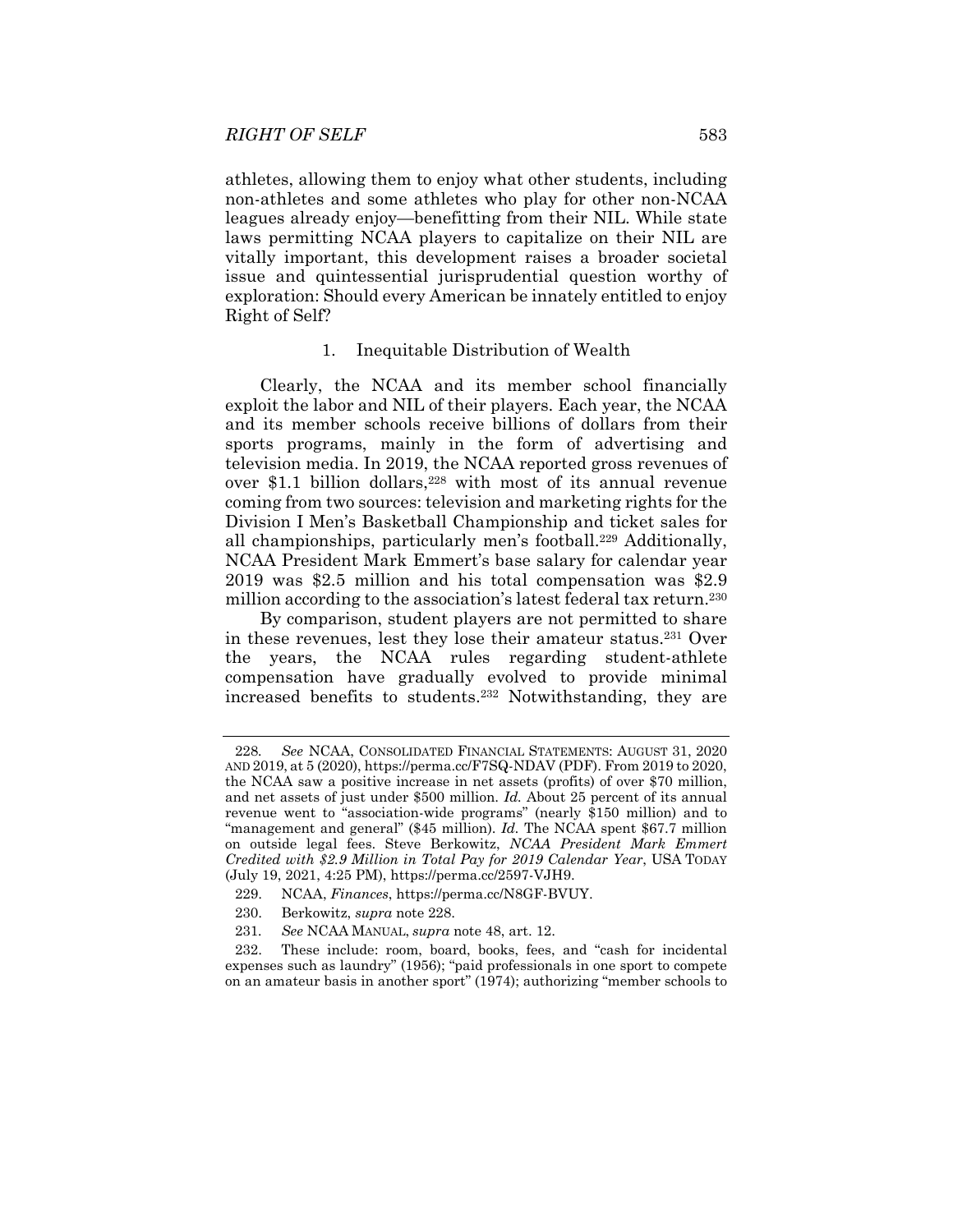severely limited in their compensation, which is usually limited to the cost of tuition, room, board, and fees.233

In addition to the NCAA devaluing their labor, players have claimed they were negatively impacted by the NCAA's former prohibition on receipt of funds from their name, image, and likeness.234 These claims were advanced in litigation in which the players sought to enhance compensation for their play by demanding that they be permitted to benefit financially from their NIL.235

The NCAA's explanation of its restrictions on players' compensation, especially from outside sources, are twofold: (1) a history of teachers' complaints that student athletes made more money than they did; and (2) to weed out corruption in college sports.<sup>236</sup> However, neither of these explanations hold up

233*. See generally* David J. Berri, *Paying NCAA Athletes*, 26 MARQ. SPORTS L. REV. 479 (2016); Sarah Lytal, *Ending the Amateurism Façade—Pay College Athletes*, 9 HOUS. L. REV. 158 (2019).

234*. See* Joel Mitnick & Ngoc Pham Hulbig, *Supreme Court to Weigh in College Sports: The Intersection of Antitrust and "Amateurism*", NAT'L L. REV. (Dec. 18, 2020), https://perma.cc/H4AA-WJYY.

 235. In the recent *Alston* case, these former college athletes argued that their compensation was grossly unfair, and that the NCAA is a monopoly with unfair competitive advantage. *See id.*

[The] players argue that the top athletic teams are operating a system that acts as a classic restraint of trade in violation of Section 1 of the Sherman Act. Without those restraints, they argue that student-athletes would be compensated at a level more commensurate with their value to their universities, conferences, and the NCAA.

236*. See Alston*, 141 S. Ct. at 2149

In 1948, the NCAA sought to do more than admonish. It adopted the "Sanity Code." The code reiterated the NCAA's opposition to "promised pay in any form." But for the first time the code also authorized colleges and universities to pay athletes' tuition. And it

increase scholarships up to the full cost of attendance" (1974); the "Student Assistance Fund" and the "Academic Enhancement Fund" to "assist student-athletes in meeting financial needs, improve their welfare or academic support, or recognize academic achievement"; allowing payments "'incidental to athletics participation,'" including awards for "participation or achievement in athletics" (like "qualifying for a bowl game") and permitting certain "payments from outside entities" (such as for "performance in the Olympics"); authorizing "member schools to award up to (but no more than) two annual 'Senior Scholar Awards' of \$10,000 for students to attend graduate school after their athletic eligibility expires"; and finally, allowing schools to fund travel for student-athletes' family members to attend "certain events." NCAA v. Alston, 141 S. Ct. 2141, 2150 (2021).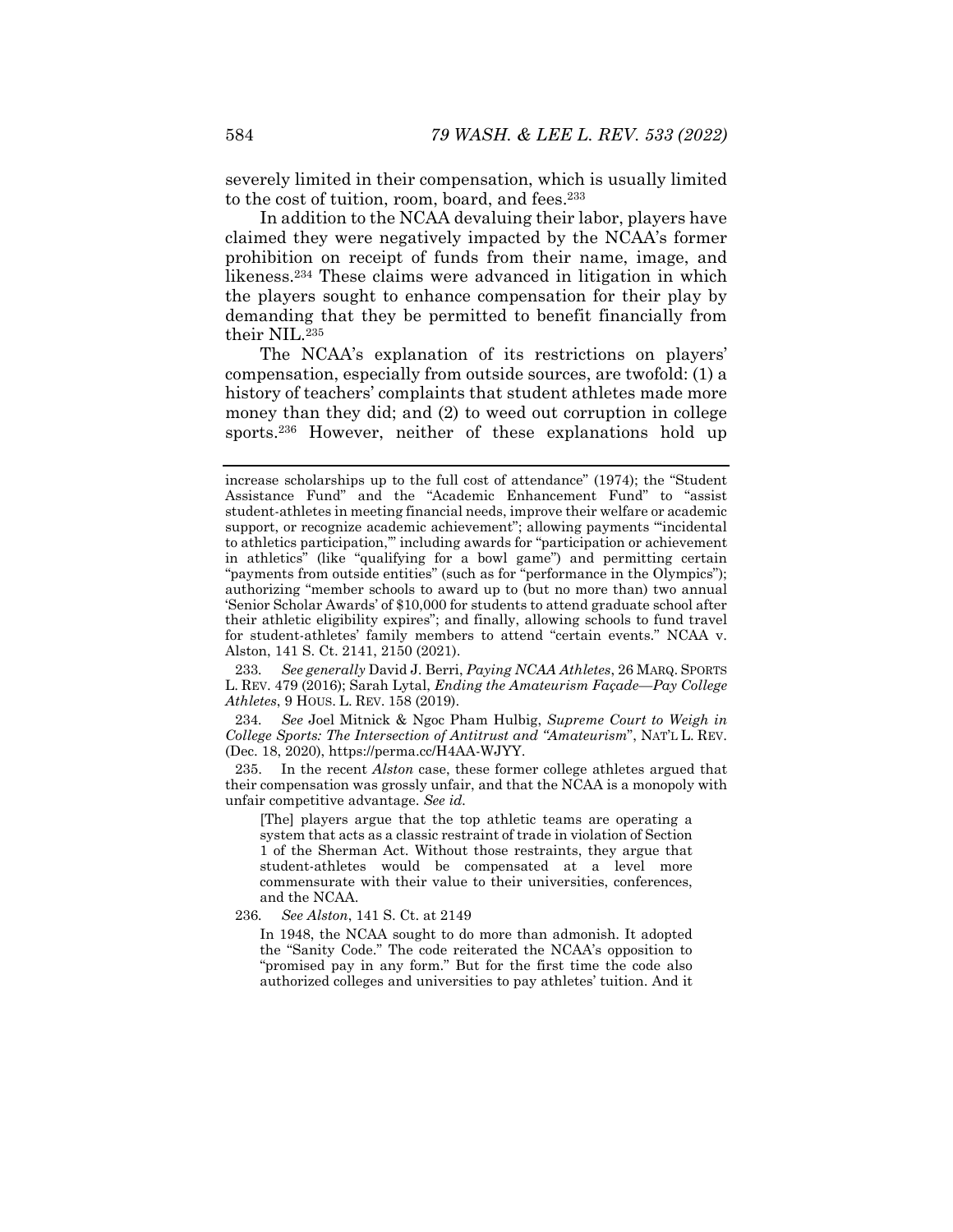against the level of compensation that the NCAA allows coaches to receive. For example, in 2021, the reported salary<sup>237</sup> of the top ten *state-owned*238 men's football coaches ranged from \$9.7 million (Nick Saban of the University of Alabama) to \$5.6 million (Chip Kelly of UCLA).239 Moreover, the 2021 NCAA men's *basketball* coach salary range of *state* schools in the top ten are equally shocking, with a high of \$8 million (John Calipari of the University of Kentucky) and three coaches exceeding \$4 million each (Chris Beard of Texas Tech, Rick Barnes of Tennessee, and Roy Williams of North Carolina).<sup>240</sup> These salaries emphasize that college sports are already highly commercialized and extremely profitable to most of the actors, including the colleges, their administrations, and the NCAA—with one notable exception, the student athletes themselves.

created a new enforcement mechanism—providing for the "suspension or expulsion" of "proven offenders." (citations omitted)

 <sup>237.</sup> Salaries are only one form of financial benefit that these coaches receive. For instance, they have major endorsement contracts, consulting contracts, shoe contracts, and directorships on corporate boards, the earnings from which come close to or exceed their contracts with their schools. As a result, many of the top coaches have tremendous net worth. *See, e.g*., *Nick Saban Net Worth*, CELEBRITY NET WORTH, https://perma.cc/REV7-3JD3 (reporting that Saban has a net worth of \$60 million); Anthony Riccobono, *Nick Saban Net Worth: Salary, Contract Extension Put Alabama HC Among Highest-Paid Coaches*, INT'L BUS. TIMES (June 7, 2021, 3:58 PM), https://perma.cc/7UFP-CKFC (reporting that Saban signed an eight-year deal worth at least \$74.4 million in the summer of 2018 and that, with his \$9.1 million salary and \$950,000 in bonuses, Saban became the first college football coach to make over \$10 million in a season last year).

 <sup>238.</sup> These salaries highlight that, in many instances, state-owned schools exploit players' Right of Self. Nevertheless, the coaches of the private school members of the NCAA make, comparably, incredibly high salaries. *See, e.g*., *Men's Basketball Head Coach Salaries*, USA TODAY, https://perma.cc/FBW9- NJR6 (last updated Mar. 9, 2021, 3:21 PM) (reporting that Duke University's basketball coach, Mike Krzyzewski, received total annual pay of \$7,044,221). Texas Christian University's football coach Gary Patterson received total annual pay of \$6.1 million. *College Football Head Coach Salaries*, USA TODAY, https://perma.cc/7RSK-2X5J (last updated Oct. 14, 2021, 9:09 AM).

<sup>239</sup>*. College Football Head Coach Salaries*, *supra* note 238.

<sup>240</sup>*. Men's Basketball Head Coach Salaries*, *supra* note 238.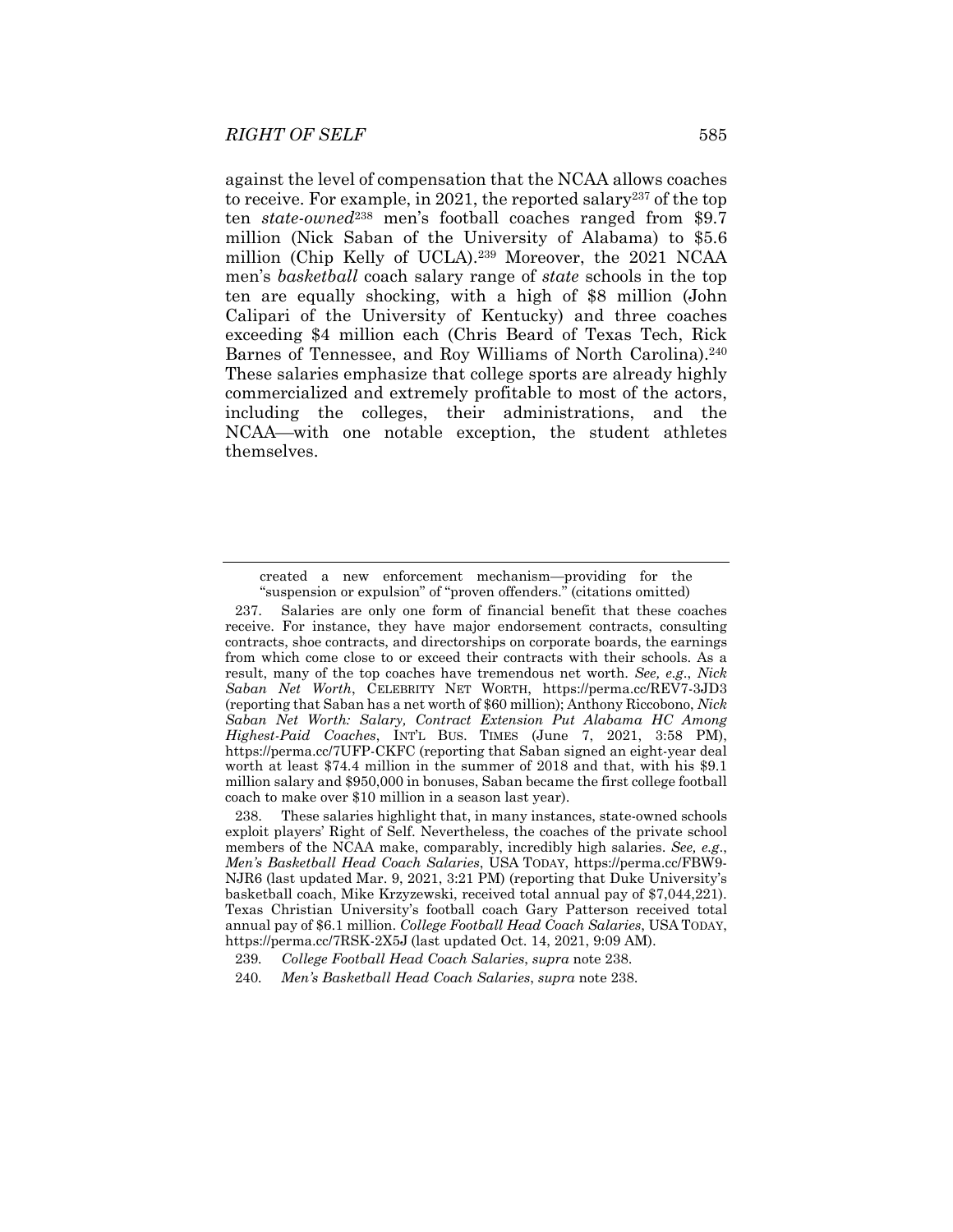#### 2. Players' NIL

In the last several years, players and others have attacked the NCAA compensation system, alleging that the NCAA exploits students. Some of these attacks have been adjudicated in federal court, challenging both the direct compensation the NCAA pays its players and the NCAA prohibition on players' rights to commercially benefit from the use of their NIL.

In 2014, in a landmark class-action lawsuit, *O'Bannon v. NCAA*, numerous college athletes claimed that the NCAA and its schools were reaping profits off these athletes' NIL in violation of the Sherman Act and antitrust law.241 The district court ruled for the plaintiffs, and the NCAA agreed to allow the athletes to receive full scholarships for academics in light of the use of the students' NIL.<sup>242</sup> While the athletes received some benefits from the *O'Bannon* decision, the courts failed to recognize their Right of Self. This resulted in continued legal challenges to the fairness of the NCAA compensation of the players.243

Then, in 2019, several former NCAA players filed lawsuits in federal court, which were consolidated under *NCAA v. Alston*,244 challenging the NCAA restrictions on educational compensation for athletes.245 In March of 2019, a federal judge ruled that the NCAA restrictions on "non-cash education-related benefits" violated antitrust law under the Sherman Act.246 The court required the NCAA to allow certain types of *academic* benefits beyond the full scholarships that

- 245*. Id.* at 1061–62.
- 246*. Id.* at 1108–10.

<sup>241</sup>*. See* O'Bannon v. NCAA, 802 F.3d 1049, 1052 (9th Cir. 2015). The Sherman Antitrust Act of 1890 is a United States antitrust law that enshrines the rule of free competition among parties engaged in commerce. 15 U.S.C. §§ 1–7. *See generally* DOJ & FTC, ANTITRUST ENFORCEMENT AND INTELLECTUAL PROPERTY RIGHTS: PROMOTING INNOVATION AND COMPETITION (2007), https://perma.cc/FDV9-CUUQ.

<sup>242</sup>*. See* Michael McCann, *Why the NCAA Lost Its Latest Landmark Case in the Battle over What Schools Can Offer Athletes*, SPORTS ILLUSTRATED (Mar. 8, 2019), https://perma.cc/6UNW-525H.

<sup>243</sup>*. See* Mike DeCourcy, *If NCAA Had Never Taken On Ed O'Bannon, It Might Not Have Been Dunked On So Furiously by the Supreme Court*, SPORTING NEWS (June 21, 2021), https://perma.cc/3FL3-FX7E (explaining how *O'Bannon* opened doors for future challenges to NCAA policies).

 <sup>244. 375</sup> F. Supp. 3d 1058 (N.D. Cal. 2019).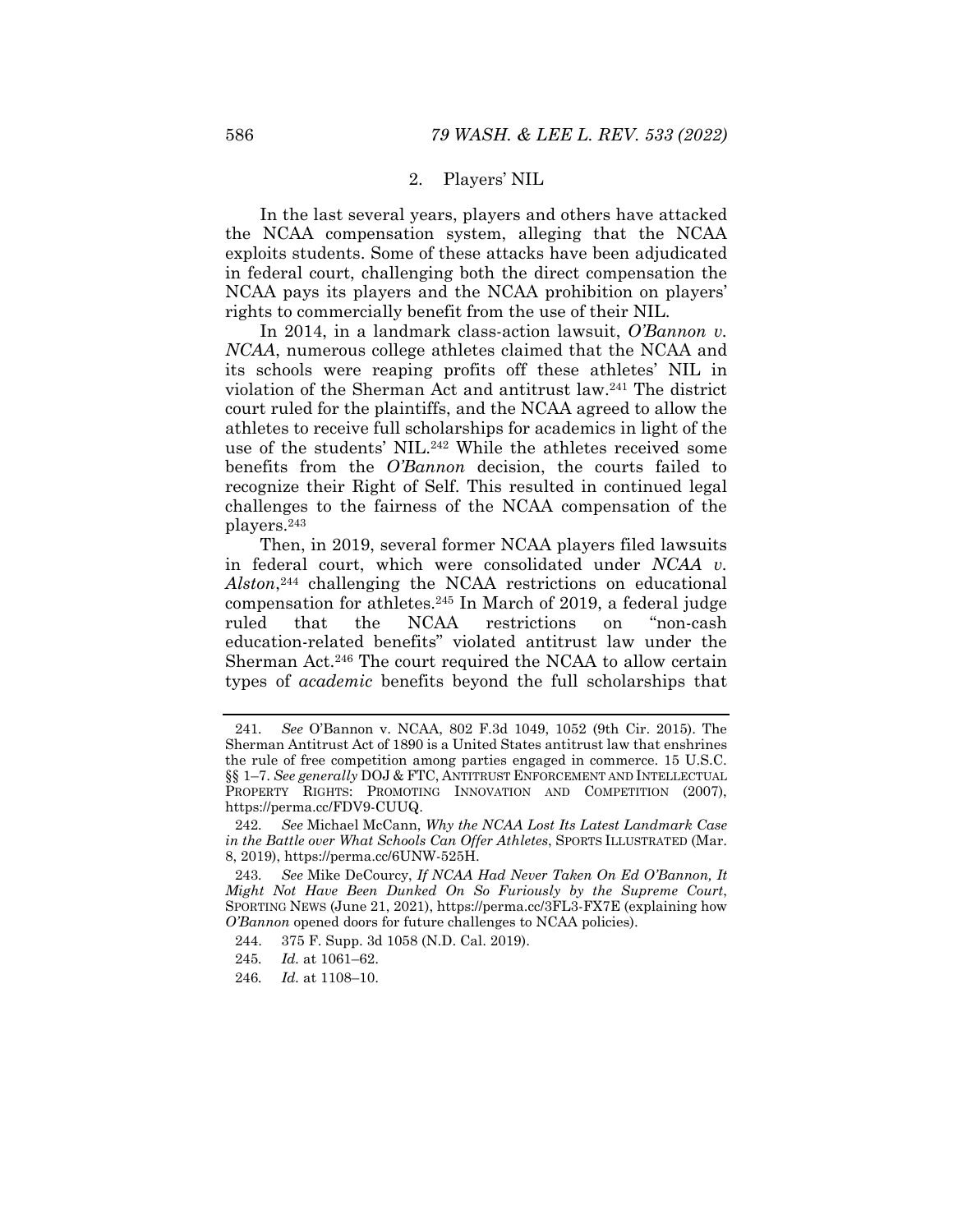*O'Bannon* established, such as for "computers, science equipment, musical instruments and other items not included in the cost of attendance calculation but nonetheless related to the pursuit of various academic studies."247

However, the court held that the conferences within the NCAA may still limit cash or cash-equivalent awards for academic purposes.248 Despite these limitations, the court based its relaxation of the NCAA rules on the huge compensation discrepancy between the NCAA and the students.<sup>249</sup> Subsequently, the NCAA appealed to the Ninth Circuit and reported that it was planning reforms.250

In May of 2020, the Ninth Circuit upheld the district court's decisions in *Alston.*251 However, the Ninth Circuit accepted the NCAA's argument about "the importance to consumer demand of maintaining a distinction between college and professional sports."252 Facing a major challenge to its control over the players, the NCAA appealed to the Supreme Court, seeking antitrust protection under *NCAA v. Board of Regents*,253 as it

The treatment of Student-Athletes is not the result of free market competition. To the contrary, it is the result of a cartel of buyers acting in concert to artificially depress the price that sellers could otherwise receive for their services. Our antitrust laws were originally meant to prohibit exactly this sort of distortion.

*Id.* at 1267.

252*. Id*. at 1257 (quoting *Alston*, 375 F. Supp. 3d at 1082).

 253. 468 U.S. 85 (1984). This decision struck down the NCAA's television plan as violating antitrust law, but in so doing, held that the rules regarding eligibility standards for college athletes are subject to a different and less stringent analysis than other types of antitrust cases. *Id.* at 120. Because of this lower standard, the NCAA has long argued that antitrust law permits

<sup>247</sup>*. Id*. at 1088, 1102. Moreover, the district court in *Alston* barred the NCAA from preventing athletes from receiving "post-eligibility scholarships to complete undergraduate or graduate degrees at any school; scholarships to attend vocational school; expenses for pre- and post-eligibility tutoring; expenses related to studying abroad that are not covered by the cost of attendance; and paid post-eligibility internships." *Id*. at 1088.

<sup>248</sup>*. Id*. at 1062.

<sup>249</sup>*. See id*. at 1070 ("Moreover, the compensation that class members receive under the challenged rules is not commensurate with the value that they create for Division I basketball and FBS football; this value is reflected in the extraordinary revenues that Defendants derive from these sports.").

<sup>250</sup>*. See NCAA Files Appeal in Alston Case*, NCAA (Aug. 16, 2019), https://perma.cc/8Z9G-2C2T.

 <sup>251. 958</sup> F.3d 1239 (9th Cir. 2020). Judge Milan Smith wrote,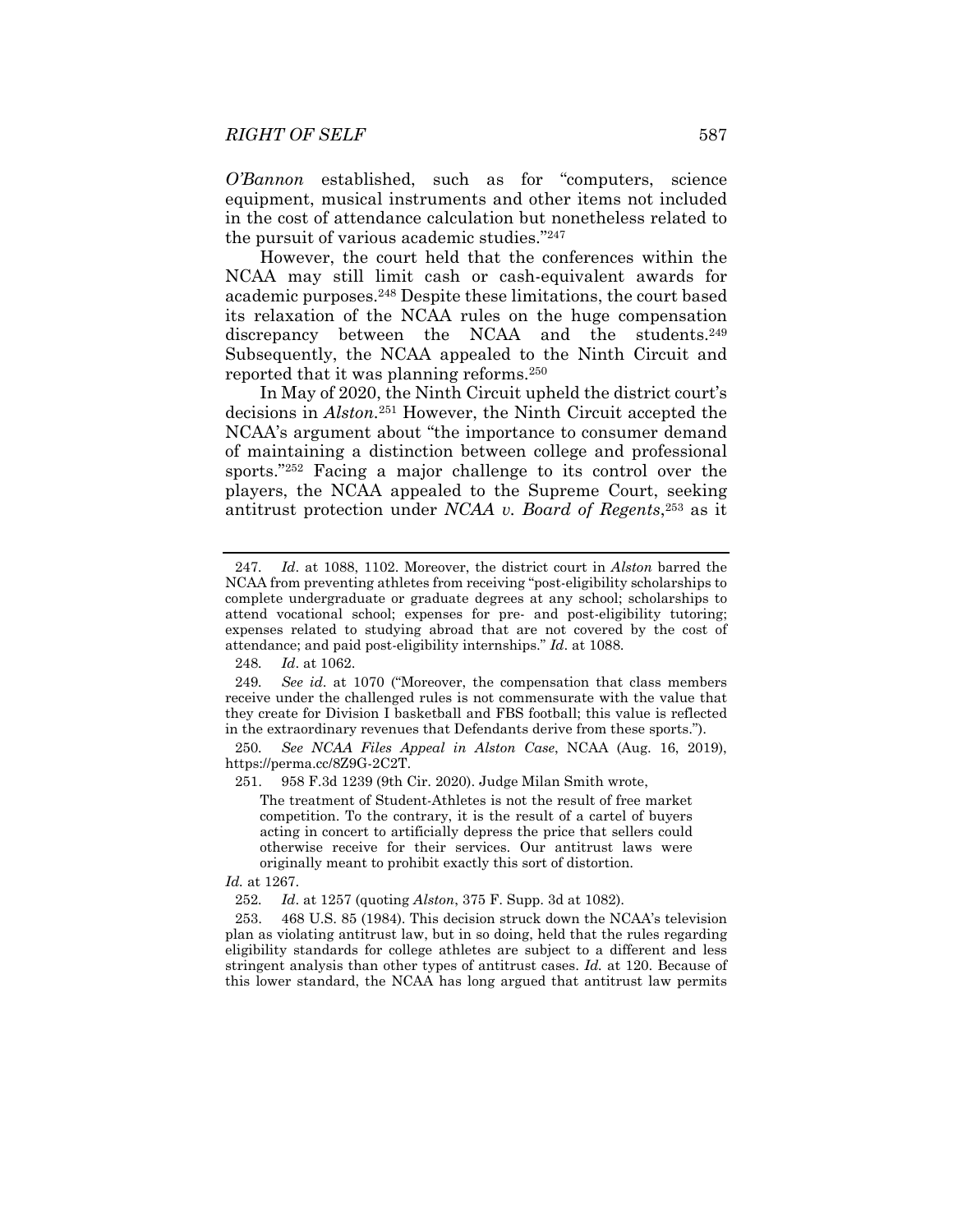relates to the NCAA's eligibility standards and compensation.254 Simultaneously, the NCAA announced that it would continue to review its policies related to players' compensation for NIL.255

On June 21, 2021, Justice Neil Gorsuch, writing for a unanimous Court, stated that it is *not* an undue restraint for the NCAA, or conferences within it, to define what those educational benefits are or to create rules for their applicability, leaving the restrictions on amateur status partially undisturbed. 256 Yet the Court advised the NCAA that it could *not* use the federal antitrust laws to justify its rules regulating players' compensation.257 Specifically, the Court affirmed the district court's decision finding that the NCAA's restrictions on "non-cash education-related benefits" violated antitrust law under the Sherman Act.258 Further, the Court agreed with the

255*. See* Stanton McManus, *Another NCAA Upset: Rethinking the Playbook for Compensating Student-Athletes*, MINN. L. REV. DE NOVO (Apr. 23, 2019), https://perma.cc/3QTW-KV6W (discussing possible changes to NCAA policies); Greta Anderson, *Court Panel Rules Against NCAA Restrictions on Athlete Pay*, INSIDE HIGHER ED (May 19, 2020), https://perma.cc/4UTT-KYF8 (reporting on the NCAA's process of reviewing its policies related to how to compensate players for names and likenesses).

257*. Id.* at 2158.

258*. Id*. at 2166. The plaintiffs claimed that the NCAA's rules violated the Sherman Act, which prohibits contracts, combinations, or conspiracies "in restraint of trade or commerce." *Id.* at 2151. Courts have interpreted the Sherman Act's prohibition on restraints of trade to prohibit only restraints that are "undue," which are generally decided by a "rule of reason" analysis and require a fact-finding of market power and structure to decide what a restraint's actual effect on competition is. *Id.* at 2151–52. The Court disagreed with the NCAA's arguments that its business should enjoy a special exception excluding it from antitrust law or that it should at least be given special leeway under antitrust law. *Id.* at 2162–63. Instead, the Court stated that college sports is a trade and, therefore, the NCAA cannot unduly restrain athletes from the marketplace. *Id*.

them to restrict athlete compensation to promote competitive equity and to distinguish college athletics from professional sports. *See NCAA Files Appeal in Alston Case*, *supra* note 250.

<sup>254</sup>*. See* NCAA v. Alston, 141 S. Ct. 2141, 2154 (2021); Robert Barnes & Rick Maese, *Supreme Court Will Hear NCAA Dispute over Compensation for Student-Athletes*, WASH. POST (Dec. 16, 2020), https://perma.cc/R58F-9HTR (reporting that the NCAA oversees rules for student-athletes, which limit the type of compensation that schools can give to student athletes, distinguishing college athletics from professional sports and disallowing "non-cash education-related benefits" such as scholarships and internships so that there is no apparent "pay to play" aspect).

<sup>256</sup>*. Alston*, 141 S. Ct. at 2151.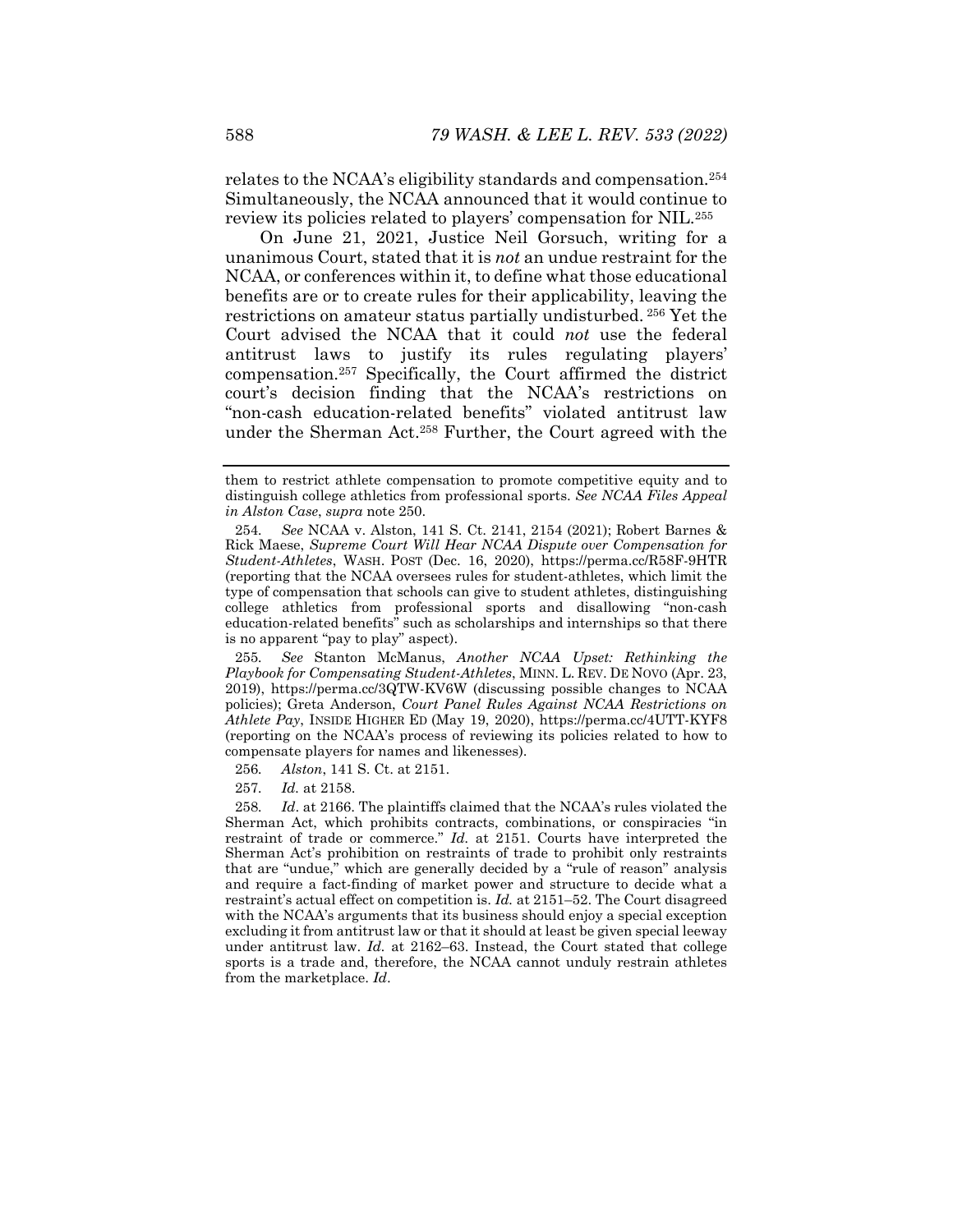district court's injunction of certain NCAA rules limiting the education-related benefits schools may make available to student-athletes.259

The *Alston* Court's dicta on the issue of "pay to play" was equally damaging to the NCAA's position. In favor of the players, the Court noted that colleges have leveraged sports to raise revenues, attract attention, enhance enrollment, and fundraise from alumni.260 Justice Brett Kavanaugh, in a concurring opinion, viewed the NCAA athletes as underpaid employees<sup>261</sup> in a "massive money-raising enterprise"<sup>262</sup> in which NCAA leadership, school leadership, and coaches receive substantial financial benefits.263

While the *Alston* decision is indeed a landmark decision that supports student-athletes' entitlement to fair compensation, the Court's *Alston* decision failed to directly answer the question of whether NCAA players are legally entitled to their NIL.264 Some might argue that, following

[T]raditions alone cannot justify the NCAA's decision to build a massive money-raising enterprise on the backs of student athletes who are not fairly compensated. Nowhere else in America can businesses get away with agreeing not to pay their workers a fair market rate on the theory that their product is defined by not paying their workers a fair market rate. And under ordinary principles of antitrust law, it is not evident why college sports should be any different. The NCAA is not above the law.

262*. Id.*

263*. See id.* at 2168 ("The bottom line is that the NCAA and its member colleges are suppressing the pay of student-athletes who collectively generate *billions* of dollars in revenue for colleges every year.").

264*. See id.* at 2147 (majority opinion) (restricting the decision's scope to the issues directly on appeal). While some laude *Alston* as a victory for college athletes, one spokesperson for the cause, Sedona Prince, views the efforts as minimal and promises to continue her lawsuit to recognize college athletes' constitutional rights to their "persona." *See Hearing on Compensating College Athletes Before the S. Comm. on Com., Sci., & Transp.*, 117th Cong. (June 17, 2021) (written testimony of Sedona Prince), https://perma.cc/WS3X-2ZCQ

<sup>259</sup>*. Id*. at 2166.

<sup>260</sup>*. Id.* at 2149. The Court highlighted that the profitability of this sports-driven enterprise relies on "amateur" student-athletes competing under rules that restrict how the schools may compensate them for their play. *Id*. This observation is consistent with the claims brought in this case by former student-athletes that the NCAA amateurism rules depress compensation for at least some student-athletes below what a competitive market would yield. *Id*. at 2147.

<sup>261</sup>*. See id*. at 2169 (Kavanaugh, J., concurring)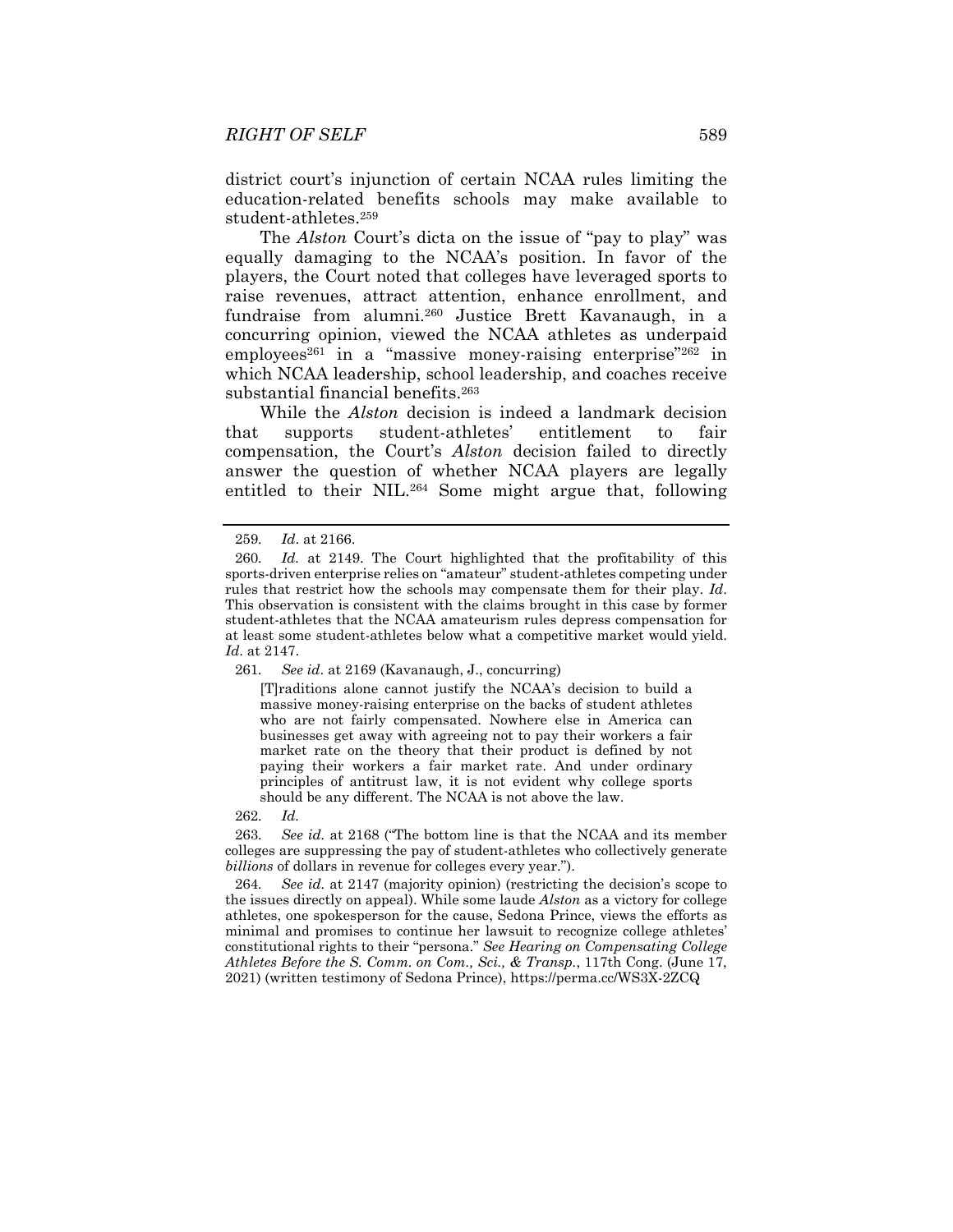*O'Bannon* and *Alston*, NCAA players are entitled to the *privilege* of receiving commercial compensation from their NIL and maintaining their amateur status, but only if expressly granted by state law.265

Most importantly, after *Alston*, and in response to public opinion in favor of players having control over their NIL,266 several states enacted laws permitting NCAA athletes to capitalize on their NIL and maintain their amateur status.<sup>267</sup> That development is vitally important to college athletes, especially high-profile players.268 Moreover, as will be presented

265*. See* Anderson, *supra* note 255 (explaining how the decisions interact with state NIL laws like California's Fair Play for Pay Act).

266*. See* Michael T. Nietzel, *Americans Now Overwhelmingly Support College Athletes Earning Endorsement and Sponsorship Money*, FORBES (Feb. 11, 2020, 8:43 AM), https://perma.cc/4G32-SQYZ.

267*. See* Keller, *supra* note 51 (tracking all states' NIL legislative actions).

268*. See* A.J. Maestas & Jason Belzer, *How Much Is NIL Worth to Student Athletes?*, ADU, https://perma.cc/SE55-KER3

Thus from a licensing standpoint, the annual NIL value per student-athlete could range from \$1,000–\$10,000, whereas *professional* athletes garner between \$50,000–\$400,000 for the same group usage licenses ... When applied to Instagram followers for college athletes from the 2019–2020 school year, annual endorsement revenue estimates would be \$700,000 for LSU's Joe Burrow, \$440,000 for Alabama's Tua Tagovailoa, \$390,000 for Oklahoma's Jalen Hurts and in the \$5K—\$30K range for less popular athletes. (emphasis added)

According to current estimates, this new market for college athletes is \$500 million in the first year and \$1 billion in the second year. Justin Birnbaum & Olivia Evans, *College Athletes Are Ready to Reap the Rewards of a Billion-Dollar NIL Market. Opendorse Is Here to Help*, FORBES (June 24, 2021, 8:00 AM), https://perma.cc/37S9-DANG; *see* Colin Dwyer, *NCAA Plans to Allow College Athletes to Get Paid for Use of Their Names, Images*, NPR (Oct. 29, 2019, 2:59 PM), https://perma.cc/F3CC-DMTB (reporting that the NCAA is making over \$1 billion on TV rights and marketing fees). This change in the rules does not mean an open market for the college athletes' NIL; there are some restrictions on the players' access to this opportunity and lots of

I have personally worked very hard in the last few years to grow my following on social media but, because of NCAA rules, I cannot earn a cent on the platforms I have built. I can't get sponsored on Instagram, for example, despite the fact that I already have more than 240,000 followers. And I would lose my college eligibility if I accepted any of the money that my TikTok profile has generated through the TikTok Creator Fund—money that I have already earned. I know of many other student-athletes, including some of my own teammates, who have been forced to turn down similar opportunities that no one else would think twice about taking.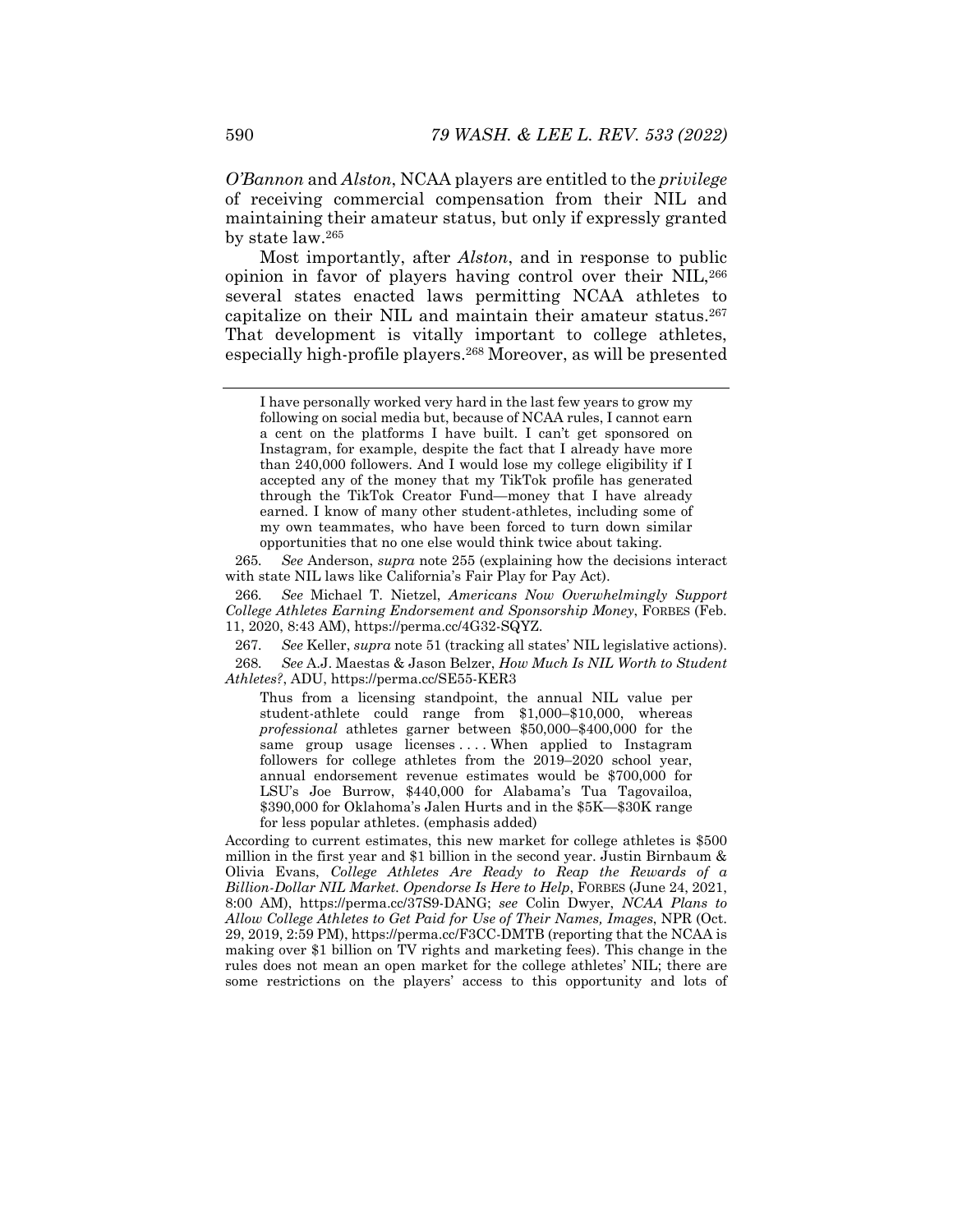next, the states' passage of laws that benefit NCAA players raises a question beyond the college sport arena, namely, whether Right of Self exists as a universal right.

# B. *Prelude to Right of Self*

Both *O'Bannon* and *Alston* dealt with the NCAA's power to restrict player compensation. *O'Bannon* expressly addressed compensation in the form of players being denied the benefits from their NIL,269 while *Alston* did not directly speak to that form of compensation.270 Both cases combined issued a blow to the NCAA's total control over players' compensation.271 Moreover, in 2019, California passed the Fair Pay to Play Act, 272 which allows NCAA athletes to capitalize on their NIL, challenging the amateurism rules as applied to players' self.273

An athletic association, conference, or other group or organization with authority over intercollegiate athletics, including, but not limited to, the National Collegiate Athletic Association, shall not prevent a student of a postsecondary educational institution participating in intercollegiate athletics from earning compensation as a result of the use of the student's name, image, or likeness.

*Id.* § 67456(a)(2); *see Governor Newsome Signs SB 206, Taking on Long-Standing Power Imbalance in College Sports*, OFF. OF GOVERNOR GAVIN NEWSOME (Sept. 30, 2019) [hereinafter *Governor Newsome Signs SB 206*], https://perma.cc/7F5G-SB5D; *see also* Gregg E. Clifton & Nicholas A. Plinio, *New Jersey Grants Name, Image, Likeness Rights to Collegiate Student-Athletes*, JACKSON LEWIS: COLLEGIATE & PRO. SPORTS L. BLOG (Sept. 15, 2020), https://perma.cc/RX2G-WY6E (announcing a similar law in New Jersey).

273*. See Governor Newsome Signs SB 206*, *supra* note 272. The Fair Pay to Play Act also prohibits universities from implementing rules that prohibit student-athletes from earning compensation or denying scholarships to athletes who choose to market their persona. *Id.* However, it does not require universities to pay student-athletes themselves; as a result, the net cost to the NCAA and its collegiate members would be zero, as all compensation is paid for by third-party endorsements. *See* Allen Kim, *California Just Passed a Law* 

unanswered questions. Dan Murphy, *NCAA Name, Image and Likeness FAQ: What the Rule Changes Mean for the Athletes, Schools and More*, ESPN (June 30, 2021), https://perma.cc/HC79-ESPZ.

<sup>269</sup>*. See supra* Part I.A.

<sup>270</sup>*. See supra* Part I.A.

<sup>271</sup>*. See* Murphy, *supra* note 268 (addressing the NCAA's scope of power after the decisions).

 <sup>272.</sup> CAL. EDUC. CODE § 67456 (West 2021). The Act provides: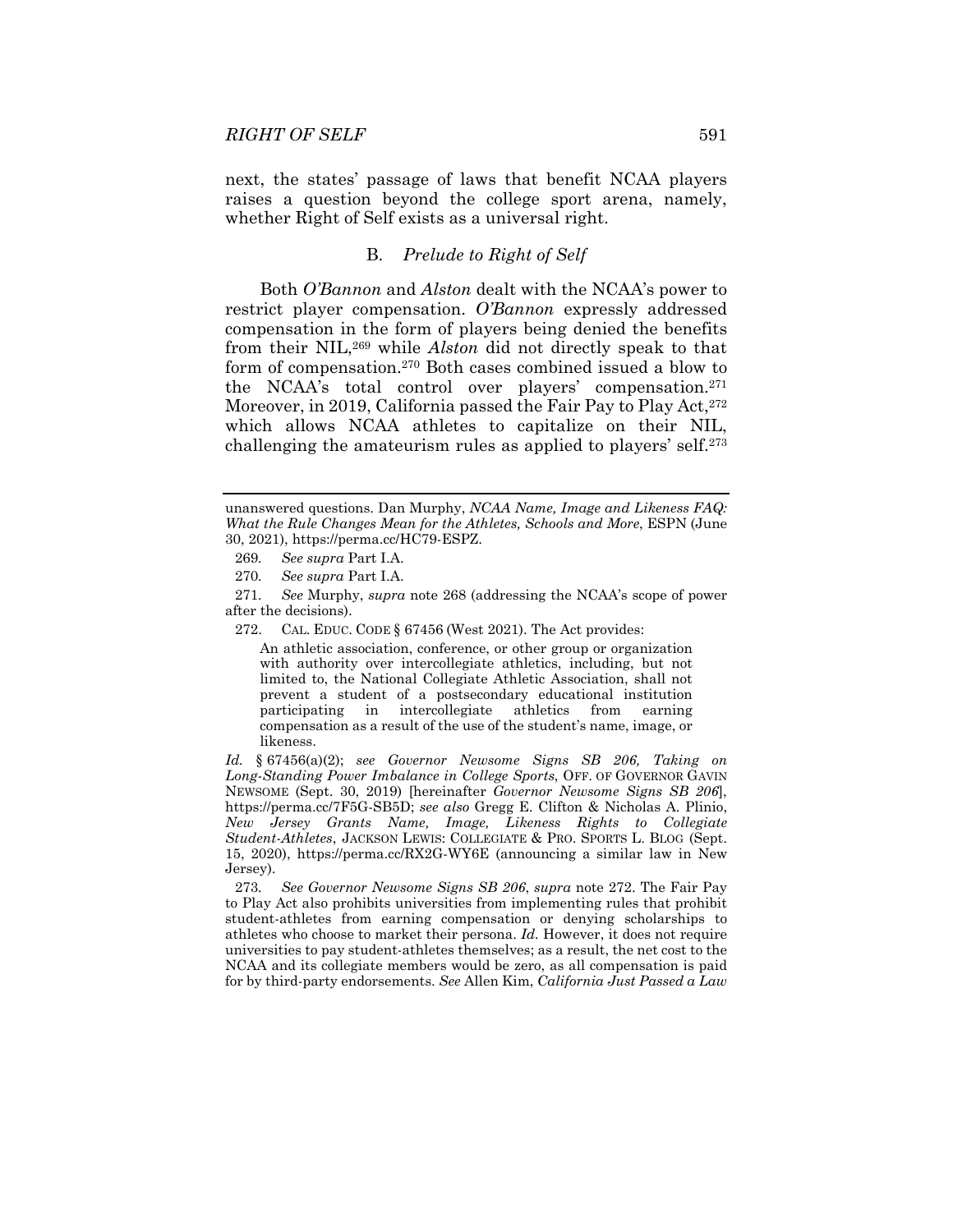Although the Act does not express provide its legal basis, it seems to be based on an equal protection argument—that NCAA schools cannot treat athletes differently from other college students.274 Hence, the *O'Bannon* and *Alston* decisions, combined with the California statute, compelled many other states to enact laws permitting NCAA athletes to capitalize on their NIL and not lose their amateur status with the NCAA.275

However, that is not the end of the matter as the *O'Bannon* and *Alston* decisions and the state laws relating to players' NIL raise more questions about the existence of a Right of Self, both for NCAA players and for the public in general. The following observations result from an analysis of a survey I conducted of the current state laws (collectively referred to as "Fair Play") that grant NCAA athletes control over the commercial use of their NIL.

# 1. Limited Beneficiaries

Fair Play only applies to college athletes who play for the NCAA.276 That means that the new laws are not "universal"; that is, they do not grant everyone the fundamental right to enjoy Right of Self. Moreover, the laws do not address the interstate application of a state's law permitting a player in that state to enjoy Right of Self.277 For example, does the California Fair Play statute apply when a California-based athlete competes in a state that has not enacted a similar law? The new law does not apply broadly to other college students or to the public in general, creating further confusion and potential for misapplication and inequity.

*that Allows College Athletes to Get Paid*, CNN (Sept. 30, 2019), https://perma.cc/9P7C-DLES.

<sup>274</sup>*. See* Billy Wilz, *A State Skirmish over N.C.A.A. Amateurism Rules Has Quickly Become a National Battle*, N.Y. TIMES (Dec. 28, 2020), https://perma.cc/ZK44-LZU3 (last updated June 21, 2021) ("For example, while a film major who doesn't play a varsity sport is permitted to generate income making YouTube videos, a film major who is also an athlete may not.").

<sup>275</sup>*. See* Keller, *supra* note 51 (monitoring state NIL legislation).

 <sup>276.</sup> Dan Murphy, *Everything You Need to Know About the NCAA's NIL Debate*, ESPN (Sept. 1, 2021), https://perma.cc/ED4Z-X8Z5.

<sup>277</sup>*. See* Keller, *supra* note 51 (highlighting the problems with "the unfavorable 'patchwork' of state laws").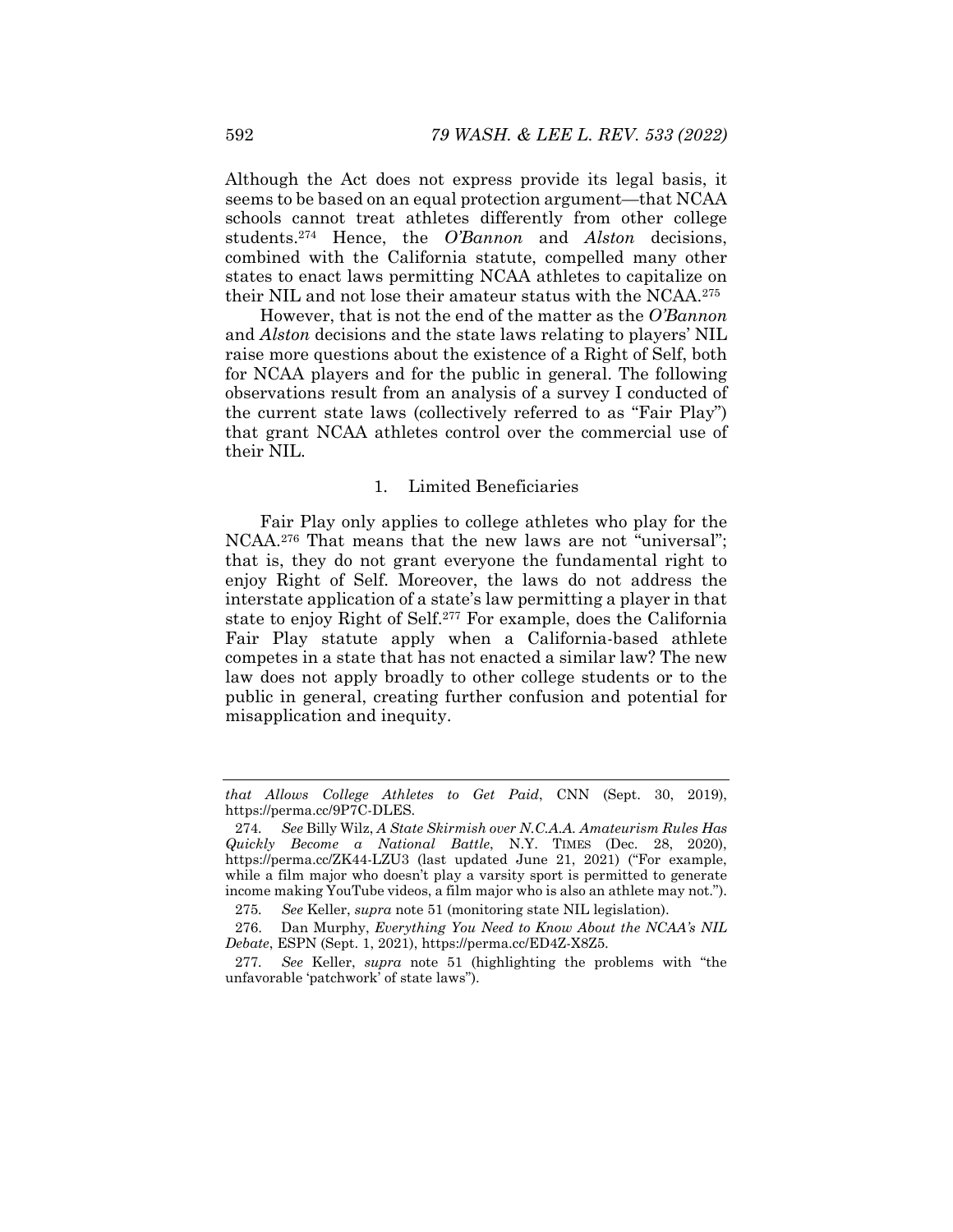#### 2. Privilege Versus Right

Fair Play can best be described as granting a "privilege" rather than a "right." As such, state laws that grant players NIL rights constitute a vulnerable gift or privilege, rather than recognition of the players' inherent right to their NIL. Reviewing the litigation in which college athletes challenged the NCAA's amateurism rules, the courts have focused on antitrust law, fundamental injustice, equal protection, and popular opinion.278 These cases, including *Alston*, and the subsequent state laws on the matter, all lack an expressly stated jurisprudential rationale for the new laws. This is disturbing because the change relies on the granting of privilege, which reinforces the existing top-down power structure, rather than the establishment of Right of Self. Thus, the new law is a privilege and not a right, meaning there is no guarantee of its permanence.

# 3. Limited Benefits

Fair Play only applies to players' NIL.279 But there are other important attributes of Right of Self that players, and everyone else, should be entitled to, such as one's *labor*. One might argue that the Thirteenth Amendment prohibits the exploitation of this particular attribute of self; that is, it prohibits the taking of a person's liberty, labor, and property, under the prohibition of enslavement. As previously noted, in one of the United States' first publicity cases, a judge likened the "taking" of a person's image to the American enslavement of people of African descent.280 Because the new law protects only one attribute of self, it provides the players limited benefits not including compensation for their labor.

<sup>278</sup>*. See infra* Part III.A.2; *see also* Daniel Roberts, *Poll: 60% of Americans Support College Athletes Getting Paid Endorsements*, YAHOO FIN. (Oct. 8, 2019), https://perma.cc/Z4WC-XFXQ (reporting that a 2019 Seton Hall Sports Poll found that 60 percent of those surveyed agreed that college athletes should be allowed compensation for their NIL, while 32 percent disagreed, and 8 percent were unsure, a change from 2017, when 60 percent believed college scholarships sufficiently compensated college athletes).

<sup>279</sup>*. See* Murphy, *supra* note 268.

<sup>280</sup>*. See* Pavesich v. New Eng. Life Ins. Co., 50 S.E. 68, 80 (Ga. 1905).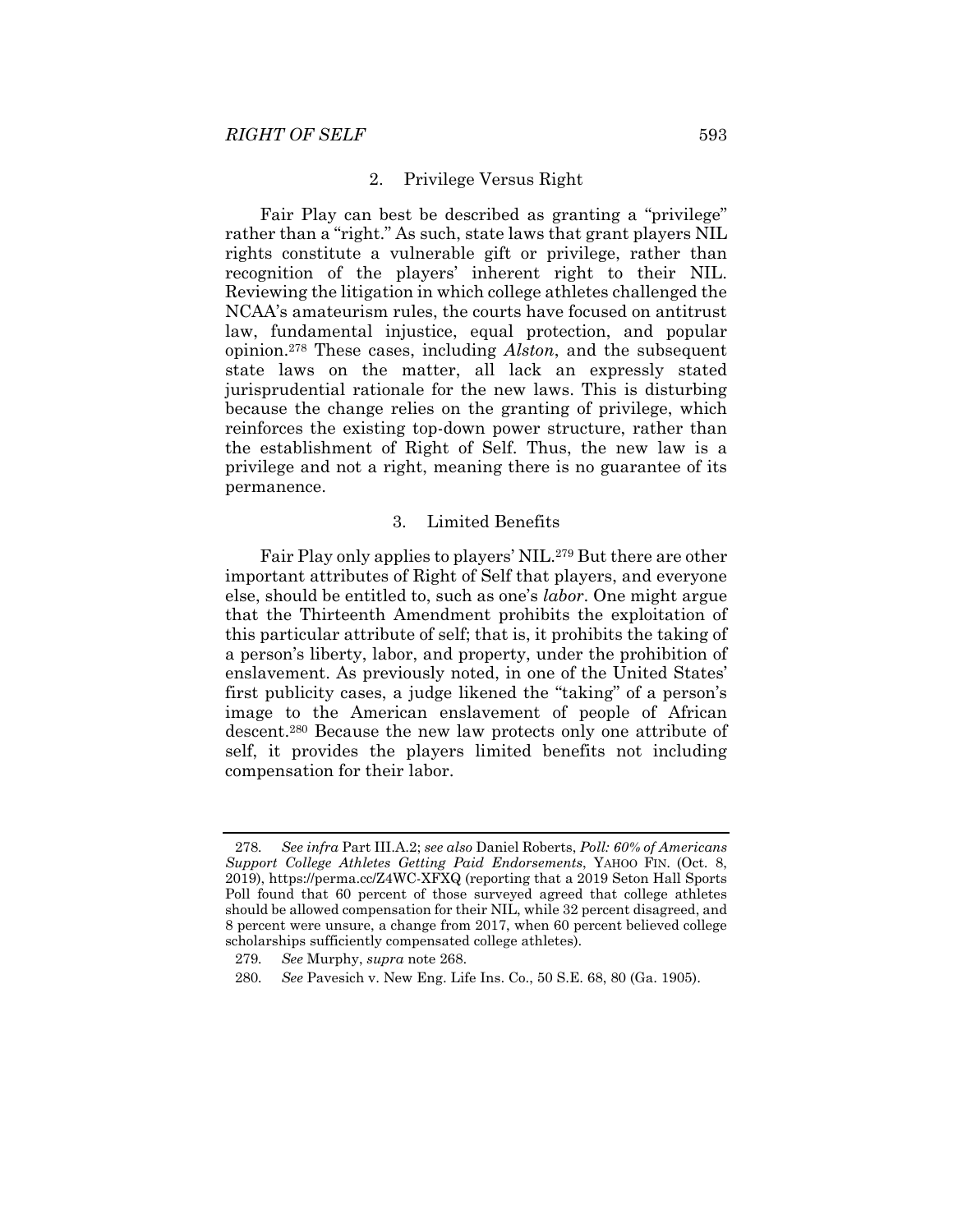### 4. Limited Application

Fair Play only applies to forbidding the NCAA from denying players' eligibility under the NCAA amateurism rules.281 The new law is somewhat vague in how it applies to the NCAA's control of player compensation.282 Can the NCAA use other means to punish a student for benefitting from their NIL, other than via eligibility? For example, can the NCAA require that a student who received NIL profits use that money to offset the cost of their education? The new law presumes the goodwill of the NCAA to embrace Right of Self as a fundamental right.

#### 5. Silent on Retroactivity

Fair Play does not provide for retroactive application; in fact, a common theme is that the law takes effect as of a given date and going forward.283 This raises the obvious question of whether present and past NCAA players are entitled to retroactive compensation for the rights to the attributes of self that were previously denied to them. Making the new law retroactive would support past and present athletes who should be expressly allowed to seek damages and reimbursement for the past harms done by the old rules. Hence, the new law does not address the issue of retroactivity for the past takings of NCAA's athletes' NIL rights.

### 6. Silent on Descendibility

Fair Play does not provide for whether the players' control of the commercial use of their NIL extends to their estates when they die.284 Most people assume that when they die, their estate will continue to benefit from the use of Right of Self.<sup>285</sup> Surprisingly, that is not the general rule. Under the general

 <sup>281.</sup> Keller, *supra* note 51.

<sup>282</sup>*. See id.* (referencing that NIL laws typically ensure conferences "cannot limit a student-athlete's ability to be compensated" but not do restrict any other conference action).

<sup>283</sup>*. See* Danita Harris, *NIL Is History in the Making—Will It Consider the Warriors of the Past?*, SPORTS BUS. J. (Nov. 19, 2020), https://perma.cc/2JGV-8VFZ (identifying potential retroactivity concerns).

<sup>284</sup>*. See* Keller, *supra* note 51 (summarizing all state NIL legislation).

<sup>285</sup>*. See* Decker, *supra* note 36, at 252 n.69, 253 n.77.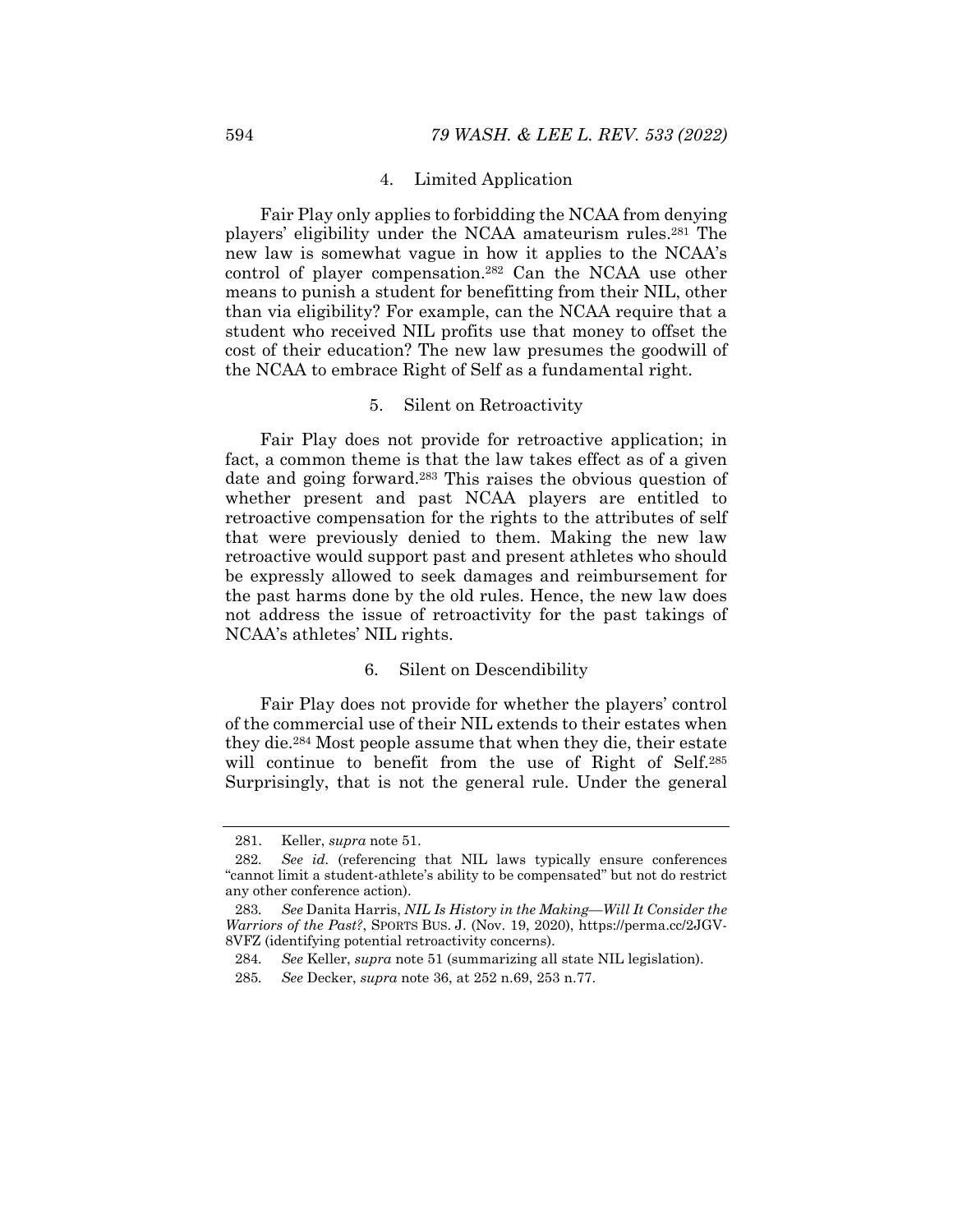common law in the United States, the right of NIL was not descendible.286 As a result, several states enacted laws expressly providing for the descendibility of some aspects of Right of Self,287 but not expressly for players' NIL. Consequently, the new law does not address whether college athletes' NIL apply postmortem, to the benefit of their estates and possibly their heirs.

### 7. Silent on Remedies

Fair Play laws do not provide remedies for noncompliance, including fines, a cause of action, damages, injunctions, or other legal and equitable remedies.288 Again, the law relies on the goodwill of the NCAA for compliance and for the details of implementation.289 By not adding a cause of action, penalties for noncompliance, and other remedies, the law lacks teeth, sending a signal to the world that state governments are not serious about protecting the players' rights. Hence, the new law fails to provide for adequate protection to the players' NIL right.

### 8. Race, Gender, Status, and Wealth Neutral

Fair Play does not take into account the intersectionality of race, gender, status, and wealth, as it relates to its actual impact on vulnerable, historically disadvantaged populations, such as African Americans.290 Several of the top NCAA athletes in the highest grossing sports of football and basketball are young Black men, many of whom are from disadvantaged families or communities.291 The law fails to provide for those student-athletes who lack the basic financial essentials and

<sup>286</sup>*. See id*.

<sup>287</sup>*. See id*.

<sup>288</sup>*. See* Matt Brown, *Enforcing NIL Regulations*, FRONT OFF. SPORTS (July 14, 2021), https://perma.cc/MX4D-4RQL ("Conspicuously absent in almost all of these plans? Any punishments or enforcement mechanisms.").

<sup>289</sup>*. See id.*

<sup>290</sup>*. See* Cat Ariail, *NIL Agreements Could Expose Enduring Racial, Sexual Inequities*, SBNATION (July 7, 2021), https://perma.cc/W52J-F8XG ("Yes, the new NIL policy opens up a free market of financial opportunity for college athletes. Yet, the infrastructure of this free market is not free of biases of race, gender and sexuality.").

 <sup>291.</sup> Garthwaite et al., *supra* note 39, at 5–6.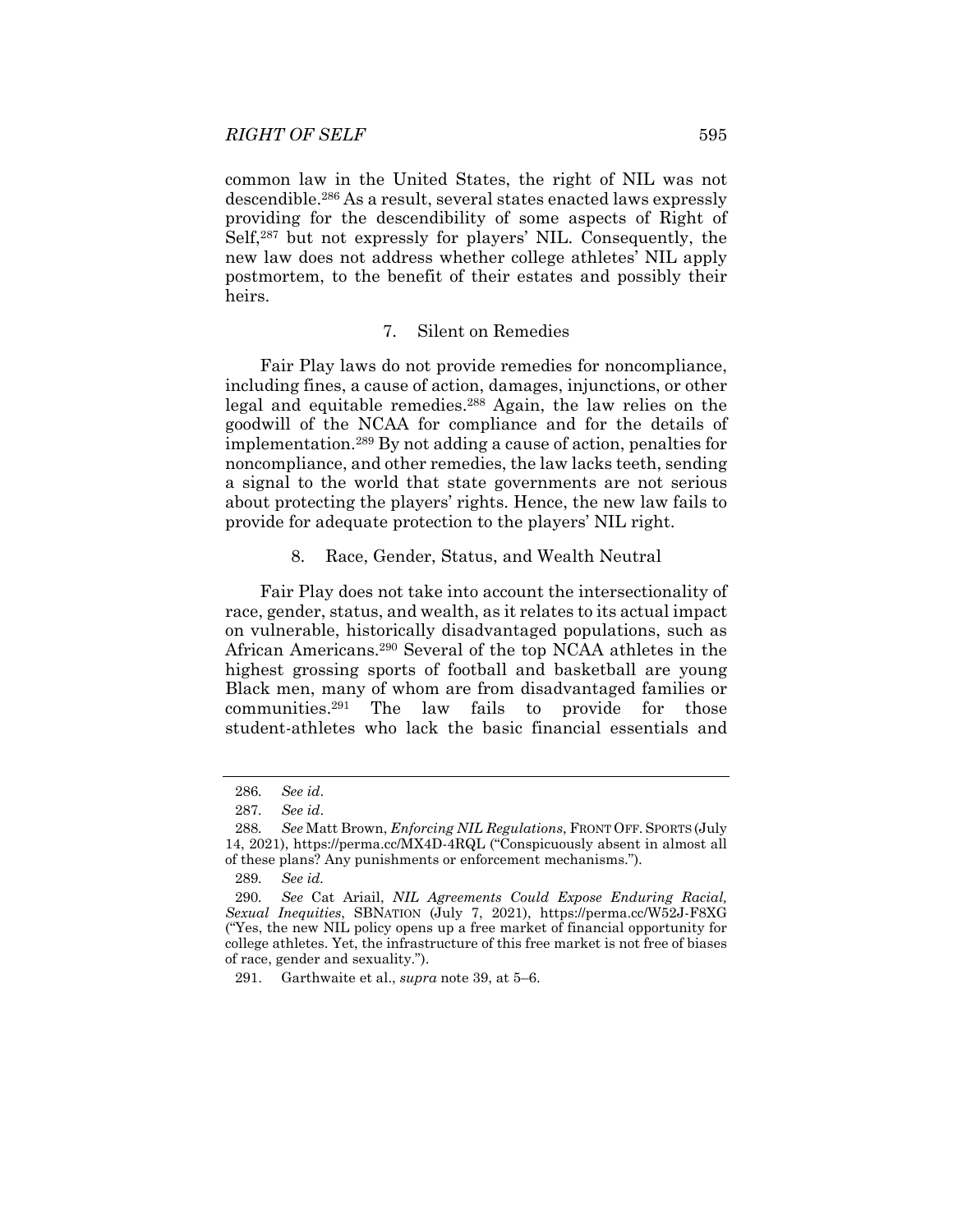support to attend NCAA member schools and enjoy the lifestyle that most students have.292 In this way, the new law is insensitive to the unique challenges that some students, particularly those from financially disadvantaged backgrounds, face and fails to tailor the law to address their unique needs.

# 9. Wrongful Takings

Fair Play does not address the issue of the protection of Right of Self against the government's exercise of eminent domain,<sup>293</sup> particularly wrongful governmental<sup>294</sup> takings.<sup>295</sup> Historically, the State has the constitutional authority to take *real* property under the doctrine of eminent domain.296 The problem here is that Right of Self is not simply manmade, physical property—it is a privacy right, a form of natural law, in a human being! Since this is a natural right, the State has no inherent or fundamental constitutional right to natural property.297 Moreover, eminent domain only applies to the expropriation of property *for public use*, but the taking of

 <sup>292.</sup> Keller, *supra* note 51.

 <sup>293.</sup> The term "eminent domain," for purposes of this Article, is defined as a governmental taking of property. Eminent domain actions typically apply to real property (real estate, including buildings and land), but any kind of property may be taken within the confines of the Fifth Amendment's Takings Clause. *See* U.S. CONST. amend. V ("[N]or shall private property be taken for public use, without just compensation."). This includes tangible and intangible property, such as franchises and contracts. *See* 2 NICHOLS ON EMINENT DOMAIN § 5.03 (2021) ("The protections of eminent domain extend beyond tangible property and include protection of intangible types of property such as patents, mineral rights, and contract rights." (quoting Creegan v. State, 391 P.3d 36, 47 (Kan. 2017)). For example, the City of Oakland unsuccessfully tried to take the Oakland Raiders football team through eminent domain, which the California Supreme Court rejected in 1982. *See* City of Oakland v. Oakland Raiders, 646 P.2d 835, 844 (Cal. 1982) (acknowledging that intangible property can be subject to condemnation through the power of eminent domain and remanding to give the City the opportunity to "prove a valid public use for its proposed action"). *See generally History of the Federal Use of Eminent Domain*, DOJ, https://perma.cc/6ZCH-EZTU (last updated Jan. 21, 2022).

<sup>294</sup>*. See supra* note 23 (defining "governmental").

 <sup>295. &</sup>quot;Taking(s)," for purposes of this Article, refers to instances in which the government takes private property for public use. *See Takings*, CORNELL LEGAL INFO. INST., https://perma.cc/C6SN-6HFD.

<sup>296</sup>*. History of the Federal Use of Eminent Domain*, *supra* note 293.

<sup>297</sup>*. See supra* Part I.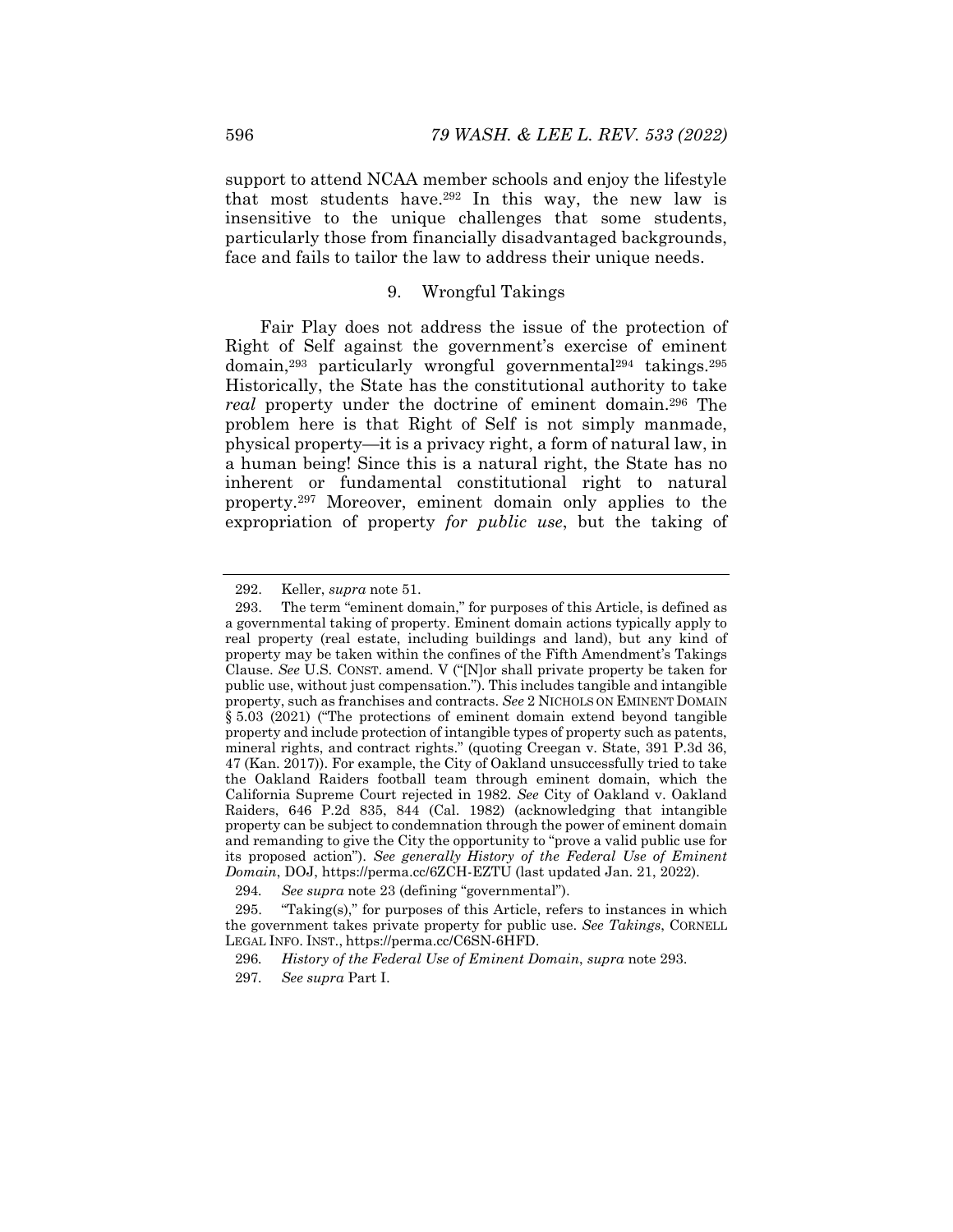players' NIL serves no public purpose.298 Further, assuming that the government's taking of NIL is rightful, it is still subject to just compensation, pursuant to the Fifth Amendment's Takings Clause.299 Hence, the new law does not protect the players from wrongful governmental takings and does not mandate just compensation.

### 10. Overall Observations and Questions

What can we learn from the NCAA players' battle for their NIL rights relative to a universal Right of Self? The following observations show the complexity of the issue of whether there is a universal, inherent Right of Self.

(1)Without a rights-based analysis of relationships between parties, systemic classism is allowed to exploit the political and economic underdogs. The benefits that the underdogs receive are narrowly defined "privileges" granted to them by the powerful, and not "rights" guaranteed to them by the Constitution. As in the case of Fair Play, student athletes are the underdogs who currently must rely on the goodwill of the NCAA.

(2) State governments, particularly in states with NCAA members, have received and continue to receive huge direct and indirect revenue and other benefits from their wrongful taking of college athletes' Right of Self, both their NIL and their labor.

(3) The NCAA's amateurism rules diminish the value of college athletes' Right of Self, by monopolizing its development in an anticompetitive environment.

(4) Despite Fair Play, and the millions of dollars in potential compensation to a select few high-profile NCAA athletes, the NCAA and its members will continue to rake in and continue to keep billions of dollars from the attributes of self of its athletes.

(5)The current discussion about easing the restrictions on NCAA athletes' NIL is a ruse, as it focuses on the granting of a

<sup>298</sup>*. Cf*. CASTLE COALITION, CALIFORNIA SCHEMING: WHAT EVERY CALIFORNIAN SHOULD KNOW ABOUT EMINENT DOMAIN ABUSE 13 (2008), https://perma.cc/RE6W-MRPJ (PDF) (suggesting substantive reform of California eminent domain laws by, at least, "restrict[ing] eminent domain to traditional public uses such as schools, roads, utilities and government buildings").

 <sup>299.</sup> U.S. CONST. amend. V.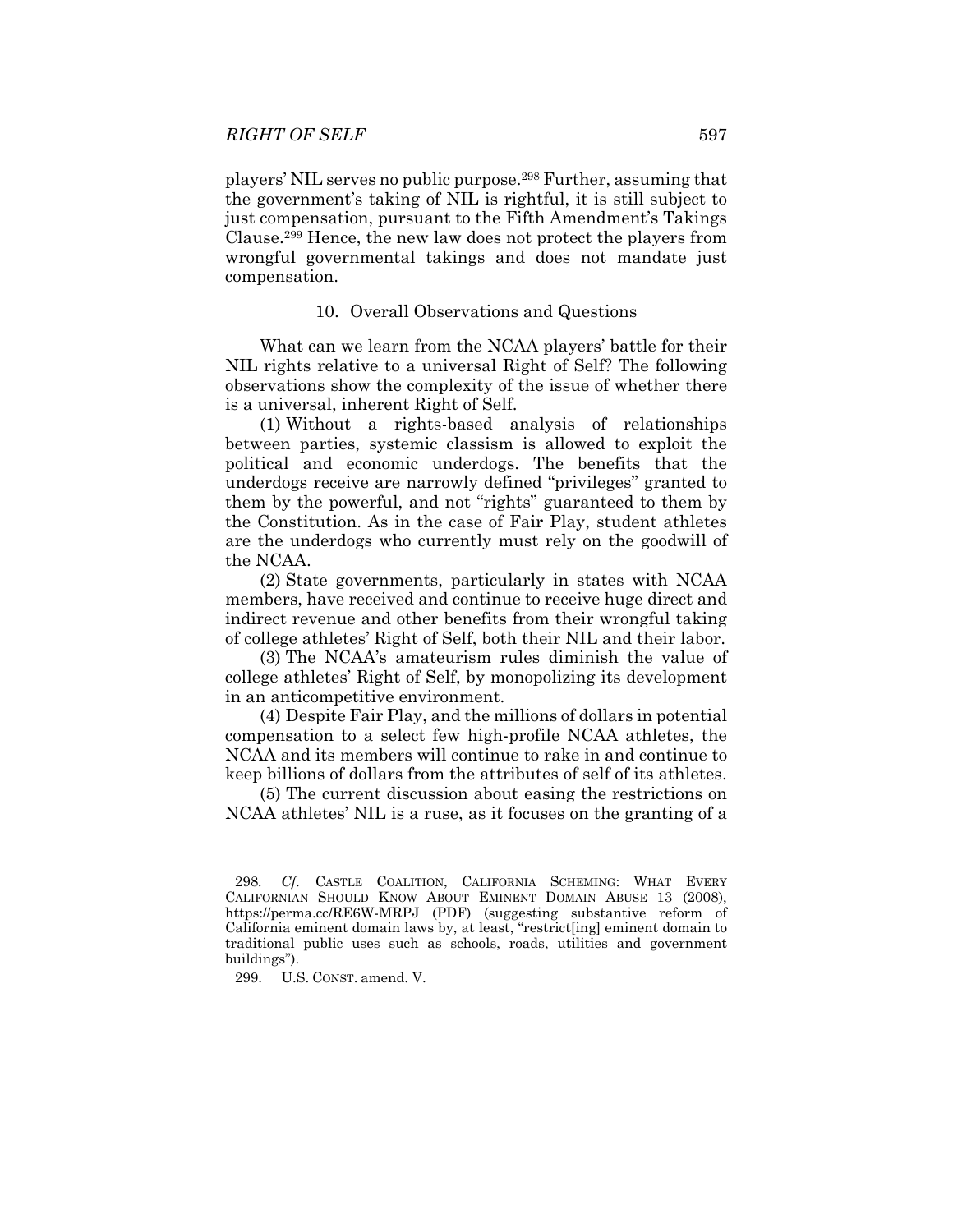privilege that narrowly applies to NCAA athletes, rather than ensuring federally protected property rights of those athletes.

(6) The legal analysis of the NCAA's amateurism rules that focuses on questions of antitrust rules, athlete compensation, and equal treatment compared to non-athlete college students fails to provide college athletes, many of whom are racial minorities from underprivileged communities, any meaningful remedies for their mistreatment and inferior status. Even in the face of reform, college athletes are left holding a hat in hand begging for a handout, rather than being empowered by a constitutional right to own and control their NIL and other attributes of self.

In summary, the case study of the players' apparent victory over the NCAA's control of their NIL demonstrates the need for a transformative change in the law relative to Right of Self and that the current privilege being granted to NCAA athletes should be a universal right that every American is entitled to enjoy.

### C. *Solution Applied*

### 1. Applying a Federal Right of Self Act

Recognizing that Right of Self should be identified as a universal, constitutionally based property right, how would ROSA apply to the current debate over NCAA athletes' right to their NIL? When we seek to apply ROSA to the "pay-to-play" issue, several practical challenges further demonstrate the need for a federal law that embraces Right of Self. As discussed next, a federal ROSA would address the problems of a lack of uniformity, an unequal playing field, and the obstacles of developing a national media market for NIL.

First, a federal ROSA would add uniformity to the law on players' NIL rights. There is a lack of uniformity in the current laws as some, but not all, states have passed Fair-Pay-to-Play (Fair Play) laws.300 This raises two problems: one relates to how Fair Play laws compare to one another; and the other relates to how a state's Fair Play law applies in a state that has not yet enacted Fair Play laws. As to the first problem, varying state laws interpreted by their respective state courts will likely

<sup>300</sup>*. See* Keller, *supra* note 51.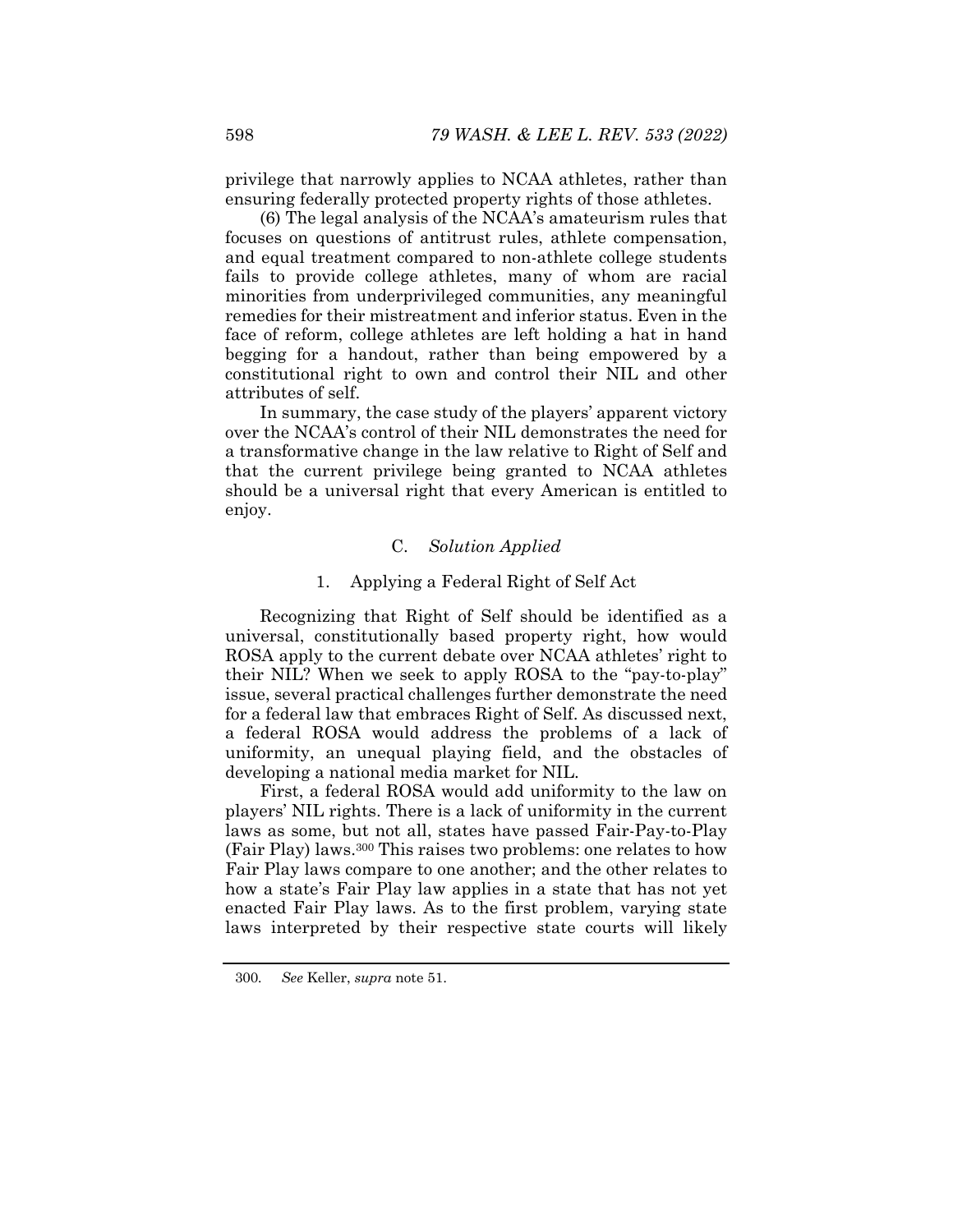produce differing rules, which might create inequities. The second problem, one of comity, raises difficulties when an athlete enrolled in a Fair Play school plays in a game hosted by and located in a non-Fair Play state. A federal ROSA would address these problems by providing a single, superseding body of rules that would make for a better, more predictable operation of college sports.

Second, a federal ROSA would level the playing field from state to state. Currently, many states have not enacted Fair Play laws.301 This causes a problem of fair competition in recruiting players that gives Fair Play schools a competitive edge over non-Fair Play schools.302 The most sought-after players would likely gravitate to NCAA schools in states like California that allow players to benefit from the compensation from their NIL.303 As a result, schools in Fair Play states would have a major competitive advantage over schools in non-Fair Play states.304 Not only would this create powerhouse teams, it would also weaken the attraction of college sports as the competition would become lopsided. Moreover, as successful college sports teams drive revenue in many forms, including media, advertising, ticket sales and increased student enrollment, Fair Play schools could receive increased financial benefits. The NCAA interim rules relating to NIL aggravate this problem by narrowly applying to students who play for a school located in a state that has enacted a Fair Play law.<sup>305</sup>

Third, a federal ROSA would facilitate and promote an orderly market for college athletes' NIL, as that market is a national one involving interstate commerce, which is under

<sup>301</sup>*. Id.*

<sup>302</sup>*. See* Tom Goldman, *A New Era Dawns in College Sports, as the NCAA Scrambles to Keep Up*, NPR (June 28, 2021, 5:01 AM), https://perma.cc/59QG-7DQV ("A state-by-state patchwork of NIL laws would create recruiting advantages—athletes choosing schools in states allowing NIL payments—and thus create competitive imbalance.").

<sup>303</sup>*. See id.* (quoting USC quarterback Mo Hasan, "[I]f I'm a top quarterback and I can make over one hundred thousand dollars at the University of Florida and I can't make that at the University of Arizona, then that's an easy decision in a lot of cases").

<sup>304</sup>*. Id.* 

<sup>305</sup>*.* Hosick, *supra* note 227.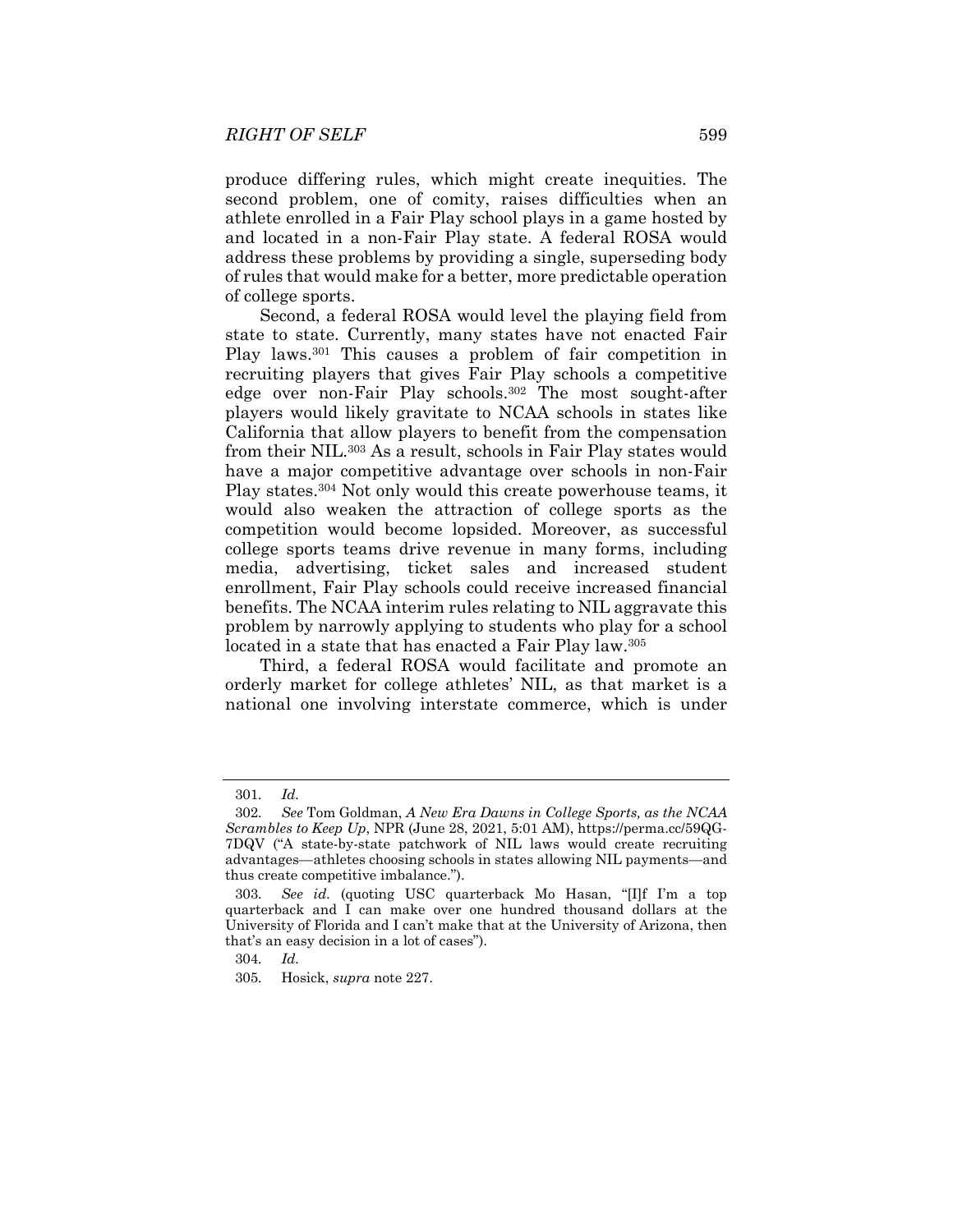federal jurisdiction.306 As media is interstate and sports are played in various states and players are required to cross state boundaries, the federal government has jurisdiction over college sports.307 Moreover, as presented in Part III.A, NIL is a subset of Right of Self that is constitutionally protected against wrongful private or public nonconsensual exploitation.<sup>308</sup> As such, it is incumbent on the federal government to protect and defend the NIL rights of college athletes. A federal ROSA would spell out this fact and clarify the regulation of issues including enforceability, fines and penalties for noncompliance, retroactivity, descendibility, and other such details.<sup>309</sup> Most importantly, a federal ROSA would guarantee players their NIL as a matter of right rather than as a privilege granted by the NCAA and certain state governments, furthering the concept of Right of Self as a universal right protected against all wrongful exploitation.

Hence, the enactment of a federal ROSA, as it relates to the pay-to-play issue, would address the issues of uniformity, an unequal playing field, and development of a national media market for NIL. A federal ROSA would declare that college athletes have a right to their NIL and would protect that right against wrongful private and public exploitation. In doing so, a federal ROSA would preempt both inconsistent state Fair Play laws and NCAA amateurism rules, promote the vitality of college sports by ensuring a level playing field, and enhance the value of NIL by protecting its national marketability. Further, this development would add permanency and stability to such a right and promote a strong, lasting market for all attributes of self that each and every American can enjoy and from which they can financially benefit.

 <sup>306.</sup> U.S. CONST. art. I, § 8, cl. 3 (granting Congress power to regulate interstate commerce).

<sup>307</sup>*. See Sports Law*, CORNELL LEGAL INFO. INST., https://perma.cc/6W58- FWN5 (noting that professional sports are governed federally through antitrust legislation, except for baseball which the Supreme Court has exempted).

<sup>308</sup>*. See supra* Part III.A.

<sup>309</sup>*. See infra* ADDENDUM I.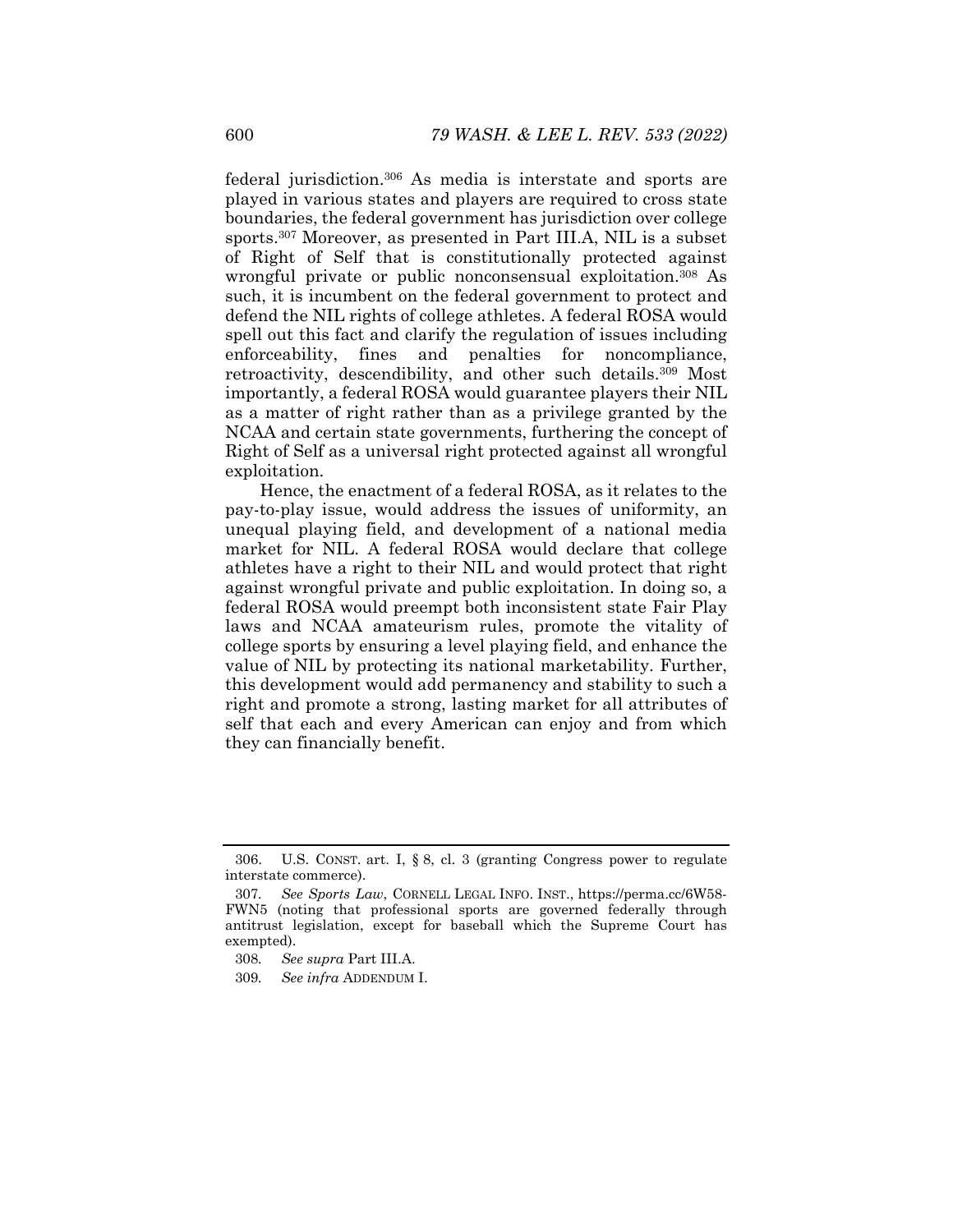#### 2. Responding to Critics of ROSA

Despite the overwhelming constitutional and policy bases for recognition of Right of Self as a universal right relative to virtual self, there are critics to such an approach. Next, this section briefly responds to several possible arguments against a federal ROSA relative to its application to the NCAA matter. Each critique is accompanied by a response, which explains how the benefits of the solution outweigh its possible shortcomings.

First, some critics of a federal ROSA might argue that it is fatally flawed because it is based on the premise that Right of Self is a right, and thus inalienable—that is, that it cannot be voluntarily contracted to another person, or have its use be waived, such as when college athletes agree to play for an NCAA team. In response to this critique, this Article posits that as a personal right,310 Right of Self is alienable by its owner to another person or entity. Moreover, it concedes that a player has an apparent choice in playing for an NCAA team and derives a substantial increase in the value of their brand as a result of doing so.311 However, it contends that the NCAA rules are overbearing and do not allow for fair and open negotiation and competition for a player's talent and, therefore, are anti-competitive in violation of the Sherman Act.

Second, some critics might argue that a federal ROSA would destroy college athletics by turning it a highly competitive, uncongenial activity, unbecoming of college life. There is no reason to believe this would be the outcome of the abolition the amateurism rules. Evidence is the abandonment of a similar amateurism rule in the Olympic Games.312 Olympic athletes are reasonably competitive; however, they are still collegial.313 Moreover, this critique is illogical in that the coaches

313*. Id.* 

<sup>310</sup>*. See supra* Part I.

<sup>311</sup>*. See* Kennington Lloyd Smith III, *How Important Will College Brand Value Be to Athletes in Name, Image, and Likeness Era?*, USA TODAY (July 2, 2021, 4:01 PM), https://perma.cc/XW76-KGDY (noting that choosing which college athletic program to participate in has historically depended on the program's "overarching brand").

<sup>312</sup>*. See* Casey Faucon, *Assessing Amateurism in College Sports*, 79 WASH. & LEE L. REV. 3,  $82-83$  (2022) (undercutting arguments for amateurism in college sports by analogizing the successful abandonment of amateurism in the Olympics).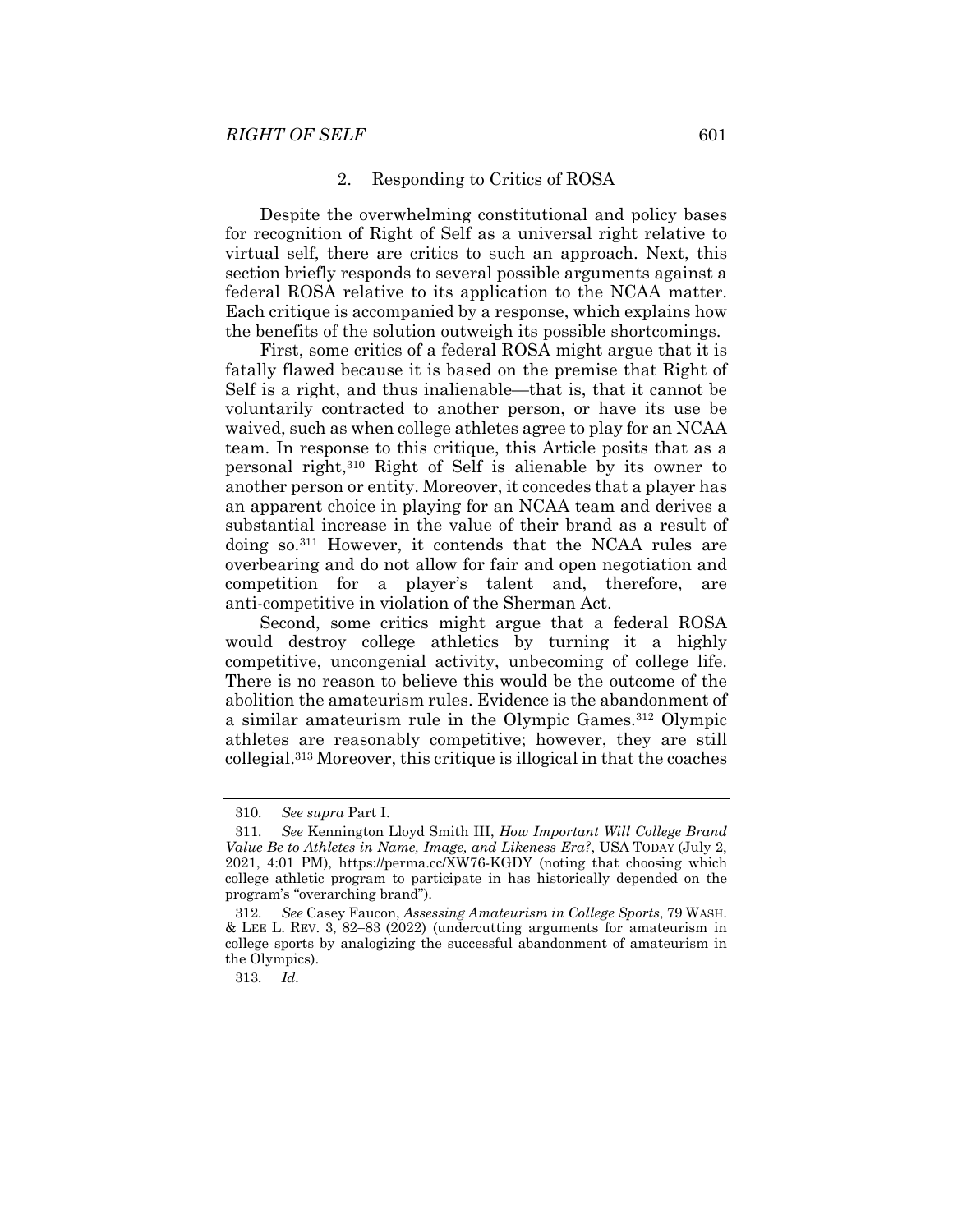of NCAA member schools are already often highly compensated as professionals.314 That has not resulted in unprofessional behavior. Further, following the enactment of a federal ROSA, college athletes would be permitted to hire professional agents, which would result in an increase in the financial worth of self for all athletes.

Third, some critics might argue that the government's eminent domain powers allow it to take private property, including intellectual property, for a public purpose and with just compensation. Moreover, in the case of the NCAA, were it determined to be a governmental entity, the players are justly compensated for waiving their NIL rights. This compensation comes in both direct and indirect forms and is invaluable. In addition to a free education, room and board, etc., the players receive the benefits of status of playing on an NCAA team, including media exposure and the like. In the case of the NCAA, a critic might argue that no taking has occurred because the players have consented by waiving their NIL rights. In response to the consent issue, it is clear that there are unequal bargaining positions between the NCAA and its players. In light of the enormous financial benefits the NCAA and its members receive, the compensation given to the players is anything but fair.

Therefore, a federal ROSA embodies both constitutional principles and good public policy. Contrary to critics' assertions, a federal ROSA will not result in a less collegial environment on college campuses. Ultimately, a federal ROSA does not mean that Right of Self is inalienable. Rather, it places its value in the hands of the person whose name, image, and likeness are being commercially used: the players themselves. None of those critiques negate the positive impact of a federal ROSA in recognizing and protecting all Americans' Right of Self. Further, Right of Self will likely promote a greater and richer marketplace for virtual assets, which will enhance the income and wealth of its owners, particularly young people who are socially and economically disadvantaged.

#### \* \* \*

Returning to the libertarian thesis of this Article, the *Alston* case evidences that libertarianism—the recognition and

<sup>314</sup>*. See College Football Head Coach Salaries*, *supra* note 238; *Men's Basketball Head Coach Salaries*, *supra* note 238.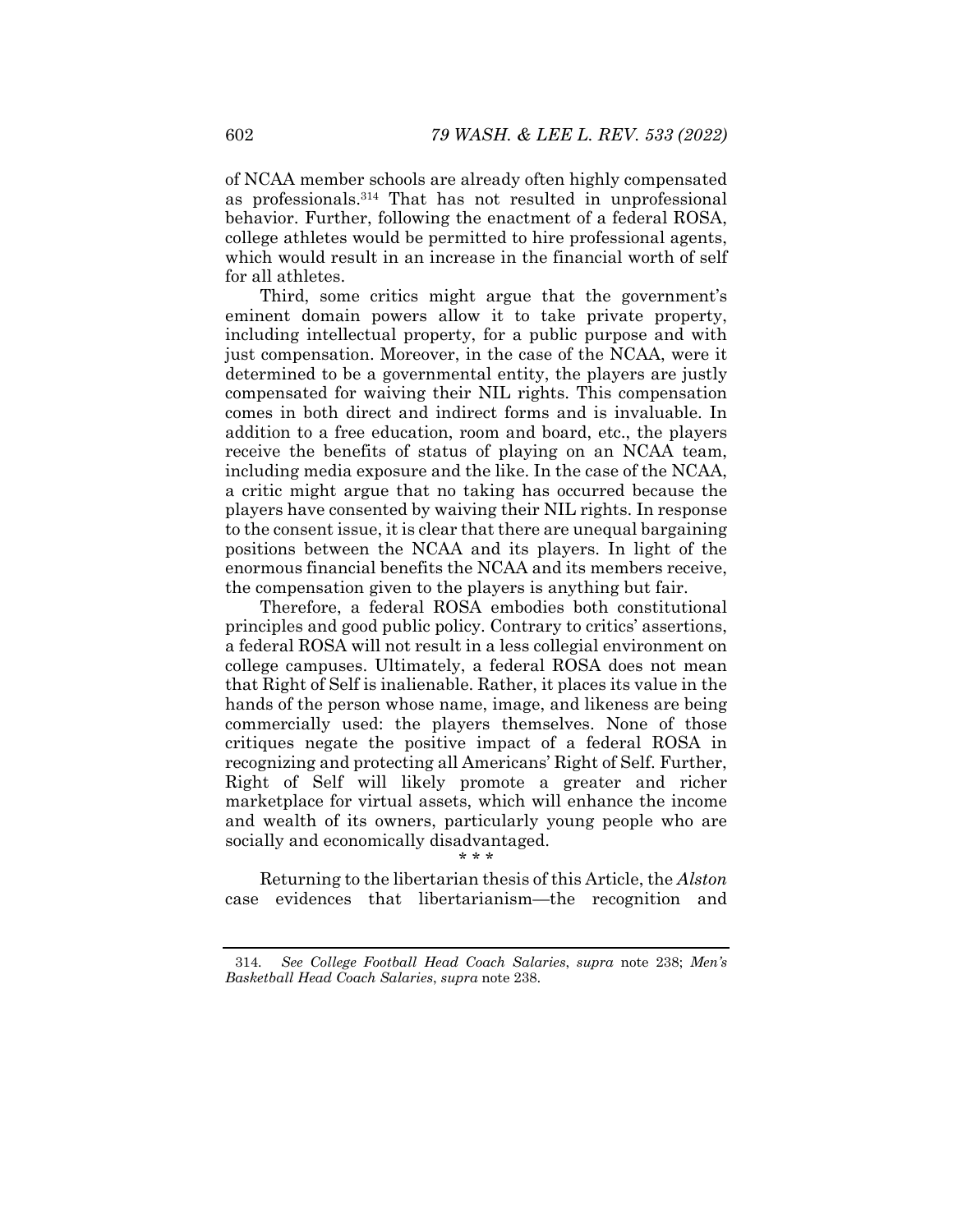protection of Right of Self—is alive in the Supreme Court's jurisprudence, but just barely. While Justice Gorsuch and Justice Kavanaugh are the most libertarian-leaning Justices on the Court today, they are far from embracing Right of Self in *Alston.* If those Justices were true libertarians, they would have recognized Right of Self as applied to student athletes' ownership and control of their labor and NIL, protected that right against *present and future* private and governmental exploitation, and awarded the students remediation for the *past* takings of their property rights. Consequently, we need a robust conversation on the status of our fundamental rights and particularly the role of the federal courts in protecting those rights within our federalist system of government.

### **CONCLUSION**

This is a time to envision transformational change in our social order, to redress the wealth inequality between various segments of our society, particularly college students from disadvantaged communities of color. To achieve such a change, we must develop and embrace a different approach to entitlements, one that identifies and protects inherent rights, rather than enacting them as mere privileges subject to legislative discretion. Right of Self is an invaluable concept to make that vision a reality.

Right of Self is a libertarian principle that identifies and protects people's right to possess and control all attributes of their self. Further, it is a modern restatement of our foundational principles of civil liberties. When applied to a contemporary issue of wealth equity relative to the NIL rights of college athletes, Right of Self proves to be a powerful paradigm to redress economic inequities on college campuses. If we are serious when we say that rights matter, we should recognize and embrace Right of Self.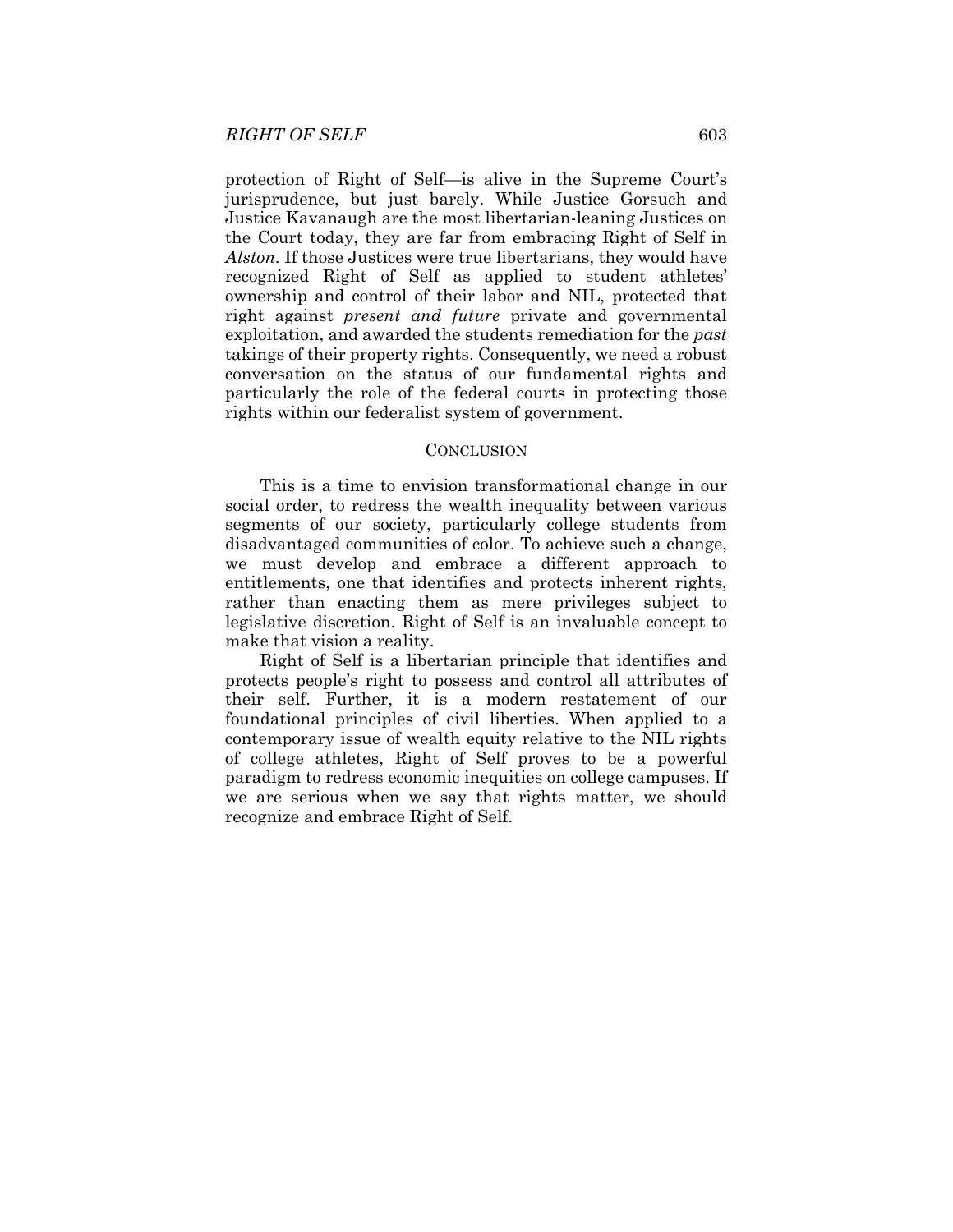## ADDENDUM I: RIGHT OF SELF ACT (ROSA)

Part II of this Article provided three tenets that are reflected in the provisions of ROSA. The following is a proposed code that society, industry, government, and policymakers should adopt, and courts should enforce, to recognize and protect everyone's Right of Self.

## A. *Overview*

The "Right of Self Act" (ROSA) is the proposed code that would guide government and policymakers in identifying and enforcing Right of Self, particularly as applied to virtual aspects of self, including NIL. It reflects the normative claim that every person in this country has a fundamental and constitutionally based right to possess and control the use of their self. Additionally, ROSA provides legal and equitable remedies for the wrongful exploitation of a person's Right of Self.315 The specific provisions of the ROSA are as follows:

Recognizing that the Founding Fathers believed in Right of Self; that their belief is embodied in both the Declaration of Independence and in the Bill of Rights; that, in addition to the Bill of Rights, the Reconstruction Amendments reiterated and expanded the libertarian vision of the Founders to include formerly enslaved people of African descent; that the United States Supreme Court has recognized certain rights as fundamental, including the right of privacy; and that, in accordance with the Ninth Amendment, all rights not expressly superseded by the federal or state governments are reserved to the people, there is an inherent Right of Self in which every American possesses and controls the attributes of self as a property right.

"Self" is defined for purposes of this code as the "natural property" rights endowed in each and every person, encompassing a person's attributes or identity, such as labor; name, image, and likeness (NIL); and other unequivocal identifiers. It is defined as the intersection of personal rights

 <sup>315.</sup> Congress is authorized to enact the ROSA because both the Fifth Amendment and the Fourteenth Amendment expressly grant Congress the authority to guarantee their effectiveness. *See* U.S. CONST. amend. V, § 2; *id.* amend. XIV, § 5.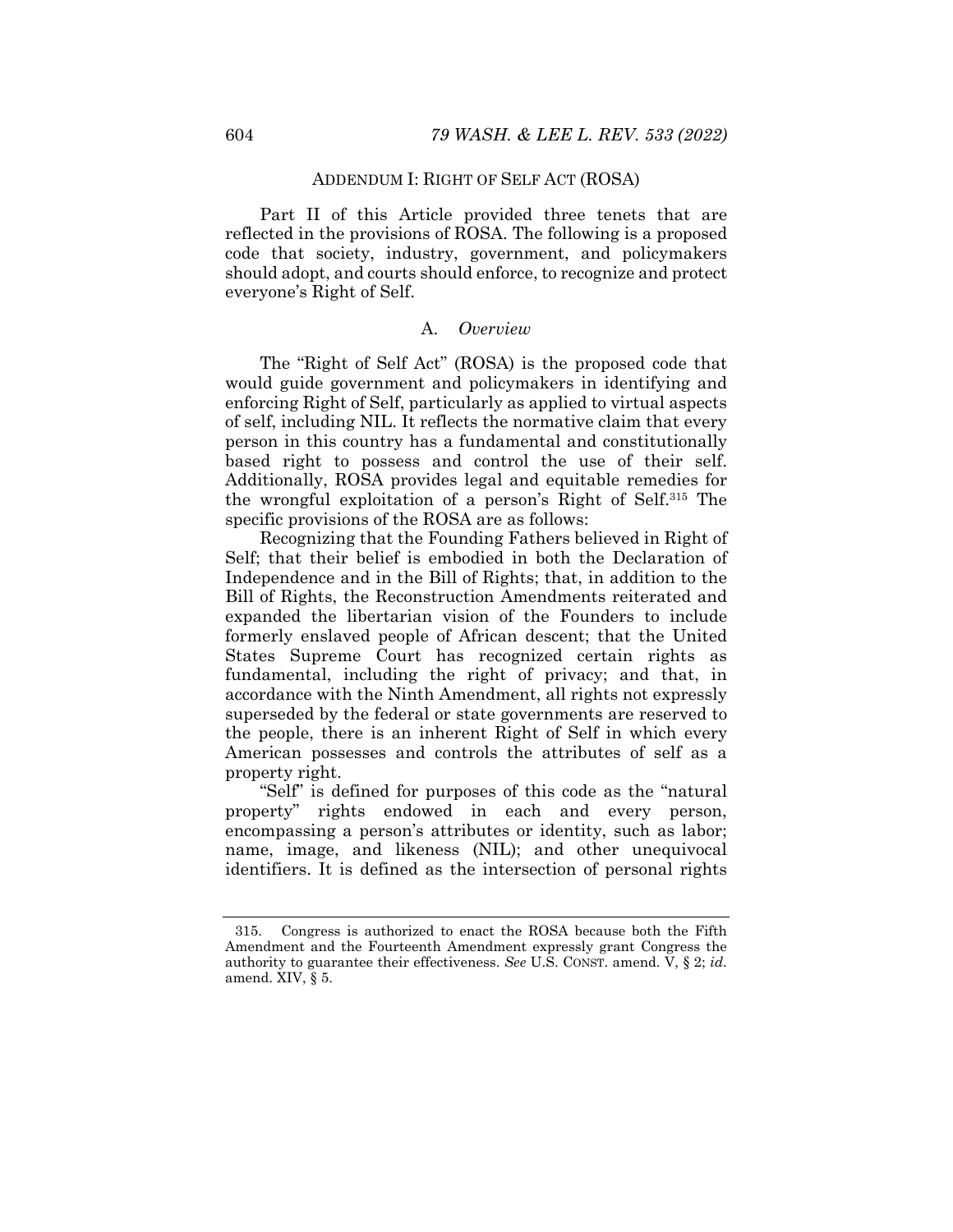and property rights to which a person is fundamentally, constitutionally, statutorily, or otherwise entitled, including, but not limited to, the right of privacy, the right of publicity, and the right not to be enslaved. "Self" applies in all mediums such as print, online, fantasy, cyberspace, and the virtual universe. "Attributes" of a person includes their labor, their brand, and a quality or feature regarded as a characteristic or inherent part of someone or something. Moreover, Right of Self is guaranteed in substantive due process through the penumbra of the Fifth Amendment and relative to the right to the attributes of one's person expressly provided for in the Thirteenth and Fourteenth Amendments.

To protect Right of Self, it is proposed that the Government, at all levels, including Congress, the federal judiciary, and the Executive branch, as well as state and local governments, expressly recognize that Right of Self exists and is a right belonging to everyone, to own and control the use of attributes of self, particularly those virtual attributes such as NIL.

This code recognizes that the natural rights theory of property, as embodied in the Declaration of Independence of 1776 and in the United States Constitution, embraces the fundamental principle that we are all endowed with certain natural, or God-given, rights that are inalienable, including the possession and control of the virtual attributes of self, including name, image, and likeness, ending the question of whether there is a universal right in such attributes of self.

This Code seeks to protect people, specifically the most vulnerable in our society and particularly minors of color from disadvantaged communities, from all exploitation of their virtual selves by granting legal and equitable remedies to victims of such exploitation, including the use of injunctive relief and constructive trusts, as well as compensatory and punitive damages, including private, governmental, and governmental-spoused expropriation.

Additionally, this Code seeks to remedy past, present, and future expropriation of Right of Self by providing remedial solutions to the past exploitation and expropriation of the virtual aspects of self, by intentionally providing compensation and reparations for past and current exploitation, such as and including the exploitation of National Collegiate Athletic Association (NCAA) athletes.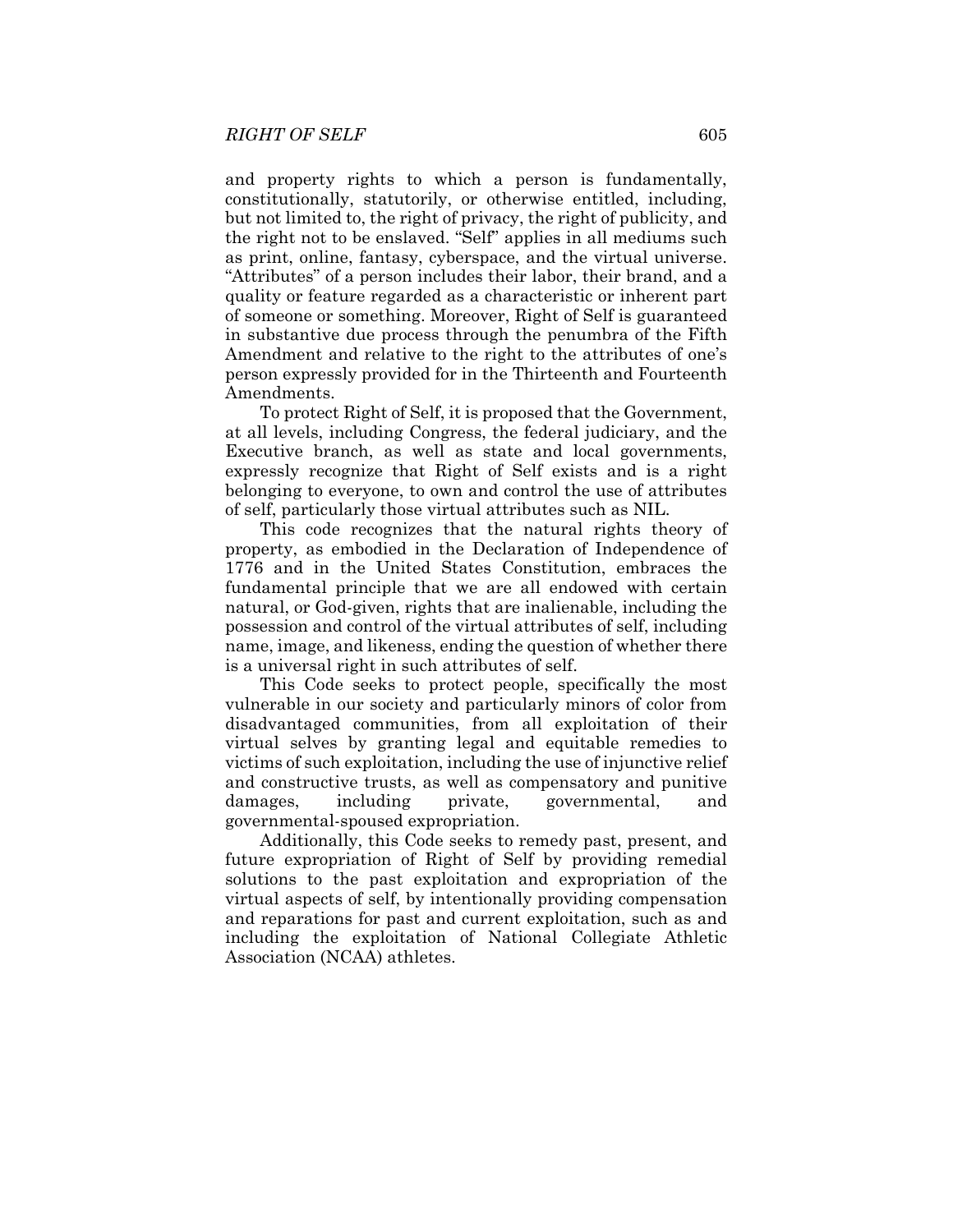Therefore, this Code (1) recognizes Right of Self, (2) codifies it as a fundamental principle of law, and (3) prohibits both private and public exploitation of the virtual aspects of a person's self without their full knowledge and express consent. It constitutes a win-win, as it protects the privacy of people while providing clear guidance to society, industry, and government that would avoid needless litigation. This change will deliver both justice and peace of mind for those who wish or need to protect their self.

## B. *The Provisions*

*Whereas*, Right of Self is fundamental and should be constitutionally protected against direct and indirect private, industry, and governmental exploitation of self;

*Whereas*, the federal government, through its antitrust laws and non-profit status granted to the NCAA, has taken and continues to expropriate the rights of college athletes without impunity and without just compensation;

*Whereas*, state governments, particularly those with NCAA members, have and continue to receive a huge amount of direct and indirect revenue and other benefits from their wrongful taking of college athletes' rights;

*Whereas*, the NCAA's amateurism rules diminish the value of attributes of college athletes by monopolizing its development in an anticompetitive environment;

*Whereas*, the United States Supreme Court, in a unanimous decision, signaled to the NCAA that the growing view that its amateurism rules are unfair would jeopardize its antitrust protections;

*Whereas*, several states have passed legislation seeking to protect college athletes' NIL rights;

*Whereas*, while NIL rights represent millions of dollars in potential compensation to a selective few, high-profile NCAA athletes, the NCAA, and its members will continue to rake in and continue to keep billions of dollars from the labor of its athletes;

*Whereas*, the current discussion about easing the restrictions on NCAA college athletes' NIL fails to ensure the property rights of those athletes, as the NCAA misconstrues these rights as privileges under the control of the NCAA;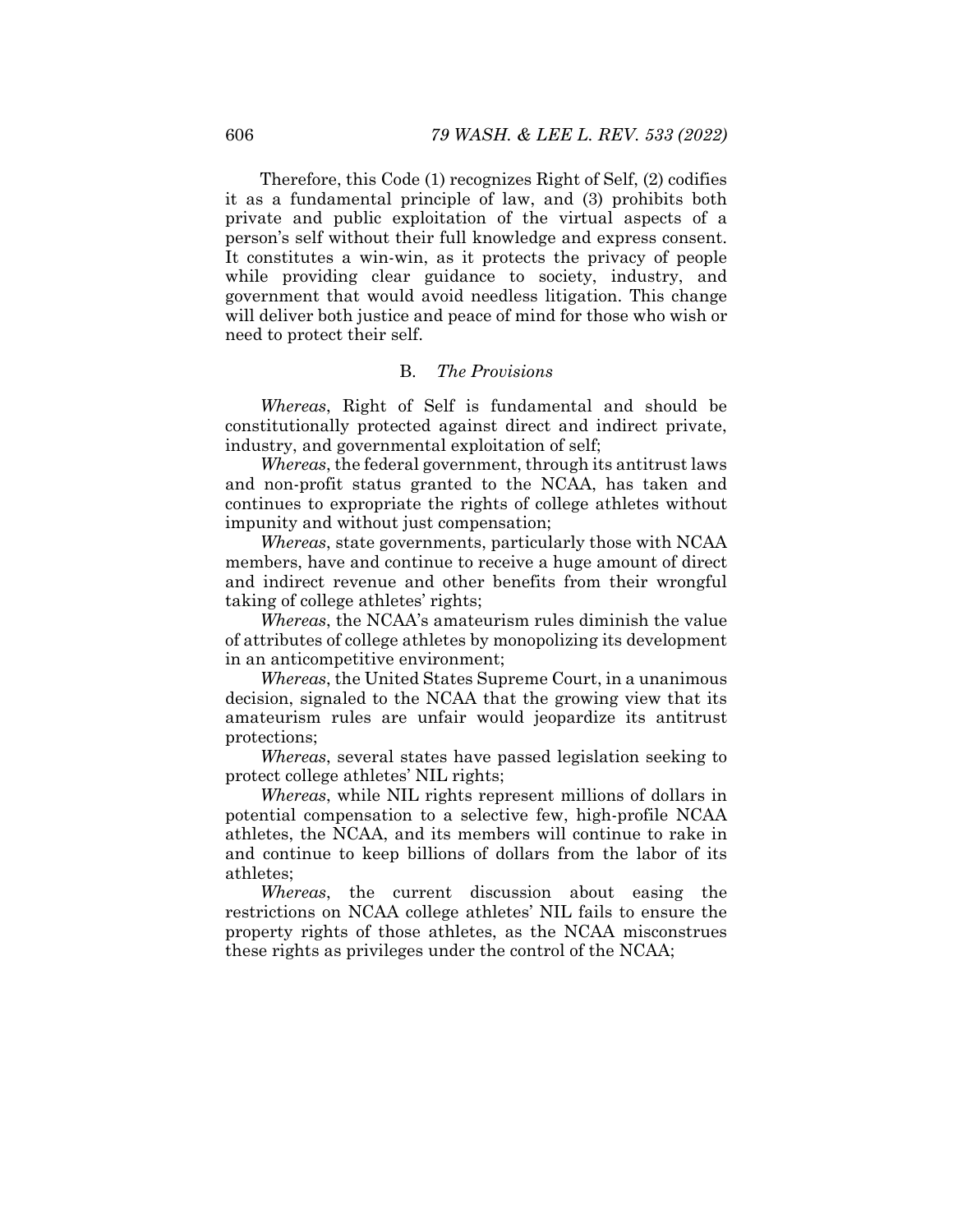*Whereas*, the legal analysis of the NCAA's amateurism rules focuses on questions of antitrust rules, athlete compensation, and equal treatment compared to non-athlete college students. While these legal lenses are important, they fail to provide college athletes, many of whom are racial minorities from underprivileged communities, any meaningful remedies for their mistreatment and inferior status;

*Whereas*, those analytical lenses fail to create an effective, transformative narrative that would free college athletes, some of whom are legal minors, from economic exploitation and the lack of human dignity they suffer (and have suffered) by being treated as the property of the NCAA and its member schools. Even in the face of reform, college athletes are left seeking a handout from their exploiters, rather than being empowered by a constitutional right to own and control the attributes of their self;

*Whereas*, without a rights-based analysis of relationships between parties, the powerful are consciously or unconsciously allowed to exploit the political, economic underdogs, particularly Black people. The benefits that the underdogs receive are "privileges" granted to them by the powerful, and not rights guaranteed to them by the Constitution;

*Therefore, It Is Hereby Pronounced* that ROSA provides the following:

(1) ROSA recognizes that the natural rights theory of property, as embodied in the Declaration of Independence and in the Constitution, embraces the fundamental principle that we are all endowed with certain natural, or God-given, rights that are inalienable, including labor, NIL, and virtual attributes.

(2) ROSA's primary goal is ending private, industry, and governmental exploitation of attributes of a person's self by banning their authority to do so, and by granting special legal and equitable remedies to those whose self has been or is being exploited, including the use of injunctive relief and constructive trusts, to protect the owner for the present and future wrongful taking of oneself.

(3) ROSA seeks to remedy past, present, and future expropriation of self by intentionally providing compensation and reparations for the past and current taking of attributes of self of all Americans, particularly NCAA college athletes.

(4) All levels and branches of Government, to the highest extent of their powers and authorities, are hereby mandated to